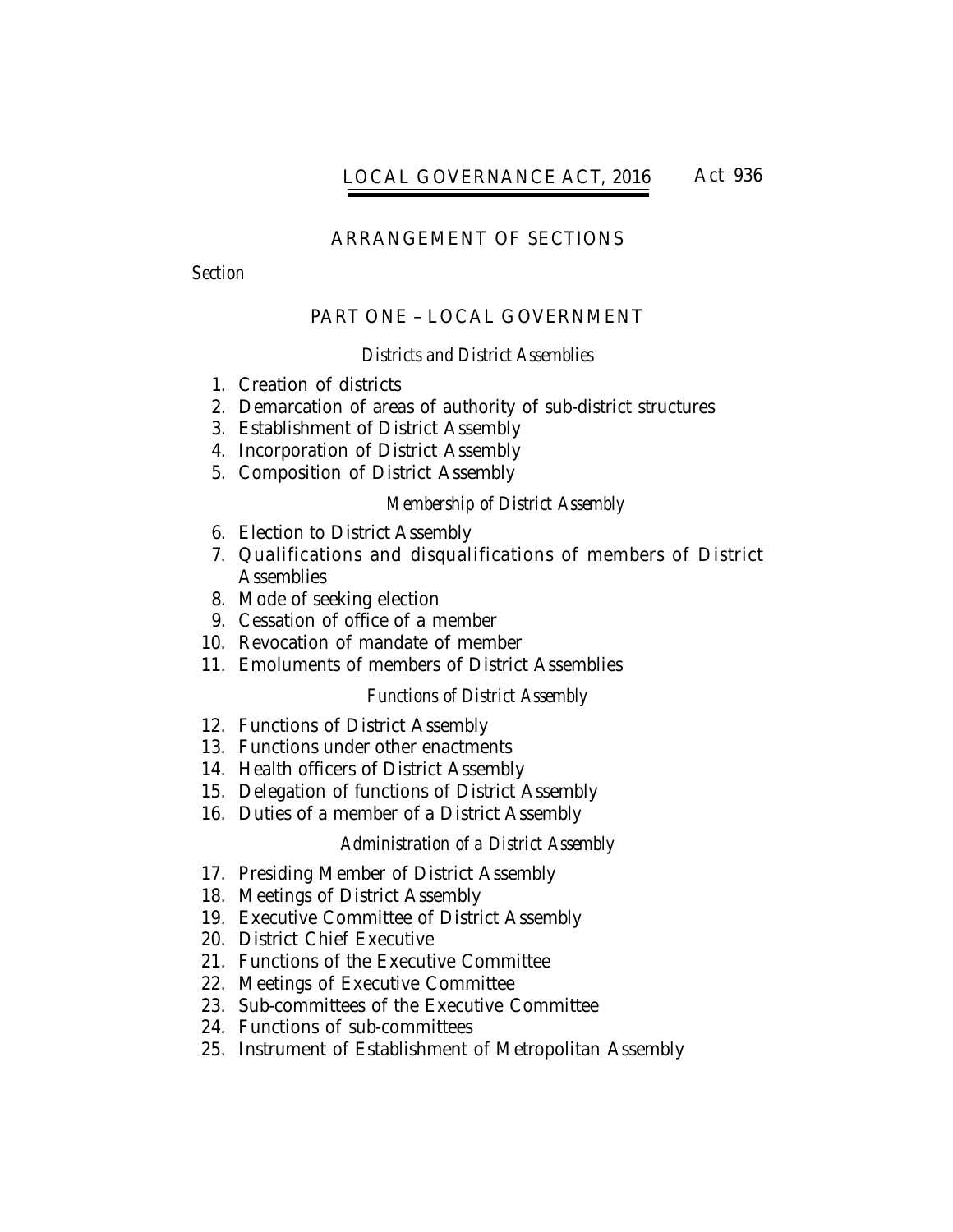# Act 936 *Local Governance Act, 2016* LOCAL GOVERNANCE ACT, 2016

# *Dissemination of Information*

- 26. Public Relations and Complaints Committee
- 27. Functions of the Public Relations and Complaints Committee
- 28. District Chief Executive to address District Assembly
- 29. Other appointees of President to address District Assembly

# *Other Matters Concerning District Assemblies*

- 30. Provision of offices by District Assemblies
- 31. Joint committees of District Assemblies
- 32. Joint commercial activity
- 33. Procurement powers and tender procedures of District Assembly
- 34. Power of District Assembly to insure
- 35. Ancillary powers of a District Assembly
- 36. Investigation by the President
- 37. Power of President to enforce functions of District Assembly
- 38. Expenses in respect of transferred functions
- 39. District Assemblies to contribute to Association

# *Participatory Governance at the Local Level*

- 40. Participation in District Assembly processes
- 41. Participation in by-laws and fee-fixing resolutions
- 42. Modalities and platforms for participation
- 43. Right of stakeholders to petition
- 44. Duty of District Assembly to respond to petition of stakeholders
- 45. District Chief Executive to report on participation
- 46. District Assembly communication
- 47. Access to information
- 48. Inclusion and integration of minorities and marginalised groups

# PART TWO - LOCAL GOVERNMENT SERVICE

# *Establishment of the Local Government Service*

- 49. Establishment of the Local Government Service
- 50. Membership of the Service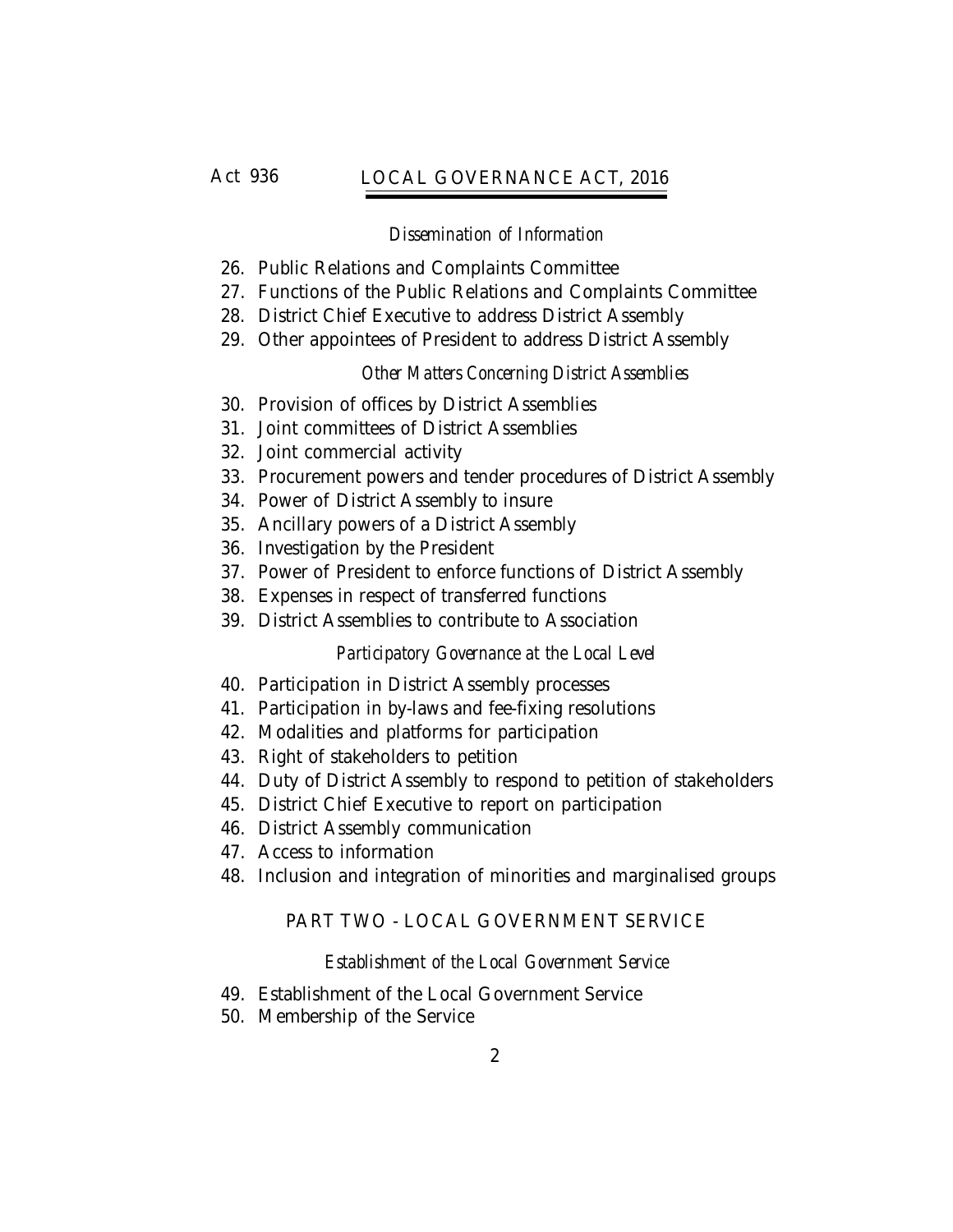# LOCAL GOVERNANCE ACT, 2016 *Local Governance Act, 2016* Act 936

- 51. Object of the Service
- 52. Functions of the Service
- 53. Governing body of the Service
- 54. Functions of the Council
- 55. Tenure of office of members of the Council
- 56. Meetings of the Council
- 57. Disclosure of interest
- 58. Committees of the Council
- 59. Allowances
- 60. Presidential directives
- 61. Delegation of power of appointment

## *Administration of the Service*

- 62. Head of the Local Government Service
- 63. Functions of the Head of the Local Government Service
- 64. Office of the Head of the Local Government Service
- 65. Functions of the Office of the Head of the Local Government Service
- 66. Chief Director of the Office of the Head of the Local Government **Service**
- 67. Appointment of other staff
- 68. Transfer or secondment

# *Expenses and Reports of the Council and the Office of the Head of the Local Government Service*

- 69. Expenses of the Office of the Head of the Local Government Service
- 70. Submission of budget estimates
- 71. Accounts and audit
- 72. Annual report and other reports

## *Office of the District Assembly*

- 73. Office of the District Assembly
- 74. Functions of Office of the District Assembly
- 75. District Co-ordinating Director
- 76. Staff of the Office of the District Assembly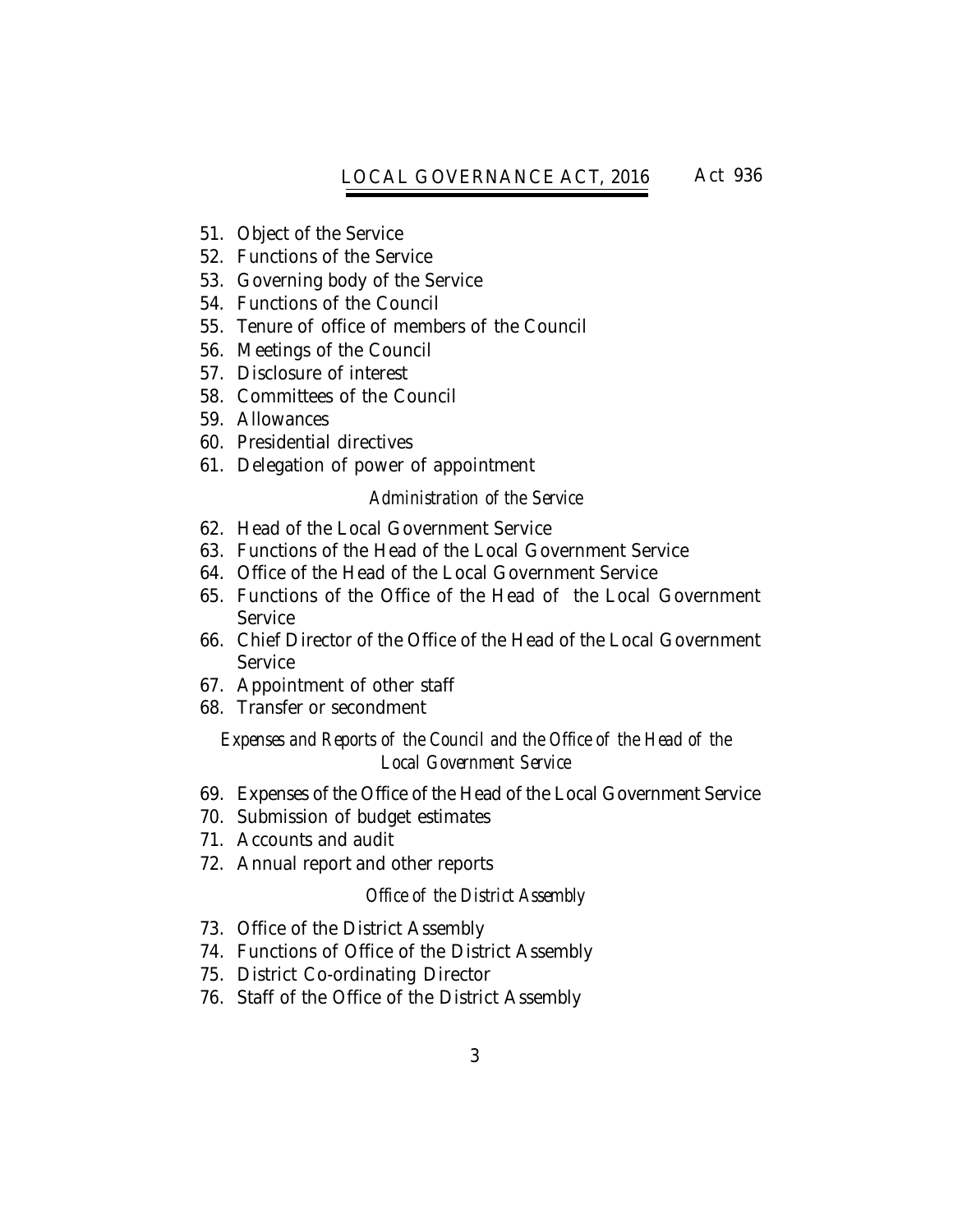# Act 936 *Local Governance Act, 2016* LOCAL GOVERNANCE ACT, 2016

## *Departments of the District Assembly*

- 77. Decentralised sectors at the district Level
- 78. Departments of a District Assembly
- 79. Staff of the Departments of the District Assembly
- 80. Functions of the Departments of a District Assembly

*District Level Inter-Service and Inter-Sectoral Collaboration and Co-operation*

81. Collaboration and co-operation between Departments of District Assemblies and other organisations

# PART THREE – PLANNING FUNCTIONS OF DISTRICT ASSEMBLIES

# *Economic Planning*

- 82. Establishment of a District Planning Authority
- 83. Planning functions of a District Planning Authority
- 84. Establishment of District Planning Co-ordinating Unit
- 85. Planning functions of the District Planning Co-ordinating Unit
- 86. District Development Plans
- 87. Preparation of Sub-district and Local Action Plans
- 88. Public hearing of District Development Plans, Sub-District and Local Action Plans
- 89. Grievance procedure
	- *Land Use and Spatial Planning*
- 90. Application of sections 91 to 107
- 91. Permit to carry out physical development
- 92. Development charges
- 93. Development permit to be conditional or unconditional
- 94. Enforcement in respect of unauthorised development
- 95. Enforcement in respect of execution of district plans
- 96. Enforcement against nuisance
- 97. Enforcement against unauthorised development in respect of community right of space
- 98. Claims for compensation
- 99. Appeals Advisory Committees
- 100. Functions of Appeals Advisory Committee
- 101. Appeals
- 102. Recovery of betterment
- 103. Non-conforming land allocations and transactions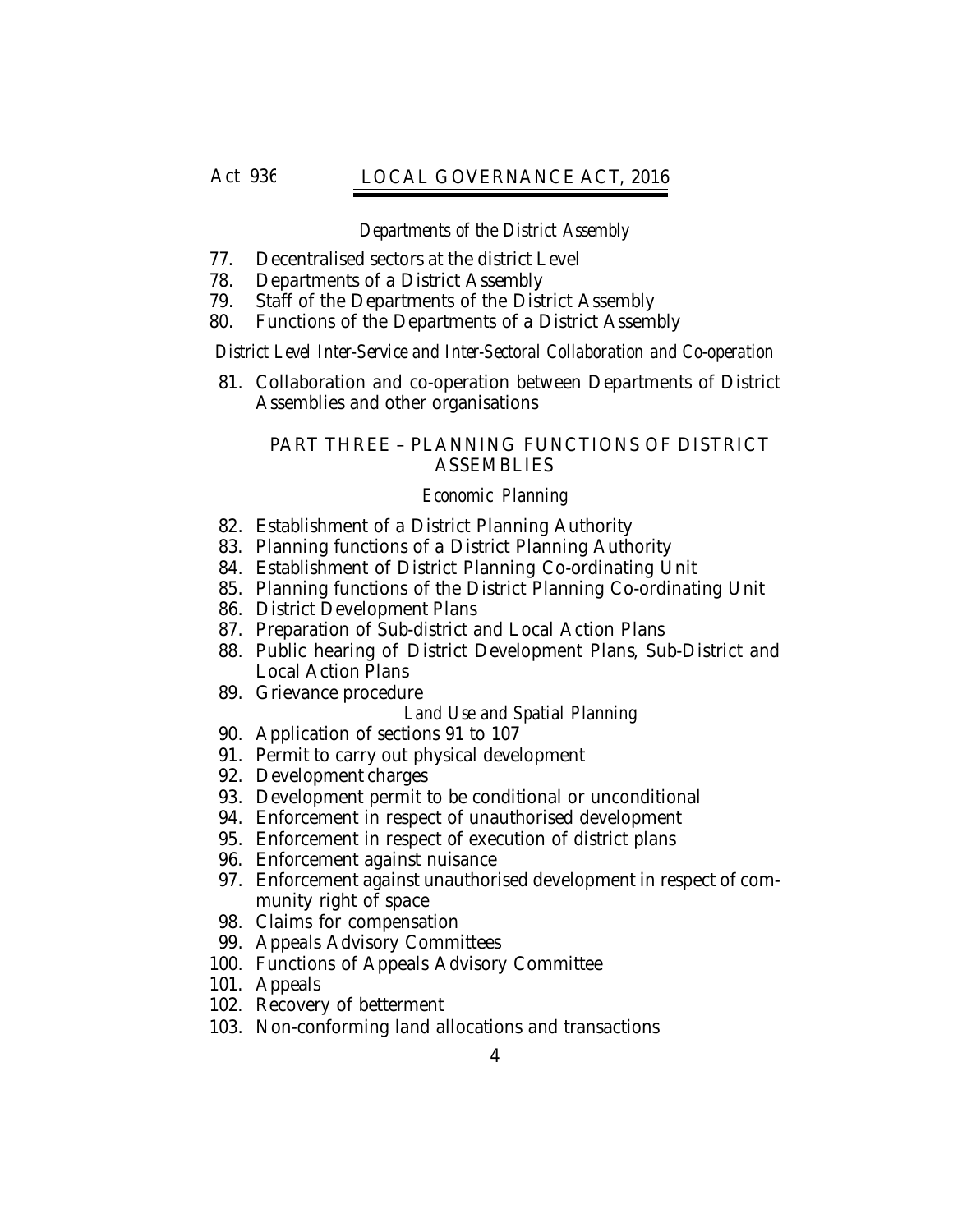#### *Buildings*

- 104. Building by-laws
- 105. National building regulations
- 106. Building permits and unauthorised buildings
- 107. Signing of plans of special buildings
- 108. Delegation of functions
- 109. Request for information
- 110. Power of entry
- 111. Immunity of officers from liability

# PART FOUR – EMERGENCY RELIEF BY DISTRICT **ASSEMBLIES**

#### *Provision of Emergency, Disaster Prevention and Relief Services*

- 112. Emergency and disaster relief services
- 113. District Assemblies to prepare response plans to make by-laws for emergency, disaster prevention and relief services
- 114. Coordination of emergency, disaster prevention and relief service measures
- 115. Performance of emergency, disaster prevention and relief services functions
- 116. Provision of fire services
- 117. Power of entry of premises in case of fire
- 118. Control of traffic
- 119. Penalty for obstruction
- 120. Penalty for false alarms
- 121. Enquiries by Committee into origin of fire

## PART FIVE – FINANCIAL MATTERS OF DISTRICT **ASSEMBLIES**

#### *District Budgets*

- 122. District budget
- 123. Submission of budget estimates

#### *Revenue of District Assemblies*

124. Revenue of District Assemblies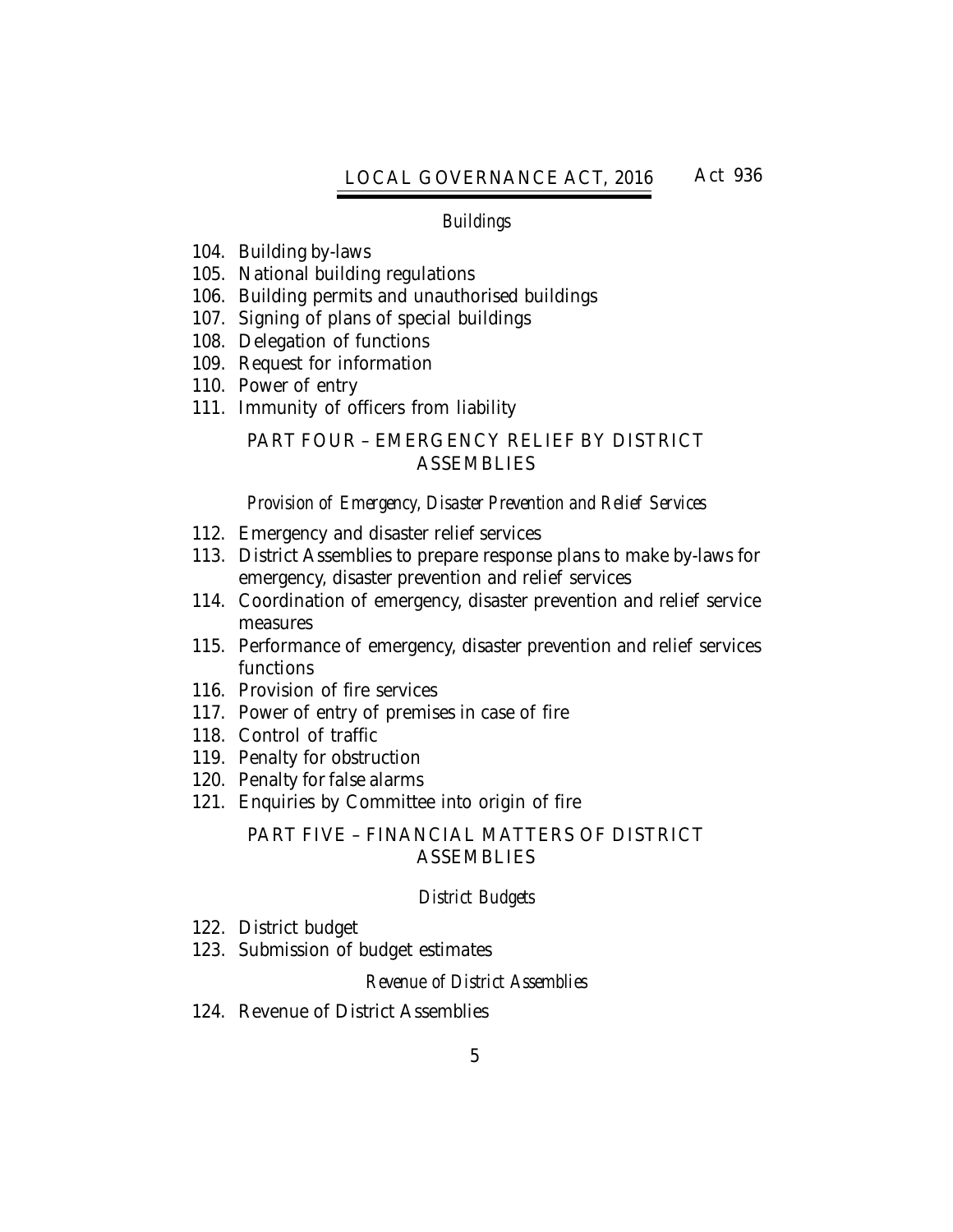## Act 936 *Local Governance Act, 2016* LOCAL GOVERNANCE ACT, 2016

#### *District Assemblies Common Fund*

- 125. Establishment of the District Assemblies Common Fund
- 126. Parliament to make allocations to District Assemblies for development
- 127. Appointment of District Assemblies Common Fund Administrator
- 128. Vacancy and removal of the Administrator
- 129. Functions of the Administrator
- 130. Investment of moneys in the Common Fund
- 131. Staff of the Common Fund
- 132. Expenses of the Common Fund
- 133. Accounts and audit
- 134. Annual report
- 135. Complaints
- 136. Grants-in-aid and other decentralised transfers

#### *Licences*

- 137. Charges for licences
- 138. Licensing of vehicles
- 139. Entertainment licences
- 140. Provisions as to licences generally

#### *Fees and Miscellaneous Charges*

141. Power to charge fees

#### *Taxes and other Revenues*

- 142. Taxes
- 143. Investment income

#### *Rates*

- 144. Rating authority
- 145. Duty to levy sufficient rates
- 146. Method of rating
- 147. Levying of rate
- 148. Date and place of payment of rate
- 149. Exemptions from and remission of rates
- 150. Minister to issue guidelines
- 151. Claim for amount of rate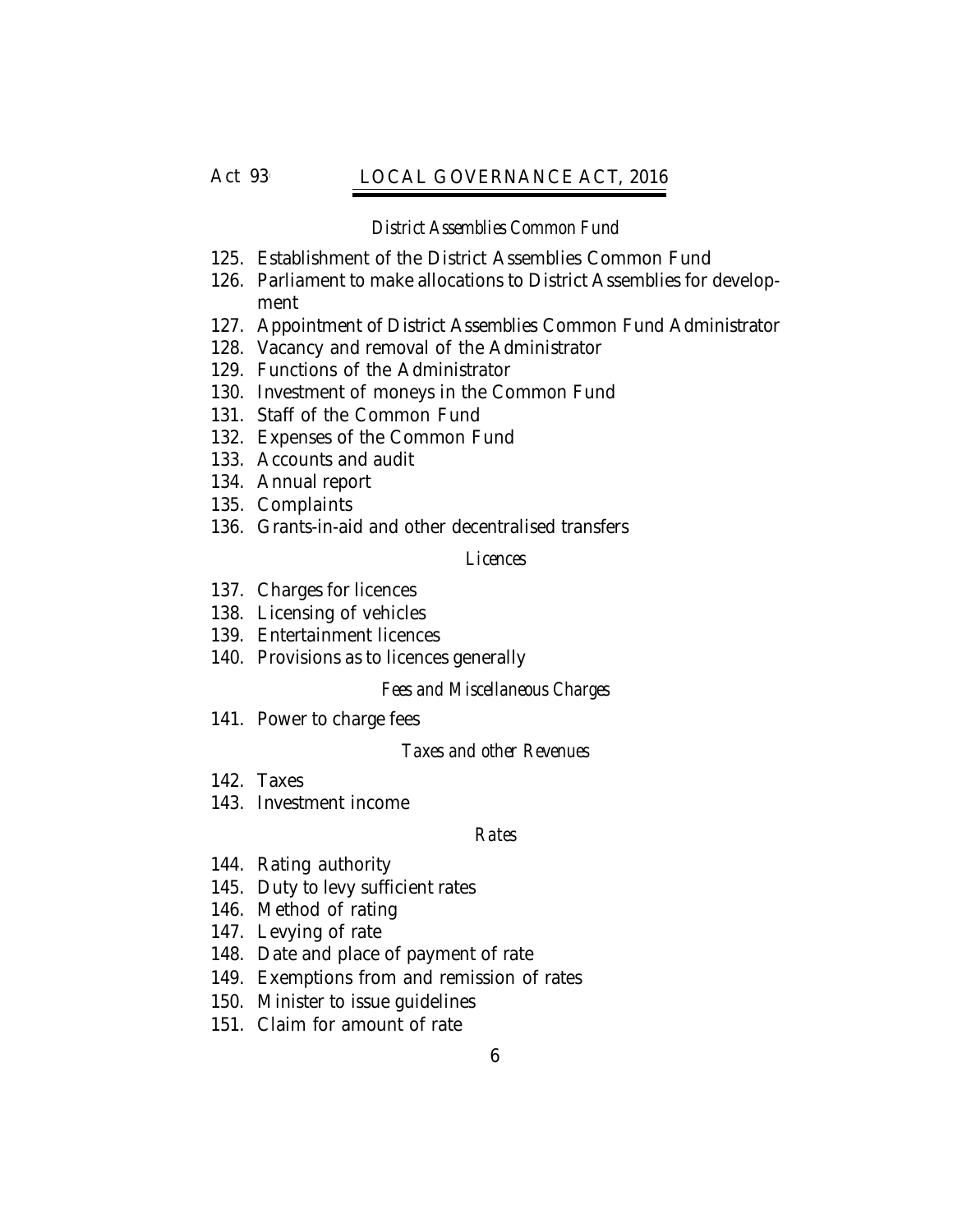# LOCAL GOVERNANCE ACT, 2016 Act 936

- 152. Rates on immovable property to be a charge on premises
- 153. Rate Assessment Committee
- 154. Notice where general or special rate not paid
- 155. Notice of mortgage in respect of rateable premises
- 156. Proceedings in case of non-payment of rates
- 157. Agreement between landlord and tenant
- 158. Penalty for refusal to pay rates and wilful misrepresentation
- 159. Penalty for inciting a person not to pay rates
- 160. Penalty for unauthorised collection of rates
- 161. Rate payers and rate collectors
- 162. Penalty in respect of offences by rate collectors
- 163. Proceedings for rates
- 164. Payment of rates by public boards and institutions and Government
- 165. Employers to deduct rates from employees' remuneration
- 166. Rating authority to appoint agent for collection of rates
- 167. Set-off and refund
- 168. Penalty
- 169. Duty to give information and inspection of premises in respect of rates

#### *Expenditure of District Assemblies*

- 170. Expenditure
- 171. Writing off of irrecoverable arrears of revenue

## *Other Financial Matters*

- 172. Keeping of accounts and publication of annual statement of accounts
- 173. Power of Minister to give financial instructions
- 174. Access to records of District Assemblies

## PART SIX - AUDIT

## *Internal Audit*

175. Internal audit

## *External Audit*

- 176. Auditor-General to audit accounts of District Assemblies
- 177. Auditor-General may disallow or surcharge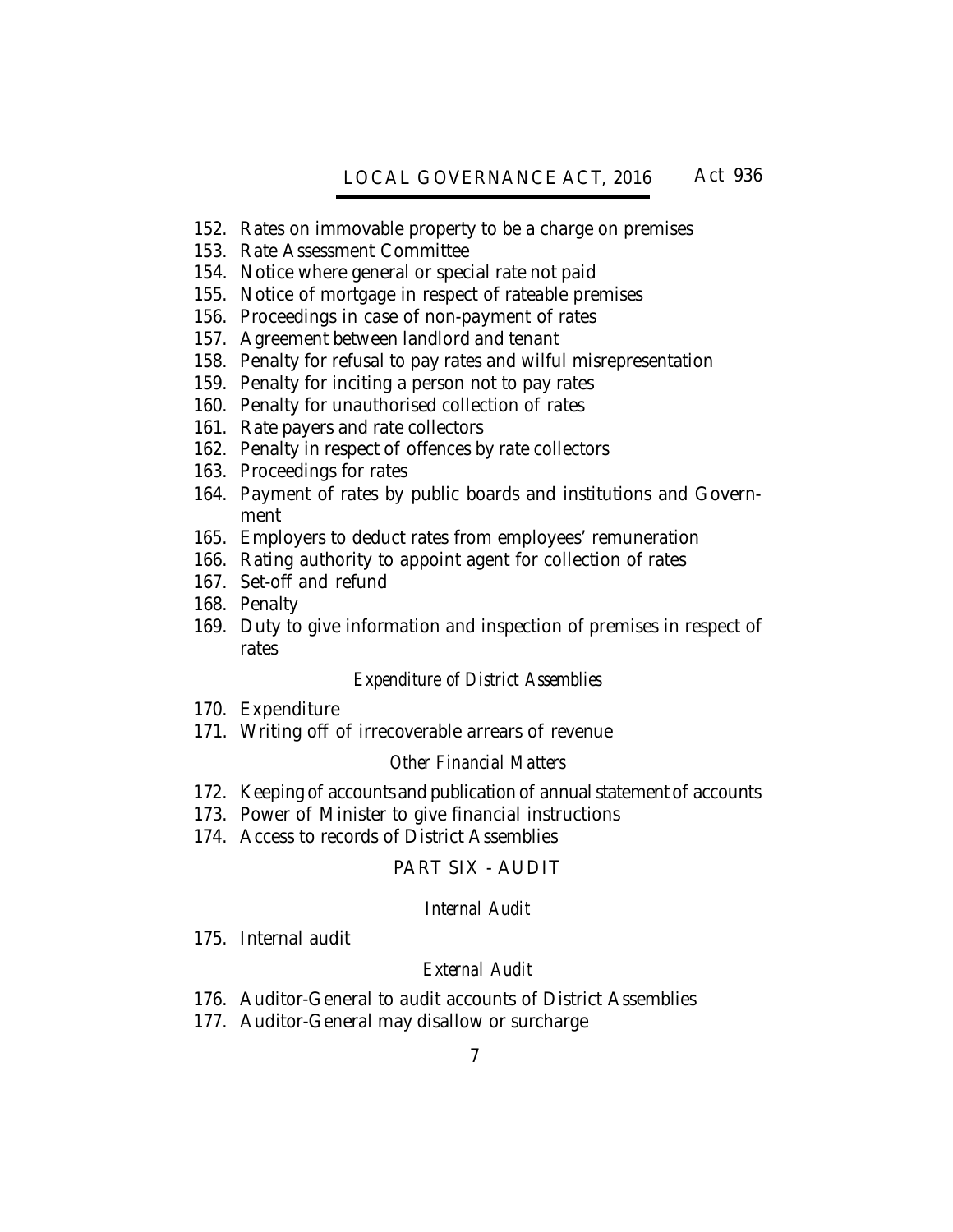## Act 936 *Local Governance Act, 2016* LOCAL GOVERNANCE ACT, 2016

- 178. Recovery of sums certified to be due
- 179. Suspension pending appeal
- 180. Application of provisions on audit

### PART SEVEN – BY-LAWS

#### *By-Laws and Model By-Laws*

- 181. District Assembly to make by-laws
- 182. Validity of by-laws
- 183. Model by-laws
- 184. Copy of by-laws to be deposited at District Assembly offices
- 185. Evidence of by-laws

## PART EIGHT – DECENTRALISATION AT THE REGIONAL LEVEL

#### *Regional Co-ordinating Councils*

- 186. Establishment of Regional Co-ordinating Councils
- 187. Composition of Regional Co-ordinating Councils
- 188. Functions of Regional Co-ordinating Councils
- 189. Development Planning functions of Regional Co-ordinating Councils
- 190. Planning functions of Regional Planning Co-ordinating Unit
- 191. Meetings of Regional Co-ordinating Councils
- 192. Office of the Regional Co-ordinating Council
- 193. Functions of the Office of the Regional Co-ordinating Council
- 194. Regional Co-ordinating Director
- 195. Staff of the Office of the Regional Co-ordinating Council
- 196. Departments of the Regional Co-ordinating Council
- 197. Functions of the Departments of the Regional Co-ordinating Council
- 198. Regional level inter-service and inter-sectoral collaboration and co-operation
- 199. Funds of the Regional Co-ordinating Council
- 200. Regional budget
- 201. Regional Minister
- 202. Relationship between the Regional Minister and the District Chief Executive
- 203. Regional management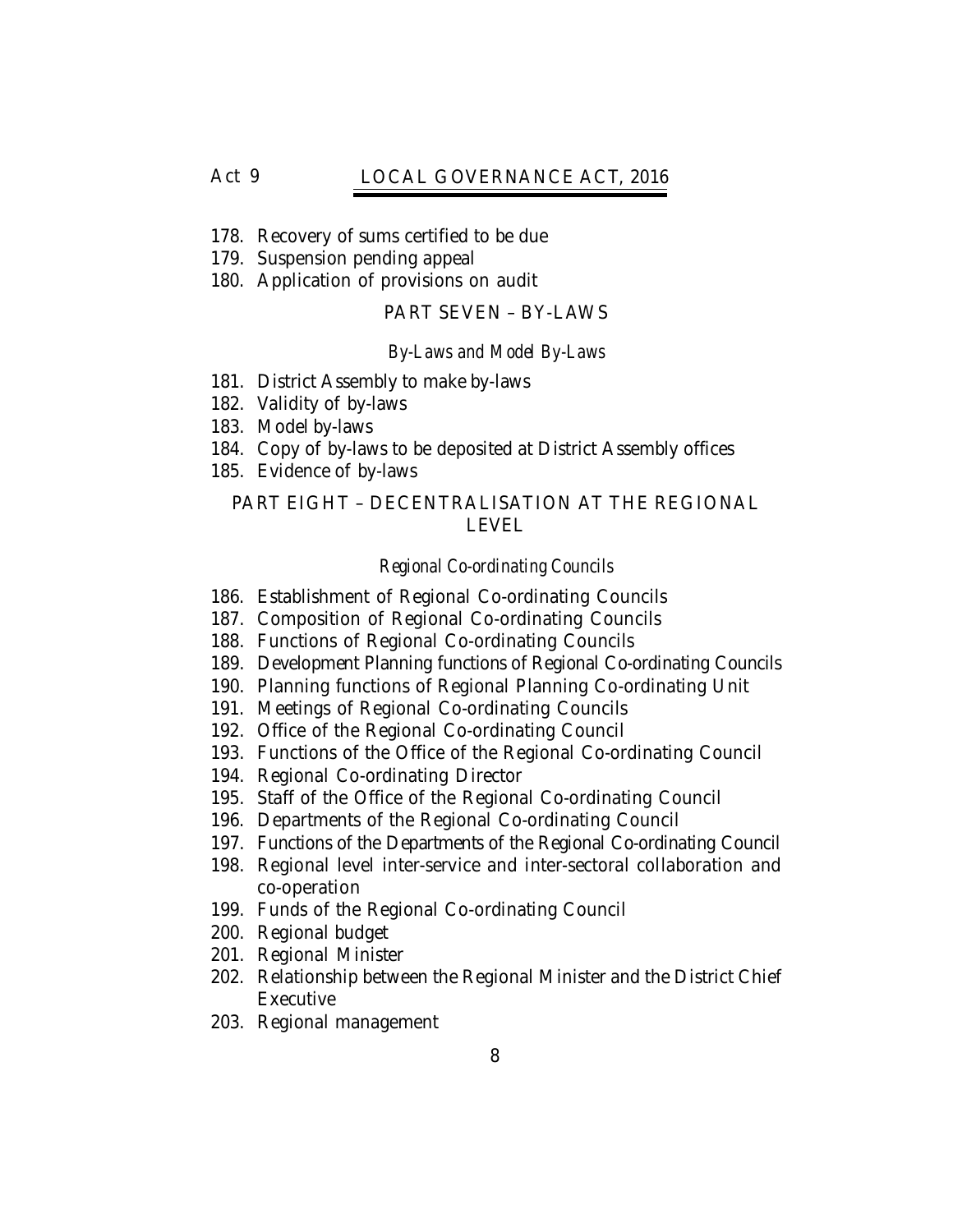## PART NINE – INTER-MINISTERIAL CO-ORDINATING COMMITTEE ON DECENTRALISATION

## *Establishment and Functions of the Inter-Ministerial Co-ordinating Committee on Decentralisation*

- 204. Establishment of Inter-Ministerial Co-ordinating Committee on **Decentralisation**
- 205. Functions of the Inter-Ministerial Co-ordinating Committee
- 206. Technical Committee of the Inter-Ministerial Co-ordinating Committee
- 207. Secretariat of the Inter-Ministerial Co-ordinating Committee

# PART TEN – MISCELLANEOUS MATTERS

## *Acquisition of Immovable Property*

- 208. Power of District Assembly to acquire land
- 209. Development charges on serviced land

## *Legal Proceedings and Notices*

- 210. Notice of suit to be served on District Assembly
- 211. Mode of service on District Assembly
- 212. Description of property
- 213. Power of entry
- 214. Publication of notices
- 215. Occupier to provide specified particulars

#### *Privileges and Immunities*

- 216. Freedom of speech and proceedings in District Assembly
- 217. Immunity from proceedings for acts in District Assembly
- 218. Immunity from service as Juror
- 219. Immunity from service of process and arrest
- 220. Immunity from publication of proceedings
- 221. Privileges of witnesses
- 222. Contempt of District Assembly

## *Obstruction of the Authority of a District Assembly*

223. Obstruction of officers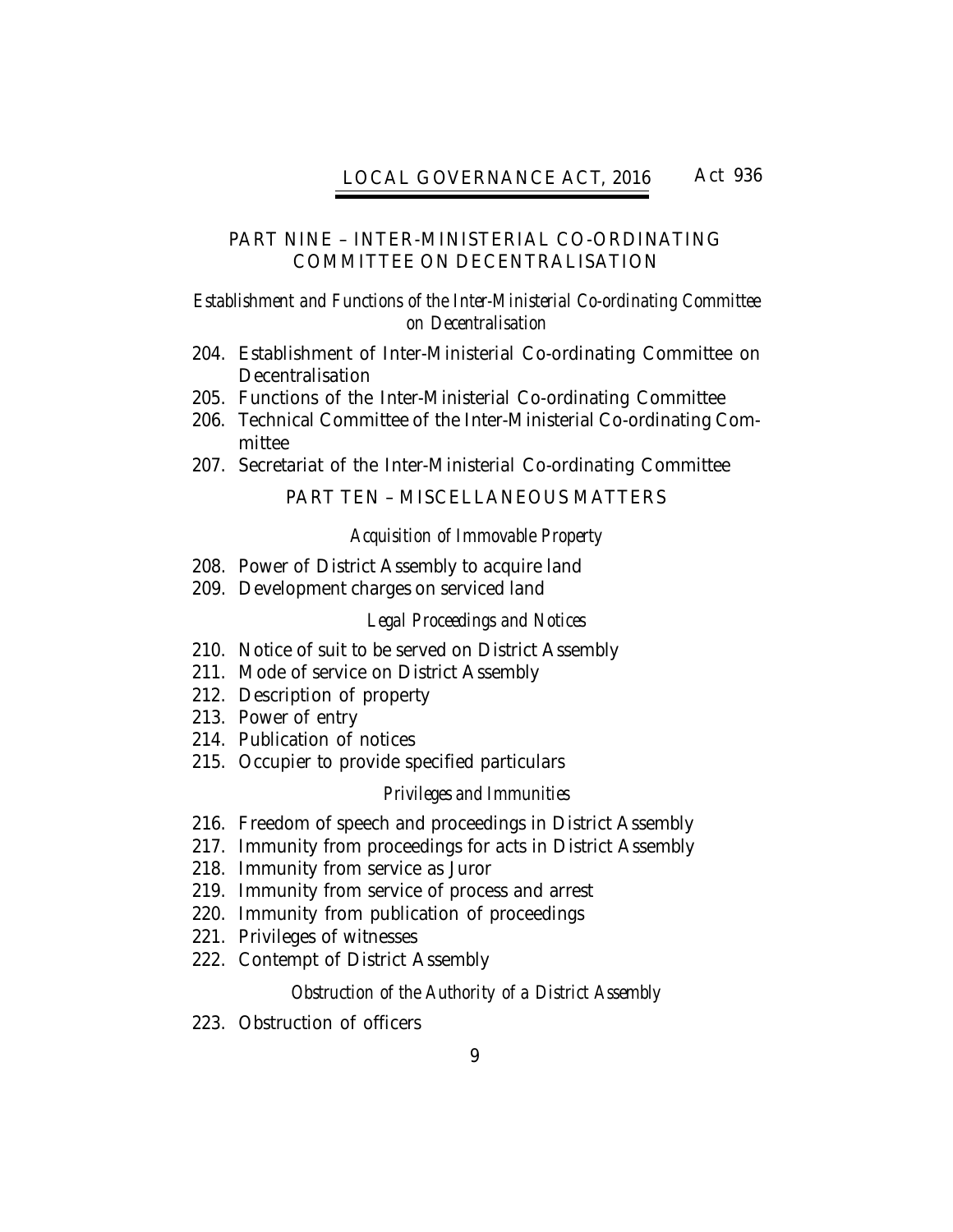# Act 936 *Local Governance Act, 2016* LOCAL GOVERNANCE ACT, 2016

## *Offence of Unauthorised Sitting and Voting*

224. Penalty for unqualified person sitting or voting in District Assembly

## *Executive Authority and Local Government*

- 225. Delegation of powers of President or Minister
- 226. Provision of information to the President or Minister

## *Provisions on Staff of District Assembly*

- 227. Staff of District Assembly to give account of moneys and properties in their charge
- 228. Protection of members and staff
- 229. Recovery of moneys due by way of deduction
- 230. Payment of allowances to District Assembly members and staff

# *Authority of District Assembly*

231. Proof of acts of authority

## *Final Provisions*

- 232. Regulations
- 233. Consequential amendments
- 234. Interpretation
- 235. Repeals and savings
- 236. Transitional provisions

# SCHEDULES

# FIRST SCHEDULE *Decentralised Public Service Sectors*

# SECOND SCHEDULE *Existing Departments under Districts, Municipal and Metropolitan Assemblies*

# THIRD SCHEDULE *Departments Ceasing to Exist in their Present Form*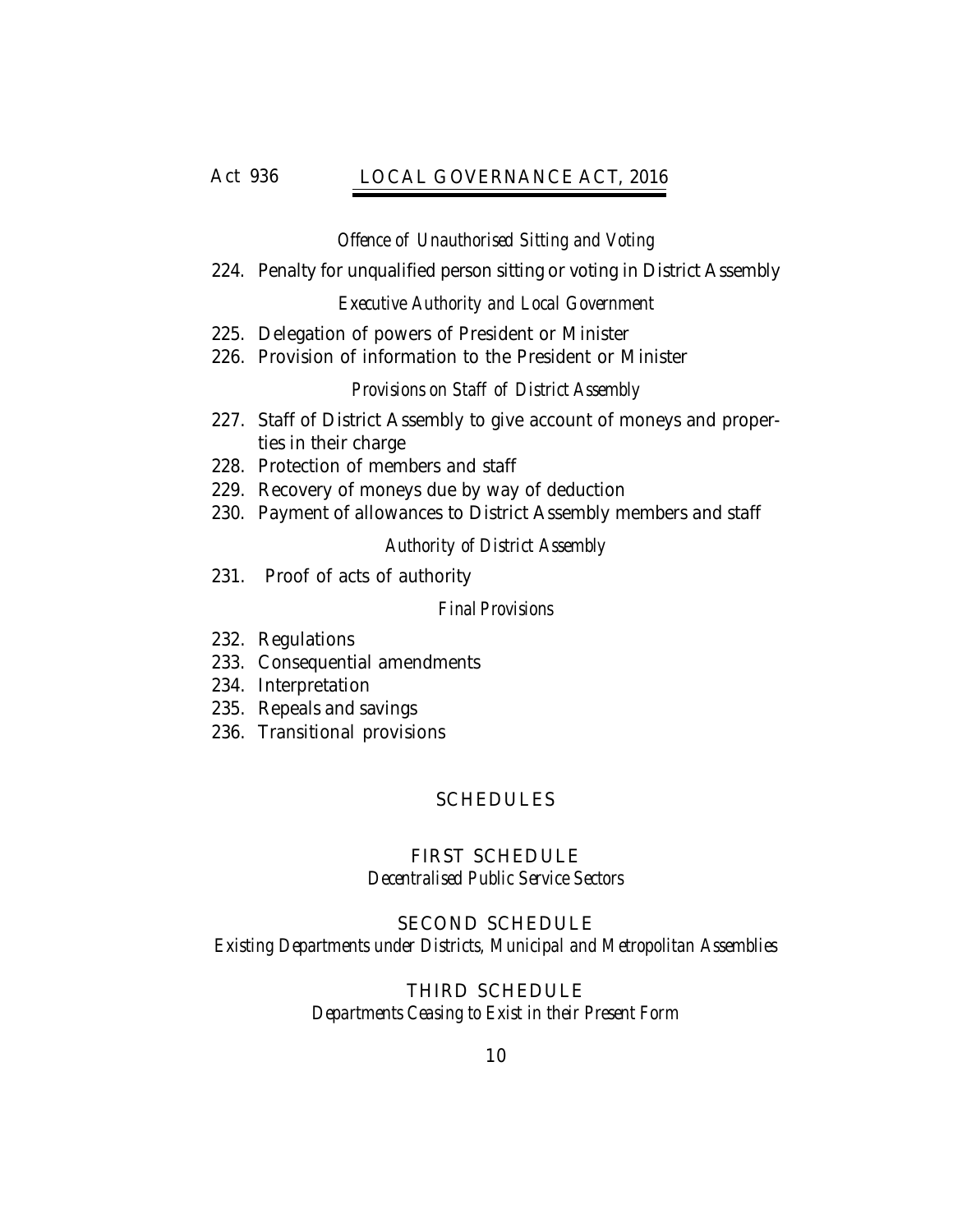# LOCAL GOVERNANCE ACT, 2016 Act 936

FOURTH SCHEDULE *Departments to be Established by District Assemblies*

> FIFTH SCHEDULE *Matters for Building By-Laws*

## SIXTH SCHEDULE *Notice*

SEVENTH SCHEDULE *Services, Organisations and Departments to Implement Response Plan and By-Laws*

> EIGHTH SCHEDULE *Licences*

NINTH SCHEDULE *Vehicle Licences – Description of Vehicle*

> TENTH SCHEDULE *Entertainment Licences*

ELEVENTH SCHEDULE *Fees and Miscellaneous Charges*

TWELFTH SCHEDULE *Taxes on Income*

THIRTEENTH SCHEDULE *Departments of the Regional Co-ordinating Council*

> FOURTEENTH SCHEDULE *Consequential Amendments*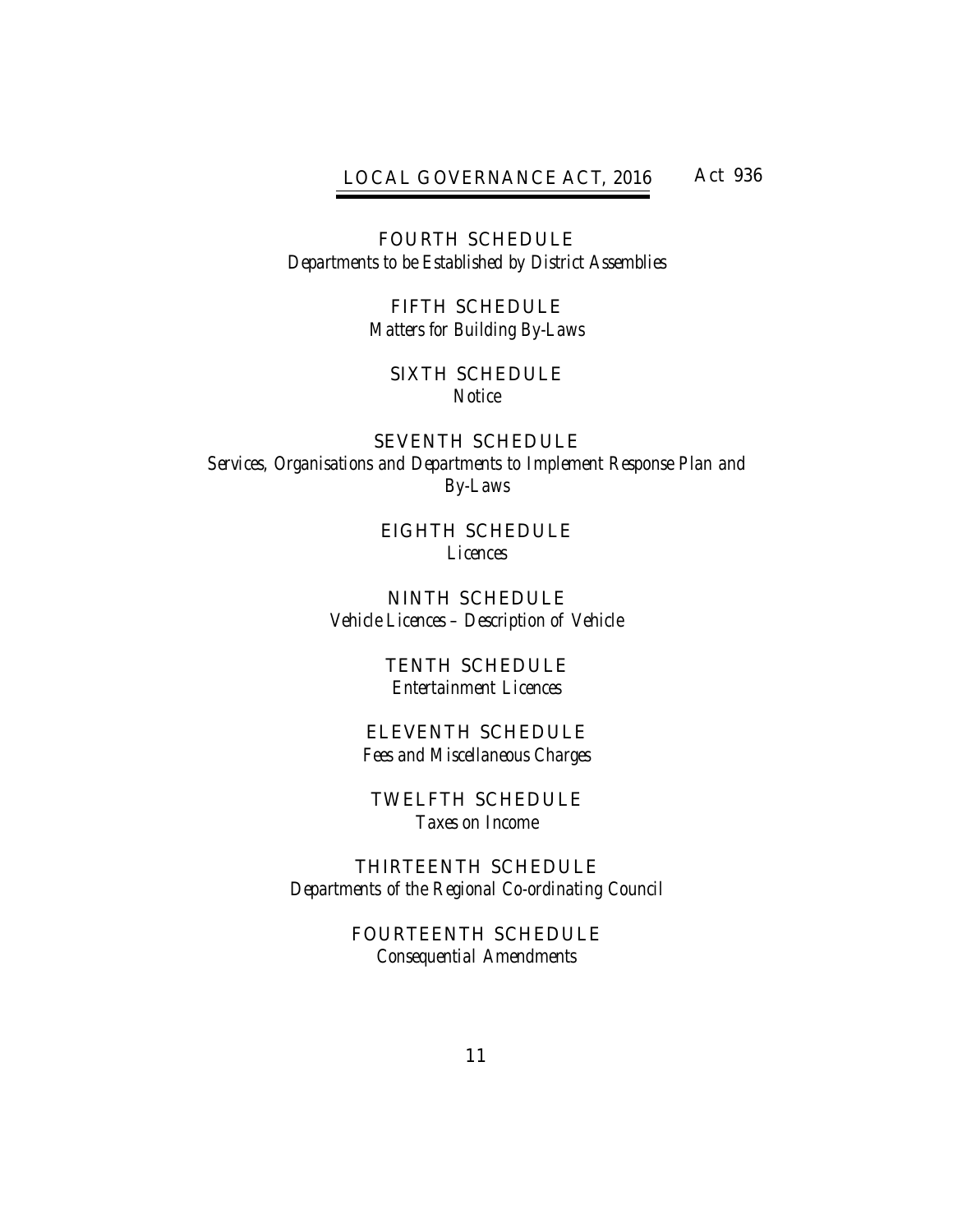Act 936 *Local Governance Act, 2016*



#### **THE NINE HUNDRED AND THIRTY-SIXTH**

# **ACT**

# OF THE PARLIAMENT OF THE REPUBLIC OF GHANA ENTITLED

## LOCAL GOVERNANCE ACT, 2016

AN ACT to provide for local governance in accordance with the Constitution; to establish a Local Government Service; to provide for the establishment and administration of the District Assemblies Common Fund; to provide for a National Development Planning System; to define and regulate planning procedures of District Assemblies; to co-ordinate, facilitate, monitor and supervise internal audit activities within District Assemblies and for related matters.

DATE OF ASSENT: *20th December, 2016.*

PASSED by Parliament and assented to by the President:

PART ONE – LOCAL GOVERNMENT

*Districts and District Assemblies*

Creation of districts

1. (1) For purposes of Local governance, the districts in existence immediately before the commencement of this Act shall continue to exist.

(2) The President may, by Executive Instrument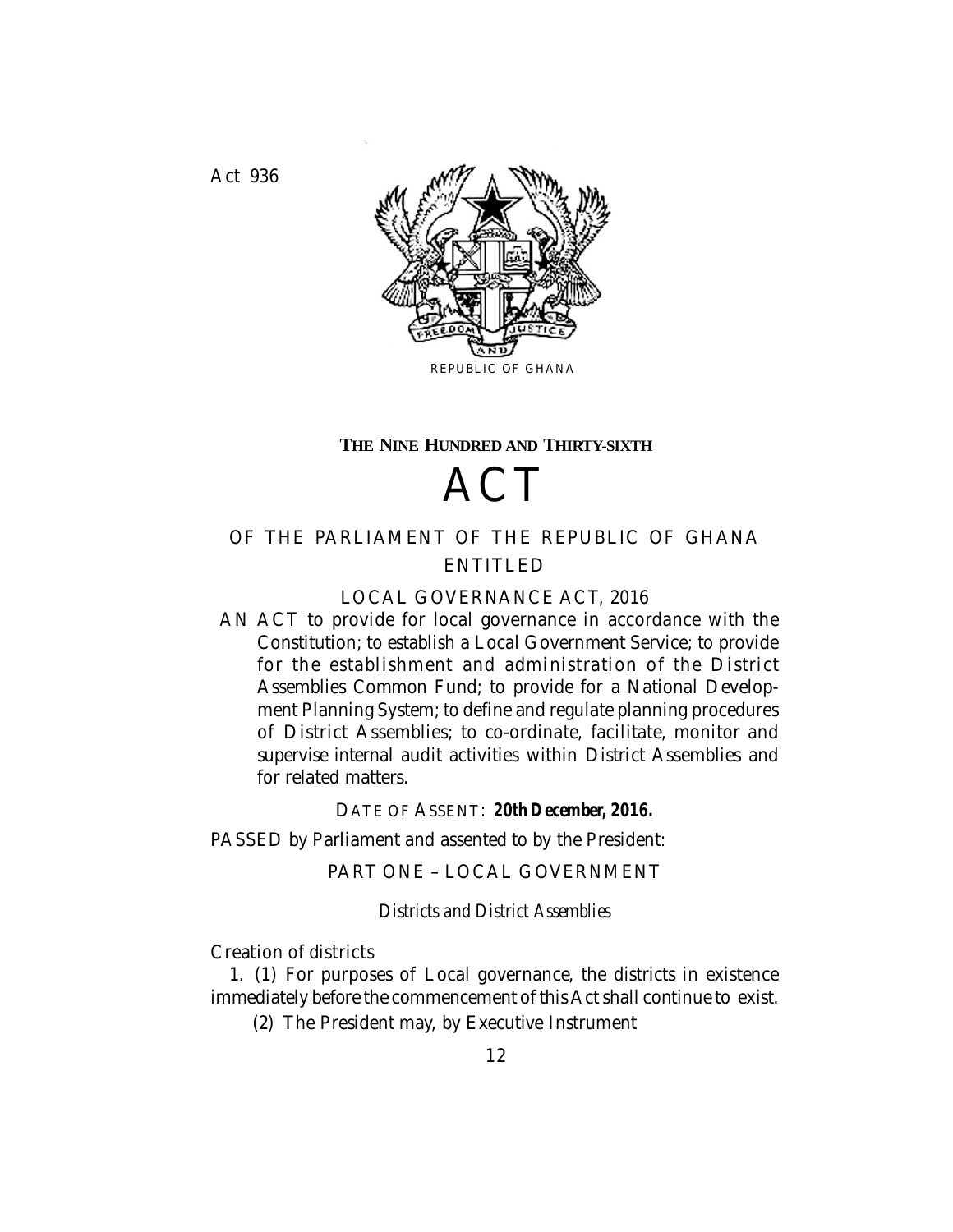*(a)* declare any area within the country to be a district; and

*(b)* assign a name to the district.

(3) The President shall, in the exercise of the power under paragraph *(a)* of subsection (2), direct the Electoral Commission to make appropriate recommendations.

(4) The Electoral Commission shall, before making recommendations to the President under subsection (3), consider the following factors including

- *(a)* in the case of
	- (i) a district, that there is a minimum population of seventy-five thousand people;
	- (ii) a municipality, that there is a minimum of ninetyfive thousand people;
	- (iii) a metropolis, that there is a minimum of two hundred and fifty thousand people; and
- *(b)* the geographical contiguity and economic viability of the area, namely, the ability of an area to provide the basic infrastructural and any other developmental needs from the monetary and any other resources generated in the area.

Demarcation of areas of authority of sub-district structures

2. (1) The areas of authority of the Sub-Metropolitan District Councils, Urban Councils, Town Councils, Area Councils and Unit Committees in existence before this Act shall continue to exist.

(2) The Electoral Commission may review the areas of authority of the Sub-Metropolitan District Councils, Urban Councils, Town Councils, Area Councils and Unit Committees by Constitutional Instrument after a national population census.

## Establishment of District Assembly

3. (1) The Minister shall, by legislative instrument, establish a District Assembly for each district, municipality and metropolis.

(2) A District Assembly shall constitute the highest political authority in the district.

(3) The Instrument establishing a District Assembly, shall specify

- *(a)* the area of authority of the District Assembly as determined under subsection (2) of section 1;
- *(b)* the number of persons to be elected to the District Assembly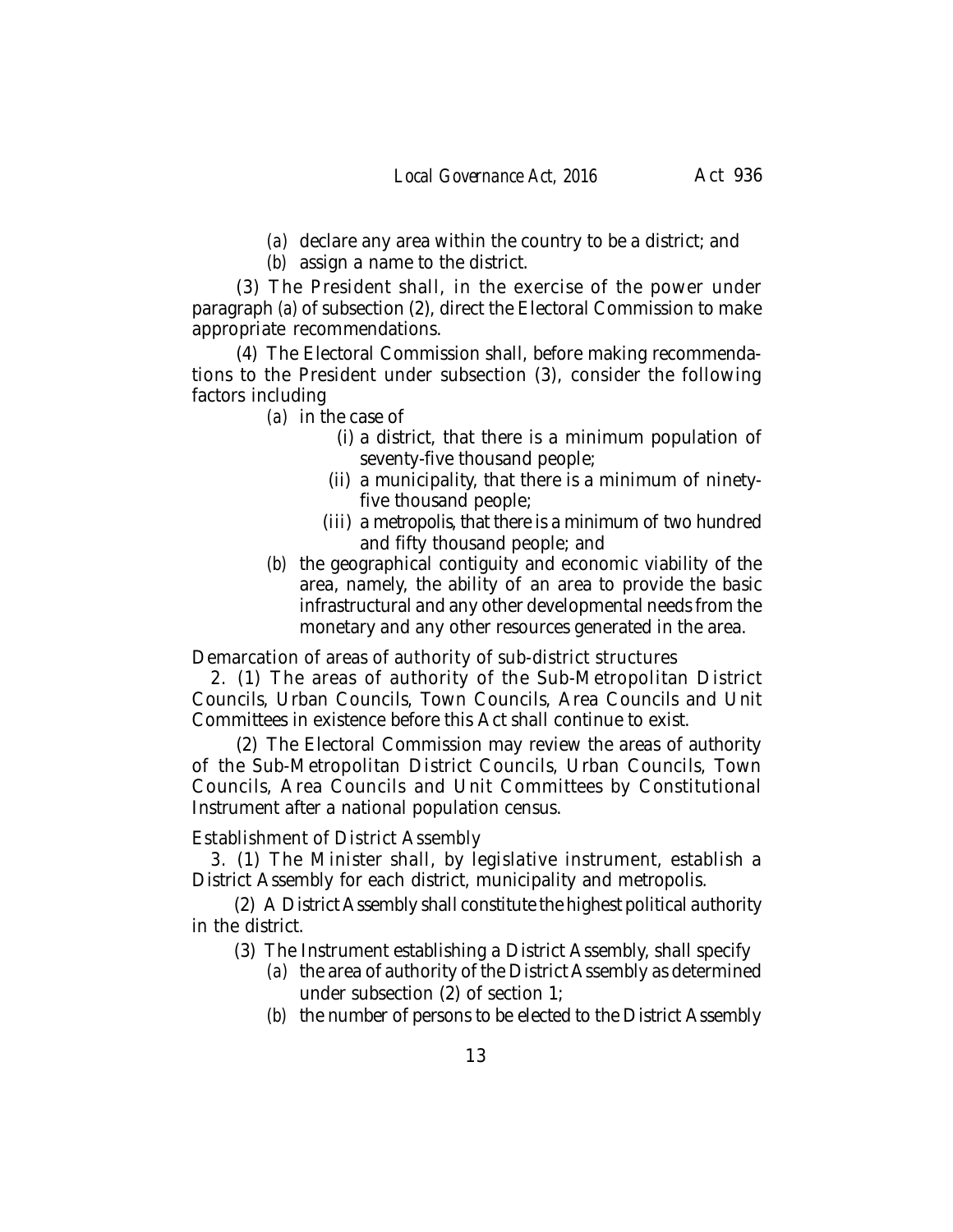and the maximum number of persons to be appointed to the District Assembly by the President;

- *(c)* the functions, powers and responsibilities of the District Assembly;
- *(d)* the place where the principal office of the District Assembly is to be situated; and
- *(e)* other matters that are required by this Act to be included in the Instrument or are consequential or ancillary to it.
- (4) The Minister shall establish
	- *(a)* Sub-Metropolitan District Councils,
		- *(b)* Urban Councils,
		- *(c)* Town or Area Councils, and
		- *(d)* Unit Committees

in respect of the areas of authority of the sub-district structures within the area of authority of the District Assembly demarcated or reviewed in the same legislative instrument that established the District Assembly.

- (5) The Instrument shall specify
	- *(a)* the jurisdiction, membership, functions, powers and responsibilities of the Sub-Metropolitan District Council, Urban Council, Town or Area Council or Unit Committee; and
	- *(b)* any other matter connected with the Sub-Metropolitan District Council, Urban Council, Town or Area Council or Unit Committee that may be considered necessary.

Incorporation of District Assembly

4. (1) A District Assembly shall be a body corporate with perpetual succession.

(2) For the performance of its functions, a District Assembly may acquire and hold movable and immovable property, dispose of property and enter into a contract or any other transaction.

 (3) Where there is hindrance to the acquisition of property by a District Assembly, the property may be acquired for the District Assembly under the State Lands Act, 1962 (Act 125) and the cost shall be borne by the District Assembly.

Composition of District Assembly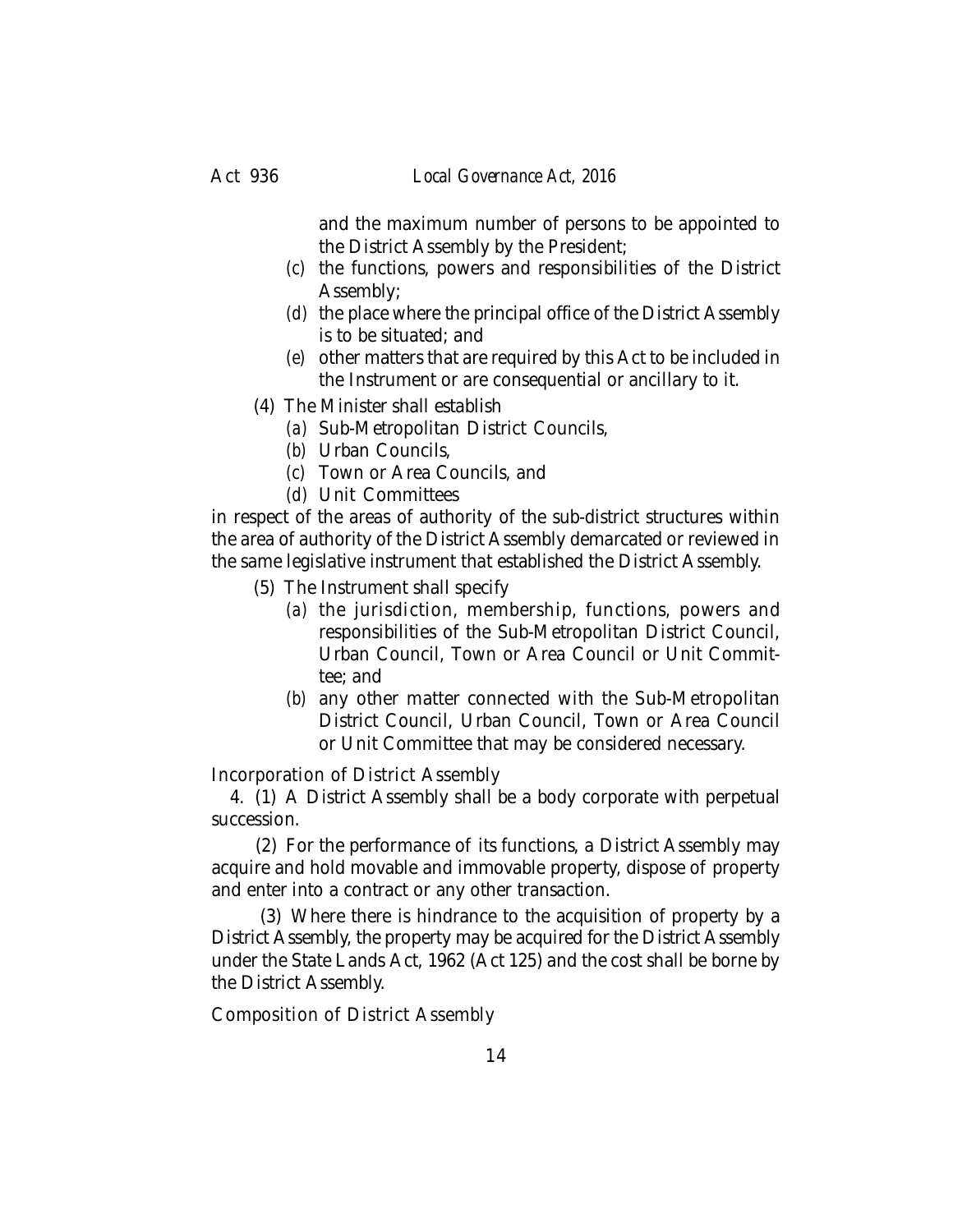- 5. (1) A District Assembly shall consist of the following members:
	- *(a)* the District Chief Executive;
	- *(b)* one person from each electoral area within the district elected by universal adult suffrage in accordance with regulations made for the purpose by the Electoral Commission;
	- *(c)* the member or members of Parliament from the constituencies that fall within the area of authority of the District Assembly; and
	- *(d)* other members that shall not exceed thirty per cent of the total membership of the District Assembly appointed by the President in consultation with the traditional authorities and other interest groups in the district.
	- (2) A member of Parliament shall
		- *(a)* be counted among the seventy per cent in the calculation of the thirty per cent of the appointed members; and
		- *(b)* not have voting rights.

(3) The members appointed under paragraph *(d)* of subsection (1) may be re-appointed.

(4) A District Assembly may conduct its business in English and in any local language common to the communities in the district.

(5) The District Co-ordinating Director appointed under subsection (1) of section 75 shall be the Secretary to the District Assembly.

# *Membership of District Assembly*

Election to District Assembly

6. (1) Elections to District Assemblies shall be held once every four years.

(2) An election specified in subsection (1) and elections to Parliament shall be held at least six months apart.

(3) Whenever a situation arises in which the Electoral Commission is unable to conduct a District Level election, the President may appoint an Interim Management Committee to perform the functions of the Assembly until elections are conducted.

Qualifications and disqualifications of members of District Assemblies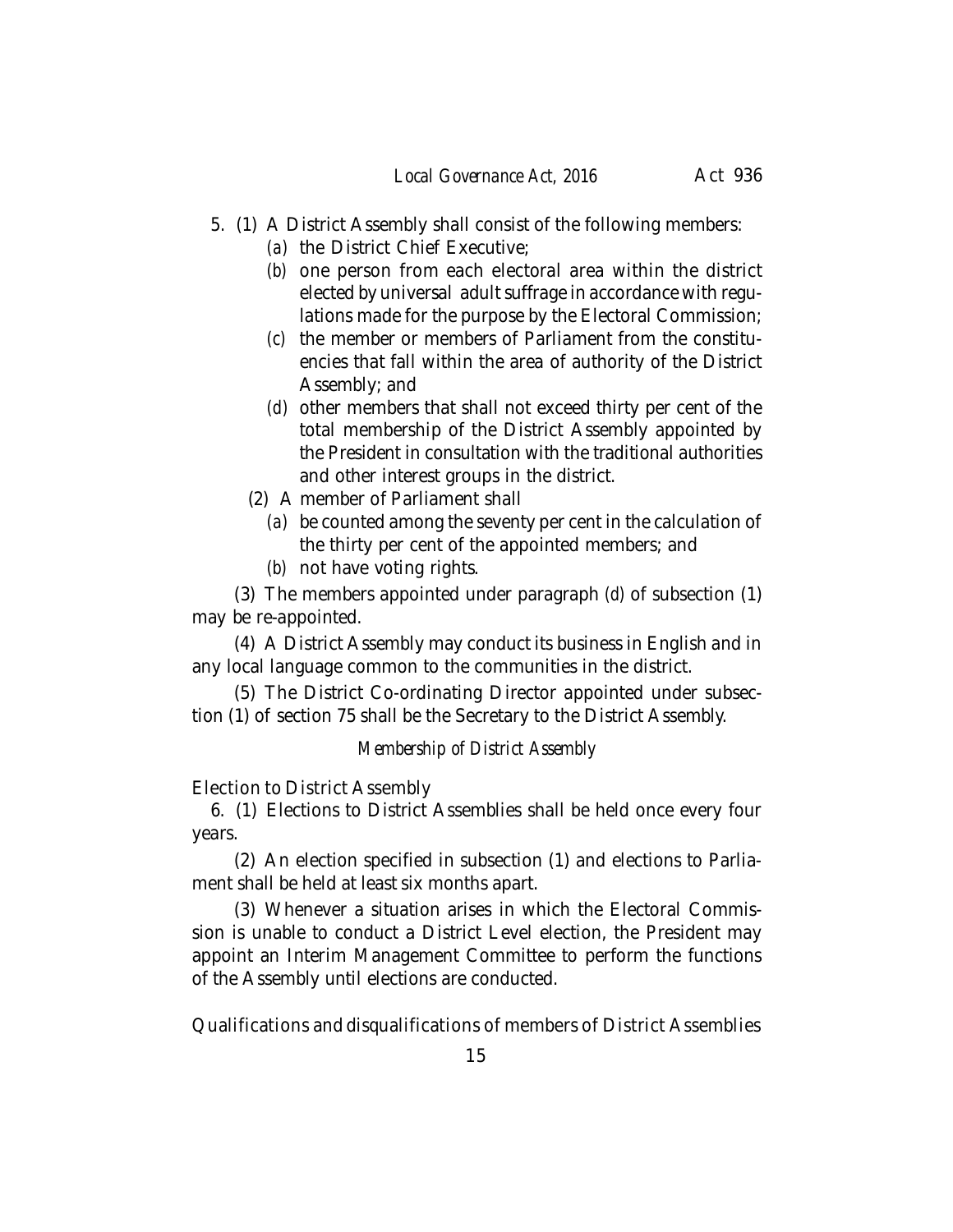7. (1) A person qualifies to be elected or appointed to a District Assembly if the person

*(a)* is a citizen of Ghana of not less than eighteen years of age;

- *(b)* is a registered voter;
- *(c)* is ordinarily resident in the district in which the person seeks election or for whose District Assembly the person is to be appointed; and
- *(d)* has paid all taxes and rates or made arrangements satisfactory to the appropriate authority for the payment of the taxes and rates.

(2) For the purpose of paragraph *(c)* of subsection (1), a person is deemed to be ordinarily resident in a district if within the four years before the election or the appointment to the District Assembly, that person has lived in the district for an aggregate period of not less than twelve months.

(3) A person is not qualified to be elected or appointed to a District Assembly if that person.

- *(a)* is of unsound mind;
- *(b)* has been sentenced to death or imprisonment for an offence involving fraud, dishonesty or violence or has been convicted of an offence under an enactment in force in the Republic;
- *(c)* is a person against whom adverse findings have been made by a competent authority and accepted by the Government;
- *(d)* being a professional person is disqualified from practising that profession on grounds of malpractice, fraud or dishonesty by the competent professional body.

(4) A member of staff of a District Assembly shall not be a member of the same District Assembly, whether elected or appointed.

(5) Paragraph (c) of subsection (1) and subsection (2) do not apply to the District Chief Executive.

(6) A person shall not at any time be a member of more than one District Assembly.

Mode of seeking election

8. (1) A candidate who seeks election to a District Assembly or to any lower local government unit shall present that candidate's self to the electorate as an individual and shall not use any symbol associated with any political party.

(2) A political party shall not endorse, sponsor, offer a platform to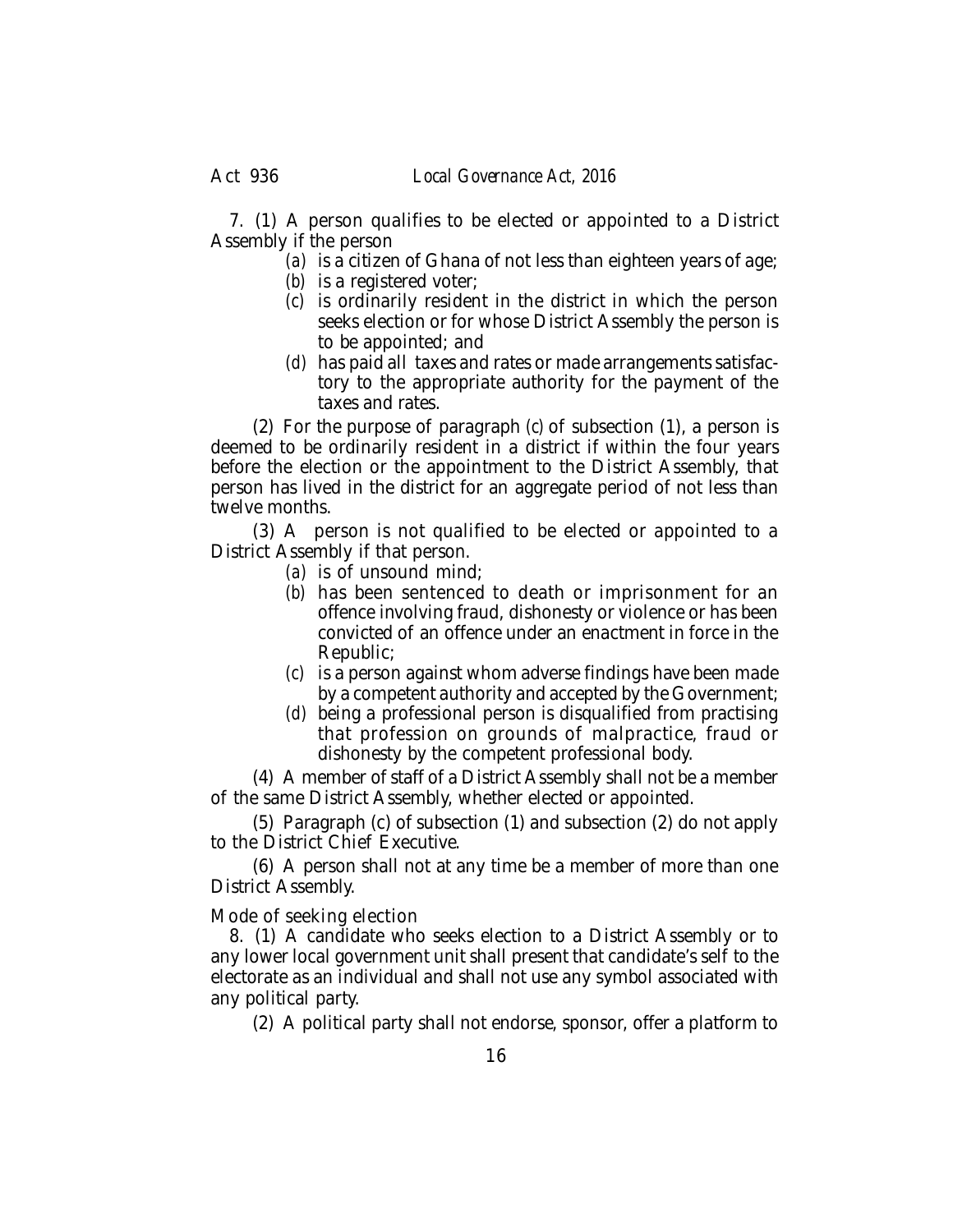or in any way campaign for or against a candidate who seeks election to a District Assembly or any lower local government unit.

(3) A candidate who contravenes subsection (1) commits an offence and is liable on summary conviction to the cancellation of the nomination of that candidate by the Electoral Commission.

(4) A political party that contravenes subsection (2) commits an offence and is liable on summary conviction to a fine of not less than one hundred penalty units and not more than two hundred and fifty penalty units.

Cessation of office of a member

- 9. (1) A person shall cease to be a member of a District Assembly
	- *(a)* upon death;
	- *(b)* upon revocation of the mandate of that person, but that person shall be disqualified from standing as a candidate for only two terms immediately after the revocation;
	- *(c)* upon resignation in writing addressed to the Presiding Member of the District Assembly;
	- *(d)* if that person fails to disclose any financial interest that person may have in a contract before the District Assembly for consideration;
	- *(e)* if that person is absent from more than three consecutive ordinary meetings of the District Assembly without the written permission of the Presiding Member of the District Assembly; or
	- *(f)* upon the dissolution of the District Assembly.

(2) The District Assembly shall refer a complaint made to it that a member of the District Assembly has ceased to hold office under paragraphs *(d)* and *(e*) of subsection (1) to the Public Relations and Complaints Committee to investigate.

(3) The Public Relations and Complaints Committee shall submit a report on its findings to the District Assembly within a time to be stipulated by the District Assembly.

(4) Where the District Assembly, after studying the report is satisfied that a member is affected by paragraph *(d)* or *(e)* of subsection (1), it shall decide that the member shall cease to be a member of the District Assembly by resolution, supported by two thirds of members present and voting.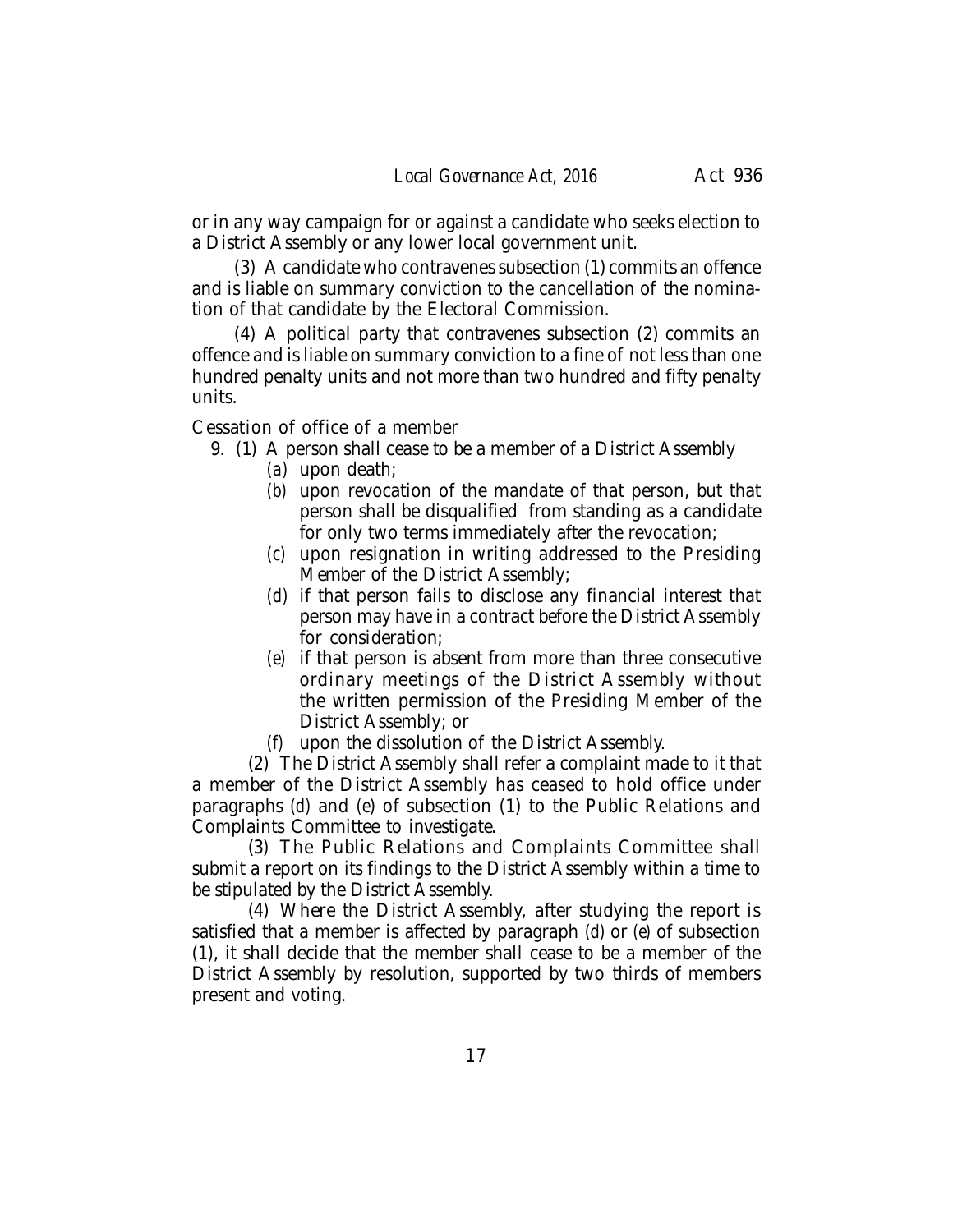(5) A member of the District Assembly who is aggrieved by a decision of the District Assembly about cessation of membership may have recourse to a court of law.

Revocation of mandate of member

10. (1) The mandate of an elected member of a District Assembly may be revoked by the electorate.

(2) For the purpose of revoking the mandate of an elected member, twenty-five per cent or more of the registered voters in the electoral area may petition the Electoral Commission for a recall of that member from the District Assembly.

(3) The Electoral Commission shall conduct a referendum to decide whether or not the member must be recalled.

- (4) The issue at the referendum shall be decided if at least
	- *(a)* forty per cent of the registered voters in the electoral area vote on the issue; and
	- *(b)* sixty per cent of the votes cast are in favour of the recall of the member.
- (5) Where an elected member of a District Assembly
	- *(a)* is recalled
	- *(b)* is removed
	- *(c)* resigns
	- *(d)* dies; or
	- *(e)* ceases to be a member by reason of section 9 (1) (e)

a by-election shall be held to elect another person to replace the elected member.

(6) Subsection (5) does not apply where the recall, removal, resignation or death occurs within six months before the end of the tenure of the elected member.

(7) Whenever a vacancy occurs in a District Assembly in respect of an elected member, the Secretary to the Assembly shall notify the Electoral Commission in writing, within seven days after becoming aware that the vacancy has occured and a by-election shall be held within thirty days after the vacancy occured except that, where the vacancy occured by the death of the elected member, the by-election shall be held within sixty days after the occurance of the vacancy.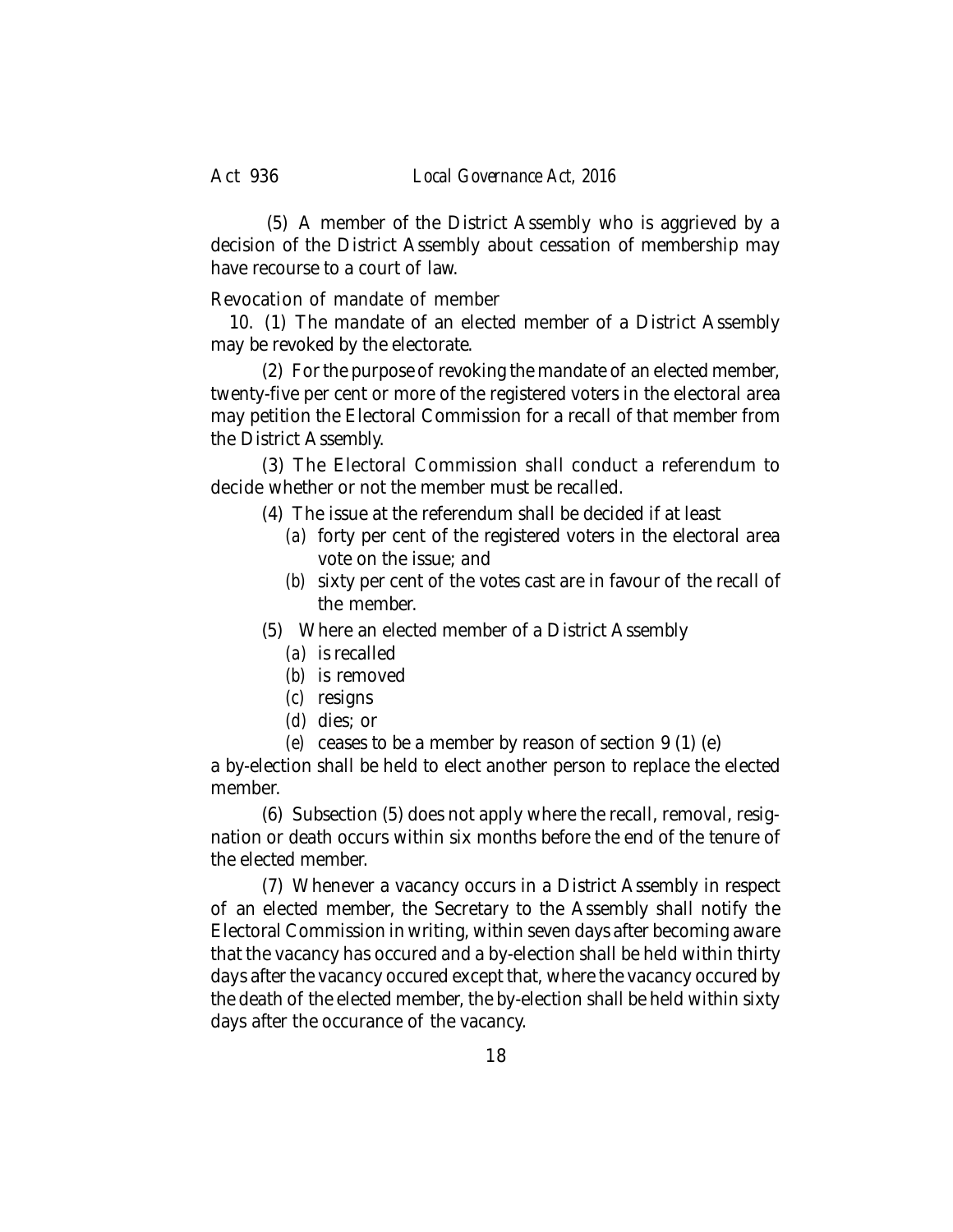(8) Where the occurence of the vacancy is occasioned by the death of an appointed member, the Secretary to the Assembly shall notify the President through the Minister, of the occurrence of the vacancy and the President shall within thirty days, appoint another person to the District Assembly.

(9) The appointment of an appointed member of a District Assembly may be revoked by the President,

- *(a)* upon the recommendation of three-fourths of the members of the District Assembly on grounds that the member has
	- (i) systematically neglected the duties of an appointed member of a District Assembly; or
	- (ii) committed acts incompatible with the office as a member of the District Assembly for which sufficient evidence is available; or
- *(b)* upon a complaint made of wrong doing or improper conduct established to be true after investigation by an ad-hoc committee of the District Assembly.

(10) Where the appointment of an appointed member of a District Assembly is revoked, another person may be appointed to replace the appointed member.

(11) A person appointed under subsection (10) shall serve the term of the member whose appointment has been revoked and may be re-appointed.

Emoluments of members of District Assemblies

11. (1) The emoluments of a District Chief Executive of a District Assembly shall be determined by Parliament and shall be charged on the Consolidated Fund.

(2) The emoluments of a Presiding Member of a District Assembly and other members of the District Assembly shall be determined by the District Assembly and paid out of the District Assembly's own resources.

## *Functions of District Assembly*

Functions of District Assembly

- 12. (1) A District Assembly shall
	- *(a)* exercise political and administrative authority in the district;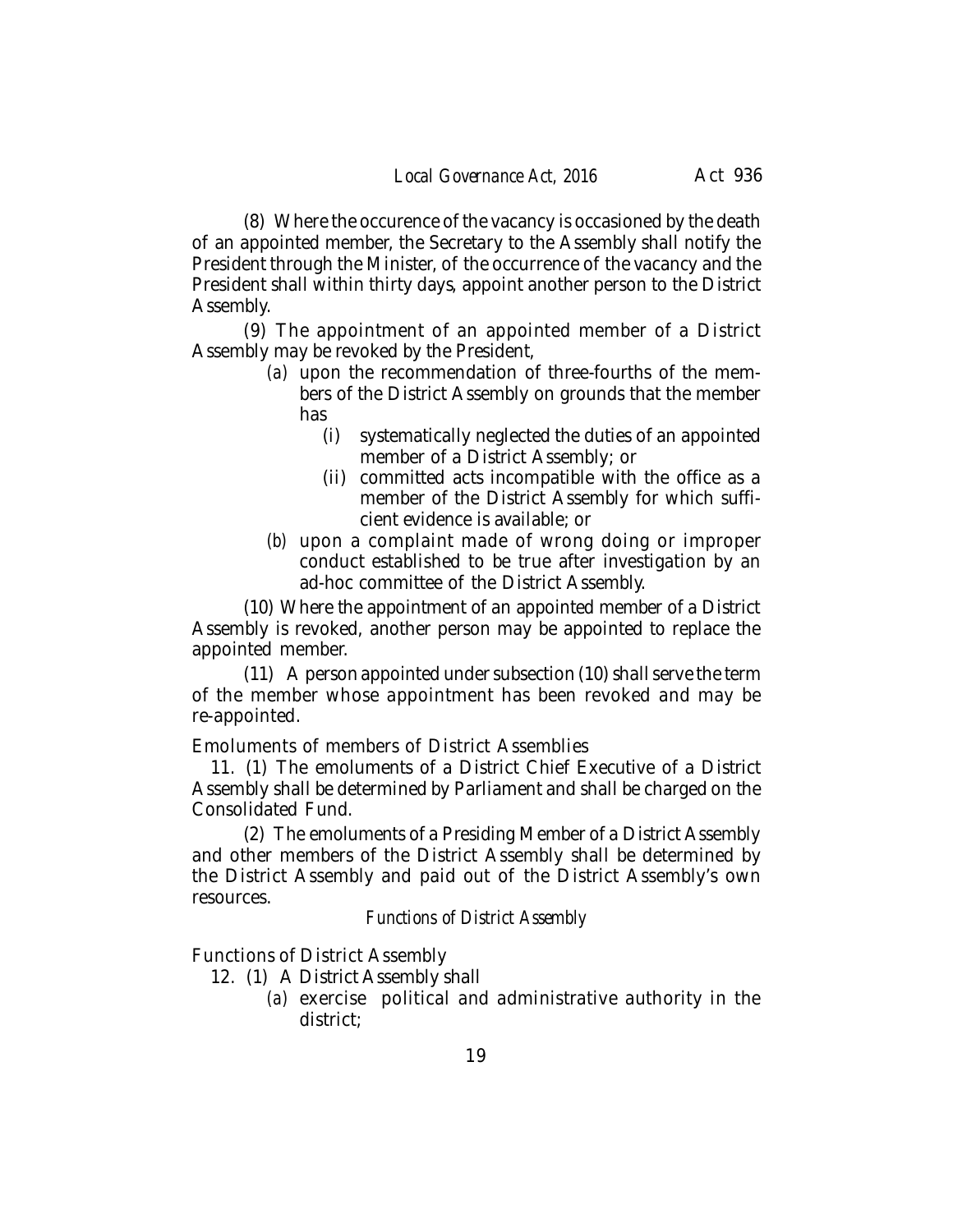- 
- *(b)* promote local economic development; and
- *(c)* provide guidance, give direction to and supervise other administrative authorities in the district as may be prescribed by law.

(2) A District Assembly shall exercise deliberative, legislative and executive functions.

- (3) Without limiting subsections (1) and (2), a District Assembly shall
	- *(a)* be responsible for the overall development of the district;
	- *(b)* formulate and execute plans, programmes and strategies for the effective mobilisation of the resources necessary for the overall development of the district;
	- *(c)* promote and support productive activity and social development in the district and remove any obstacles to initiative and development;
	- *(d)* sponsor the education of students from the district to fill particular manpower needs of the district especially in the social sectors of education and health, making sure that the sponsorship is fairly and equitably balanced between male and female students;
	- *(e)* initiate programmes for the development of basic infrastructure and provide municipal works and services in the district;
	- *(f)* be responsible for the development, improvement and management of human settlements and the environment in the district;
	- *(g)* in co-operation with the appropriate national and local security agencies, be responsible for the maintenance of security and public safety in the district;
	- *(h)* ensure ready access to courts in the district for the promotion of justice;
	- *(i)* act to preserve and promote the cultural heritage within the district;
	- *(j)* initiate, sponsor or carry out studies that may be necessary for the discharge of any of the duties conferred by this Act or any other enactment; and
	- *(k)* perform any other functions that may be provided under another enactment.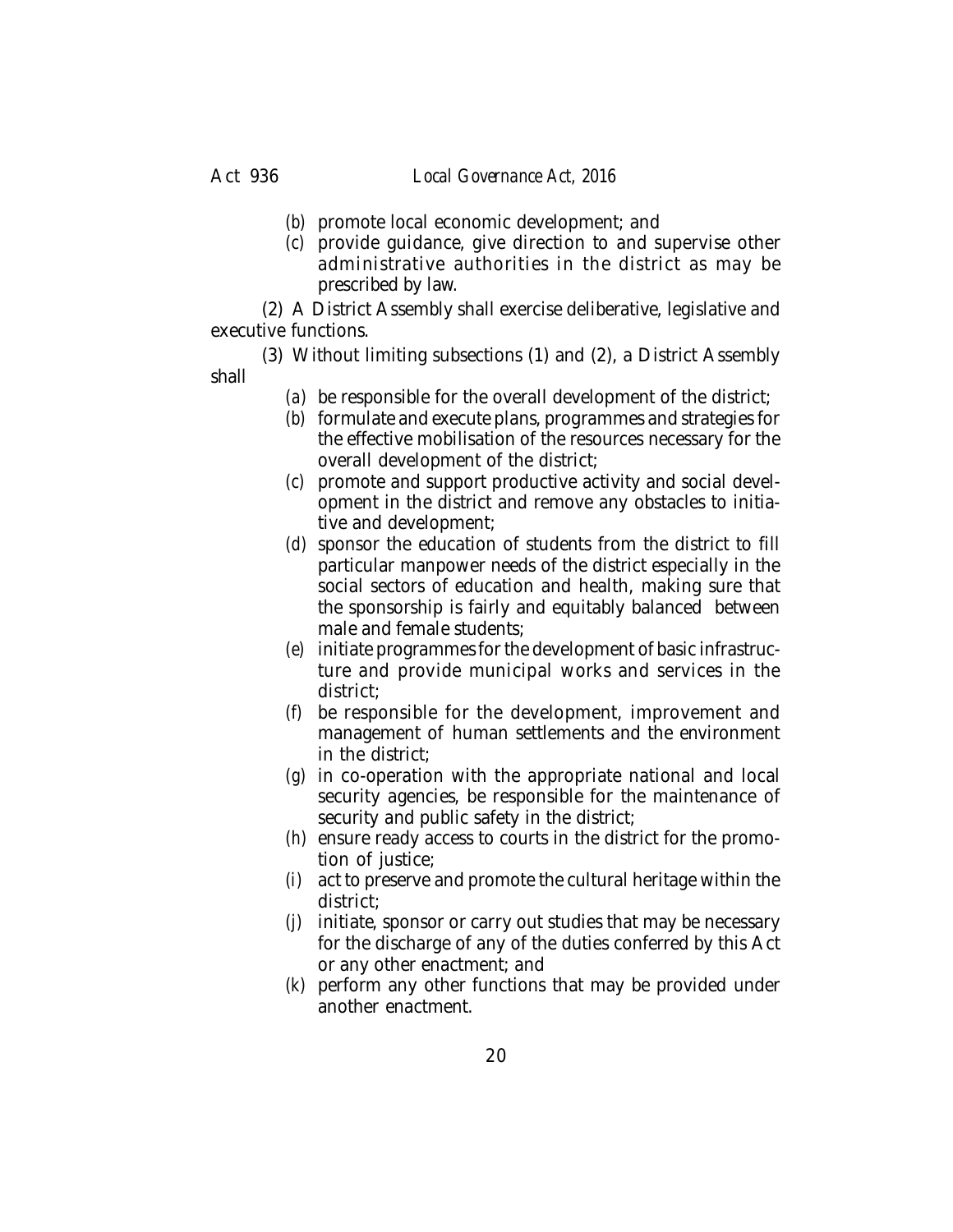(4) A District Assembly shall take the steps and measures that are necessary and expedient to

- *(a)* execute approved development plans for the district;
- *(b)* guide, encourage and support sub-district local structures, public agencies and local communities to perform their functions in the execution of approved development plans;
- *(c)* initiate and encourage joint participation with other persons or bodies to execute approved development plans;
- *(d)* promote or encourage other persons or bodies to undertake projects under approved development plans; and
- *(e)* monitor the execution of projects under approved development plans and assess and evaluate their impact on the development of the district and national economy in accordance with government policy.

(5) A District Assembly shall co-ordinate, integrate and harmonise the execution of programmes and projects under approved development plans for the district and other development programmes promoted or carried out by Ministries, Departments, public corporations and other statutory bodies and non-governmental organisations in the district.

- (6) A District Assembly in the discharge of its duties shall
	- *(a)* be subject to the general guidance and direction of the President on matters of national policy; and
	- *(b)* act in co-operation with the appropriate public corporation, statutory body or non-governmental organisation.

(7) Public corporations, statutory bodies and non-governmental organisations shall co-operate with a District Assembly in the performance of their functions.

(8) In the event of a conflict between a District Assembly and an agency of the central Government, public corporation, statutory body, non-governmental organisation or individual over the application of subsection (5), (6) or (7), the matter shall be referred by either or both parties to the Regional Co-ordinating Council for resolution.

(9) The Instrument that establishes a particular District Assembly or any other Instrument, may confer additional functions on the District Assembly.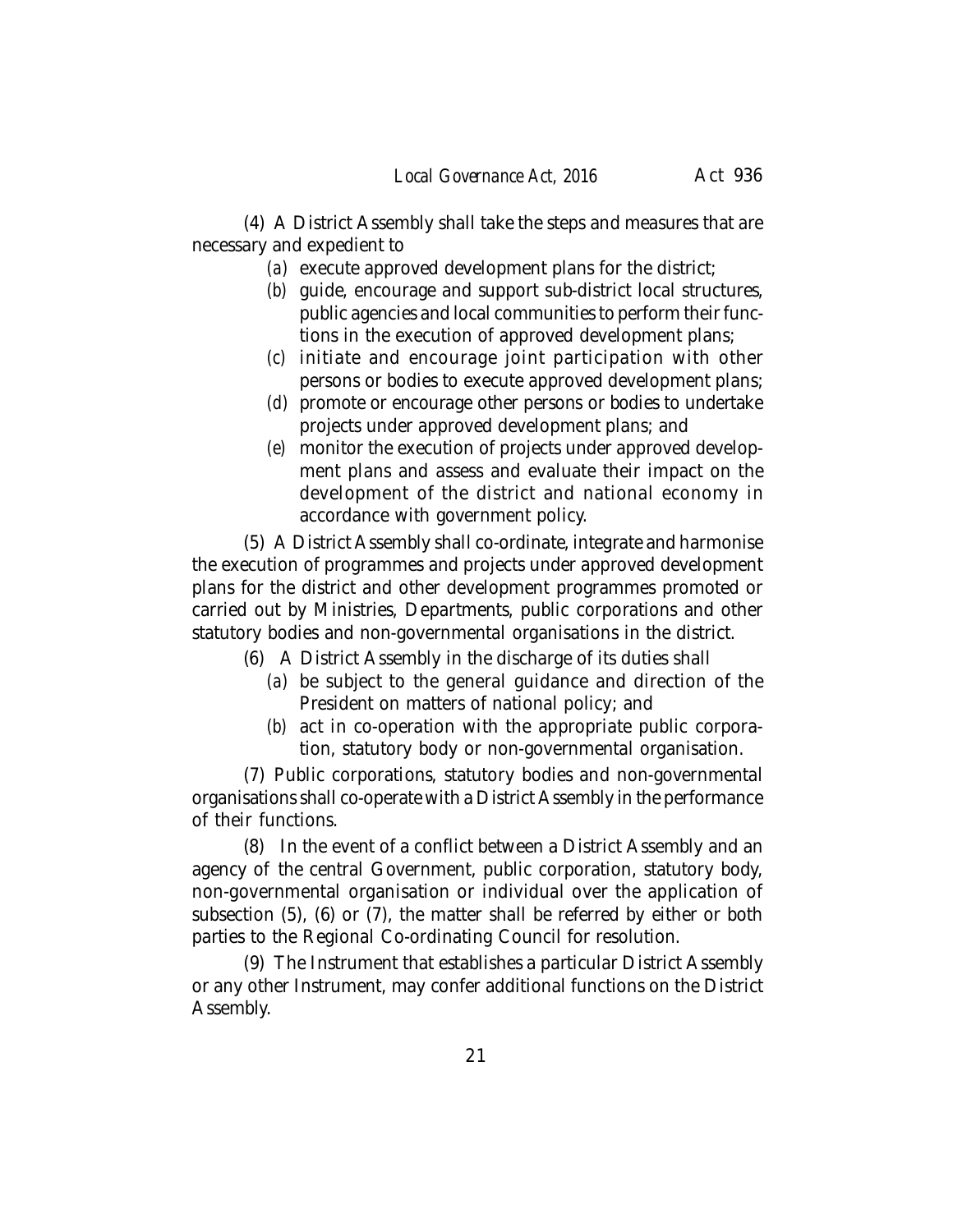Act 936 *Local Governance Act, 2016*

Functions under other enactments

13. (1) A District Assembly shall be the authority to carry out and execute within its district the provisions of

- *(a)* the Auction Sales Act, 1989 (P.N.D.C.L. 230);
- *(b)* the Liquor Licensing Act, 1970 (Act 331); and
- *(c)* the Control and Prevention of Bushfires Act, 1990 (P.N.D.C.L. 229).

(2) A District Assembly shall be the authority to carry out and execute the following provisions of the Criminal Offences Act, 1960 (Act 29) within its district:

> *(a)* section 296 in respect of throwing rubbish in the street; and *(b)* section 300 in respect of stray cattle.

 (3) For the purpose of subsection (1), the District Assembly shall, within its district, have the powers, rights, duties, capacities, liabilities and obligations of a person or authority mentioned in the enactment.

(4) Subsection (3) does not include the powers of a court or the Commissioner of the Customs Division of the Ghana Revenue Authority.

(5) For the purpose of the Liquor Licensing Act, 1970, (Act 331), the District Finance Officer or another designated officer of the District Assembly shall be the Licensing Officer.

(6) For the purpose of section 296 of the Criminal Offences Act, 1960 (Act 29), the reference to the Engineer-in-Chief of Public Works includes the District Engineer of the District Assembly or an Engineer appointed in writing by the District Assembly.

(7) For the purpose of section 300 of the Criminal Offences Act, 1960 (Act 29), the District Finance Officer or other designated officer of the District Assembly is deemed to be the Controller and Accountant-General or the representative of the Controller and Accountant-General.

(8) Nothing contained in this section shall derogate from the statutory or other functions of the police, whether exercisable under the enactments specified in this section or otherwise and any person or authority performing a function under this subsection shall act in consultation with the police.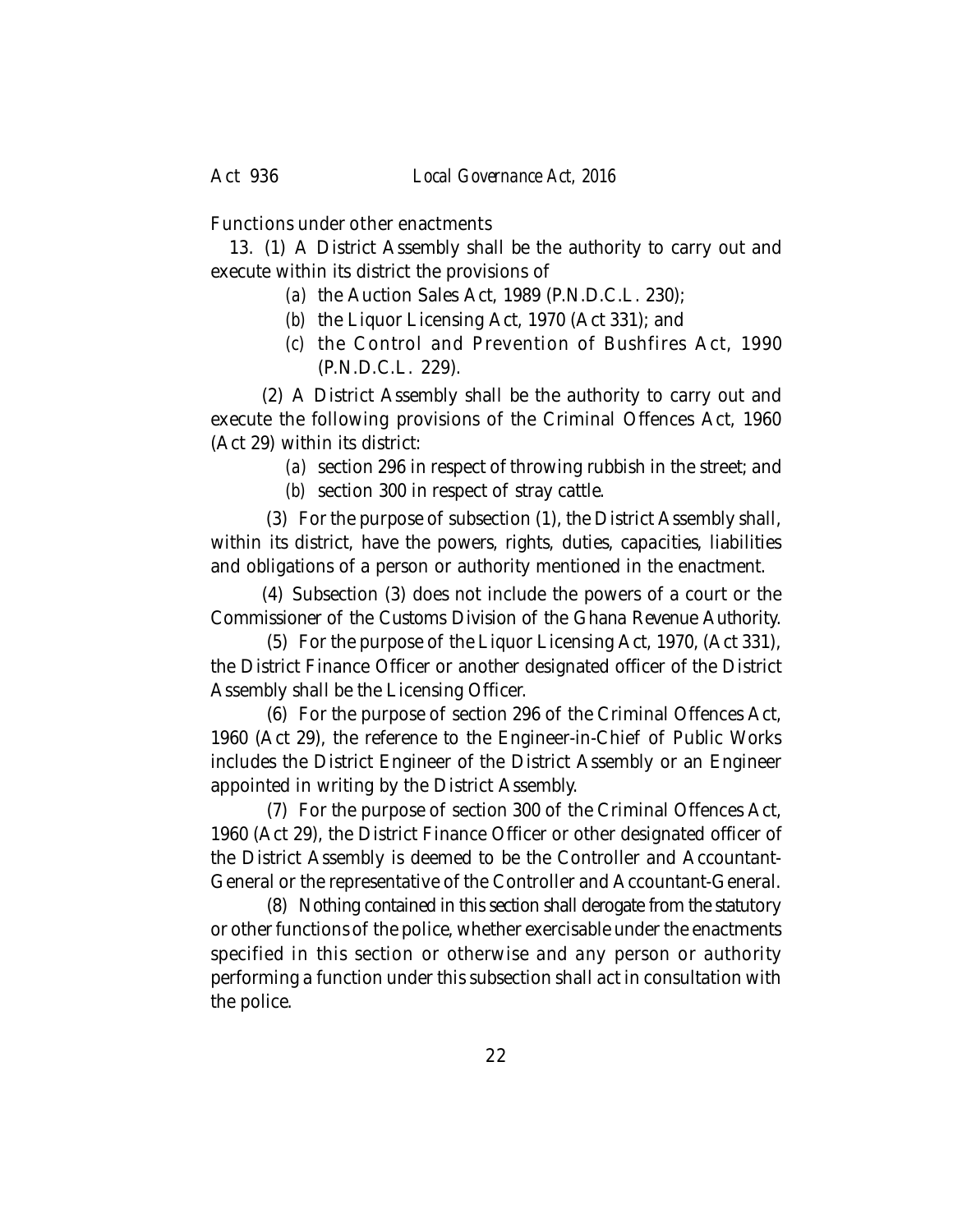Health officers of District Assembly

14. A person who discharges the duties of a Medical Officer or Sanitary Inspector under the Public Health Act, 2012 (Act 851) shall be an officer of the District Assembly of that area to give effect to and enforce by-laws related to public health made by the District Assembly.

Delegation of functions of District Assembly

15. (1) A District Assembly may delegate any of the functions of the District Assembly to a Sub-Metropolitan District Council, Urban, Zonal, Town or Area Council or Unit Committee or any other body or person as it may determine.

(2) Despite subsection (1), a District Assembly shall not delegate its power to legislate, levy taxes, rates, duties and fees or borrow money to a Sub-Metropolitan District Council, Urban Zonal, Town or Area Council or Unit Committee.

Duties of a member of a District Assembly

- 16. (1) A member of a District Assembly shall as appropriate
	- *(a)* maintain close contact with the electoral area of the District Assembly, consult the people of the electoral area on issues to be discussed in the District Assembly, collate their views, opinions, and proposals;
	- *(b)* present the views, opinions and proposals of the electorate to the District Assembly;
	- *(c)* attend meetings of the District Assembly and meetings of sub-committees of which that member of the District Assembly is a member;
	- *(d)* meet the electorate before each meeting of the District Assembly;
	- *(e)* report to the electorate the
		- (i) general decision of the District Assembly: and
		- (ii) actions the member has taken to solve problems raised by residents in the electoral area;
	- *(f)* draw attention in general debate to national policies that are relevant to the subject under discussion;
	- *(g)* actively participate in the work of the sub-committees of the Executive Committee;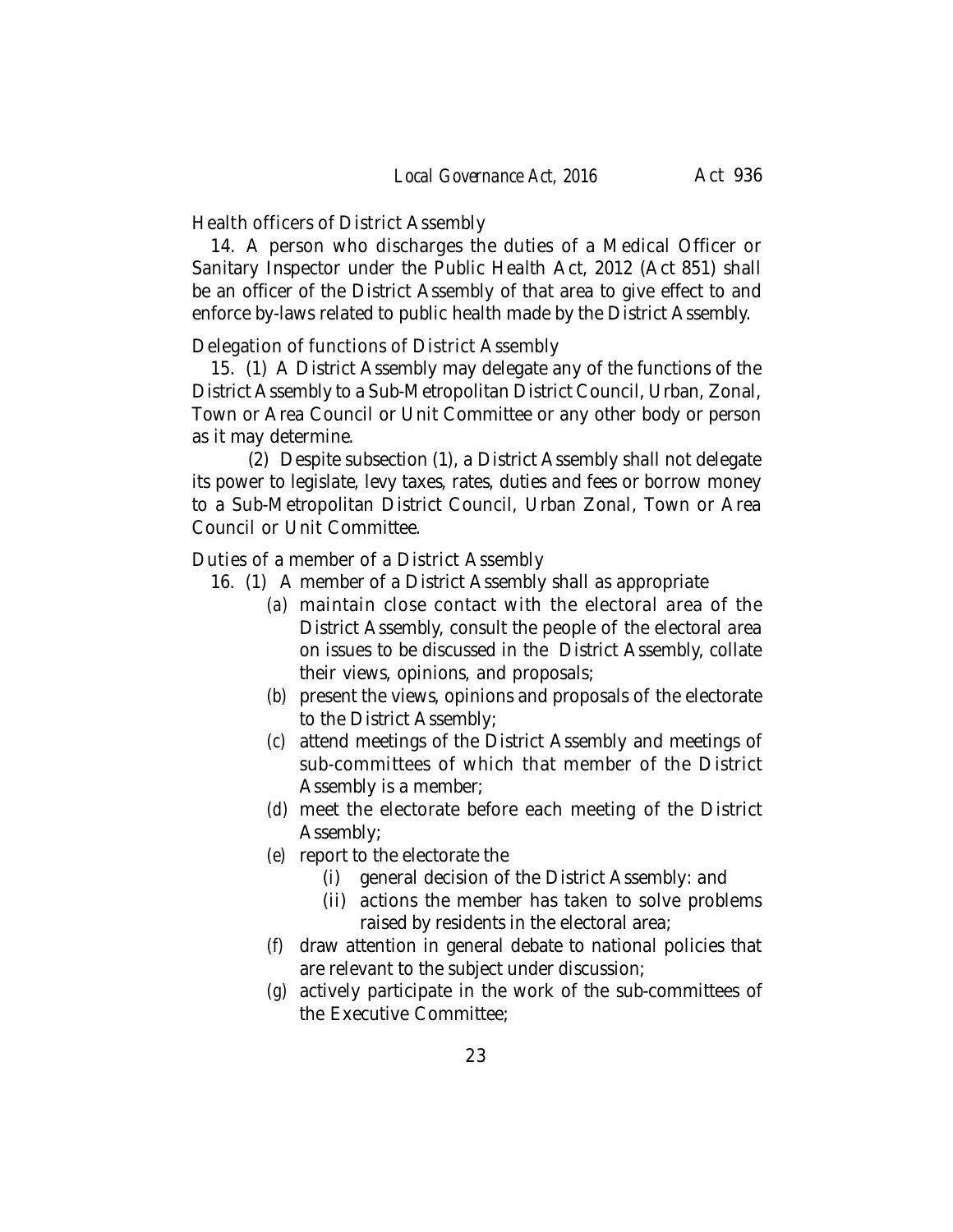#### Act 936 *Local Governance Act, 2016*

- *(h)* bring to bear on any discussion in the District Assembly the benefit of the skill, profession, experience or specialised knowledge of the member;
- *(i)* maintain frequent liaison with organised productive economic groupings and other persons in the district; and
- *(j)* take part in communal and development activities in the district.

(2) A member of a District Assembly shall, in the discharge of the duty, have due regard to the national interest and the interest of the people in the district.

## *Administration of a District Assembly*

Presiding Member of District Assembly

17. (1) There shall be a Presiding Member of each District Assembly who shall be elected by the members of the District Assembly from among their number.

(2) The Presiding Member shall not be the District Chief Executive or a Member of Parliament.

(3) The Presiding Member shall be elected by at least a two-thirds majority of all the members of the District Assembly.

(4) The Presiding Member shall hold office for a term of two years and is eligible for re-election subject to subsection (6).

(5) The Presiding Member shall convene and preside at meetings of the District Assembly and perform other functions prescribed by law and the Standing Orders of the District Assembly.

(6) The Presiding Member shall cease to hold office whenever the District Assembly, by a majority of at least two-thirds of all the members of the District Assembly, vote to remove that Presiding Member from office.

(7) The District Assembly shall adopt the Model Standing Orders with the necessary modifications prior to the conduct of any business at the first sitting of the first meeting of the District Assembly.

(8) The emoluments of a Presiding Member of a District Assembly shall be determined by the District Assembly.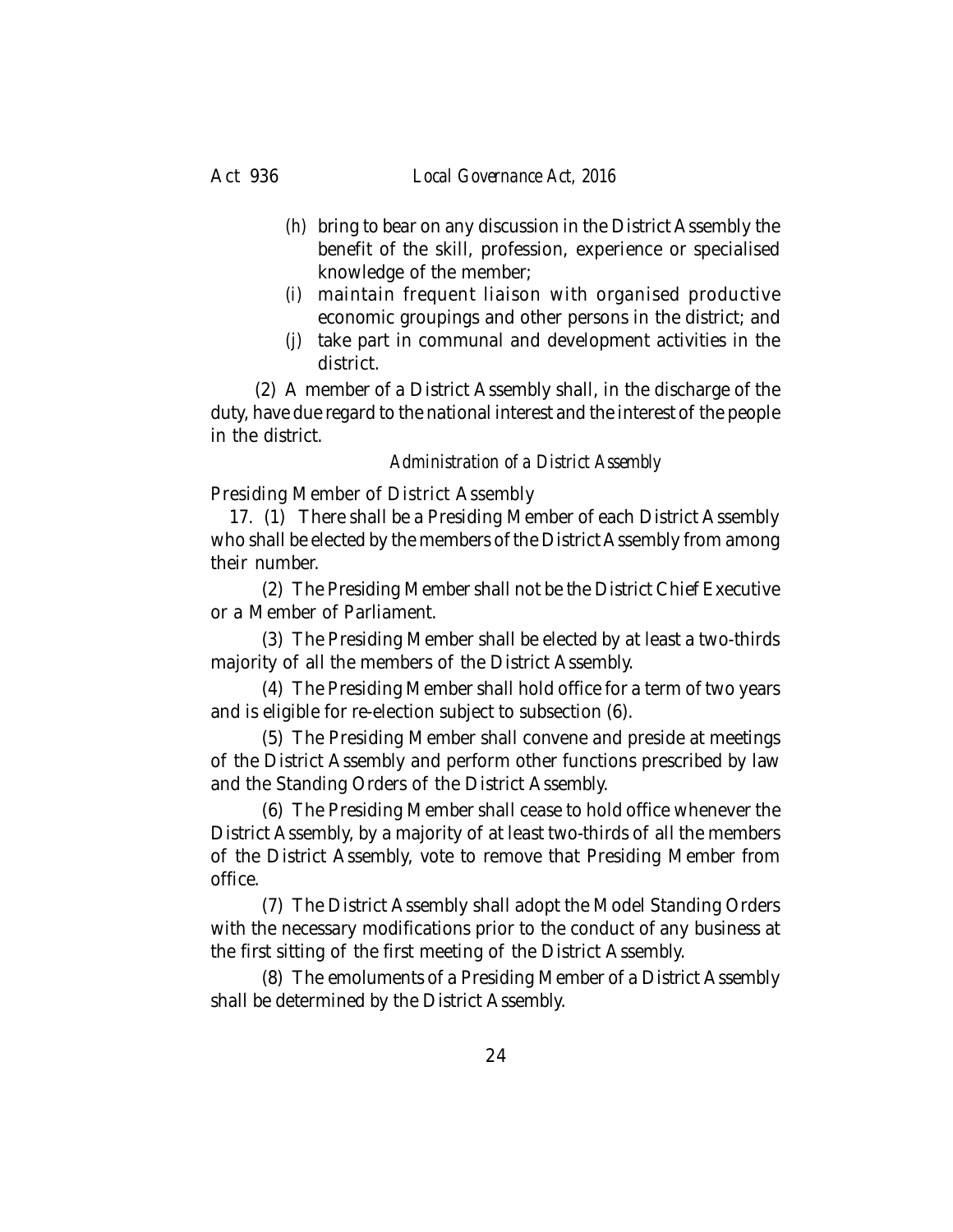Meetings of District Assembly

18. (1) A District Assembly shall meet at least three times in a year.

 (2) Matters for decision by the District Assembly shall be determined by the votes of the majority of members present and voting.

(3) In the event of equality of votes, the Presiding Member shall have a casting vote.

(4) The validity of proceedings of a District Assembly shall not be affected by a vacancy among its members or by a defect in the appointment or qualification of a member.

(5) A District Assembly may at any time summon any public officer in the district to attend any of its meetings to provide information or assistance as the District Assembly may require.

(6) The Minister shall develop Model Standing Orders for the conduct and proceedings of District Assemblies.

Executive Committee of District Assembly

19. (1) There shall be established an Executive Committee of a District Assembly to be responsible for the performance of the executive functions of the District Assembly.

(2) An Executive Committee shall consist of

- *(a)* the District Chief Executive as chairperson;
- *(b)* the chairpersons of the following Sub-Committees of the Executive Committee
	- (i) Development Planning,
	- (ii) Social Services,
	- (iii) Works,
	- (iv) Justice and Security, and
	- (v) Finance and Administration;
- *(c)* the chairperson of one ad hoc Sub-Committee of the Executive Committee elected by the District Assembly, and
- *(d)* any two other members elected by members of the District Assembly, at least one of whom is a woman.

(3) The Secretary of the District Assembly shall be the Secretary of the Executive Committee.

District Chief Executive

20. (1) There shall be a District Chief Executive for each district appointed by the President with the prior approval of not less than two-thirds majority of the members of the District Assembly present and voting at the meeting.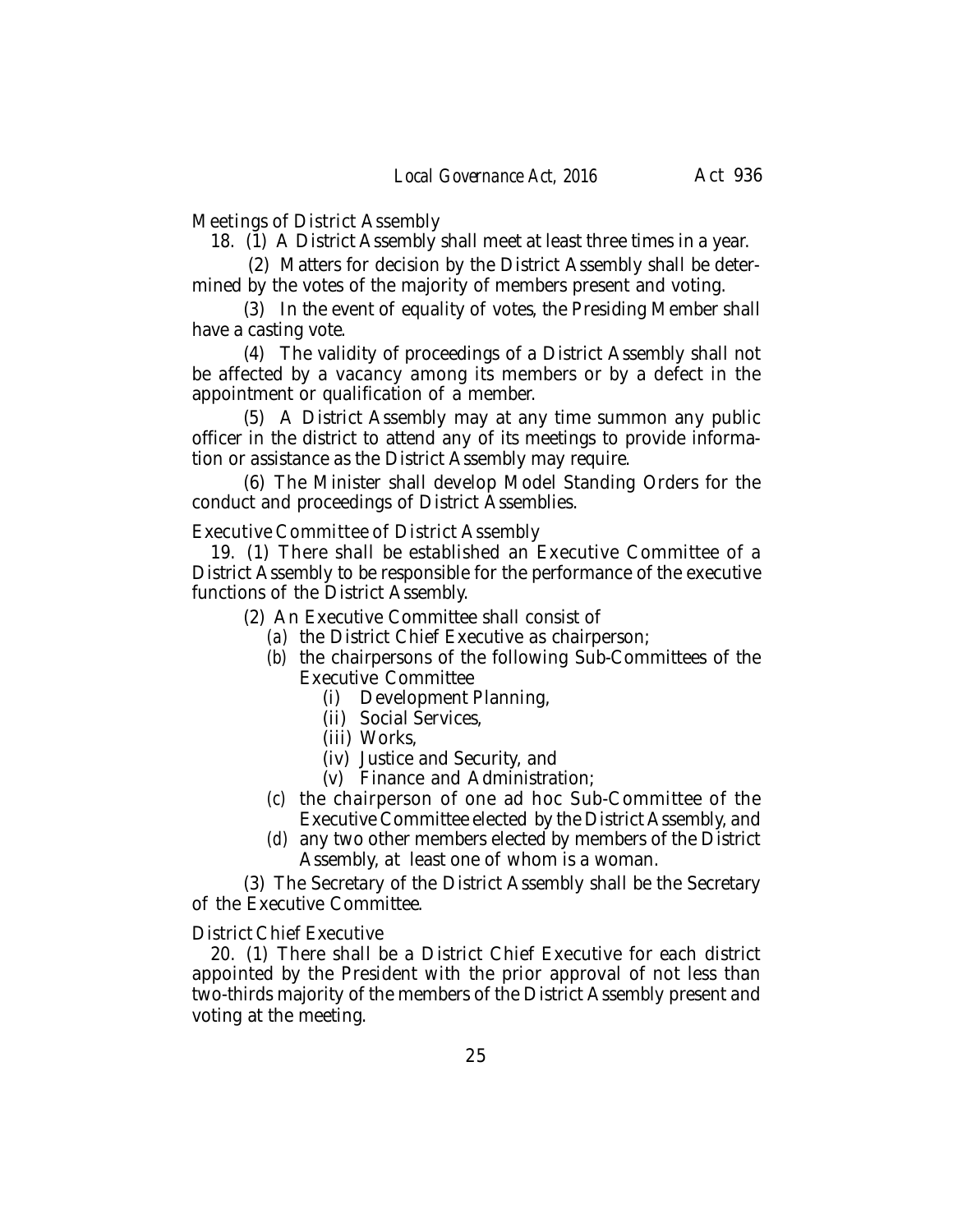- (2) A District Chief Executive shall
	- *(a)* preside at meetings of the Executive Committee of the District Assembly and in the absence of the District Chief Executive a member of the Executive Committee elected by the members present from among themselves shall preside;
	- *(b)* be responsible for the day-to-day performance of the executive and administrative functions of the District Assembly;
	- *(c)* be responsible for the supervision of the departments of the District Assembly; and
	- *(d)* be the chief representative of the Central Government in the district.

(4) The office of the District Chief Executive shall become vacant if

- *(a)* a vote of no confidence, supported by the votes of not less than two-thirds of all the members of the District Assembly, is passed against the District Chief Executive;
- *(b)* the District Chief Executive is removed from office by the President; or
- *(c)* the District Chief Executive resigns or dies.

(5) A District Chief Executive shall hold office for four years but the District Chief Executive shall not hold office for more than two consecutive terms.

(6) The emoluments of a District Chief Executive shall be charged on the Consolidated Fund and shall be determined by Parliament in accordance with article 71 of the Constitution.

Functions of the Executive Committee

21. (1) The Executive Committee of a District Assembly shall exercise the executive and co-ordinating functions of the District Assembly.

- (2) An Executive Committee shall
	- *(a)* co-ordinate the plans and programmes of the sub-committees and submit these as comprehensive plans of action to the District Assembly;
	- *(b)* implement resolutions of the District Assembly;
	- *(c)* report to members of the District Assembly the decisions of the Executive Committee;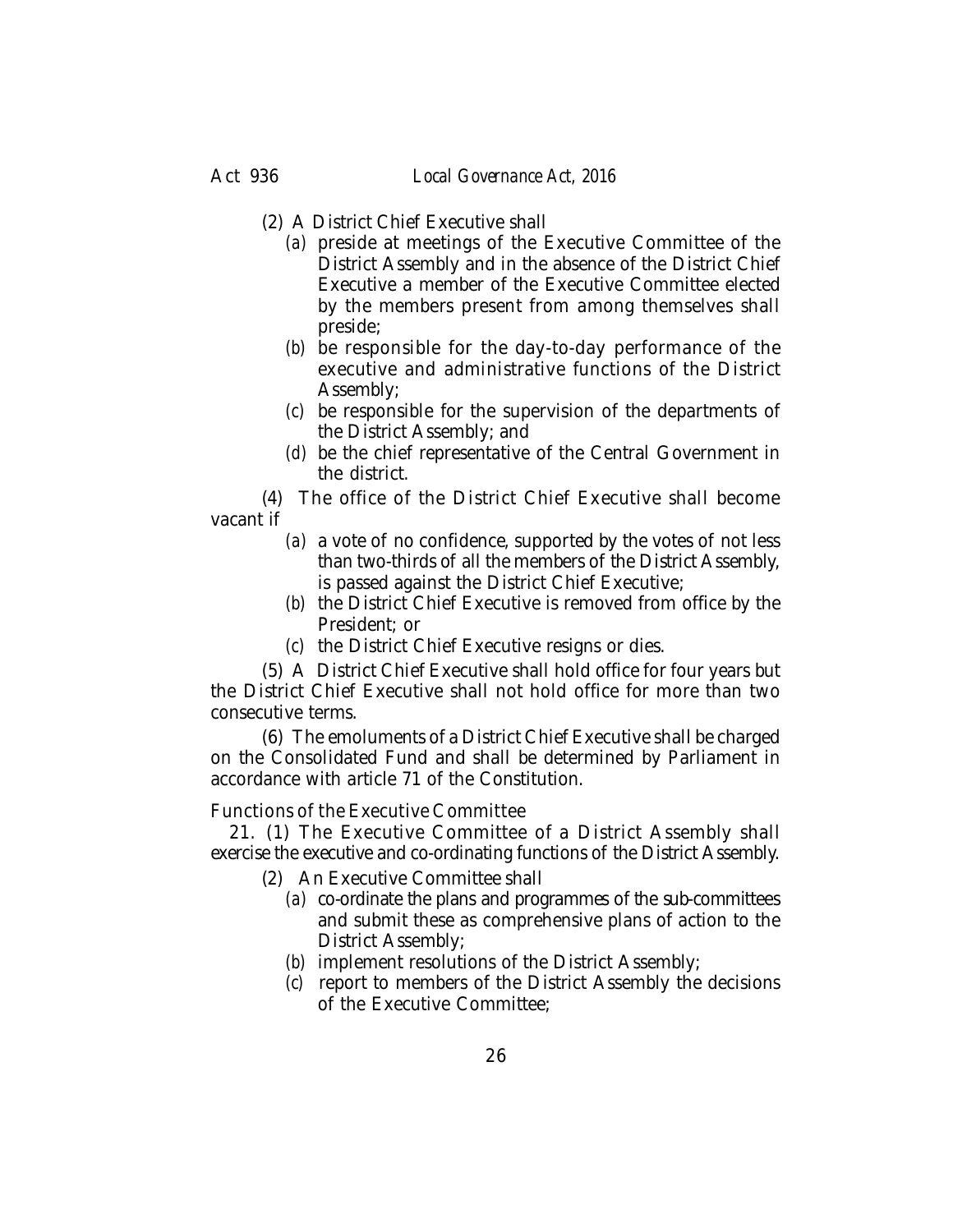- *(d)* oversee the administration of the district in collaboration with the office of the District Chief Executive;
- *(e)* make recommendations on stated grounds to the appropriate Ministry, Department or Agency, for the appointment and replacement of officers for departments outside the control of the District Assembly where it is considered expedient to do so;
- *(f)* develop and execute approved plans of the units, areas and towns and sub-metropolitan districts, within the area of authority of the District Assembly;
- *(g)* recommend to the District Assembly
	- (i) the economic, social, spatial and human settlement policies related to the development of the district;
	- (ii) harmonisation of the development policies of the district with national development policies;
	- (iii) the integration and co-ordination of the processes of planning, programming, budgeting and implementation;
	- (iv) initiation and implementation of development programmes and projects at the district level; and
	- (v) the monitoring and evaluation of policies, programmes and projects.

(3) An Executive Committee shall in between meetings of a District Assembly, carry out functions of the District Assembly other than the legislative function of the District Assembly.

(4) The Executive Committee shall communicate its decisions to Members of the District Assembly at least seven days before the meeting of the District Assembly.

Meetings of Executive Committee

22. (1) An Executive Committee may co-opt any person to attend its meetings but a co-opted person shall not vote.

(2) An Executive Committee may conduct its business in English and in any local language decided under subsection (4) of section 5.

(3) The validity of the proceedings of the Executive Committee shall not be affected by a vacancy among its members or by a defect in the appointment or qualification of a member.

(4) An Executive Committee shall regulate the procedures for its meetings in accordance with the Standing Orders of the District Assembly.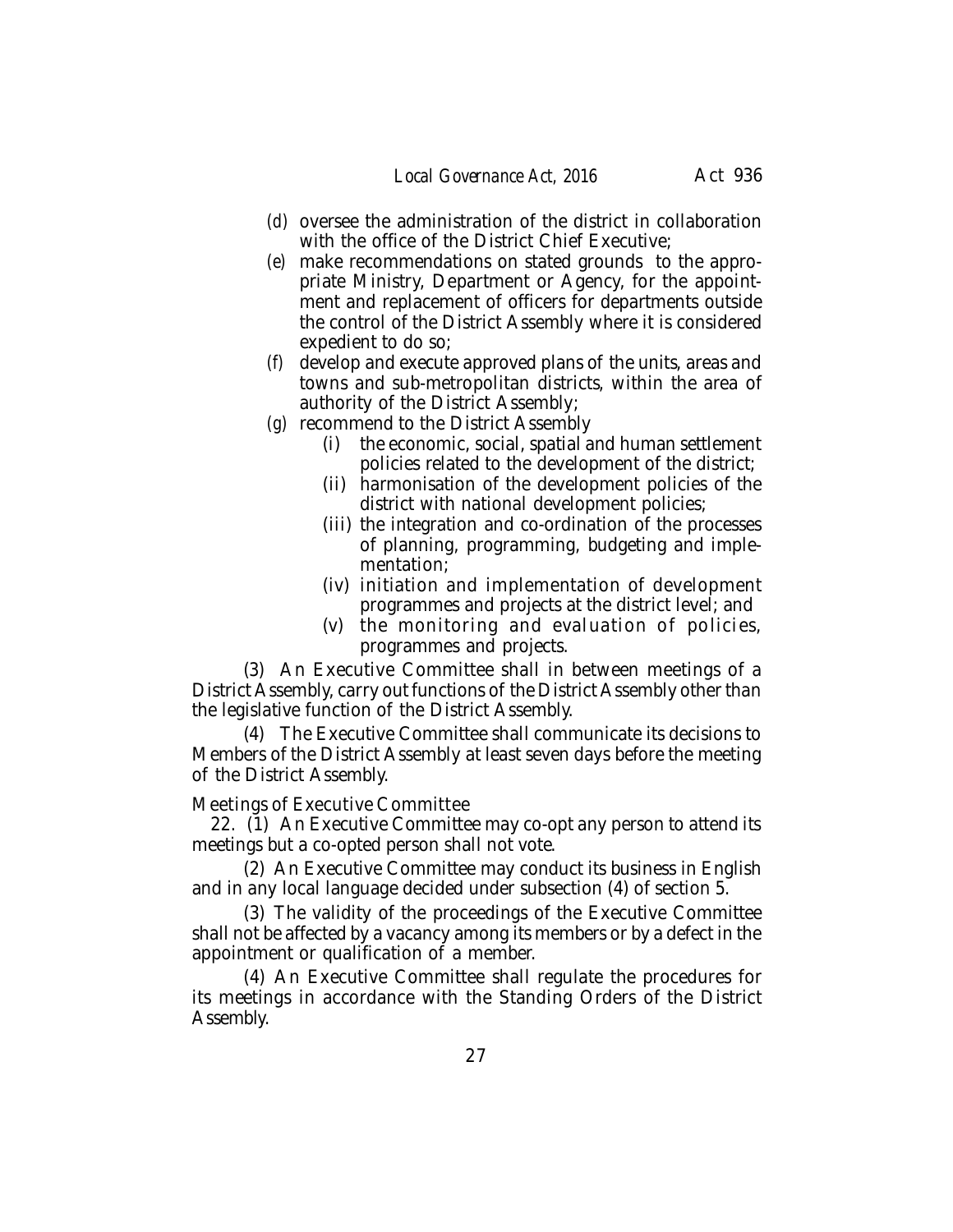Sub-committees of the Executive Committee

23. (1) An Executive Committee shall have the following subcommittees:

*(a)* Development Planning Sub-Committee;

*(b)* Social Services Sub-Committee;

*(c)* Works Sub-Committee;

*(d)* Justice and Security Sub-Committee;

- *(e)* Finance and Administration Sub-Committee; and
- *(f)* any other sub-committee the District Assembly may determine.

(2) Each sub-committee shall consist of members of the District Assembly determined by the District Assembly.

(3) A member of the District Assembly other than the Presiding Member shall serve on at least one sub-committee during the tenure of office of that member.

(4) Recommendations to the District Assembly for the constitution of a sub-committee shall be made by the District Chief Executive in consultation with the Secretary to the District Assembly.

(5) Heads of Departments of the District Assembly shall attend the meetings of the sub-committees and shall advise them on the performance of their functions but shall not vote.

(6) A sub-committee may co-opt a person to attend any of its meetings but a co-opted person shall not vote.

(7) A sub-committee shall regulate the procedure for its meeting in accordance with the Standing Orders of the District Assembly.

(8) The District Assembly may dissolve and re-constitute a sub-committee that is not performing its functions efficiently.

(9) The dissolution shall be supported by two-thirds of all members of the District Assembly present and voting.

(10) The Secretary to the District Assembly shall appoint a Head of Department of a sector relevant to the work of a sub-committee to be the Secretary to the sub-committee.

## Functions of sub-committees

24. (1) The functions of the sub-committees of the Executive Committee shall be as provided in the Model Standing Orders issued by the Minister for the conduct and proceedings of District Assemblies.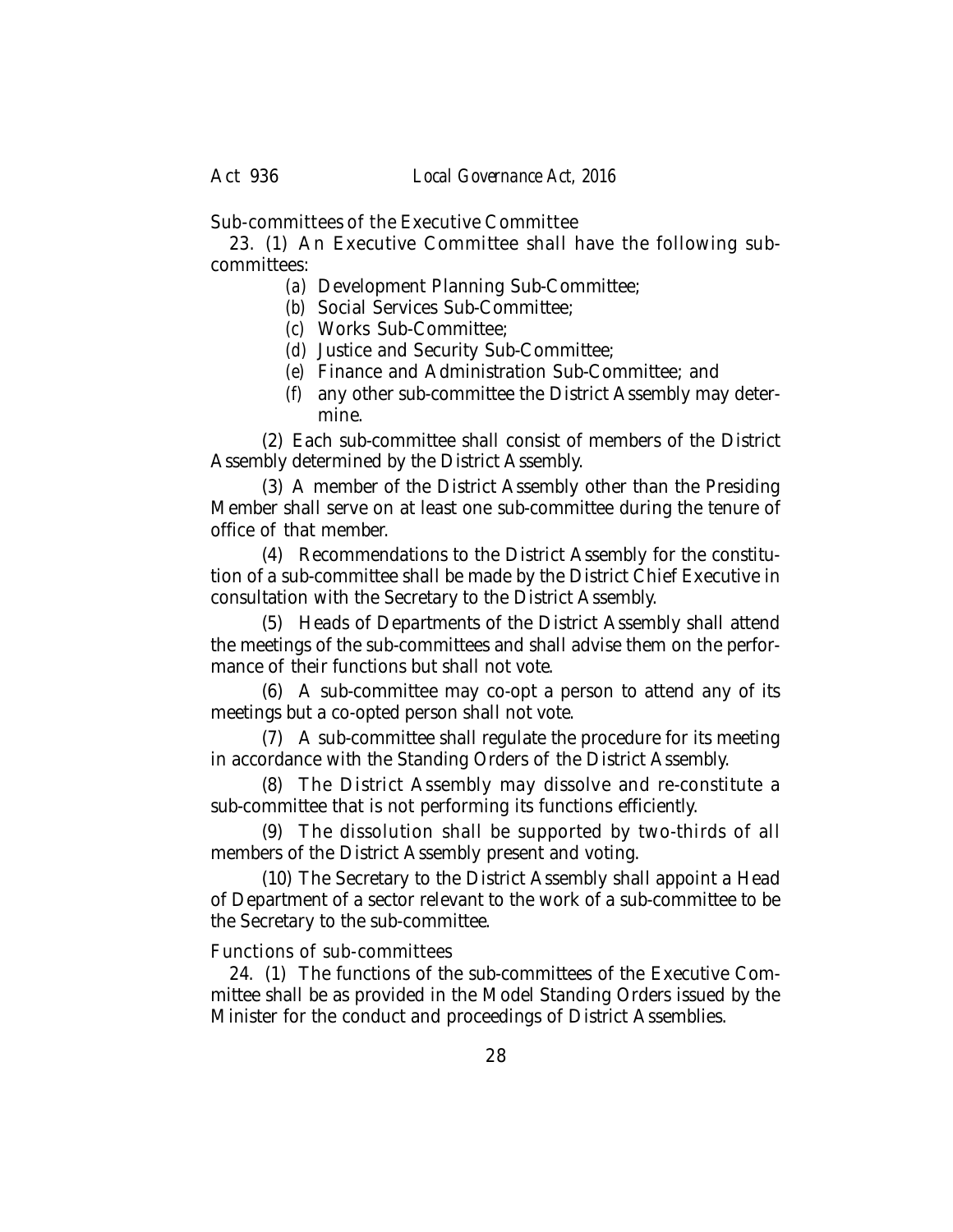(2) A sub-committee shall collate and deliberate on issues of its responsibility to assist the District Assembly in the deliberative, legislative and executive functions of the District Assembly.

(3) A sub-committee shall submit its recommendations to the Executive Committee of the District Assembly.

Instrument of Establishment of Metropolitan Assembly

25. (1) The provisions on the functions and meetings of an Executive Committee and the Sub-Committees and functions of an Executive Sub-Committee shall not apply to a Metropolitan Assembly.

(2) The legislative instrument establishing a Metropolitan Assembly shall specify its sub-committee system and other related matters.

#### *Dissemination of Information*

Public Relations and Complaints Committee

26. (1) A District Assembly shall have a Public Relations and Complaints Committee consisting of

- *(a)* the Presiding Member who shall be the chairperson;
- *(b)* five members of the District Assembly elected by the members of the District Assembly;
- *(c)* a representative each of the district offices of the following:
	- (i) National Commission for Civic Education,
	- (ii) Commission on Human Rights and Administrative Justice,
	- (iii) Information Services Department, and
	- (iv) civil society organisations in the district selected by the civil society organisations.

(2) A person appointed under subparagraph (iv) of paragraph *(c)* of subsection (1) shall not have voting rights.

Functions of the Public Relations and Complaints Committee

- 27. (1) The Public Relations and Complaints Committee shall
	- *(a)* educate the members of the public on the activities of the District Assembly;
	- *(b)* promote transparency, probity and accountability in the dealings of the District Assembly with the public;
	- *(c)* investigate complaints or allegations made against the conduct of the District Chief Executive, members of the District Assembly, staff of the District Assembly and staff of the departments of the District Assembly;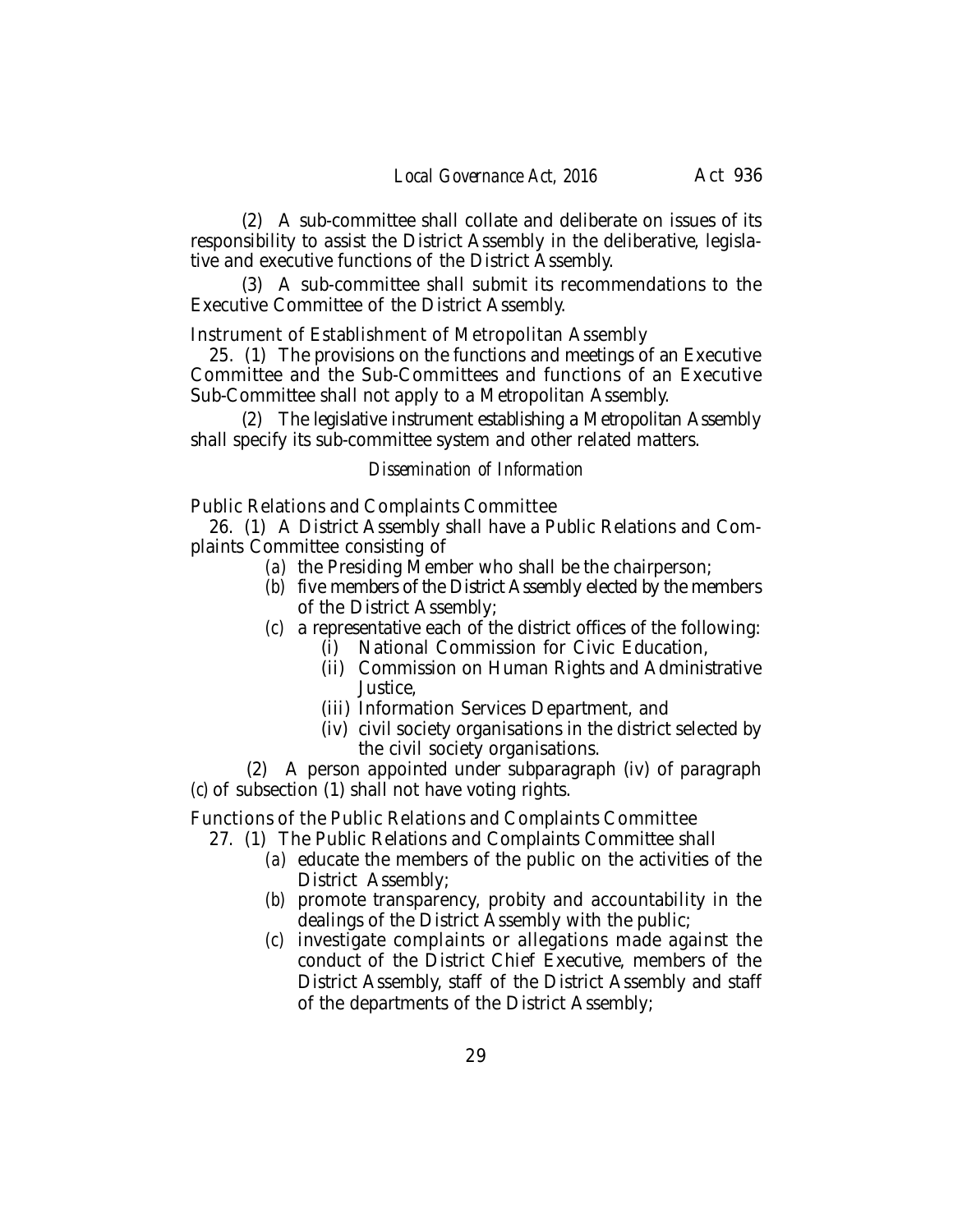- *(d)* investigate complaints or allegations of administrative injustice, abuse and misuse of office and violation of the fundamental human rights of any member of the public in the district against the District Chief Executive, a member of the District Assembly, staff of the District Assembly and staff of the departments of the District Assembly;
- *(e)* investigate a complaint or allegation of failure made by a person about the performance of the District Assembly or a department of the District Assembly in the discharge of its statutory duty or corporate responsibilities; and
- *(f)* perform any other functions reasonably related to its core functions that the District Assembly may decide.

(2) The Public Relations and Complaints Committee shall not investigate a matter which is pending before a court or the Commission on Human Rights and Administrative Justice.

 (3) The Public Relations and Complaints Committee shall comply with the rules of natural justice in the performance of the functions of the Committee and make recommendations to the District Assembly in respect of its investigations for the appropriate action of the District Assembly.

(4) The Public Relations and Complaints Committee may make the following specific recommendations through the District Assembly:

- *(a)* to the Electoral Commission to commence processes for the revocation of the mandate of an elected member of the District Assembly under subsections (1) to (6) of section 10;
- *(b)* to the President for the revocation of the appointment of an appointed member under subsections (7), (9) and (10) of section 10; or
- *(c)* to the President for the removal of the District Chief Executive from office.

(5) The Public Relations and Complaints Committee may also recommend that the District Assembly commences the processes to pass a vote of no confidence in the District Chief Executive.

District Chief Executive to address District Assembly

28. (1) The District Chief Executive may address the District Assembly in session on policies determined by the President.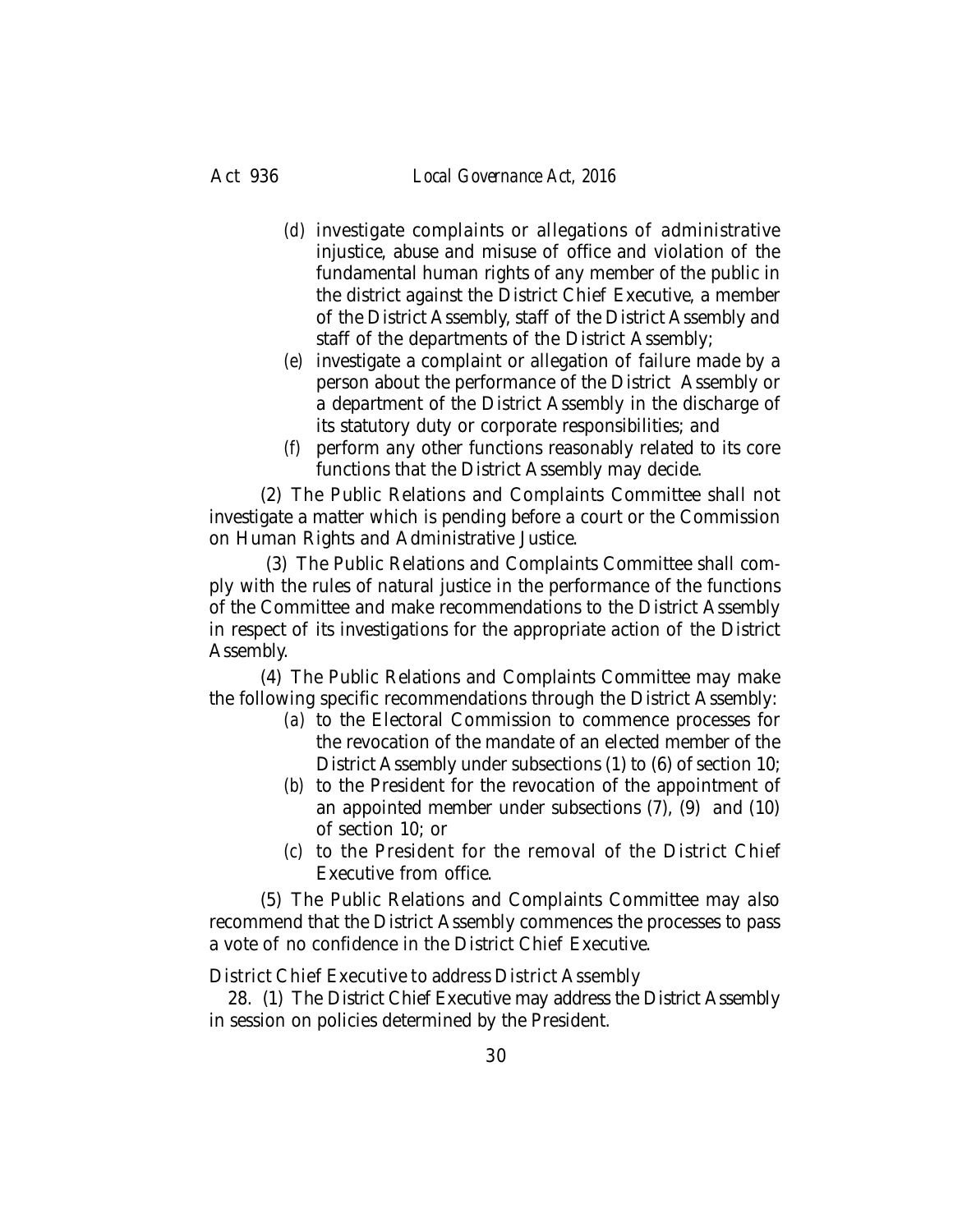- (2) The District Chief Executive shall
	- *(a)* present a report on the performance of the functions of the Executive Committee, of the office of the District Chief Executive as well as of the state of the district to the District Assembly at the beginning of each session; and
	- *(b)* submit the recommendations of the District Assembly on matters of national concern to the Minister and the Regional Co-ordinating Council at the end of each session.

Other appointees of President to address District Assembly

29. A Minister of State or other appointee of the President may address the District Assembly on personal initiative, at the invitation of the District Assembly, or on the directive of the President on a matter related to the sector or function of the Minister or appointee of the President.

## *Other Matters Concerning District Assemblies*

Provision of offices by District Assemblies

- 30. A District Assembly may
	- *(a)* build, acquire, provide, hire and furnish buildings within the administrative area of the District Assembly,
	- *(b)* combine with another District Assembly to build, acquire, provide, hire and furnish a building within or outside the administrative area of the District Assembly, or
	- *(c)* contribute towards the expense incurred by another District Assembly in building, acquiring, providing, hiring and furnishing any building within or outside the administrative area of the District Assembly

to be used to transact the business of the District Assembly and for public meetings.

Joint committees of District Assemblies

31. (1) A District Assembly may appoint a joint committee with another District Assembly for a project in their mutual interest and may delegate a function of the District Assembly related to the project to the committee.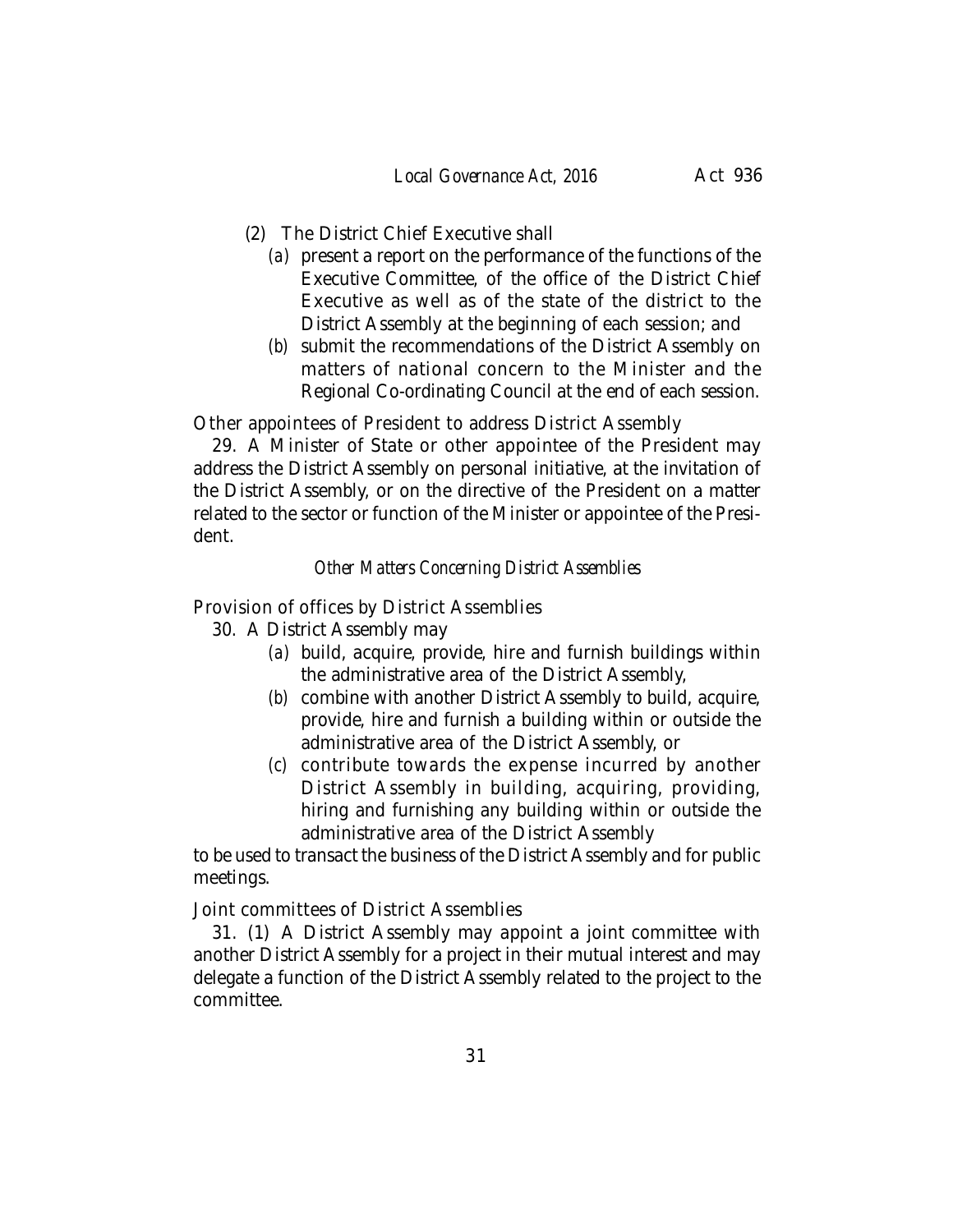(2) A joint committee appointed under this section may be authorised to co-opt additional members.

(3) The delegation by the District Assembly to the joint committee shall not include the power of a District Assembly to approve by-laws, draw up annual estimates, levy rates or borrow money.

(4) Where a District Assembly appoints or agrees with another District Assembly to appoint a joint committee, the District Assembly may make, vary or revoke any of its regulations related to the quorum, proceedings and place of meetings.

(5) The quorum for proceedings and place of meeting shall be as determined by the joint committee.

(6) Each joint committee appointed shall, report the proceedings of the joint committee to the District Assembly concerned through the Executive Committee and the decisions of the Executive Committee shall be subject to the approval of the District Assembly.

## Joint commercial activity

32. A District Assembly may join another District Assembly to carry out any commercial activity that falls within the scope of their respective functions and may determine the allocation of the cost and benefits in respect of that activity.

Procurement powers and tender procedures of District Assembly

33. The procurement powers and tender procedures of a District Assembly shall be in accordance with the relevant procurement laws.

Power of District Assembly to insure

- 34. A District Assembly may
	- *(a)* insure the property of the District Assembly against a risk of any kind; or
	- *(b)* insure a third party against injury or damage resulting from an act or omission by a member of staff of the District Assembly in the performance of an official function.

Ancillary powers of a District Assembly

- 35. (1) A District Assembly may
	- *(a)* through the District Chief Executive, authorise any person in writing to enter land, premises or any place at a reasonable time for a purpose connected with the functions of the District Assembly;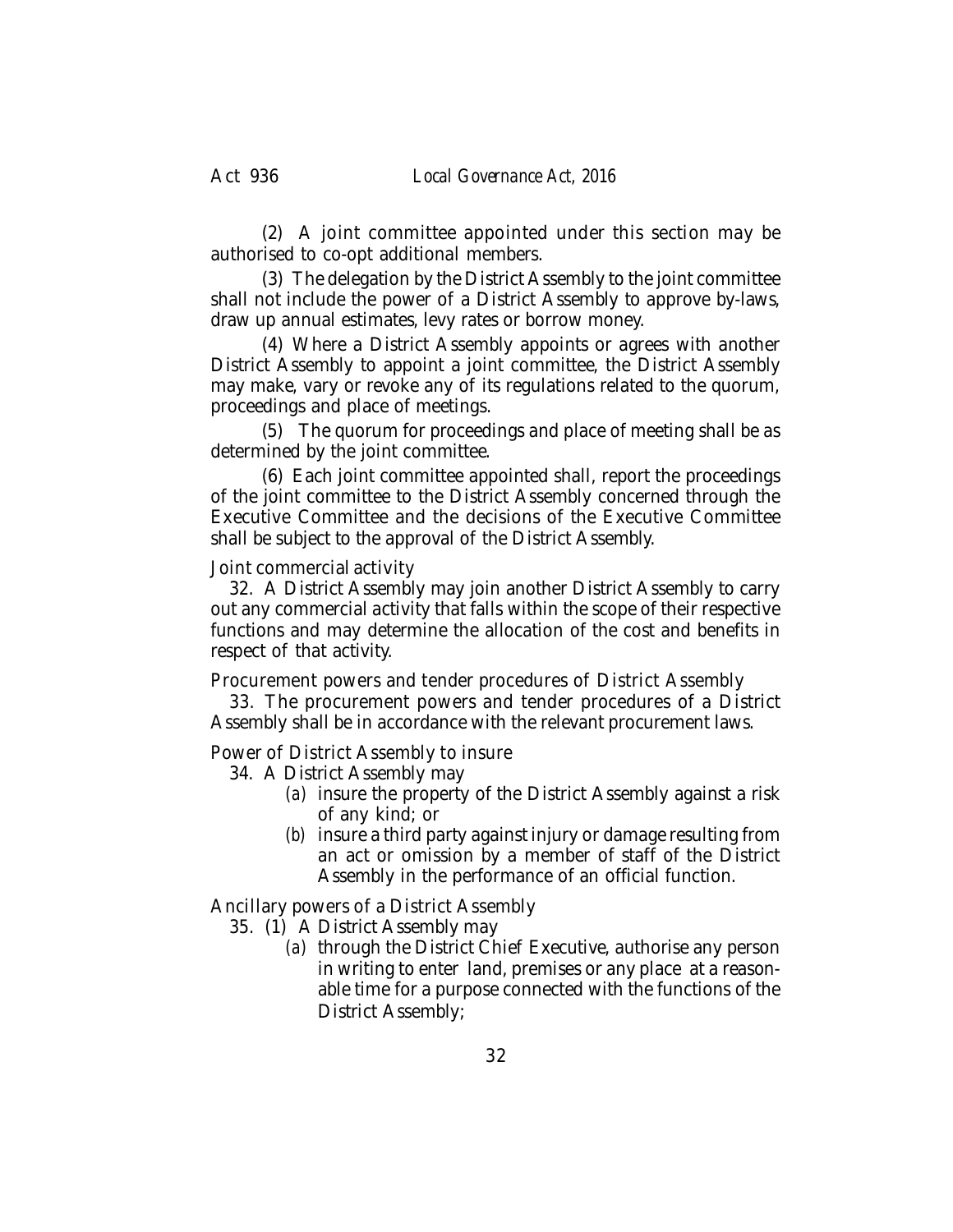- *(b)* request any person in writing to furnish the District Assembly with information reasonably necessary for the performance of the functions of the District Assembly; and
- *(c)* give directions to any person that may be reasonably necessary for the performance of the functions of the District Assembly.
- (2) A person who
	- *(a)* wilfully obstructs an officer of a District Assembly in the carrying out of the functions of the District Assembly,
	- *(b)* fails to furnish information requested from that person without reasonable excuse, proof of which shall be on that person, or
	- *(c)* gives information in response to a request made under this section which that person knows to be false, or which that person has no reasonable grounds to believe to be true,

commits an offence and is liable on summary conviction to a fine of not less than one hundred penalty units and not more than two hundred and fifty penalty units or to a term of imprisonment of not less than six months and not more than two years or to both and in the case of a continuing offence to a fine of not more than five penalty units for each day that the offence continues.

#### Investigation by the President

36. The President may cause the performance of any function or matter of a District Assembly under this or any other enactment to be investigated if the matter is likely to affect the discipline of the District Assembly and shall give directions as appropriate.

Power of President to enforce functions of District Assembly

37. (1) The President may declare a District Assembly to be in default of its functions by Executive Instrument if it is in the public interest to do so and may by the same or another Executive Instrument

- *(a)* direct the District Assembly on how to perform any of its functions within the time specified in the Executive Instrument; or
- *(b)* transfer to a person or body the performance of any of the functions of the District Assembly in default specified in the Executive Instrument.

(2) Where the President has transferred the performance of any of the functions of a District Assembly in default to a person or body, the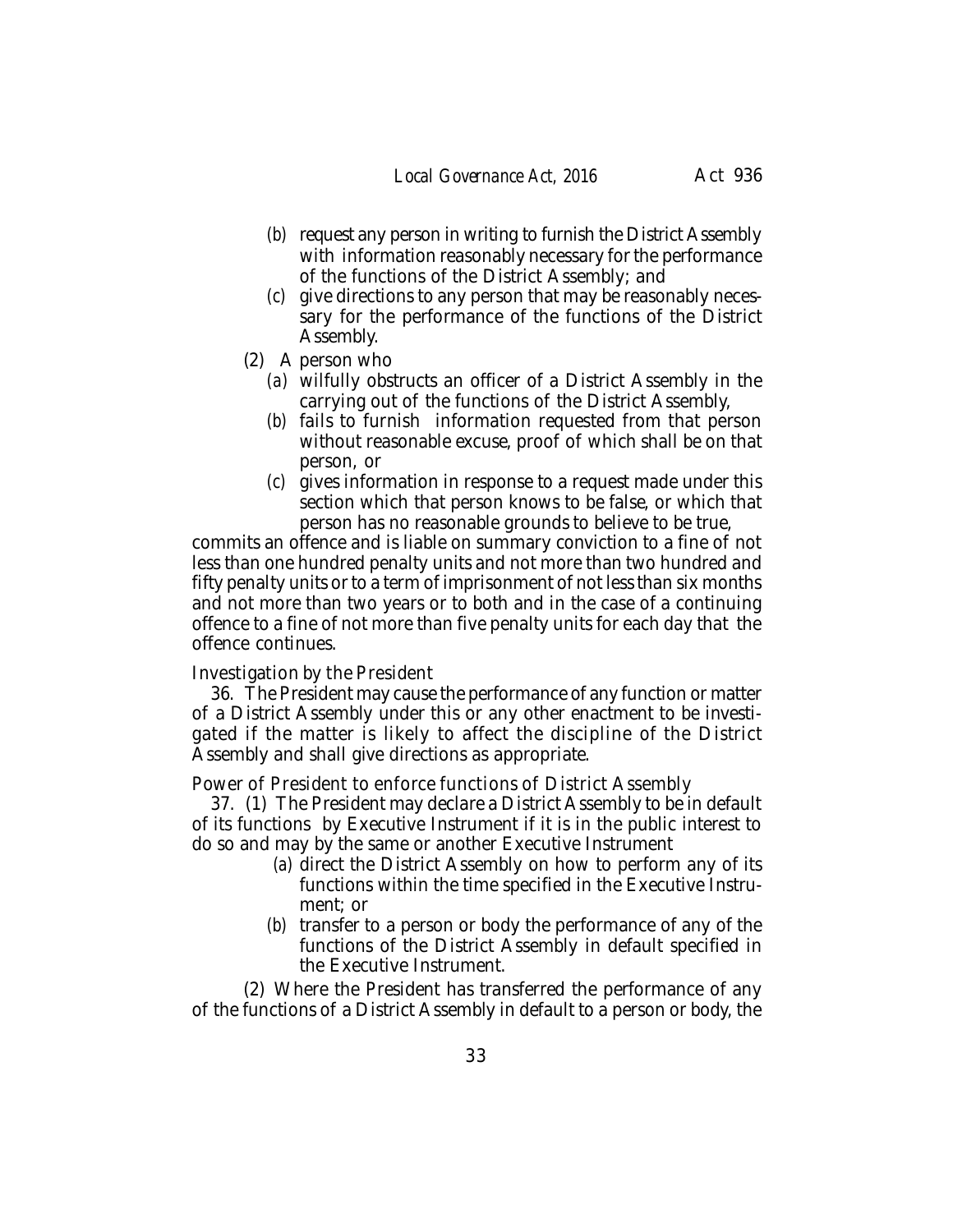President may, by the same or another Executive Instrument, dissolve or suspend the District Assembly for not more than one year or prohibit that District Assembly from the performance of certain functions specified in the Executive Instrument for not more than one year.

(3) The President may issue an Executive Instrument to continue the suspension of a District Assembly in default for a period of not more than one year at any one time.

#### Expenses in respect of transferred functions

38. Where any functions of a District Assembly are transferred by the President to a person or body by Executive Instrument, the expenses incurred by the person or body in the performance of those functions shall be a debt due from the District Assembly concerned, to the person or body.

District Assemblies to contribute to Association

39. (1) A District Assembly shall make a contribution to the National Association of Local Authorities of Ghana as the Association may determine.

(2) The contribution shall be in respect of any expenditure incurred by the Association to undertake its business and hold its meetings.

*Participatory Governance at the Local Level*

Participation in District Assembly processes

40. A District Assembly shall enable the residents and other stakeholders in the district to participate effectively in the activities of the District Assembly and the sub-district structures of the District Assembly.

Participation in by-laws and fee-fixing resolutions

- 41. District level stakeholders may
	- *(a)* participate in the deliberative function of the District Assembly by the publication of a draft by-law or fee-fixing resolution in a media of mass communication in the district that includes radio, the print media, notice boards on the premises of the District Assembly and in the major towns and settlements in the district, before the commencement of proceedings on the draft by-law or fee-fixing resolution;
	- *(b)* make representations to the District Assembly through the Secretary to the District Assembly on any provision of the draft by-law or proposal in the fee-fixing resolution;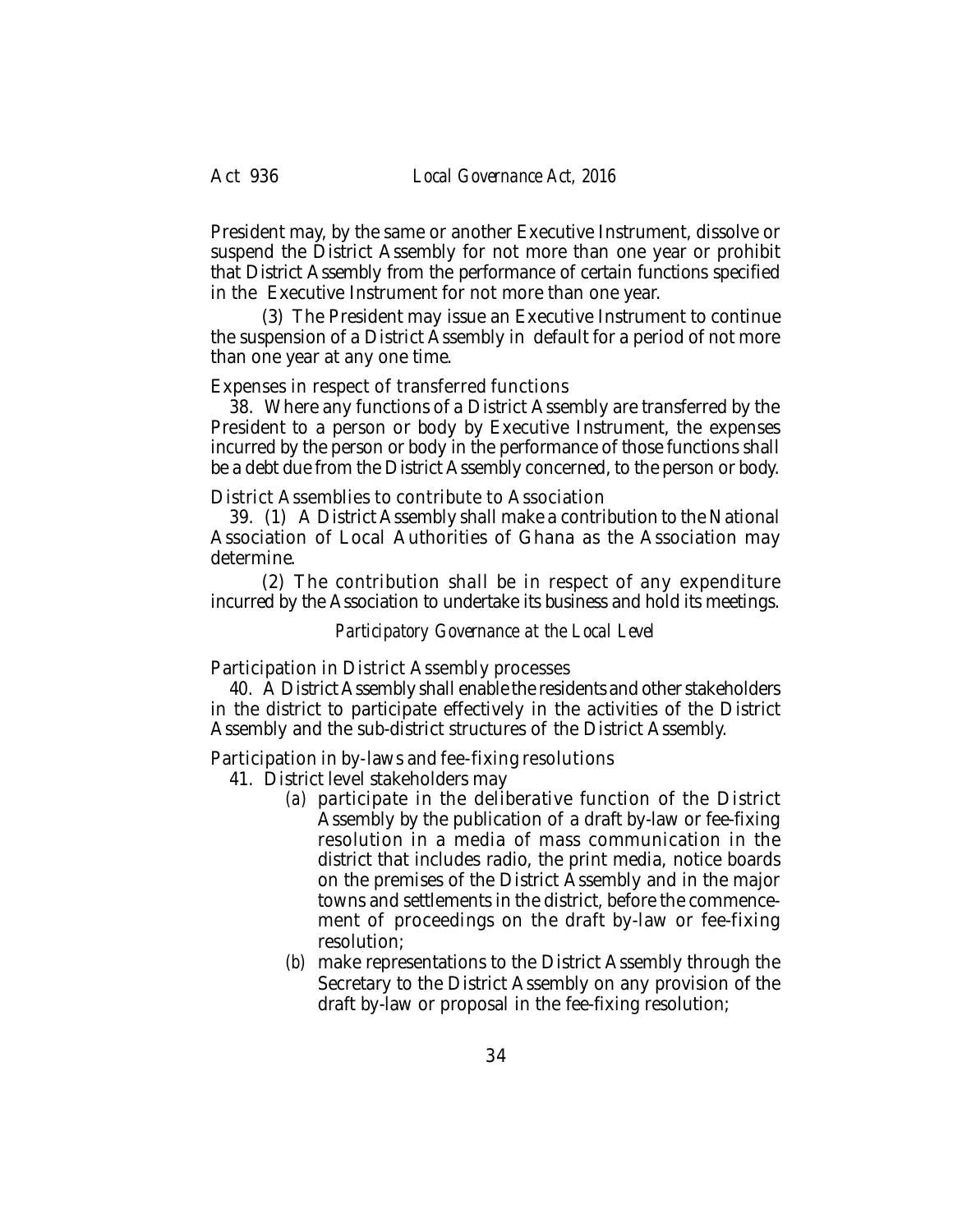- *(c)* appear before a sub-committee of the Executive Committee to which a draft by-law or fee-fixing resolution is referred to make an oral representation;
- *(d)* attend the proceedings of the District Assembly as observers when a draft by-law or fee-fixing resolution is being debated;
- *(e)* disseminate the by-law or fee-fixing resolution as widely as possible and play an advocacy role on the contents of the by-law or fee-fixing resolution after the enactment of the by-law or the adoption of a fee-fixing resolution.

(2) The District Assembly shall cause a public announcement to be made at least ten working days before the first day of submission of the draft by-law or the fee-fixing resolution to the District Assembly for the first time.

# Modalities and platforms for participation

42. A District Assembly shall facilitate the establishment of a structure for stakeholder participation that may include the following:

- *(a)* information communication technology-based platforms;
- *(b)* town hall meetings;
- *(c)* budget preparation and validation fora;
- *(d)* notice boards announcing jobs, appointments, procurement awards and other important announcements of public interest;
- *(e)* visits to development project sites; and
- *(f)* other avenues for the participation of the people.

Right of stakeholders to petition

43. (1) District level stakeholders may petition the District Assembly on any matter for which the District Assembly is responsible;

(2) The petition shall be made in writing or orally to the Secretary to the District Assembly.

(3) A District Assembly shall make a by-law on the procedure for the petition.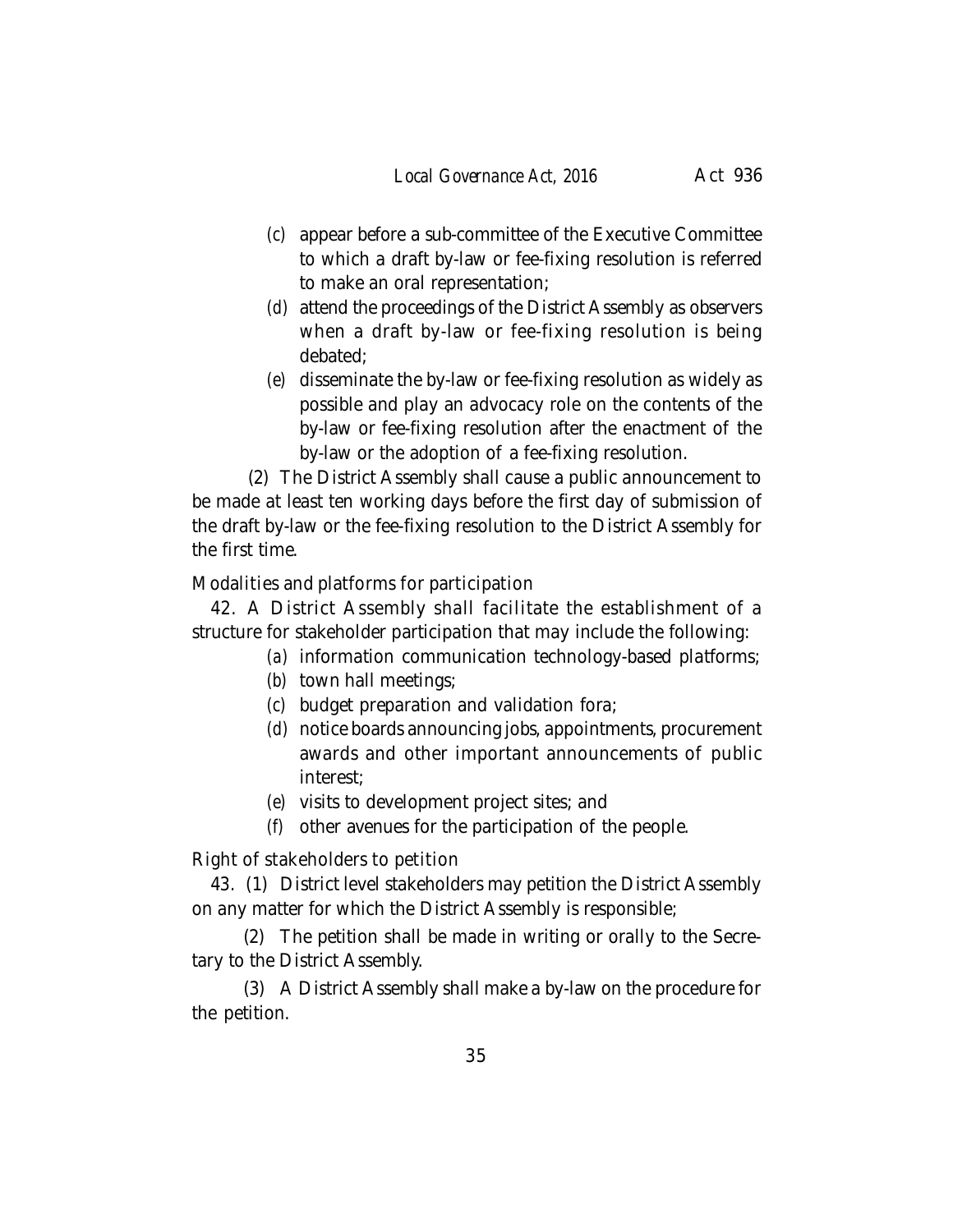Duty of District Assembly to respond to petition of stakeholders

- 44. Officials, departments and agencies of a District Assembly shall
	- *(a)* acknowledge receipt of the petition of a stakeholder within seven days; and
	- *(b)* respond to the petition within three months of receipt of the petition.

District Chief Executive to report on participation

45. The District Chief Executive, in the report to the District Assembly, shall include a report on stakeholder participation in the activities of the District Assembly.

District Assembly communication

46. (1) A District Assembly shall

- *(a)* create awareness on local level decentralisation and governance;
- *(b)* promote public understanding for purposes of peace and national cohesion;
- *(c)* undertake advocacy on core development issues such as agriculture, education, health, security, economics and sustainable development.

(2) A District Assembly shall establish mechanisms to facilitate public communication and access to information in the form of media with the widest public outreach possible in the district which may include

- *(a)* television stations;
- *(b)* information communication technology centres;
- *(c)* websites;
- *(d)* community radio stations; and
- *(e)* public meetings.

(3) A District Assembly shall encourage and facilitate other means of mass communication including the traditional media.

# Access to information

47. (1) Every resident in a district shall have access on request to information held by a District Assembly or a Department of the District Assembly subject to limitation imposed by law.

(2) The Secretary to a District Assembly is responsible for ensuring access to information on request.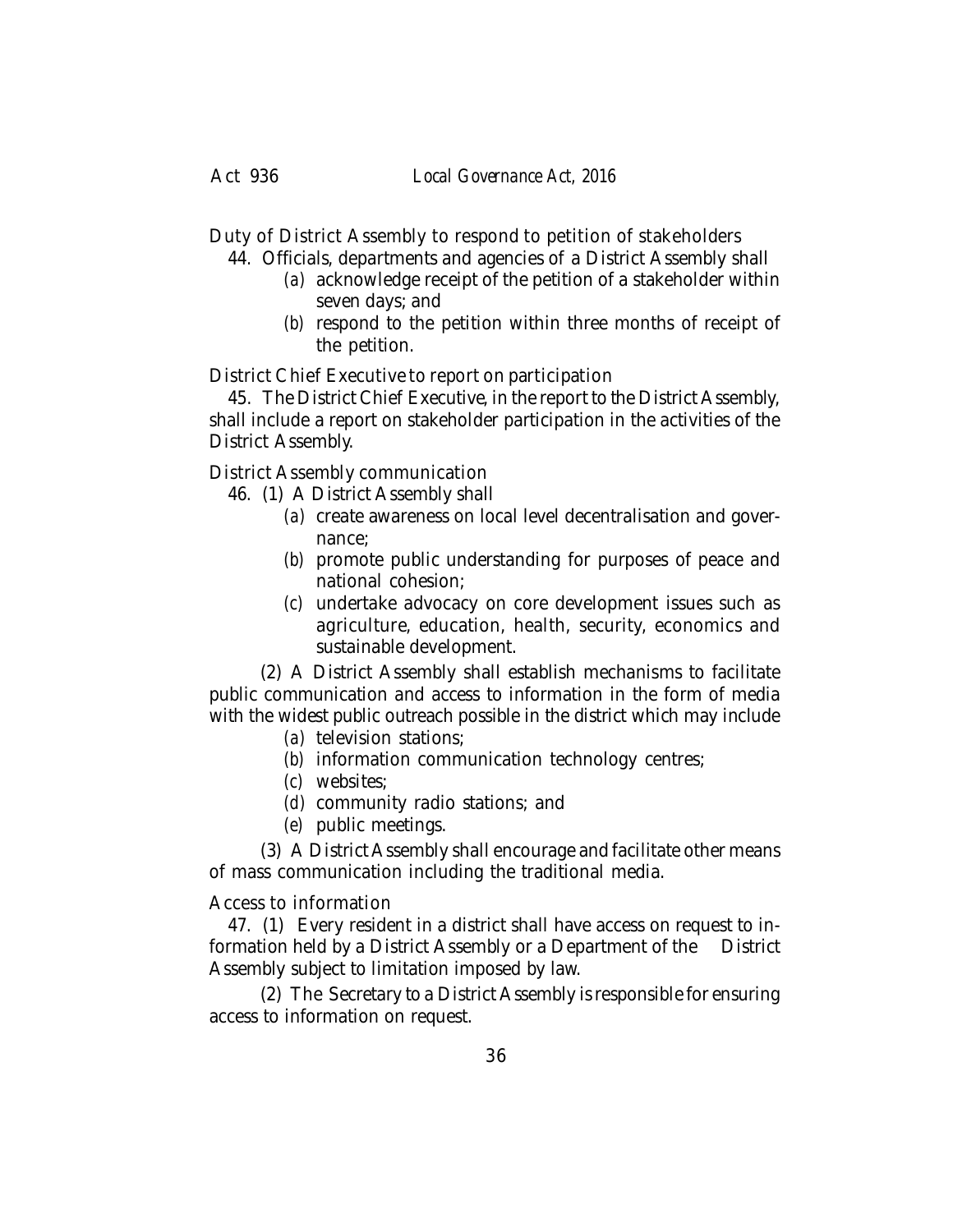Inclusion and integration of minorities and marginalised groups 48. A District Assembly shall observe the following principles:

- *(a)* protection of marginalised groups from discrimination of any kind, including discrimination based on language, religion, culture, national or social origin, gender, birth, descent or other status;
- *(b)* equality of treatment in each area of economic, educational, social, religious, political and cultural life of the marginalised and minority group;
- *(c)* special protection to vulnerable persons who may be subject to threats or acts of discrimination, hostility, violence and abuse as a result of their ethnic, cultural, religious or other identity;
- *(d)* special measures of affirmative action for marginalised and minority groups to ensure their enjoyment of equal rights with the rest of the population;
- *(e)* respect for and promotion of the identity and characteristics of minorities;
- *(f)* promotion of diversity and inter-cultural education; and
- *(g)* promotion of effective participation of marginalised groups in public and political life.

PART TWO - LOCAL GOVERNMENT SERVICE

*Establishment of the Local Government Service*

Establishment of the Local Government Service

49. (1) There is established by this Act, a body corporate with perpetual succession to be known as the Local Government Service.

(2) The Service shall be decentralised at the regional, district and sub-district levels.

(3) For the performance of its functions, the Service may acquire and hold movable and immovable property, dispose of property and enter into a contract or any other transaction.

(4) Where there is hindrance to the acquisition of property, the property may be acquired for the Service under the State Lands Act, 1962 (Act 125) and the cost shall be borne by the Service.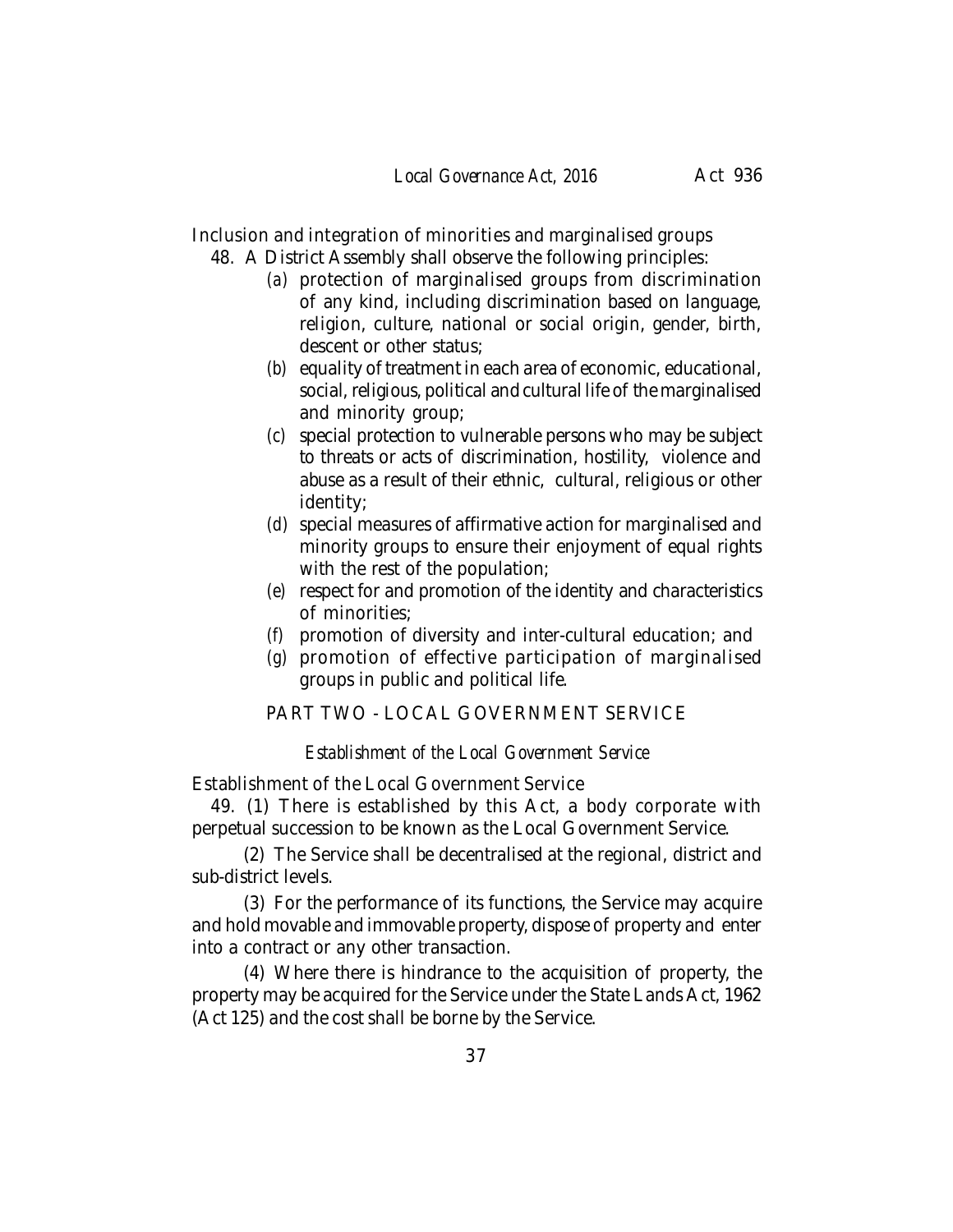Membership of the Service

50. Membership of the Service includes officers and staff of the following organisations:

- *(a)* Offices of the District Assemblies;
- *(b)* Departments of the District Assemblies;
- *(c)* Offices of the Regional Co-ordinating Councils;
- *(d)* Departments of the Regional Co-ordinating Councils;
- *(e)* Offices of the Sub-Metropolitan District Councils, Urban, Town and Area Councils;
- *(f)* Office of the Head of the Local Government Service; and
- *(g)* other persons as may be employed for the Service.

Object of the Service

51. The object of the Service is to secure the effective administration and management of the decentralised local government system in the country.

Functions of the Service

- 52. To achieve its object, the Service shall
	- *(a)* provide technical assistance to District Assemblies to enable the District Assemblies effectively perform their functions and discharge their duties in accordance with the Constitution and this Act;
	- *(b)* conduct organisational and job analysis for the District Assemblies;
	- *(c)* conduct management audits for the District Assemblies in order to improve the overall management of the Service;
	- *(d)* design and co-ordinate management systems and processes for the District Assemblies;
	- *(e)* develop and co-ordinate the personnel plans and assess the personnel needs of the District Assemblies in consultation with the District Assemblies;
	- *(f)* develop and co-ordinate the training implementation plans of the District Assemblies in consultation with the respective District Assemblies;
	- *(g)* develop professional standards and guidelines for the various categories of staff who are members of the Service;
	- *(h)* work in consultation and close co-operation with other Public Services;
	- *(i)* assist the District Assemblies in the performance of their functions under any other enactment; and
	- *(j)* perform other functions incidental or conducive to the achievement of the object of the Service.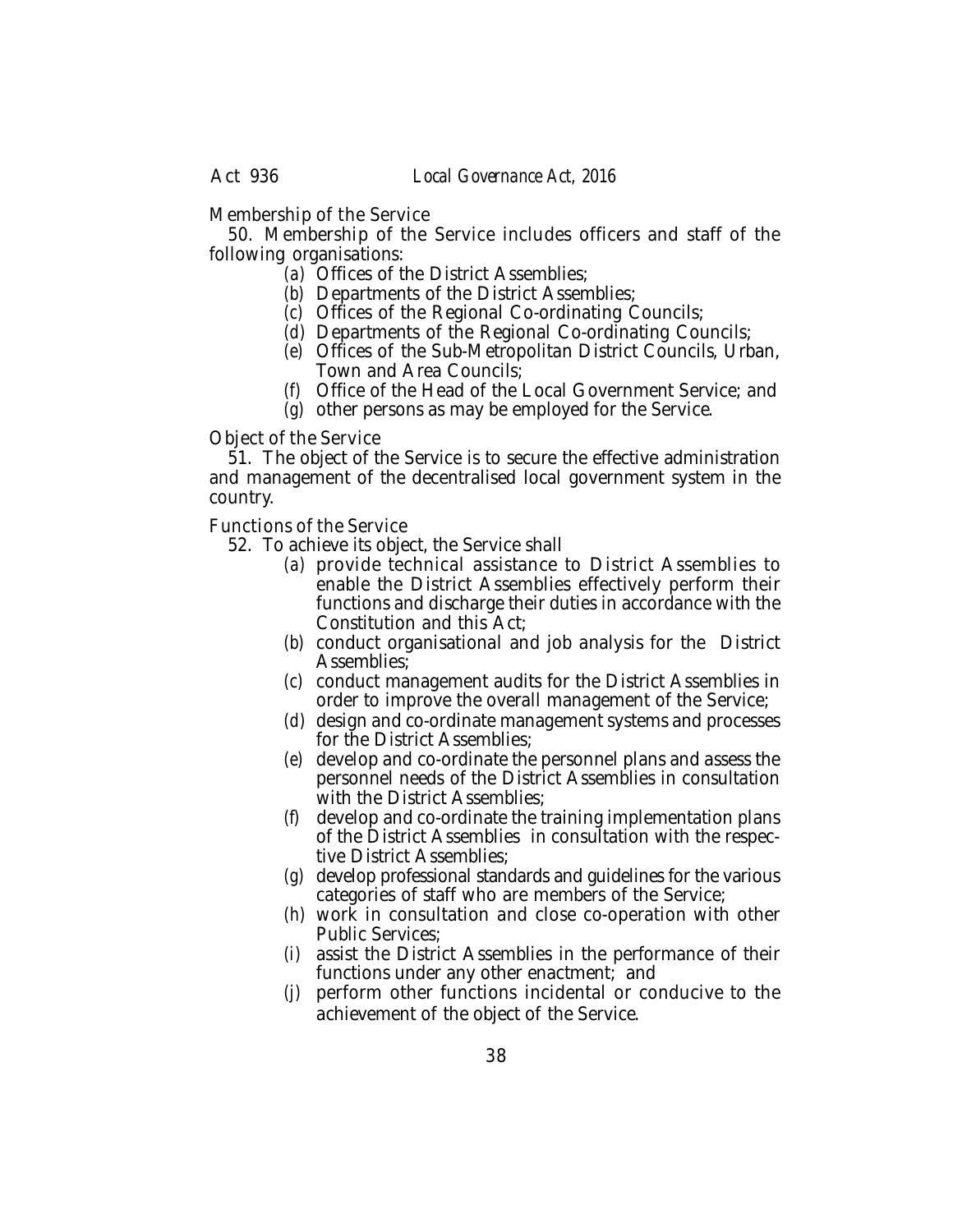Governing body of the Service

- 53. (1) The governing body of the Service is a Council consisting of
	- *(a)* a chairperson with extensive experience in local government and decentralisation matters;
	- *(b)* a representative of the Ministry responsible for Local Government not below the rank of a Director;
	- *(c)* the Director-General of the National Development Planning Commission or the representative of the Director-General;
	- *(d)* a representative of the Ministry of Education not below the rank of a Director;
	- *(e)* a representative of the Ministry of Health not below the rank of a Director;
	- *(f)* the Head of the Local Government Service;
	- *(g)* the Administrator of the District Assemblies Common Fund or the representative of the Administrator;
	- *(h)* a representative of the National Association of Local Authorities of Ghana;
	- *(i)* a representative of the local government workers nominated by the workers;
	- *(j)* the Director of the Institute of Local Government Studies or a representative of the Director;
	- *(k)* a representative of the National House of Chiefs;
	- *(l)* two representatives of civil society organisations with considerable knowledge of local government and decentralisation matters nominated by the Minister; and
	- *(m)* two women with considerable knowledge of local government and decentralisation matters nominated by the Minister.

(2) The members of the Council shall be appointed by the President in accordance with article 70 of the Constitution.

#### Functions of the Council

- 54. The Council shall
	- *(a)* be responsible for matters of policy related to the management of the Service;
	- *(b)* ensure the proper and effective performance of the functions of the Service;
	- *(c)* approve a Scheme of Service , on the advice of the Public Services Commission, that prescribes the terms and conditions of service of the employees of the Service;
	- *(d)* recommend the remuneration of the employees of the Service to the Fair Wages and Salaries Commission;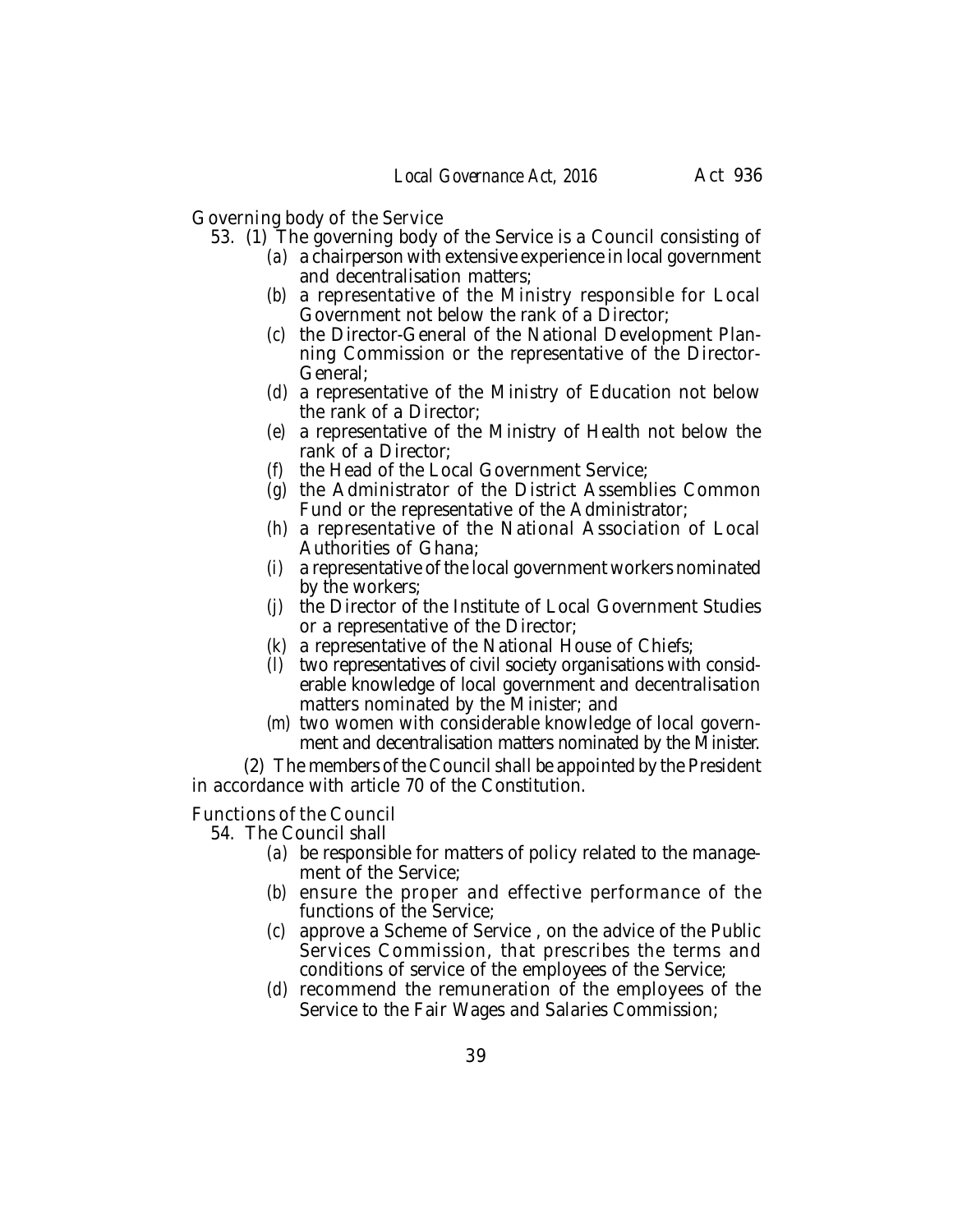## Act 936 *Local Governance Act, 2016*

- *(e)* develop policy guidelines to handle matters related to the recruitment, training, promotion, discipline, arbitration and petition within the Service;
- *(f)* set performance standards within which the District Assemblies and Regional Co-ordinating Councils shall perform their functions and discharge their duties;
- *(g)* monitor and evaluate the performance standards of District Assemblies and Regional Co-ordinating Councils;
- *(h)* ensure the development and co-ordination of the personnel plans and assessment of the personnel needs of the District Assemblies;
- *(i)* ensure the development and co-ordination of the training implementation plans of District Assemblies;
- *(j)* ensure the development of professional standards and guidelines for the various categories of staff who are members of the Service; and
- *(k)* perform other functions that may be assigned to it under this Act or any other enactment.

Tenure of office of members of the Council

55. (1) A member of the Council shall hold office for a period of not more than four years and is eligible for re-appointment but that member shall not be appointed for more than two terms.

(2) Subsection (1) does not apply to the Head of the Local Government Service.

(3) A member of the Council may, at any time, resign from office in writing addressed to the President through the Minister.

(4) A member of the Council, other than the Head of the Local Government Service, who is absent from three consecutive meetings of the Council without sufficient cause ceases to be a member of the Council.

(5) The President may by letter addressed to a member revoke the appointment of that member.

(6) Where a member of the Council is, for a sufficient reason, unable to act as a member, the Minister shall determine whether the inability would result in the declaration of a vacancy.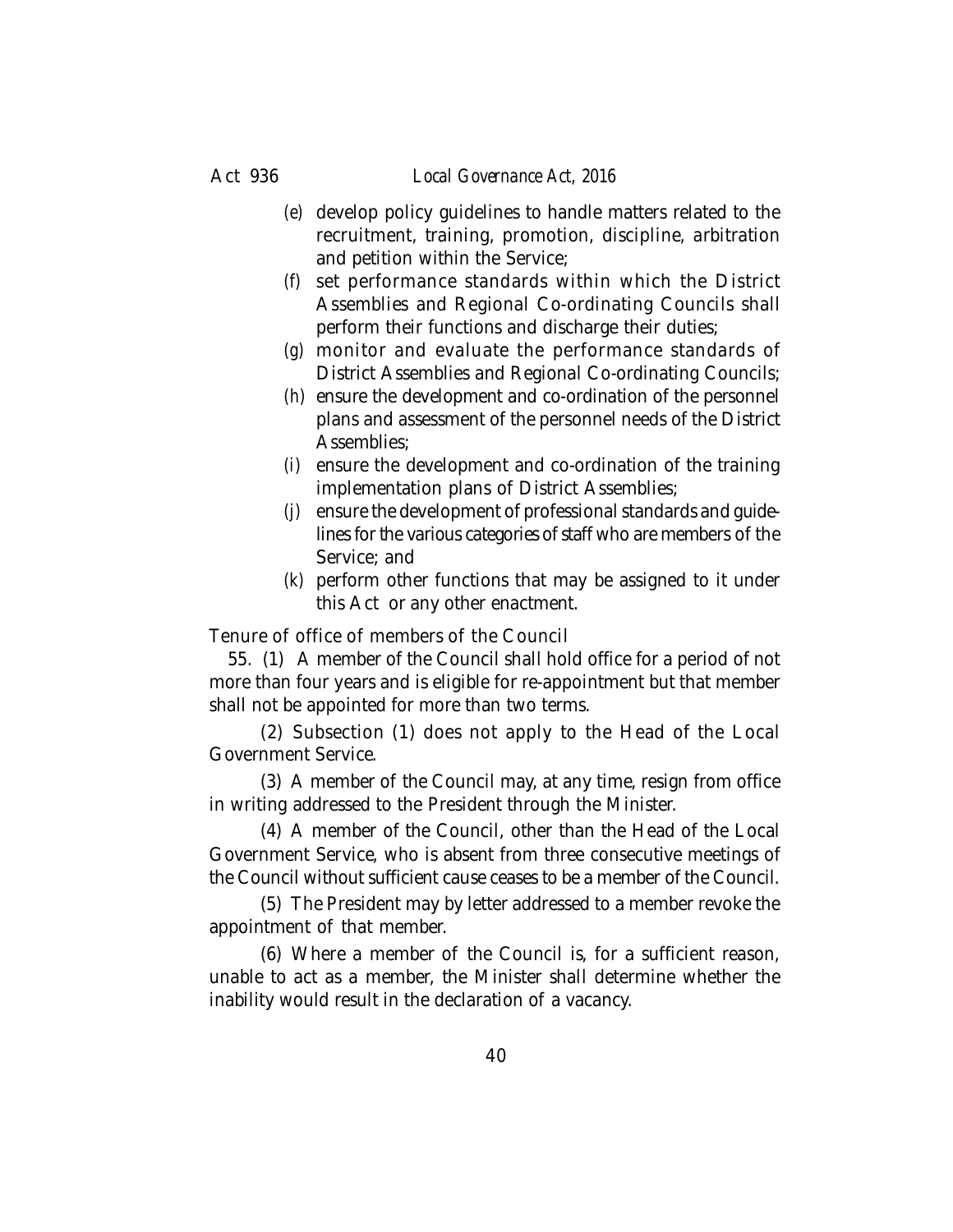- (7) Where there is a vacancy
	- *(a)* under subsection (3) or (4), or section 57(2),
	- *(b)* as a result of a declaration under subsection (6), or
	- *(c)* by reason of the death of a member

the Minister shall notify the President of the vacancy and the President shall appoint a person to fill the vacancy.

## Meetings of the Council

56. (1) The Council shall meet at least once every three months for the despatch of business at the times and in the places determined by the chairperson.

(2) The chairperson shall at the request in writing of not less than one-third of the members of the Council convene an extraordinary meeting of the Council at the place and time determined by the chairperson.

(3) The chairperson shall preside at the meetings of the Council and in the absence of the chairperson, a member of the Council other than the Head of the Local Government Service elected by the members present from among their number shall preside.

(4) Matters before the Council shall be decided by a majority of the members present and voting and in the event of an equality of votes, the person presiding shall have a casting vote.

(5) The Council may co-opt a person to attend a meeting of the Council but that person shall not vote on a matter for decision at the meeting.

(6) The validity of an act of the Council shall not be invalidated by reason of a vacancy in the membership of the Council or a defect in the appointment of a member.

Disclosure of interest

57. (1) A member of the Council who has an interest in a matter for consideration shall

- *(a)* disclose the nature of the interest and the disclosure shall form part of the record of the consideration of the matter; and
- *(b)* not be present at or participate in the deliberations of the Council in respect of the matter.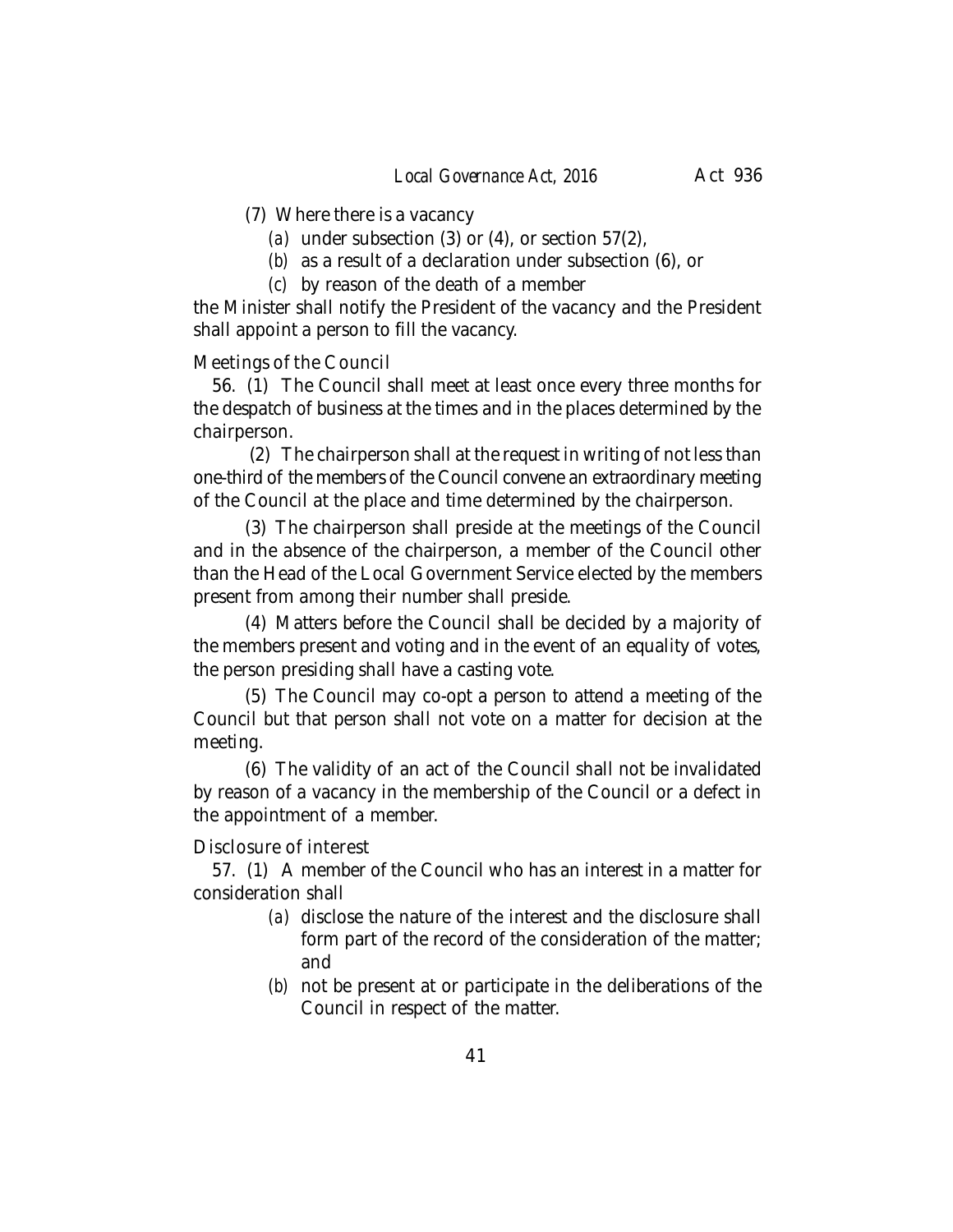(2) A member ceases to be a member of the Council if that member has an interest in a matter before the Council and

- *(a)* fails to disclose that interest, or
- *(b)* fails to recuse himself or herself and participates in the deliberation of the Council in respect of the matter.

## Committees of the Council

58. (1) The Council may establish committees consisting of members of the Council or non-members or both to perform a function.

(2) A committee of the Council may be chaired by a member of the Council.

(3) Section 57 applies to a member of a committee of the Council.

## **Allowances**

59. Members of the Council and members of a committee of the Council shall be paid the allowances approved by the Minister in consultation with the Minister responsible for Finance.

## Presidential directives

60. The President may give directives to the Council on matters of policy and the Council shall comply.

Delegation of power of appointment

61. The President may delegate the power of appointment under this Act in accordance with Article 195 of the Constitution.

## *Administration of the Service*

Head of the Local Government Service

62. (1) The President shall in accordance with Article 195 of the Constitution appoint a Head of the Local Government Service.

(2) The Head of the Local Government Service shall hold office on the same terms and conditions as the Head of the Civil Service.

Functions of the Head of the Local Government Service

63. (1) The Head of the Local Government Service is the head of the Office of the Head of the Local Government Service and is subject to the general directions of the Council.

(2) The Head of the Local Government Service is responsible for the efficient organisation and management of the Service and for the day to day operation of the Office of the Head of the Local Government Service.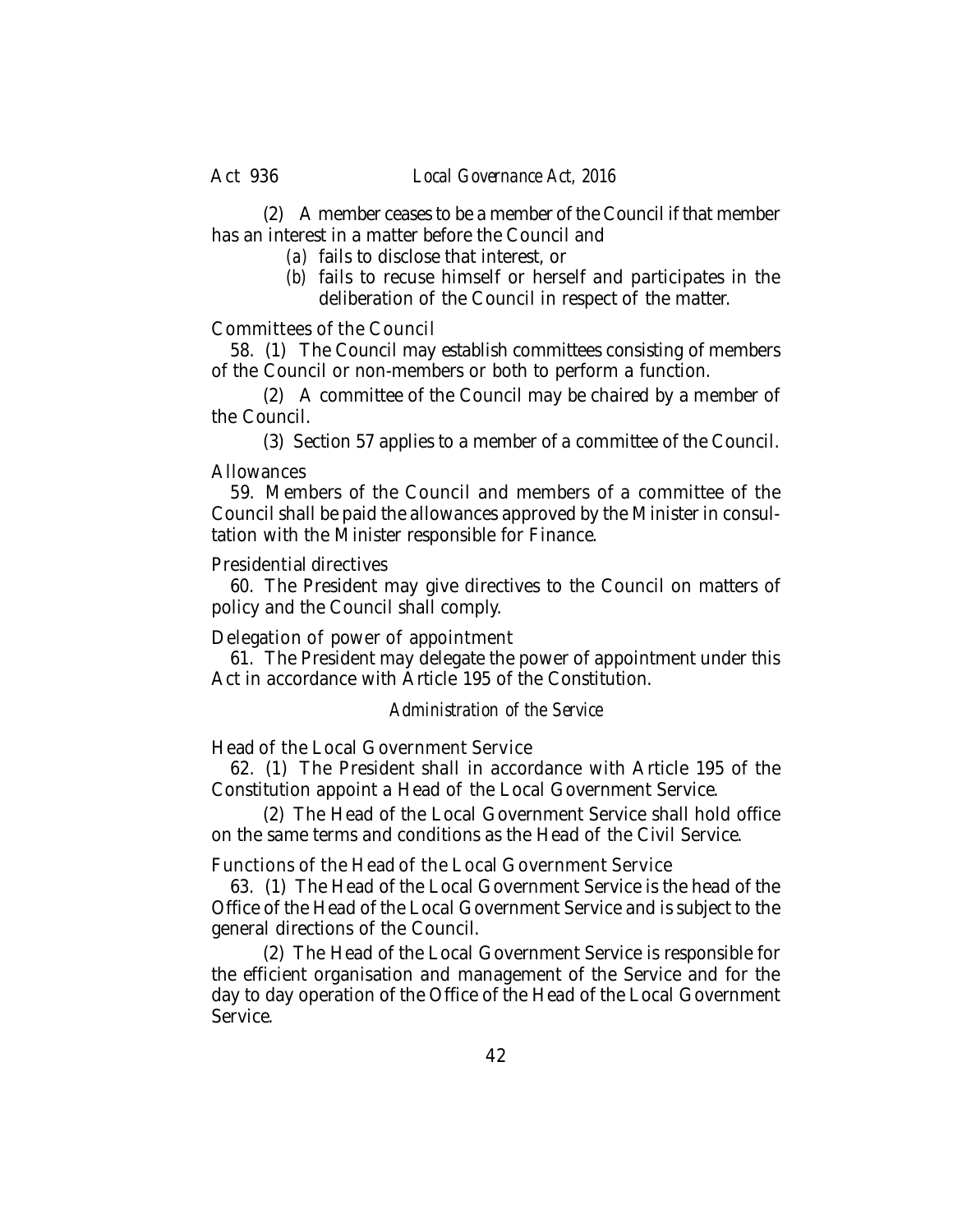(3) The Head of the Local Government Service may delegate the functions of the Office to an officer of the Service but shall not be relieved from ultimate responsibility for the performance of the delegated function.

- (4) The Head of the Local Government Service shall
	- *(a)* provide leadership and guidance in the performance of the functions of the Service and the implementation of the decisions of the Council;
	- *(b)* ensure the effective organisation and development of training programmes consistent with the sectoral requirements of the Service;
	- *(c)* establish systems of effective inter-service and sectoral collaboration and co-operation between the Service and other public services to harmonise local government programmes and avoid duplication with the approval of the Council; and
	- *(d)* initiate plans and programmes within the Service, for the consideration and approval of the Council to accelerate the decentralisation process in accordance with the Constitution and any other enactments.

(5) The Head of the Local Government Service is the Secretary to the Council.

Office of the Head of the Local Government Service

64. The Local Government Service Secretariat in existence before the commencement of this Act shall be known as the Office of the Head of the Local Government Service.

Functions of the Office of the Head of the Local Government Service 65. The Office of the Head of the Local Government Service shall

- *(a)* be responsible for the day to day administration of the Service;
	- *(b)* be responsible for the implementation of the decisions of the Council;
	- *(c)* provide technical and other support to the Service and to the Council for the performance of their functions;
	- *(d)* ensure the effectiveness of the Service;
	- *(e)* perform functions that the Council may specify; and
	- *(f)* perform any other functions that are incidental to the effective operation of the Service.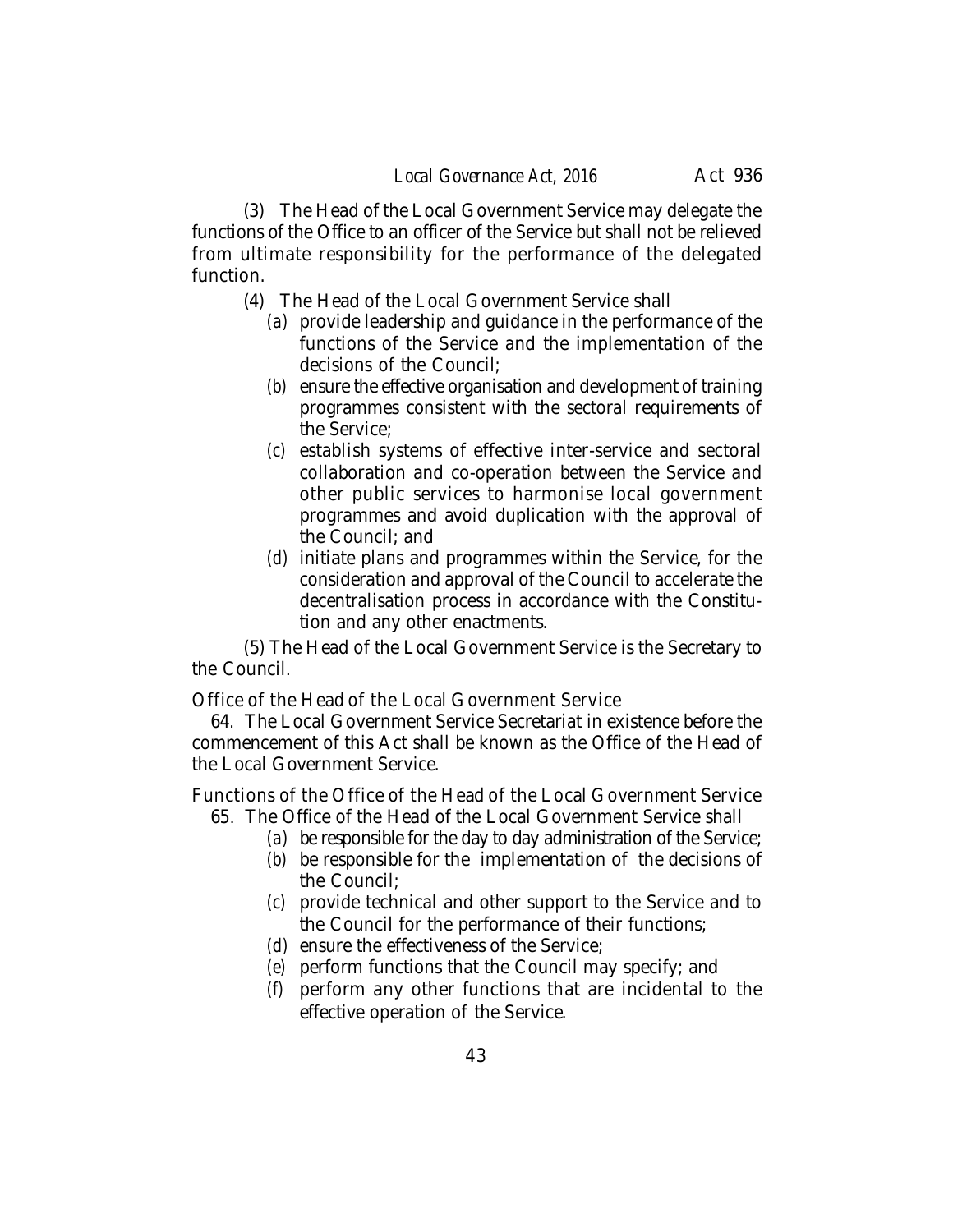Act 936 *Local Governance Act, 2016*

Chief Director of the Office of the Head of the Local Government Service

66. (1) The President shall in accordance with Article 195 of the Constitution appoint a Chief Director of the Office of the Head of the Local Government Service to be the chief adviser to the Head of the Local Government Service.

(2) The Chief Director shall have the same terms and conditions as a Chief Director of the Civil Service.

#### Appointment of other staff

67. (1) The President shall, in accordance with Article 195 of the Constitution, appoint other staff of the Local Government Service that are necessary for the proper and effective performance of the functions of the Service.

(2) The Council may engage the services of consultants or advisers on the recommendation of the Head of the Local Government Service.

#### Transfer or secondment

68. (1) Other public officers may be transferred or seconded to the Local Government Service.

(2) The Council shall approve the transfer or secondment to the Office of the Head of the Local Government Service.

## *Expenses and Reports of the Council and the Office of the Head of the Local Government Service*

Expenses of the Office of the Head of the Local Government Service 69. The expenses of the Office of the Head of the Local Government Service, including the administrative expenses, salaries, allowances, operational and other expenses as well as retirement benefits payable in respect of persons employed for and by the Office of the Head of the Local Government Service, shall be a charge on the Consolidated Fund.

Submission of budget estimates on the authority of the Council

70. (1) The Head of the Local Government Service shall prepare and submit to the Minister responsible for Finance through the Minister, the budget estimates of revenue and expenditure to be incurred by the Council and the Office of the Head of the Local Government Service for the next financial year not later than three months before the end of each financial year.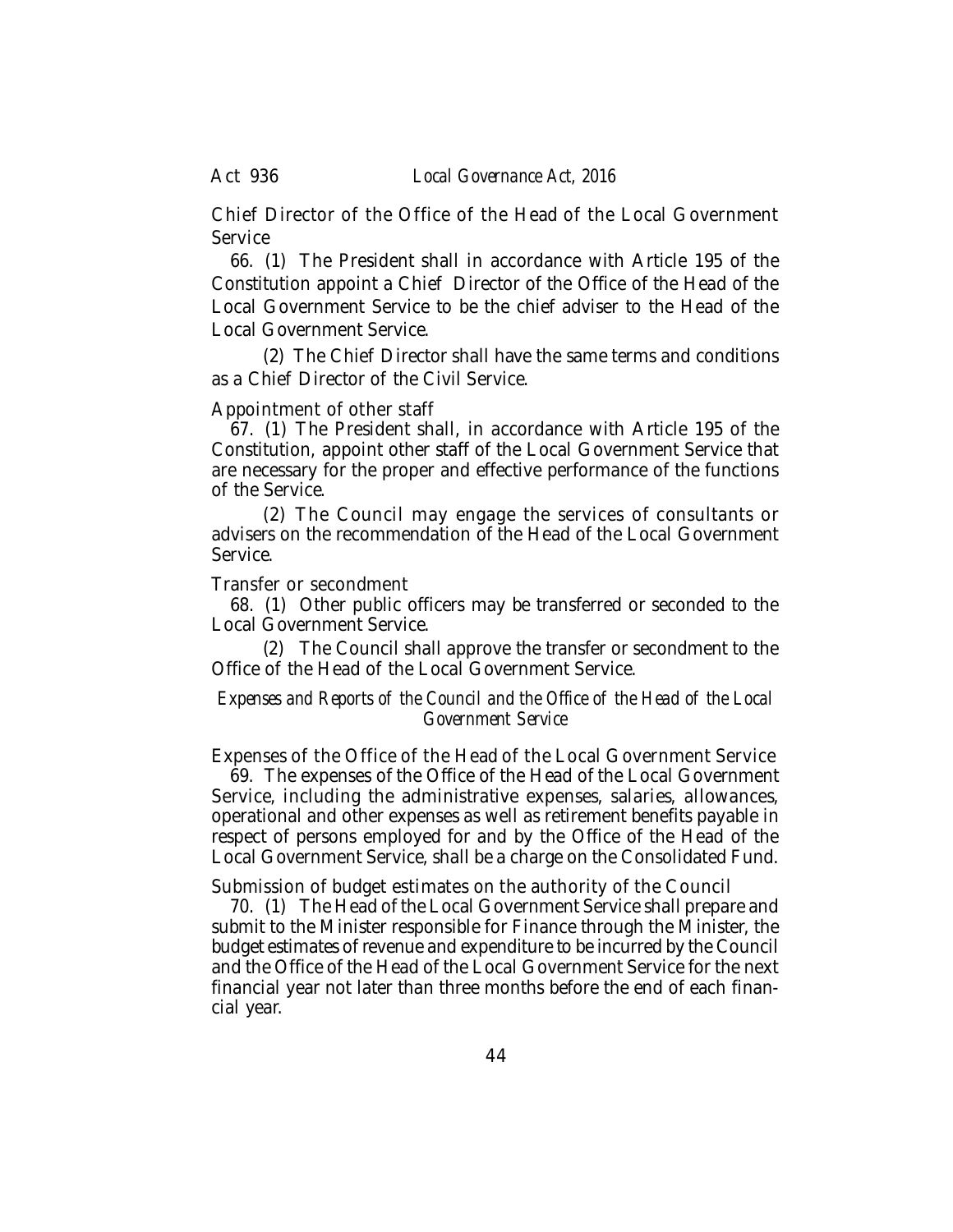(2) The budget estimates shall be in the form approved for that purpose by the Minister responsible for Finance.

#### Accounts and audit

71. (1) The Council shall keep books of account and proper records in relation to them in the form approved by the Controller and Accountant-General

(2) The Council shall submit the accounts of the Service to the Auditor-General for audit within three months after the end of the financial year.

(3) The Auditor-General shall not later than three months after the receipt of the accounts, audit the accounts and forward a copy of the audit report to the Council.

#### Annual report and other reports

72. (1) The Council shall, within one month after the receipt of the audit report, submit an annual report covering the activities and operations of the Service for the year to which the report relates to Parliament.

(2) The annual report shall include the report of the Auditor-General.

(3) The Council shall also submit to Parliament through the Minister any other reports which Parliament may require.

## *Office of the District Assembly*

Office of the District Assembly

73. There shall be an Office of the District Assembly for each District Assembly.

Functions of Office of the District Assembly

74. The Office of the District Assembly is responsible to the District Assembly in the performance of its functions.

#### District Co-ordinating Director

75. (1) There shall be a District Co-ordinating Director for each District Assembly who

- *(a)* is the administrative head of the Office of the District Assembly, and
- *(b)* co-ordinates the activities of the Departments of the District Assembly.

(2) The District Co-ordinating Director shall be appointed by the Head of the Local Government Service on the advice of the Council acting in consultation with the Public Services Commission.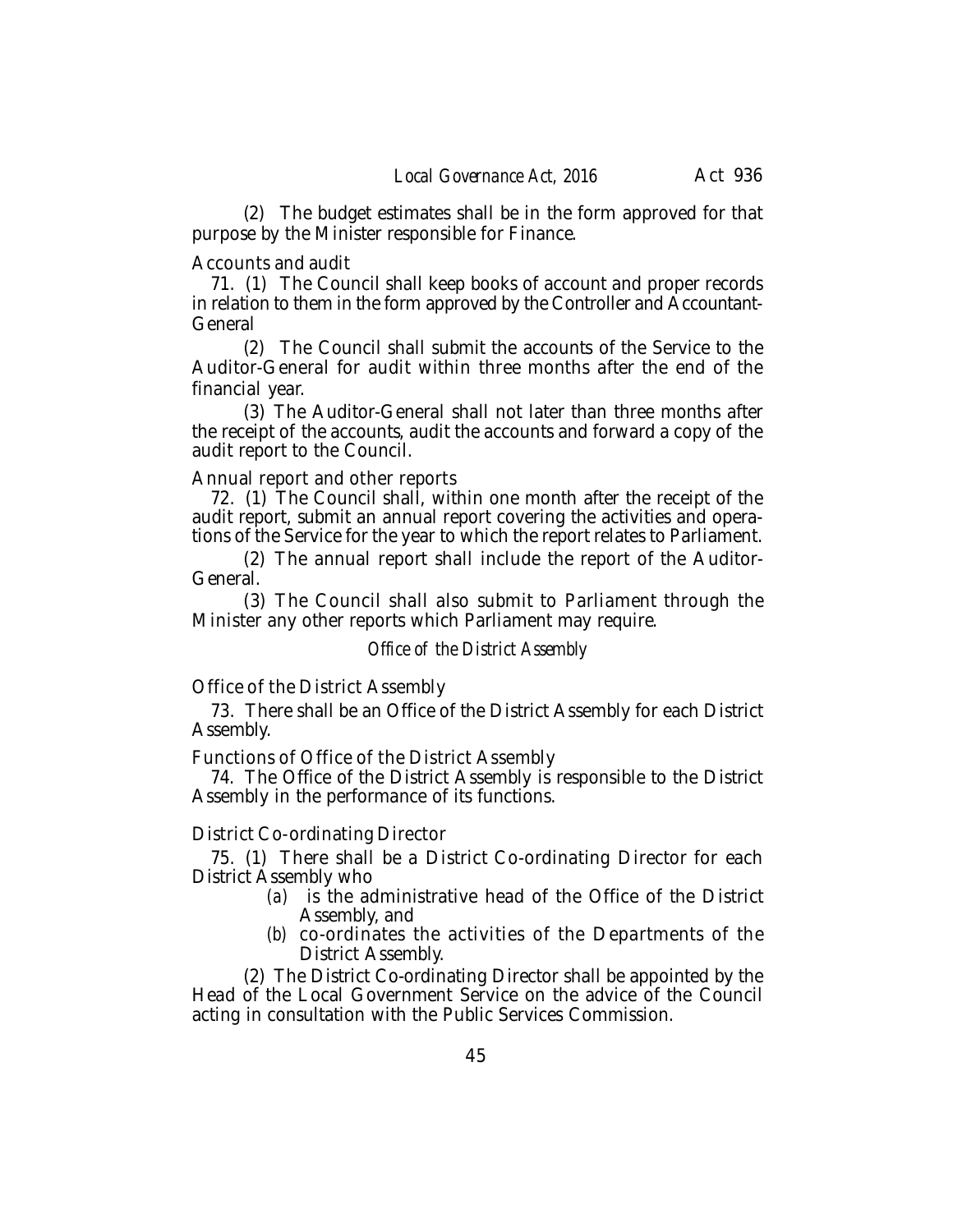(3) The District Co-ordinating Director shall be a member of the Service.

(4) The District Co-ordinating Director shall ensure that the functions and responsibilities of the Office of the District Assembly are efficiently and effectively carried out.

(5) The District Co-ordinating Director is answerable to the District Chief Executive in the performance of the functions of the District Co-ordinating Director.

(6) Staff of the Office of the District Assembly are answerable to the District Chief Executive through the District Co-ordinating Director.

Staff of the Office of the District Assembly

76. (1) The Office of the District Assembly shall have the staff that are necessary for the proper and effective performance of its functions.

(2) Until legislation provides for the appointment of the staff of the Office of the District Assembly by the District Assembly, the staff of the District Assembly shall be appointed by the Head of the Local Government Service.

(3) The Head of the Local Government Service may delegate the powers to the District Assembly in respect of specified categories of staff.

(4) A District Assembly shall establish a five member District Appointments Advisory Committee chaired by the District Co-ordinating Director to be responsible for the appointment of staff of the District Assembly with the prior approval of the Head of the Local Government Service.

(5) The Head of the Human Resource Department shall be the Secretary to the Appointments Advisory Committee.

(6) The members of the District Appointments Advisory Committee shall not be members of the District Assembly.

(7) The staff of the Office of the District Assembly shall perform the functions assigned to them under this or any other enactment.

(8) The staff of the Office of the District Assembly shall be appointed on the terms and conditions that the Head of Service on the advice of the Council acting in consultation with the Public Services Commission determines.

#### *Departments of the District Assembly*

Decentralised sectors at the district level

77. (1) The sectors listed in the First Schedule are the decentralised public service sectors.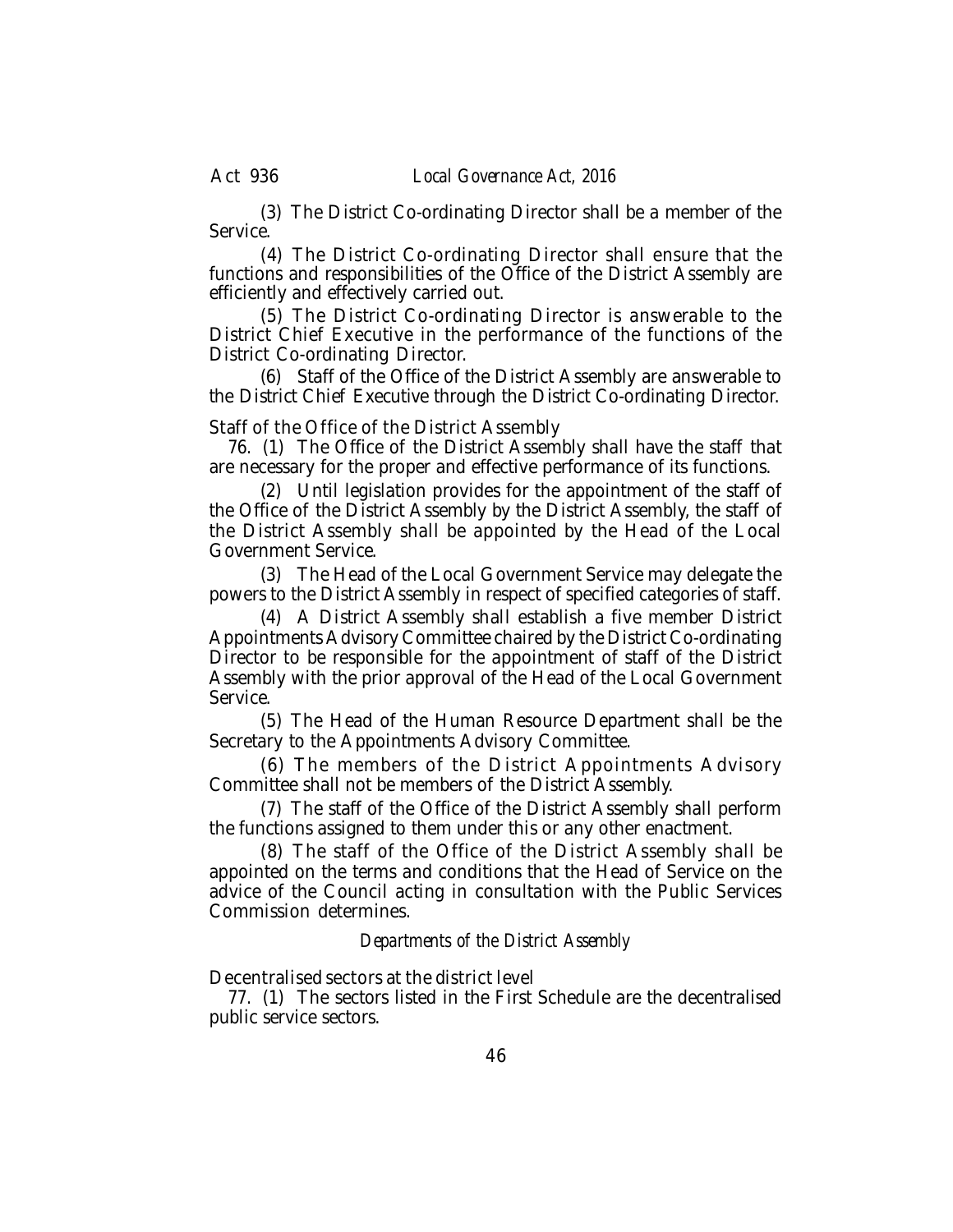(2) The President may amend the Third Schedule by Executive Instrument and shall specify which of the functions of the decentralised public service sectors are to be performed by the District Assembly in the same Executive Instrument or another one.

Departments of a District Assembly

78. (1) The Departments listed in the Second Schedule are the Departments of the District Assembly.

(2) The Departments specified in the first column of the Third Schedule shall cease to exist in their present form and shall form part of the Departments specified in the second column of the Third Schedule.

(3) A District Assembly shall establish the Departments specified in the first column of the Fourth Schedule and consequently, the Departments specified in the second column of the Fourth Schedule shall cease to exist after the coming into force of this Act.

(4) The President may by Executive Instrument amend the Second Schedule.

(5) The Departments of the District Assembly shall be headed by Heads of Departments who are responsible for the proper and effective performance of their functions.

(6) The Heads of Departments of the District Assembly shall be responsible to the District Chief Executive through the District Co-ordinating Director.

(7) The Head of the Local Government Service shall issue administrative instructions that specify

- *(a)* the mode of implementation of the Departments ceasing to exist;
- *(b)* the details of the reporting relationships between the Heads of Departments of a District Assembly, the District Co-ordinating Director and the District Chief Executive; and
- *(c)* the details of the reporting relationships between the Departments of the District Assembly, the Sub-Committees of the Executive Committee of the District Assembly, the Executive Committee of the District Assembly and the District Assembly.

Staff of the Departments of the District Assembly

79. (1) The Departments of the District Assembly shall have the staff that may be necessary for the proper and effective performance of their functions.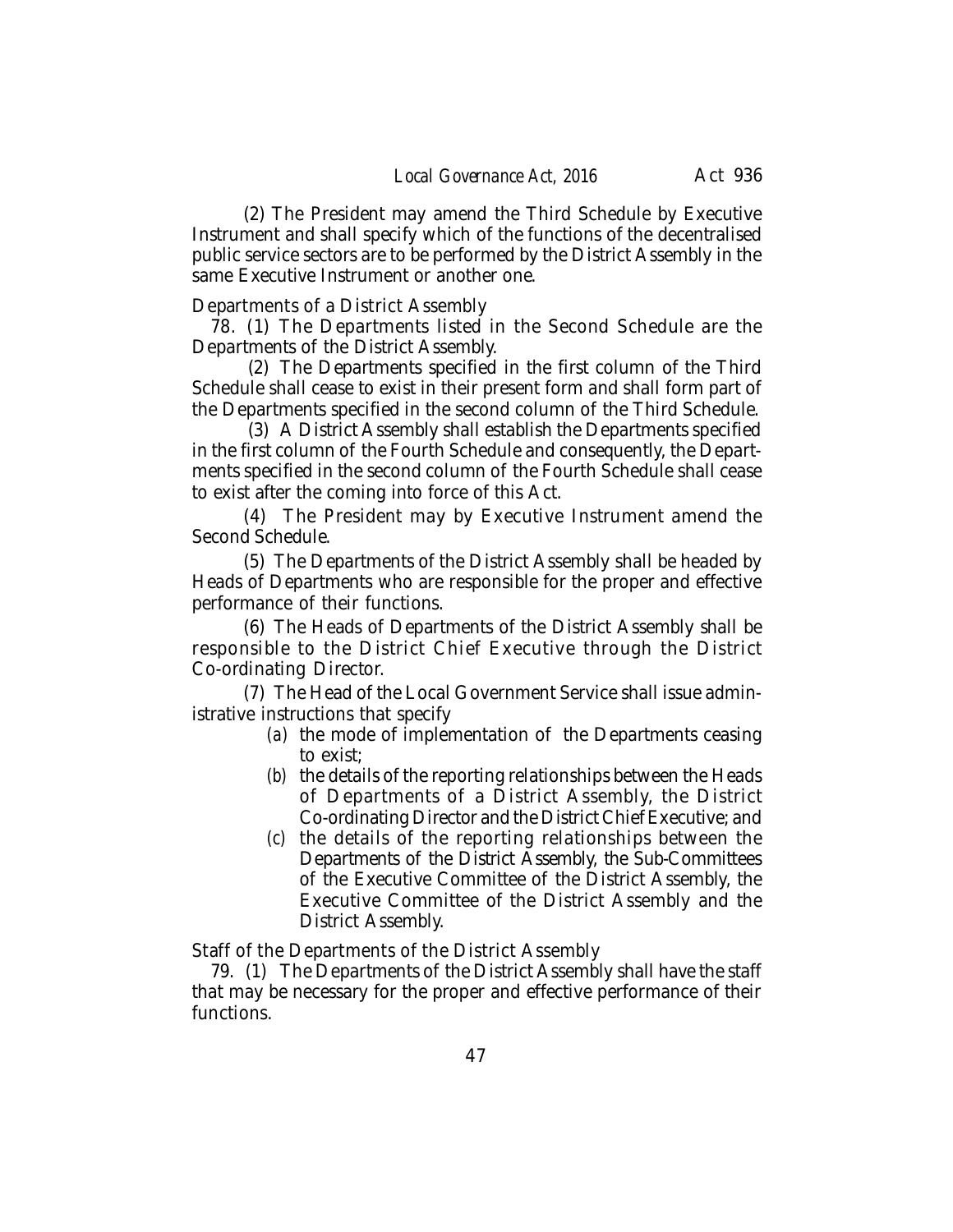(2) Until legislation provides for the appointment of the staff of the District Assembly by the District Assembly, the staff of the Departments of the District Assembly shall be appointed by the Head of the Local Government Service in consultation with the Public Services Commission.

(3) The Head of the Local Government Service may delegate the power of appointment to the District Assembly in respect of specified categories of staff.

(4) The staff of the Departments of the District Assembly shall perform the functions that are assigned to them under this Act or any other enactment.

(5) The staff of the Departments of the District Assembly shall be appointed on the terms and conditions that the Head of the Local Government Service on the advice of the Council acting in consultation with the Public Services Commission determines.

Functions of the Departments of a District Assembly

- 80. The Departments of the District Assembly shall
	- *(a)* perform the functions assigned to them under the Local Government (Departments of District Assemblies) (Commencement) Instrument, 2009 (L.I. 1961) and any other enactment for the time being in force;
	- *(b)* be responsible for the implementation of the decisions of the District Assembly; and
	- *(c)* provide quarterly reports on the implementation of the decisions of the District Assembly to the Executive Committee of the District Assembly through the Office of the District Chief Executive.

*District Level Inter-Service and Inter-Sectoral Collaboration and Co-operation*

Collaboration and co-operation between Departments of District Assemblies and other organisations

81. (1) Departments of a District Assembly shall collaborate and co-operate with non-decentralised departments, state-owned enterprises and public corporations operating in the district to ensure a co-ordinated approach to the development and management of the district, avoid duplication and ensure a more convenient and cost-effective implementation of programmes and projects.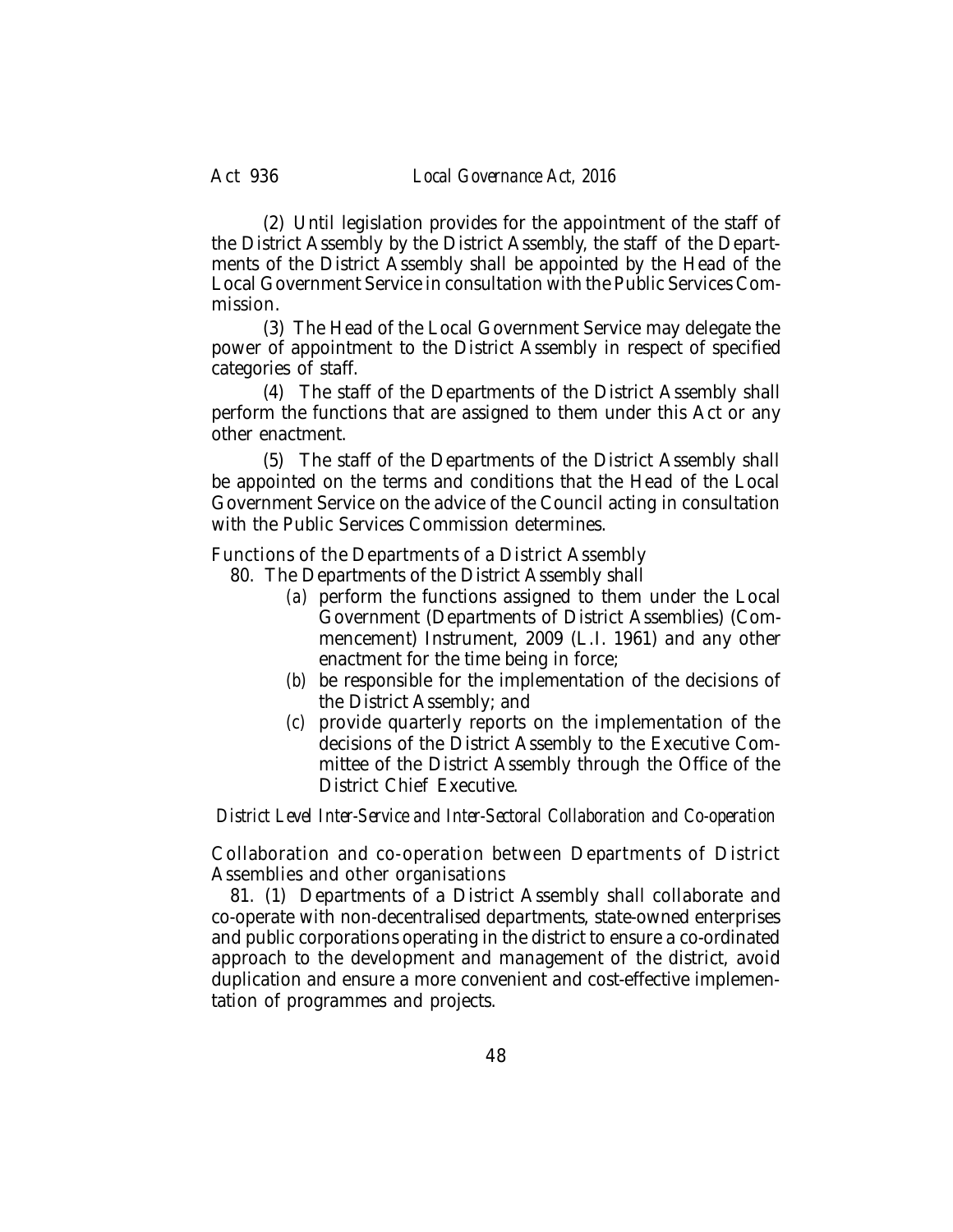(2) The District Chief Executive shall play the lead role in the system of collaboration and co-operation with other sectors.

(3) The Heads of Departments of the other sectors shall attend meetings and participate in the deliberations of the Sub-Committees of the Executive Committee of the District Assembly, the Executive Committee of the District Assembly and the District Assembly to which they are invited.

(4) The Heads of the other sectors shall provide information on any matter affecting their sectors reasonably requested by the District Chief Executive, the District Co-ordinating Director or Head of a Department of the District Assembly.

# PART THREE - PLANNING FUNCTIONS OF DISTRICT **ASSEMBLIES**

## *Economic Planning*

Establishment of a District Planning Authority

82. (1) Each District Assembly is hereby established as the planning authority for its area of authority for the purposes of national economic planning.

(2) The District Assembly as the planning authority for the district shall perform any planning functions conferred on it by this Act or any other enactment.

Planning functions of a District Planning Authority

83. (1) A District Planning Authority shall

- *(a)* initiate and prepare district development plans and settlement structure plans in the manner prescribed by the Commission,
- *(b)* ensure that the district development plans and the settlement structure plans are prepared with the full participation of the local community;
- *(c)* carry out studies on
	- (i) development planning matters in the district that include studies on economic, social, spatial, environmental, sectoral and human settlement issues and policies; and
	- (ii) the mobilisation of human and physical resources for development in the district;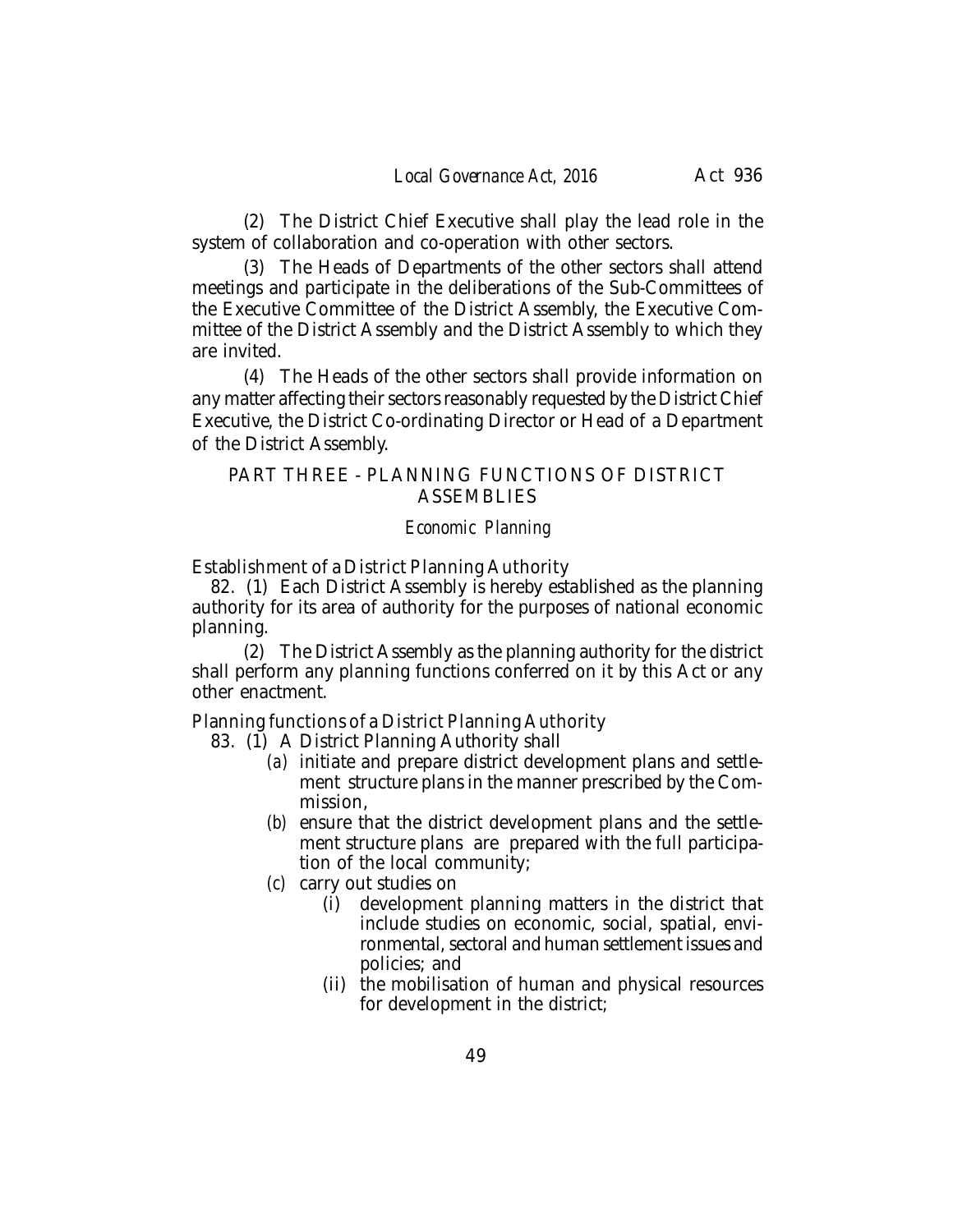- *(d)* initiate and co-ordinate the process to plan, programme, budget and implement a district development plan, programme or project;
- *(e)* integrate and ensure that sector and spatial policies, plans, programmes and projects of the district are compatible with each other and with national development objectives issued by the Commission;
- *(f)* synthesise the policy proposals on development planning in the district into a comprehensive framework for the economic, social and spatial development of the district including human settlements and ensure that the policy proposals and projects are in conformity with the principles of sound environmental management;
- *(g)* monitor and evaluate the development policies, programmes and projects in the district; and
- *(h)* provide the Commission with the data and information that the Commission may require.

(2) Despite subsection (1) *(a)*, the planning authority of a District Assembly shall prepare a settlement structure plan in accordance with the provisions of any enactment on planning relevant to the preparation of the settlement structure plan.

(3) The Heads of Departments of a District Assembly and the Heads of other sectors shall collectively prepare a draft Strategic District Development Plan to form the basis of a District Development Plan.

(4) The Commission shall issue guidelines and manuals for the operation of District Planning Co-ordinating Units.

Establishment of District Planning Co-ordinating Unit

84. (1) There shall be established a District Planning Co-ordinating Unit for each District Assembly.

(2) A District Planning Co-ordinating Unit shall comprise the Heads of Departments of a District Assembly and any other person that the District Planning Authority may deemfit.

(3) The Heads of other sectors shall attend meetings of the District Planning Co-ordinating Unit and participate in the preparation of the District Development Plan.

(4) The District Co-ordinating Director shall lead the District Planning Co-ordinating Unit in the preparation of the District Development Plan.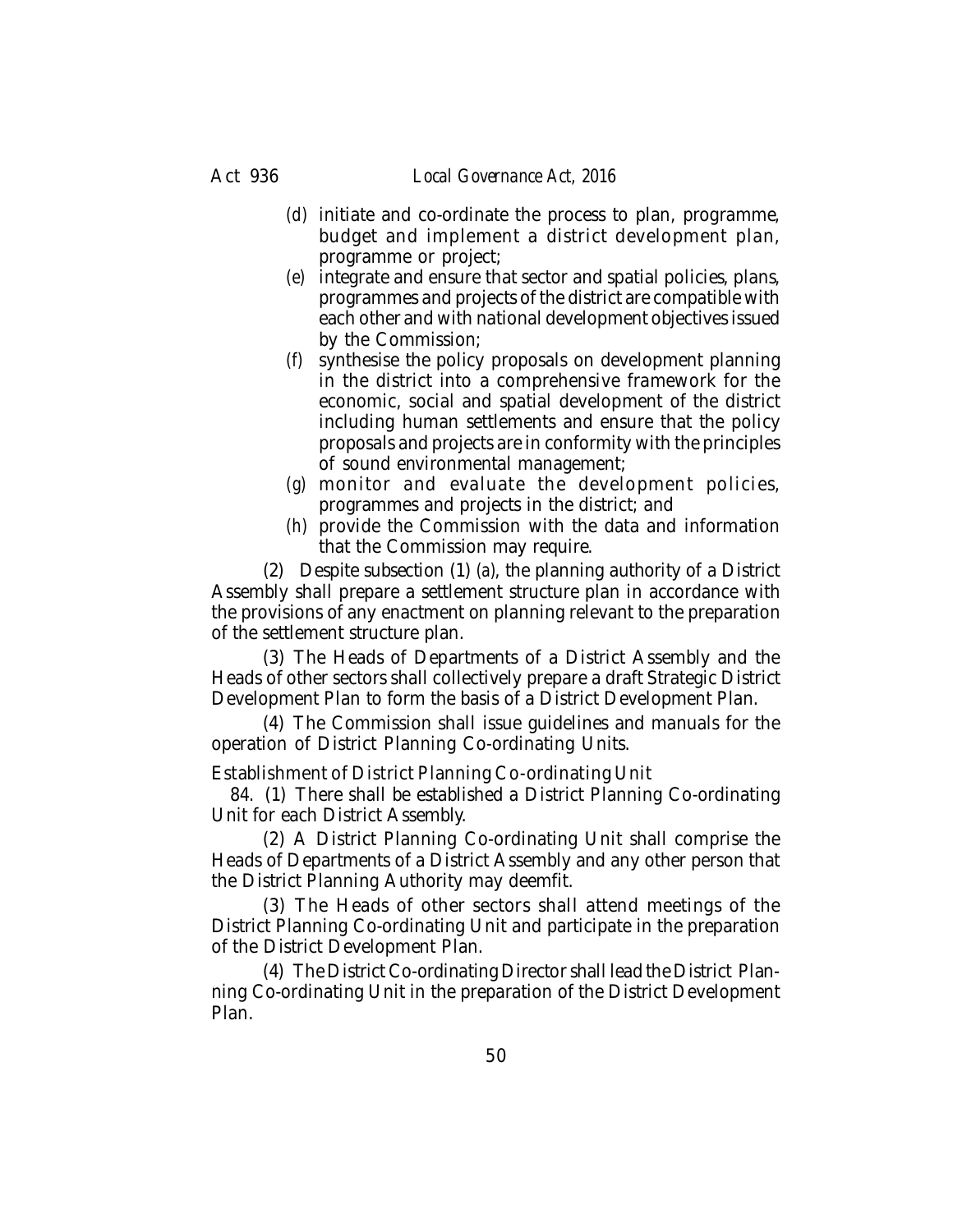(5) Each District Planning Authority shall have a District Planning Officer who shall be the secretary to the District Planning Co-ordinating Unit.

Planning functions of the District Planning Co-ordinating Unit

- 85. A District Planning Co-ordinating Unit is responsible for
	- *(a)* the provision of advice and a secretariat for the District Planning Authority in respect of its planning, programming, monitoring, evaluating and co-ordinating functions;
	- *(b)* the co-ordination of planning activities of the Departments of the District Assembly and other appropriate agencies connected with the planning process;
	- *(c)* synthesising the strategies related to the development of the district into a comprehensive and cohesive framework;
	- *(d)* formulating and updating the components of a District Development Plan; and
	- *(e)* providing the data and information the Commission may require.

District Development Plans

86. (1) The Commission shall prescribe the format for a District Development Plan.

(2) Each proposed District Development Plan shall be submitted through the Regional Co-ordinating Council to the Commission for consideration.

- (3) The Commission shall
	- *(a)* determine the compatibility of District Development Plans with national development objectives; and
	- *(b)* where the District Development Plans are approved incorporate them into the National Development Plan.

(4) A District Assembly shall not make modifications to an approved District Development Plan without the prior approval of the Commission.

Preparation of Sub-District and Local Action Plans

87. (1) A District Planning Authority shall prepare or direct the preparation of a Sub-District or Local Action Plan that may be required for the implementation of an approved District Development Plan unless the Commission otherwise determines.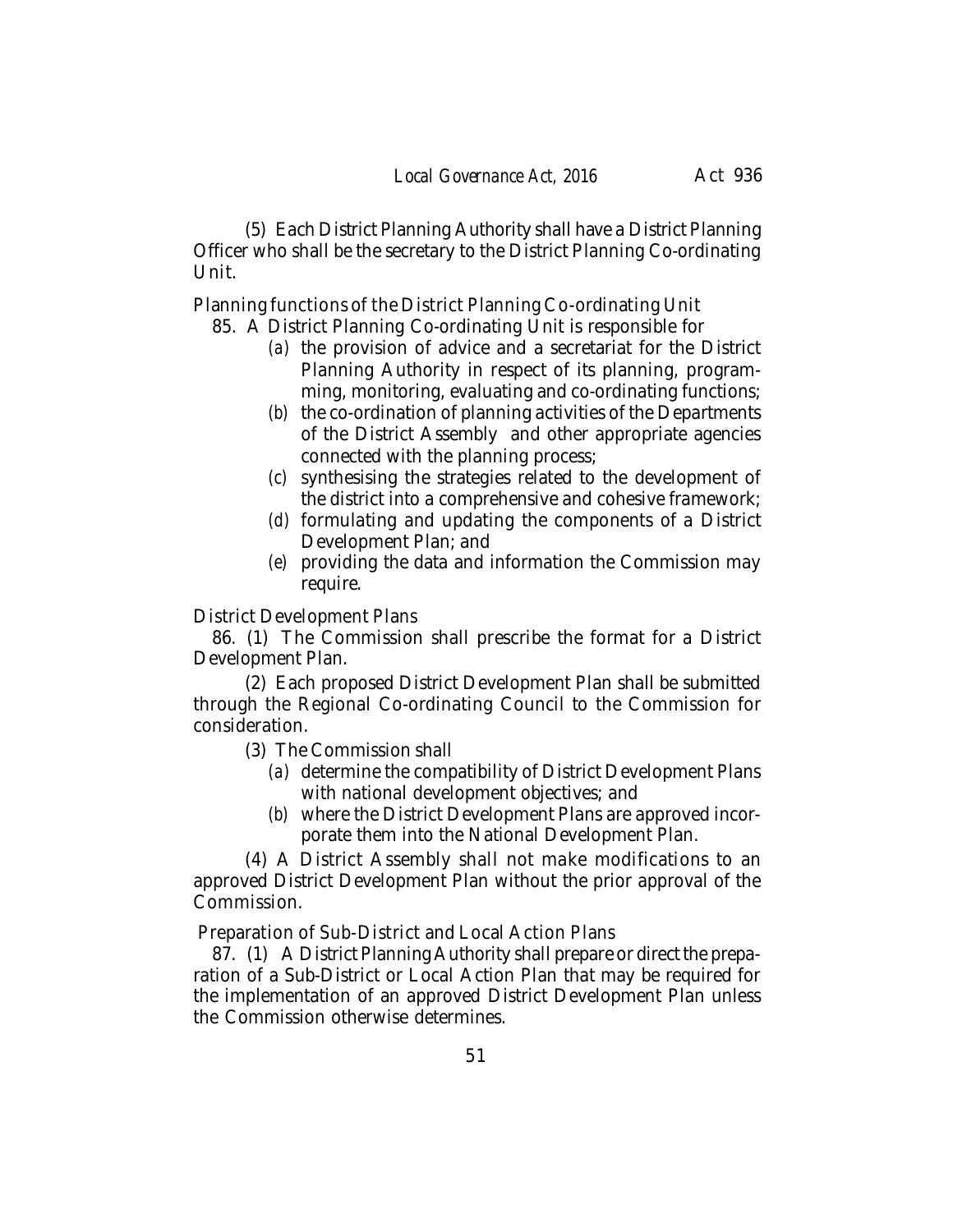(2) A local community in a district that is authorised by the District Planning Authority to prepare a Sub-District Plan or Local Action Plan shall prepare the Sub-District Plan or Local Action Plan in accordance with

- *(a)* the approved District Development Plan;
- *(b)* development guidelines of the District Planning Authority; and
- *(c)* any other guidelines that may be prescribed by the Commission.

(3) A Sub-District Plan or Local Action Plan is subject to the approval of the District Planning Authority.

(4) Despite subsection (3), the Commission may call for the plans made under subsections (1) and (2) for consideration and may modify the plans as it considers appropriate.

Public hearing of District Development Plans, Sub-District and Local Action Plans

88. (1) A District Planning Authority shall conduct a public hearing on a proposed District Development Plan and shall consider the views expressed at the hearing before the adoption of the proposed District Development Plan.

(2) The Heads of Departments of a District Assembly and other sectors shall attend and participate in a public hearing in respect of a District Development Plan.

(3) A local community in a district that is authorised by the District Planning Authority to prepare a Sub-District Plan or Local Action Plan shall conduct a public hearing before the adoption of the proposed Sub-District Plan or Local Action Plan.

(4) A District Planning Authority shall attach a report on the outcome of a public hearing to the proposed District Development Plan.

(5) The Commission may, by legislative instrument, prescribe the manner in which the public hearing shall be conducted.

#### Grievance procedure

89. A person who is aggrieved by a matter related to the performance of a function of a District Planning Authority may seek redress in accordance with the grievance procedure as prescribed by the Commission.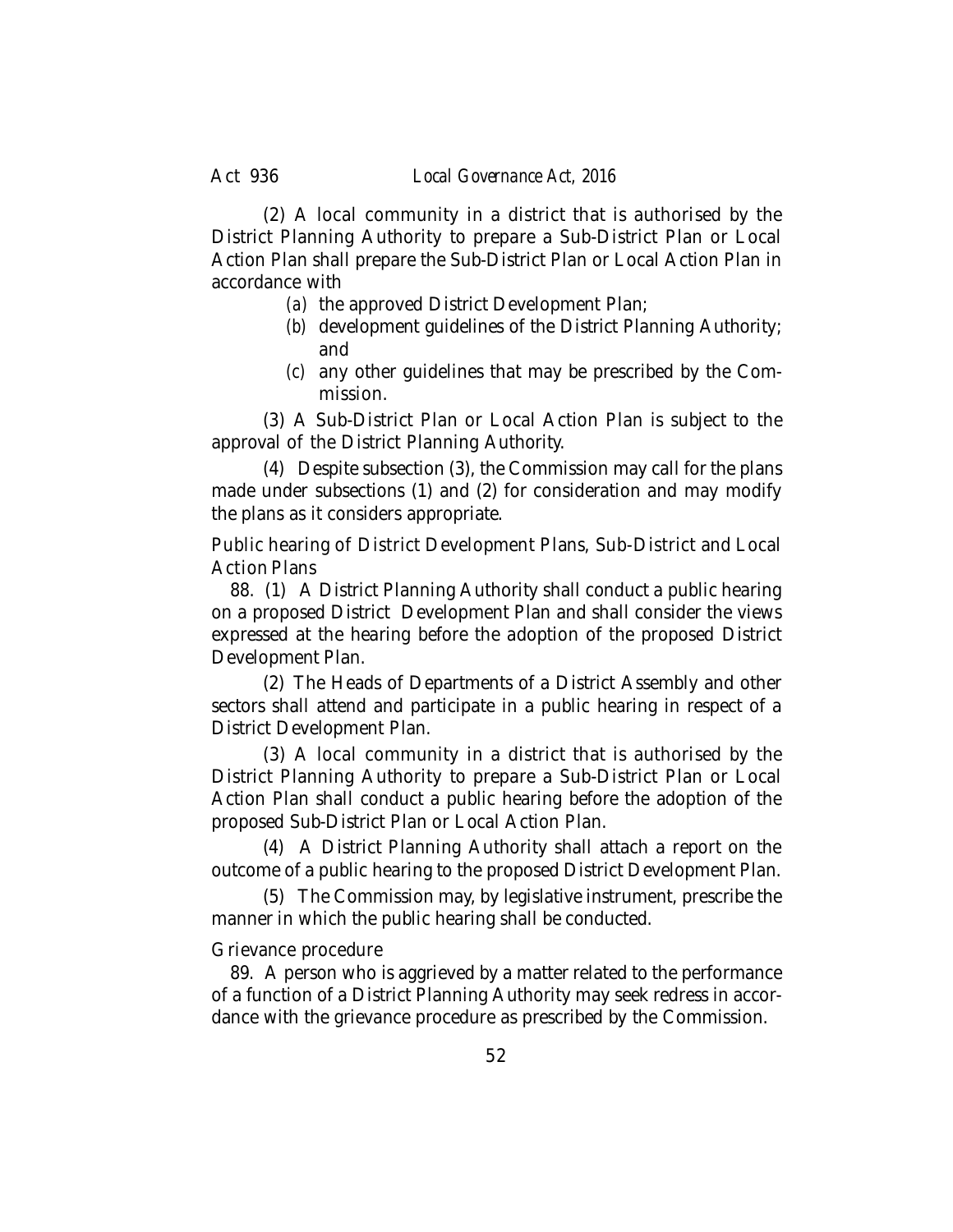#### *Land Use and Spatial Planning*

Application of sections 91 to 107

90. Sections 91 to 107 of this Act shall apply to the extent that they are not inconsistent with the Land Use and Spatial Planning Act, 2016, (Act 925).

Permit to carry out physical development

91. (1) A person shall not carry out a physical development in a district except with the prior written approval in the form of a written permit issued by the District Planning Authority.

(2) A District Planning Authority may approve an application referred to in subsection (1), before the adoption of an approved District Development Plan for the district.

(3) A District Planning Authority shall consult public agencies and local communities as may be prescribed by Regulations issued by the Minister in the determination of an application for a permit to develop prior to the adoption of an approved District Development Plan.

Development charges

92. (1) A District Planning Authority may levy a development charge in respect of a permit to carry out a physical development.

(2) Development charges shall be utilised for the provision of infrastructure and services.

(3) Development charges shall be rated by, payable to and collected by the District Planning Authority to the exclusion of any other body, except in the case of land estates where other specific bodies take responsibility to provide infrastructure and services.

Development permit to be conditional or unconditional

93. (1) A District Planning Authority may issue a permit for physical development with conditions or without conditions.

(2) Where a District Planning Authority refuses to issue a permit, or issues a permit with conditions, that District Planning Authority shall provide reasons in writing in each case.

(3) A District Planning Authority may revoke a permit to develop or impose additional conditions in respect of a permit already issued.

(4) Where a District Planning Authority makes a decision under subsection (3), the District Planning Authority shall, subject to the receipt of a claim, pay compensation as it may determine to the affected person.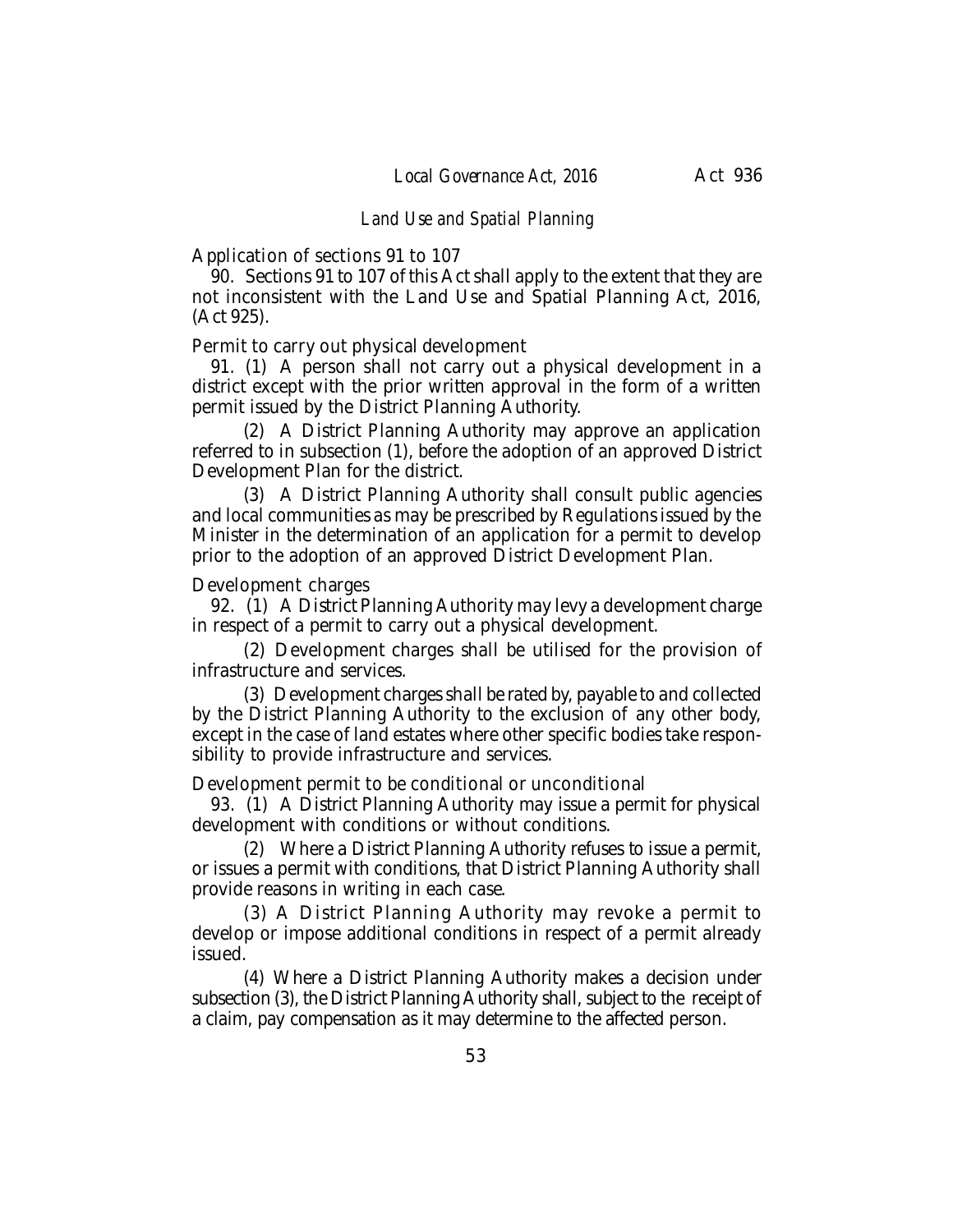(5) The following activities and any other action, programme or project shall not require prior written approval from a District Planning Authority unless the proposed activity obstructs or interferes with a community right of space:

- *(a)* subsistence farming;
- *(b)* farming in any settlement that comprises a population of not more than five thousand; and
- *(c)* small-scale vegetable and flower gardening.

(6) Despite subsection (1), members of the community may regulate activities specified in that subsection.

Enforcement in respect of unauthorised development

- 94. (1) Where
	- *(a)* a physical development has been carried out without a permit or is being carried out without a permit, or

*(b)* conditions incorporated in a permit are not complied with, a District Planning Authority shall give written notice in the form that shall be prescribed by Regulations, to the owner of the land to require that owner on or before a date specified in the notice to show cause in writing addressed to the District Planning Authority why the unauthorised physical development should not be prohibited, altered, abated, recovered or demolished.

(2) If the owner of the land fails to show sufficient cause why the development should not be prohibited, altered, abated, removed or demolished, the District Planning Authority may carry out the prohibition, abatement, alteration, removal or demolition and recover any expenses incurred from the owner of the land as if it were a debt due to the District Planning Authority.

(3) A District Planning Authority may issue an enforcement notice that demands the immediate stoppage of work that is being carried out contrary to this Act or the terms of an approved development plan.

(4) A person who fails to comply with a notice to stop work commits an offence and is liable on summary conviction to a fine of not less than two hundred penalty units and not more than four hundred penalty units or to a term of imprisonment of not less than three months and not more than six months or to both the fine and term of imprisonment and in the case of a continuing offence to an additional fine of not more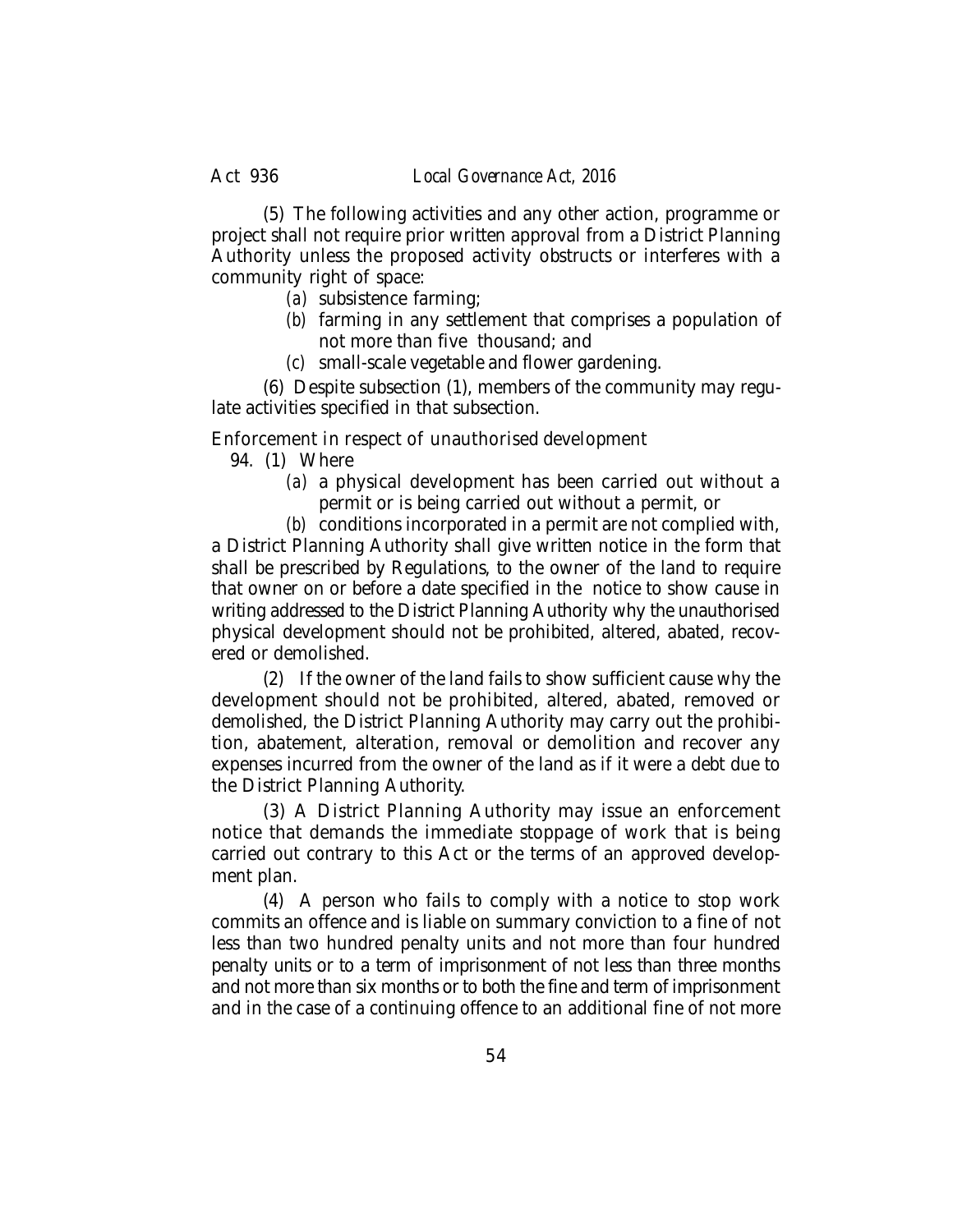than four penalty units for each day that the contravention continues, after written notice has been served on the offender.

Enforcement in respect of execution of district plans

95. (1) A District Planning Authority may,

- *(a)* prohibit, abate, alter, remove or demolish a physical development that does not conform to an approved District Development Plan;
- *(b)* abate, alter, remove, or demolish a physical development for the implementation of an approved District Development Plan;
- *(c)* prohibit the use of any land or building for a purpose or in a manner that is contrary to an approved District Development Plan; or
- *(d)* execute any work a person is expected to carry out under an approved District Development Plan, where a delay in the execution of the work has occurred and the efficient operation of the approved plan has or will be prejudiced.

(2) A District Planning Authority shall serve notice in the form prescribed by Regulations on the owner of the land in respect of the action the Authority proposes to take.

(3) A notice referred to in subsection (2) shall state the nature of and the grounds upon which the District Planning Authority proposes to take the action.

Enforcement against nuisance

96. (1) A District Planning Authority may serve notice on a person to abate a nuisance within a specified time where substantial injury to the environment, amenity, public health or the economy has been caused by the nuisance or is likely to be caused from the action or inaction of that person.

(2) The notice shall specify the nuisance and the steps required to be taken to abate the nuisance.

(3) If a notice issued by a District Planning Authority is not complied with, that District Planning Authority may carry out the abatement and recover the costs from the person who caused the nuisance or the owner of the land where the nuisance is occurring.

(4) The costs of the District Planning Authority shall be recovered as if they were a debt owed by the person to the District Planning Authority.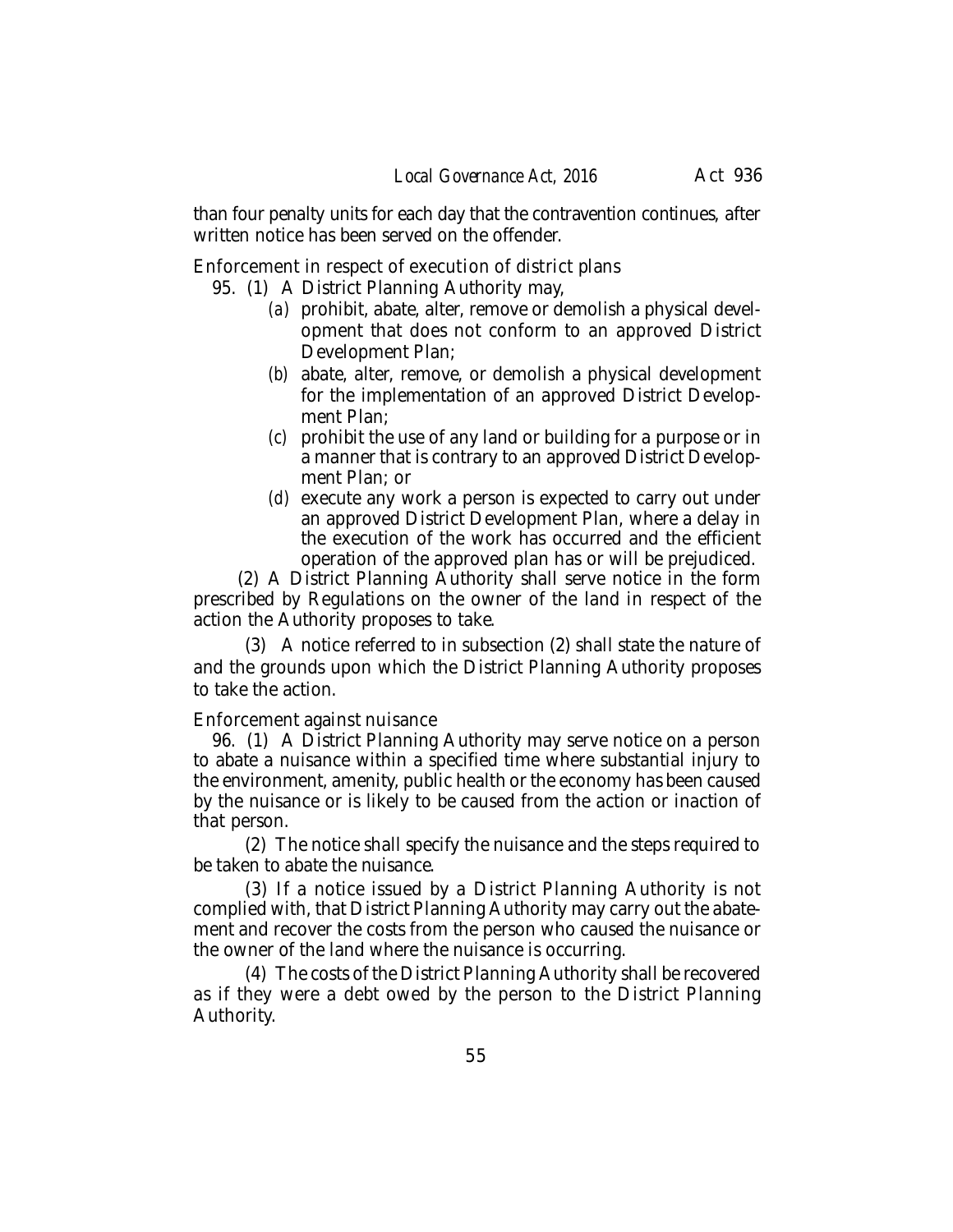Enforcement against unauthorised development in respect of community right of space

97. (1) A District Planning Authority may effect or carry out an instant prohibition, abatement, alteration, removal or demolition of any unauthorised development carried out or being carried out that encroaches or will encroach on a community right of space or that interferes or may interfere with the use of the space.

(2) The action to stop the encroachment on the community right of space shall be without prior notice.

## Claims for compensation

- 98. A person
	- *(a)* whose property is adversely affected by the commencement of an operation for the execution of an approved development plan, or
	- *(b)* who, for the purpose of complying with an approved development plan incurs an expense
		- (i) by a subsequent revocation or modification of the District Development Plan, or
		- (ii) by a subsequent revocation or variation of a development permit issued that person by a District Planning Authority, or
	- *(c)* who is aggrieved by a decision, action or policy related to an approved District Development Plan or the enforcement of the plan

may lodge a claim for redress or compensation with the District Planning Authority within six months after the date of approval of the District Development Plan, or the revocation or variation of a permit or of the taking of the decision or action complained of.

## Appeals Advisory Committees

99. (1) A Regional Minister shall appoint an Appeals Advisory Committee that is considered necessary to determine a dispute concerning a District Development Plan.

- (2) An Appeals Advisory Committee shall consist of
	- *(a)* one lawyer of at least five years standing at the Bar;
	- *(b)* one person with expert knowledge of the subject matter of the appeal; and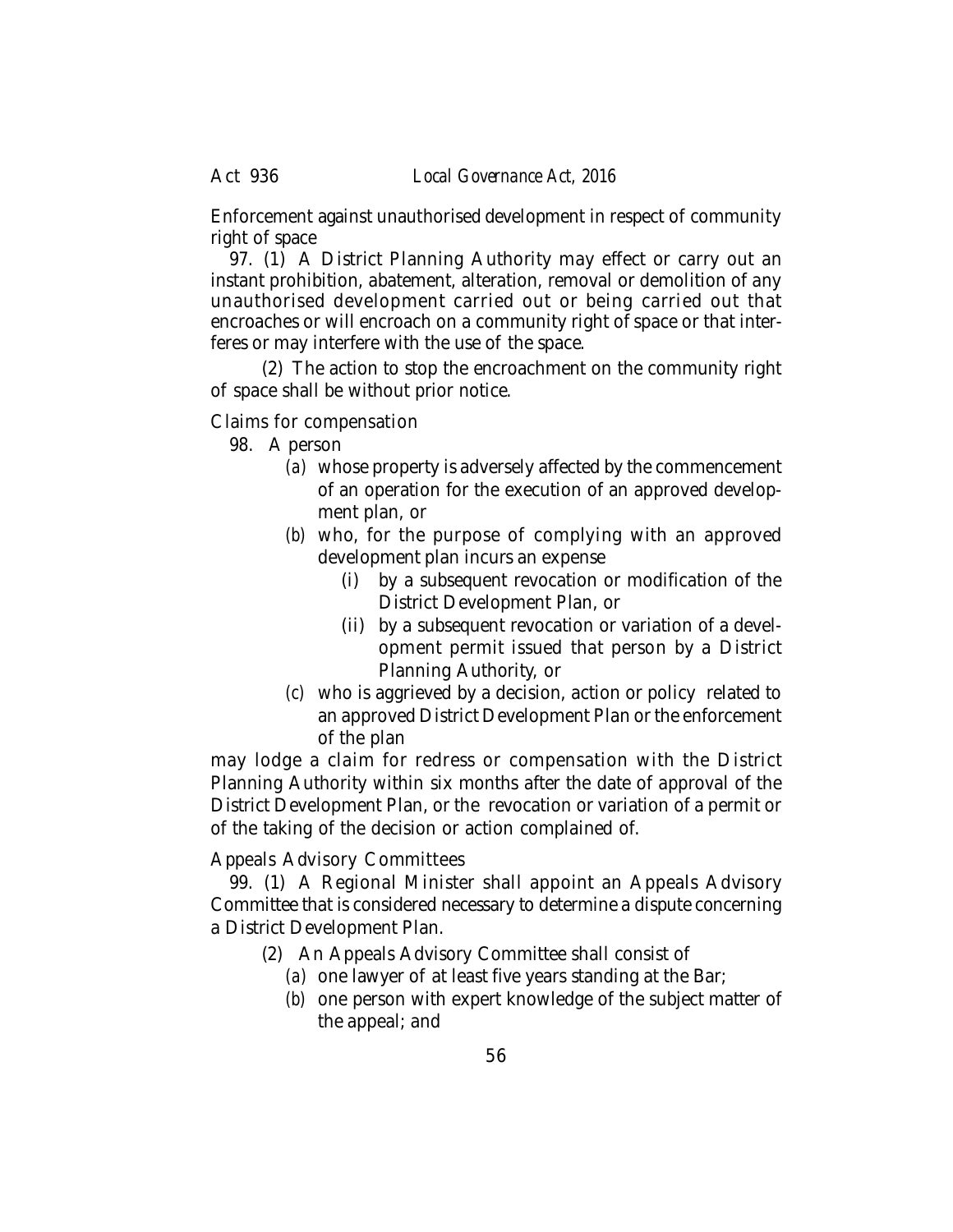*(c)* one person with local knowledge of the subject matter of the appeal.

(3) The convenor of an Appeals Advisory Committee shall be appointed by the Regional Minister.

(4) The membership of an Appeals Advisory Committee shall terminate on the determination of an appeal referred to the Committee for advice.

## Functions of Appeals Advisory Committee

100. (1) The Appeals Advisory Committee shall advise the Regional Minister on the relief or redress sought or on the amount of compensation payable in respect of an appeal referred to it by the Regional Minister.

(2) A recommendation by the Appeals Advisory Committee for the settlement of a claim or payment of compensation in respect of land and immovable property shall be made in consultation with the Valuation Division of the Lands Commission.

## Appeals

101. A person aggrieved by a decision or the action of a District Planning Authority in connection with a District Development Plan, may appeal to the Regional Minister who shall refer the appeal to the Appeals Advisory Committee within one month after receipt of the notice of the decision or action.

#### Recovery of betterment

102. (1) A District Planning Authority shall recover from a person whose land is increased in value, a determinable percentage of the amount of the increase where that person sells or otherwise disposes of the land.

(2) The determinable percentage shall be payable where the provision of a plan or the execution of public works or a decision or action of a District Planning Authority increases the value of land within the district.

(3) The District Planning Authority shall act on the advice of the Valuation Division of the Lands Commission.

(4) A financial gain on urban land transaction shall be liable to betterment charges.

(5) A sum recoverable under this section may be set off against a claim of compensation.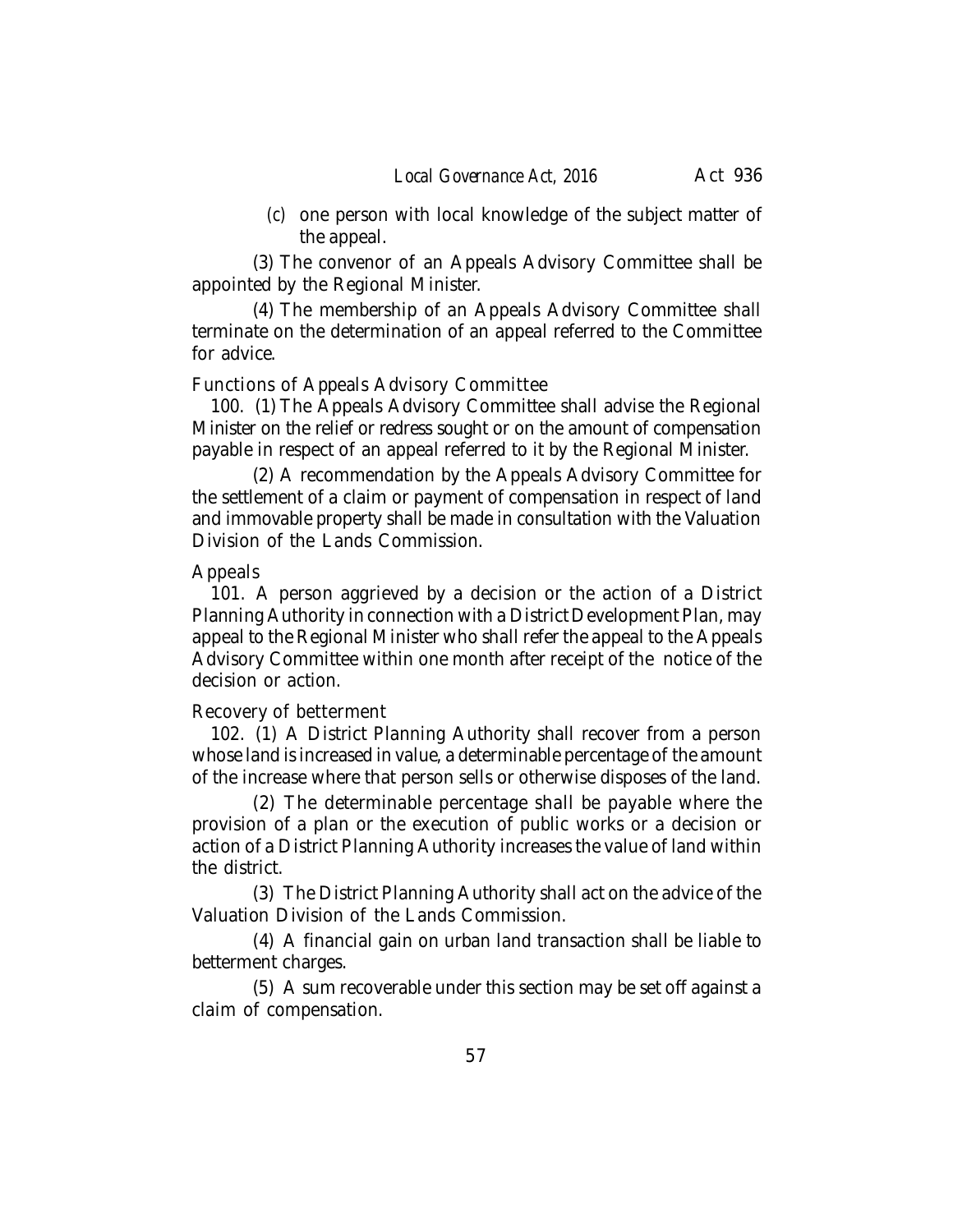(6) A District Planning Authority shall utilise a recovered amount under this section for the provision of infrastructure and utility services.

Non-conforming land allocations and transactions

103. (1) An allocation of land shall be null and void if the purpose or use for which the allocation is made is contrary to an approved Development Plan.

(2) A landowner shall not sub-divide or allocate land for use, development or occupation in a town, city or the suburb of a town or city or in an area where there is an approved planning scheme except in consultation with the District Planning Authority or a sub-district acting on behalf of the District Planning Authority.

(3) A person who allocates, transfers, sells or develops land for a use or a purpose that is contrary to an approved development plan, settlement structure plan, action plan or programme, commits an offence and is liable on summary conviction to a fine of not less than two hundred penalty units and not more than four hundred penalty units or to a term of imprisonment of not less than three months and not more than six months or to both the fine and term of imprisonment.

(4) A District Planning Authority may revise an approved Development Plan in order to accommodate a proposed non-conforming allocation if it is satisfied that the accommodation or revision is in the public interest.

## *Buildings*

Building by-laws

104. (1) A District Planning Authority may make building by-laws within the scope of national building requirements provided under an enactment and shall in particular make provision for

- *(a)* the control of the construction of buildings, streets, hoardings, fences and signboards;
- *(b)* the execution of work in relation to existing buildings, structures and streets;
- *(c)* drainage and sanitation;
- *(d)* the removal or abatement of obstructions and nuisance; and
- *(e)* any other matters referred to the District Planning Authority for guidance, as set out in the Fifth Schedule.

(2) The by-laws may be made with respect to the district generally or with respect to a particular area, building or work in the district.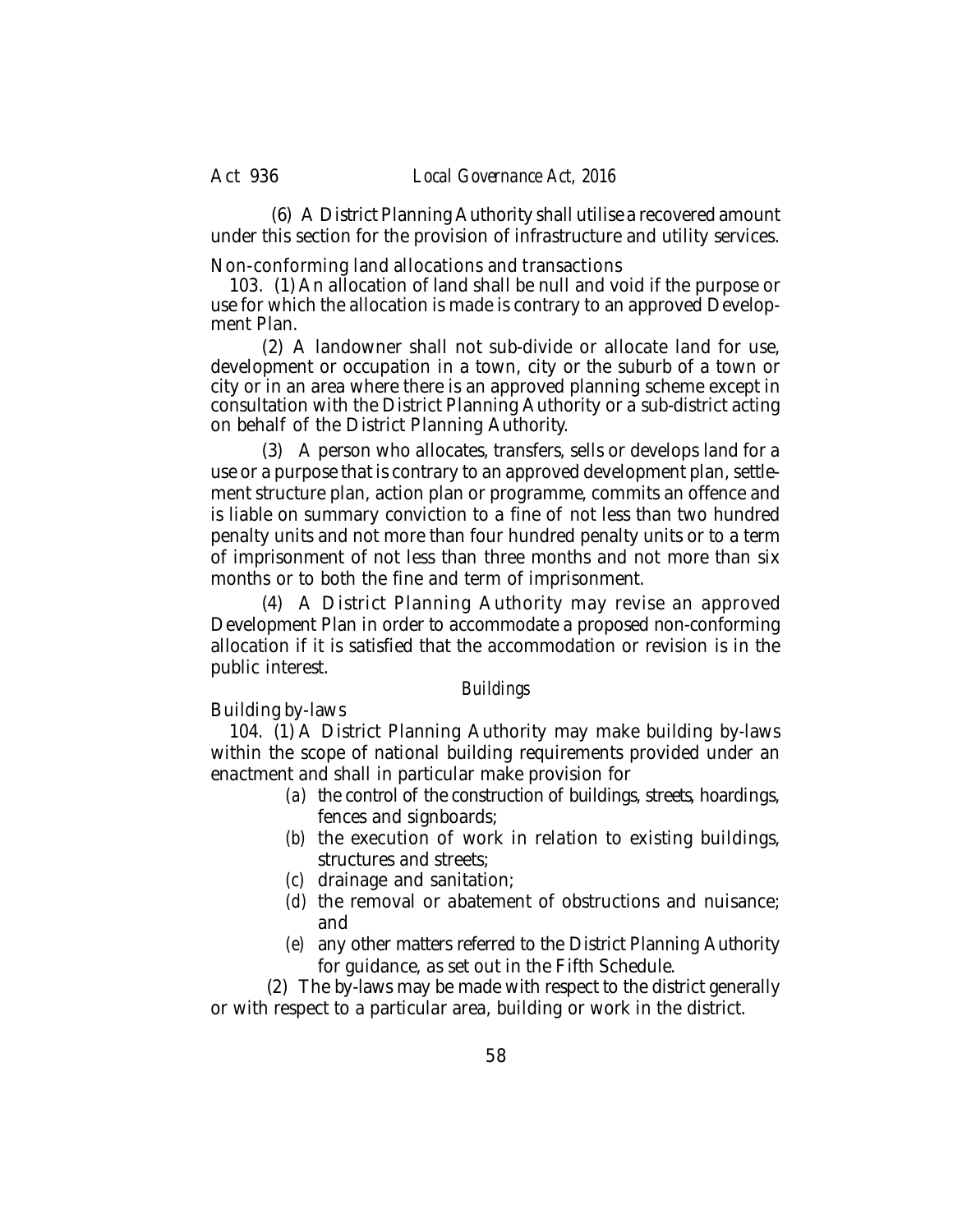National building regulations

105. The Minister responsible for Works and Housing may, in consultation with the Minister responsible for the Environment, by legislative instrument, prescribe national building regulations to be complied with by a District Planning Authority in the making of a by-law for the district.

Building permits and unauthorised buildings

106. (1) A person shall obtain a building permit from a District Planning Authority before undertaking the construction of a building or other structure or undertaking any other work.

(2) The permit shall contain the conditions that the District Planning Authority considers necessary.

(3) A District Planning Authority may give notice in writing in the form set out in the Sixth Schedule, to an owner, occupier or developer of premises, if the owner, occupier or developer

- *(a)* is constructing a building or other structure;
- *(b)* has constructed a building or other structure; or
- *(c)* is working or executing work

without a permit or in contravention of a by-law made by the District Assembly.

(4) The notice shall require

- *(a)* the owner, occupier or developer to show sufficient cause why the building, structure or work should not be removed, altered or demolished on or before the day specified by the District Planning Authority; and
- *(b)* a written response by the owner, occupier, developer or duly authorised agent to be served on the District Planning Authority.

(5) If the owner, occupier or developer fails to show sufficient cause why the building, structure or other work should not be removed, altered or demolished, the District Planning Authority shall by notice order the owner, occupier or developer within one month to remove, alter or demolish the building, structure or other work at a personal cost.

(6) If the owner, occupier or developer fails to comply with the order of the District Planning Authority within the one month, the District Planning Authority may carry out the removal, alteration or demolition and shall be entitled to recover the expense incurred by the District Assembly from the owner, occupier or developer as a debt owed to the District Assembly.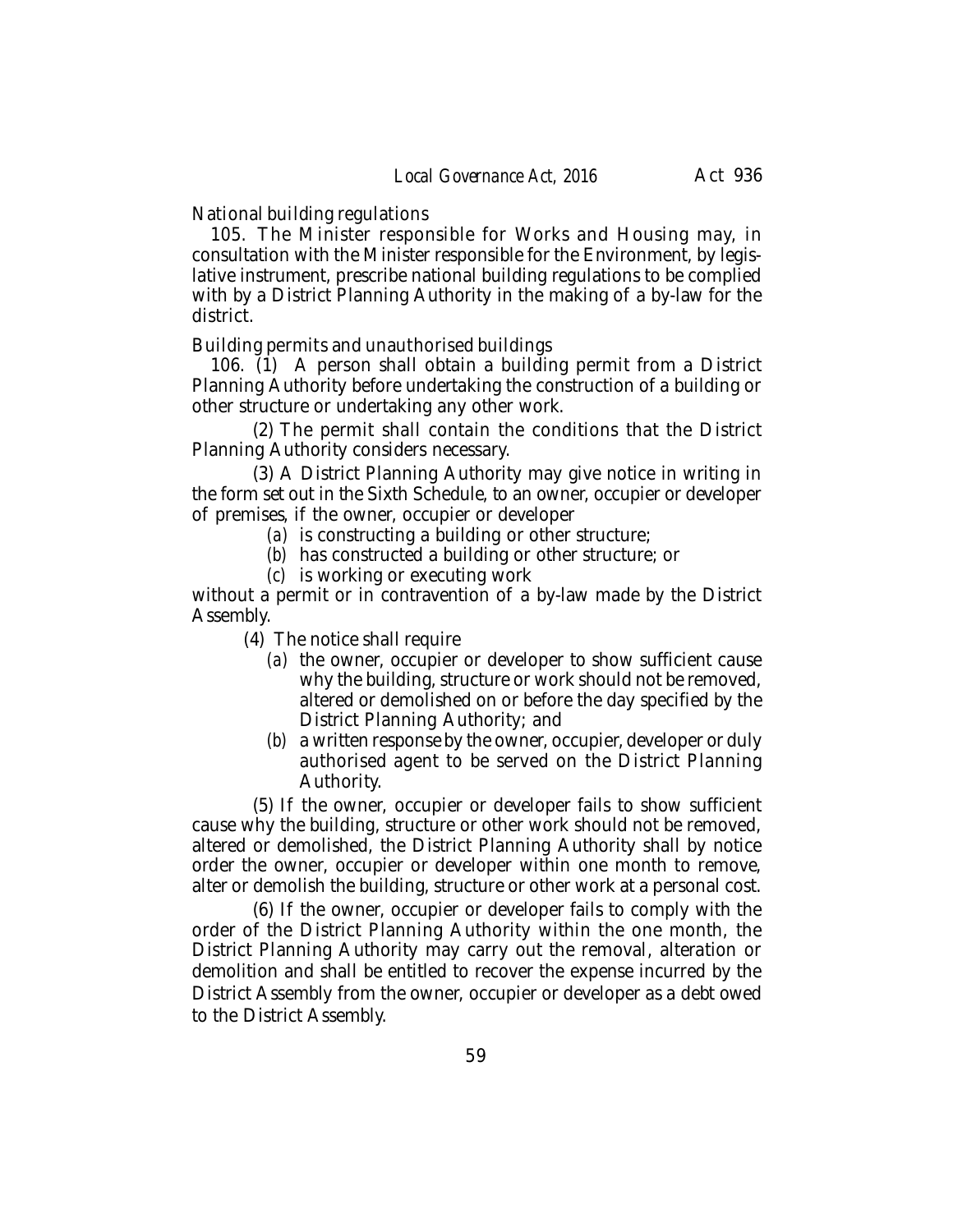#### Act 936 *Local Governance Act, 2016*

(7) A person who contravenes the terms of a permit, commits an offence and is liable on summary conviction to a fine of not less than two hundred penalty units and not more than four hundred penalty units or to a term of imprisonment of not less than three months and not more than six months or to both the fine and term of imprisonment and in the case of a continuing offence to a fine of not more than four penalty units for each day that the contravention continues after written notice of the contravention has been served on the offender.

#### Signing of plans of special building

107. (1) A District Assembly shall by by-law specify which buildings plans are required to be prepared by or under a registered architect or engineer or an architectural draughtsman licenced under an enactment and shall specify the types of buildings or special areas of a district for the designed plans.

 (2) There shall be no restriction as to the person to design or sign the plan of a single-storey traditional building characteristic of a rural area or part of an urban area.

 (3) A person shall not submit the plan of a building which may be required to be submitted under sub-section (1) unless the plan has been prepared by or under the supervision of and signed by a person registered as an architect or an engineer under any enactment in force to a District Planning Authority.

#### Delegation of functions

108. A District Planning Authority may delegate any of its functions on land use and spatial planning to a Sub-Metropolitan District Council, Urban Council, Zonal Council, Town or Area Council or Unit Committee in writing.

#### Request for information

109. (1) A District Planning Authority may request a person to furnish it with information required for the performance of its functions within a specified time.

 (2) A person who without lawful excuse fails to comply with a request for information or furnishes information that that person knows to be false, commits an offence and is liable on summary conviction to a fine of not less than fifty penalty units and not more than one hundred penalty units or to a term of imprisonment of not less than one month and not more than three months or to both the fine and term of imprisonment.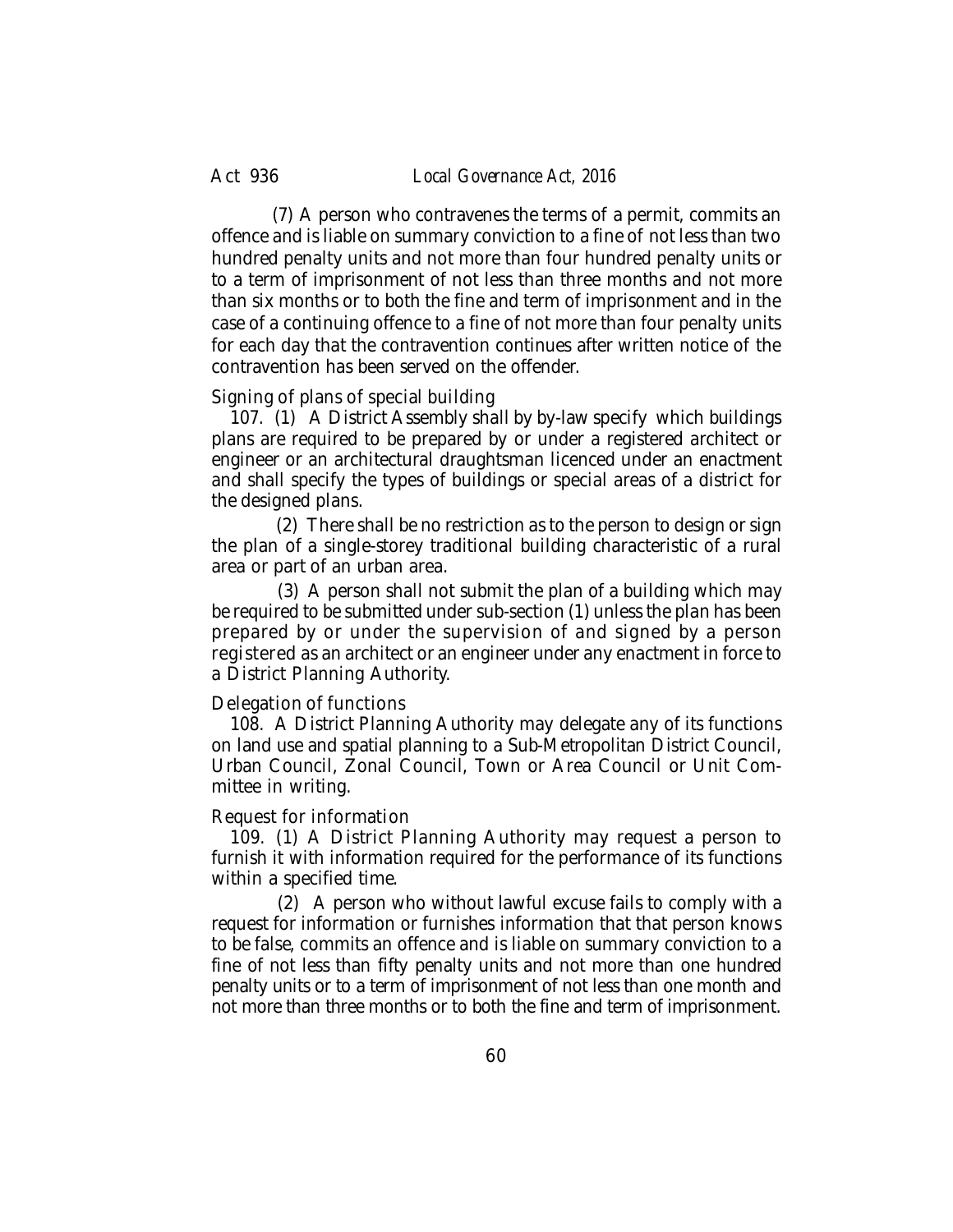#### Power of entry

110. (1) An authorised officer of a District Planning Authority may enter land or a building in a district to carry out an inspection, survey, study, examination or investigation for a District Planning Authority.

(2) The authorised officer of the District Planning Authority shall give reasonable notice to the owner or occupier of the land or building before exercising a power of entry.

#### Immunity of officers from liability

111. An employee of a District Assembly or a person acting under the direction or authority of a District Assembly shall not be personally liable for an act done in good faith in the performance of a function or the execution of a duty concerned with the planning functions of a District Assembly.

# PART FOUR – EMERGENCY RELIEF BY DISTRICT ASSEMBLIES

*Provision of Emergency, Disaster Prevention and Relief Services*

## Emergency and disaster relief services

112. A District Assembly may provide emergency, disaster prevention and relief services in addition to any powers conferred by another enactment.

District Assemblies to prepare response plans to make by-laws for emergency, disaster prevention and relief services

113. (1) A District Assembly shall prepare a response plan and make by-laws where necessary for emergency, disaster prevention and the provision of relief services for its area of authority.

(2) The response plan and by-laws shall include mitigation, preparedness, response, and recovery measures.

Coordination of emergency, disaster prevention and relief service measures

114. A District Assembly shall co-ordinate the activities of the Services, Organisations and Departments referred to as designated agencies and listed in the Seventh Schedule, in the implementation of response plans and by-laws.

Performance of emergency, disaster prevention and relief services functions

115. The designated agencies shall do what is reasonably necessary in a district to deal with an emergency, prevent a disaster or provide relief services.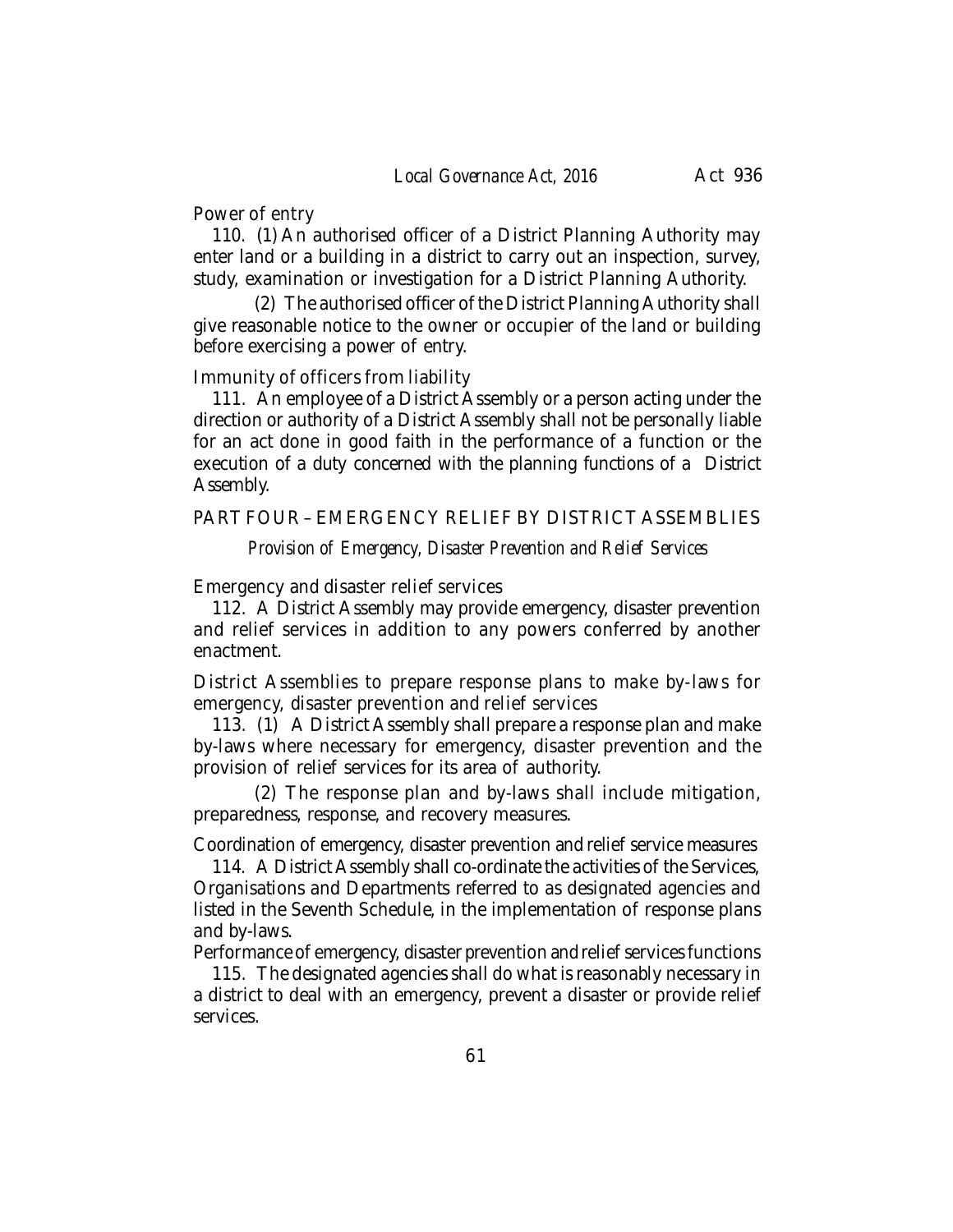Provision of fire services

116. A District Assembly shall exercise the powers in sections 112 to 115 where the emergency relates to the provision of fire services.

Power of entry of premises in case of fire

117. (1) A designated agency may, without the consent of the occupier

- *(a)* enter and if necessary, break into any premises or place in which a fire has broken out or is believed to have broken out, to extinguish or deal with the fire;
- *(b)* do any act on the premises or place that may be necessary to extinguish or deal with the fire;
- *(c)* enter any land or premises
	- (i) to secure the use of water under the control of any person;
	- (ii) to improve access to the water; and
	- (iii) to lay or maintain pipes and carry out other works in connection with the use of the water.

(2) The designated agency shall give reasonable notice to the occupier whenever practicable before proceeding to exercise any of the powers to enter land or premises for purposes of managing a fire.

#### Control of traffic

118. A designated agency may close any street to traffic or stop or regulate the traffic in any street whenever it is reasonably necessary to deal with an outbreak of fire or an emergency situation.

#### Penalty for obstruction

119. A person who wilfully obstructs or interferes with the functions of a designated agency in relation to an emergency, disaster prevention and relief services or the provision of fire services, commits an offence and is liable on summary conviction to a fine of not less than one hundred penalty units and not more than two hundred penalty units or to a term of imprisonment of not less than three months and not more than six months or to both the fine and term of imprisonment and in the case of a continuing offence to a further fine of not more than one penalty unit for each day on which the offence continues.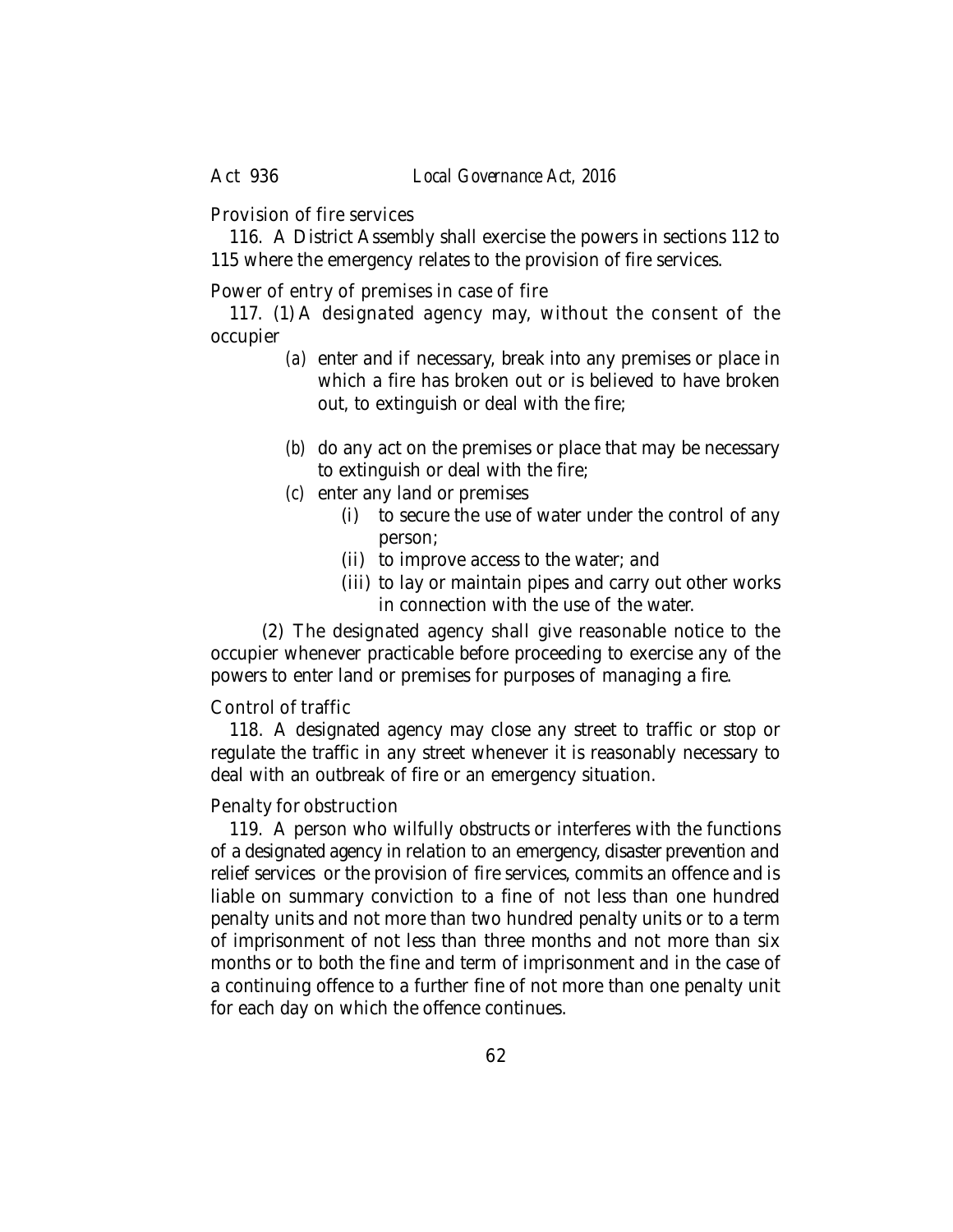Penalty for false alarms

120. A person who knowingly or without lawful authority gives or causes to be given a false alarm of fire, commits an offence and is liable on summary conviction to a fine of not less than one hundred and twentyfive penalty units and not more than one hundred and fifty penalty units or to a term of imprisonment of not less than one month and not more than three months or to both the fine and term of imprisonment.

Enquiries by Committee into origin of fire

121. (1) A District Assembly may appoint a committee to enquire into the origin of a fire within its area of authority.

 (2)The committee shall have the powers of a District Court when holding an enquiry under this section.

(3) The Attorney-General, Inspector-General of Police or any person authorised by the Attorney-General or the Inspector-General of Police or an interested person who has the permission of the Committee, may attend the enquiry to examine or cross-examine a witness or request that a witness be examined.

(4) Any enactment for the time being in force related to witnesses in a trial before the District Court shall apply to witnesses at the enquiry.

(5) The committee shall record its findings stating its reasons for the findings after the conclusion of an enquiry under this section.

(6) The committee shall submit a report of its findings that includes the award of compensation if any and by whom payable, to the District Assembly.

(7) A person aggrieved by a decision of the Committee may appeal to the District Assembly to review the decision of the Committee.

PART FIVE – FINANCIAL MATTERS OF DISTRICT ASSEMBLIES

#### *District Budgets*

District budget

122. The budget for a District Assembly shall comprise

- *(a)* the aggregate revenue and expenditure of the Office of the District Assembly, the Departments of the District Assembly; and
- *(b)* the budget for the annual development plans and programmes of the Departments of the District Assembly.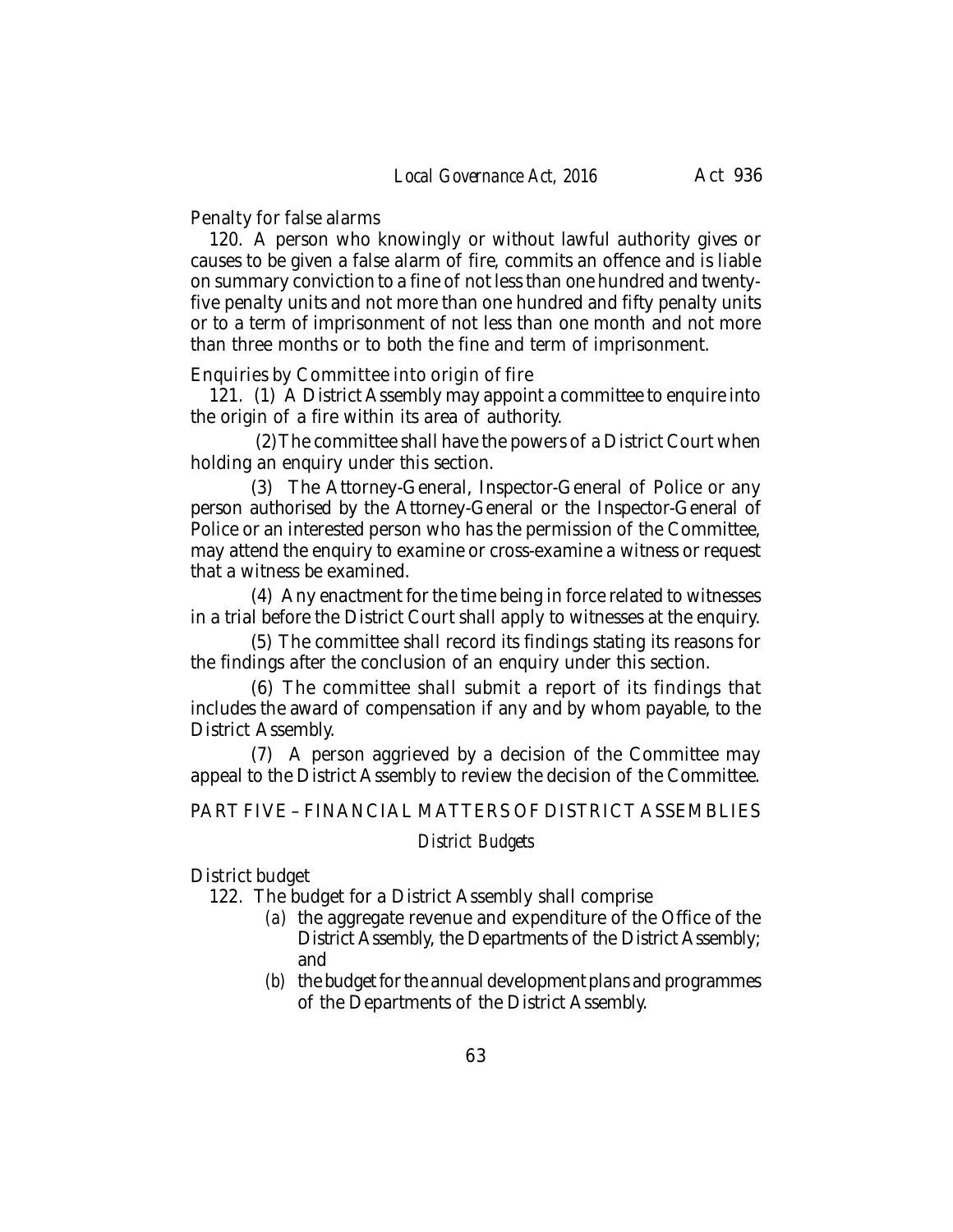Submission of budget estimates

123. (1) Each District Assembly is responsible for the preparation, administration and control of the budgetary allocation of the Office of the District Assembly and the Departments of the District Assembly.

 (2) Each District Assembly shall before the end of each financial year, submit to the Regional Co-ordinating Councils, the detailed budget for the respective district that states the estimated revenue and expenditure of the District Assembly for the ensuing year.

(3) The Regional Co-ordinating Council shall collate and coordinate the budgets for the districts in the region and shall submit same to the Minister responsible for Finance.

## *Revenue of District Assemblies*

Revenue of District Assemblies

124. (1) The revenues of a District Assembly comprise

- *(a)* decentralised transfers;
- *(b)* internally generated funds; and
- *(c)* donations and grants.

(2) Decentralised transfers comprise funds from the following revenue sources:

- *(a)* the District Assemblies Common Fund;
- *(b)* grants-in-aid from the central government; and
- *(c)* any other revenue transferred from the central Government to the District Assembly.

(3) Internally generated funds comprise funds from the following sources:

*(a)* licences;

*(b)* fees and miscellaneous charges;

- *(c)* taxes;
- *(d)* investment income; and
- *(e)* rates

(4) A District Assembly shall open and maintain a bank account for revenues and other moneys raised or received by it.

(5) A District Assembly may borrow to finance projects in accordance with relevant laws.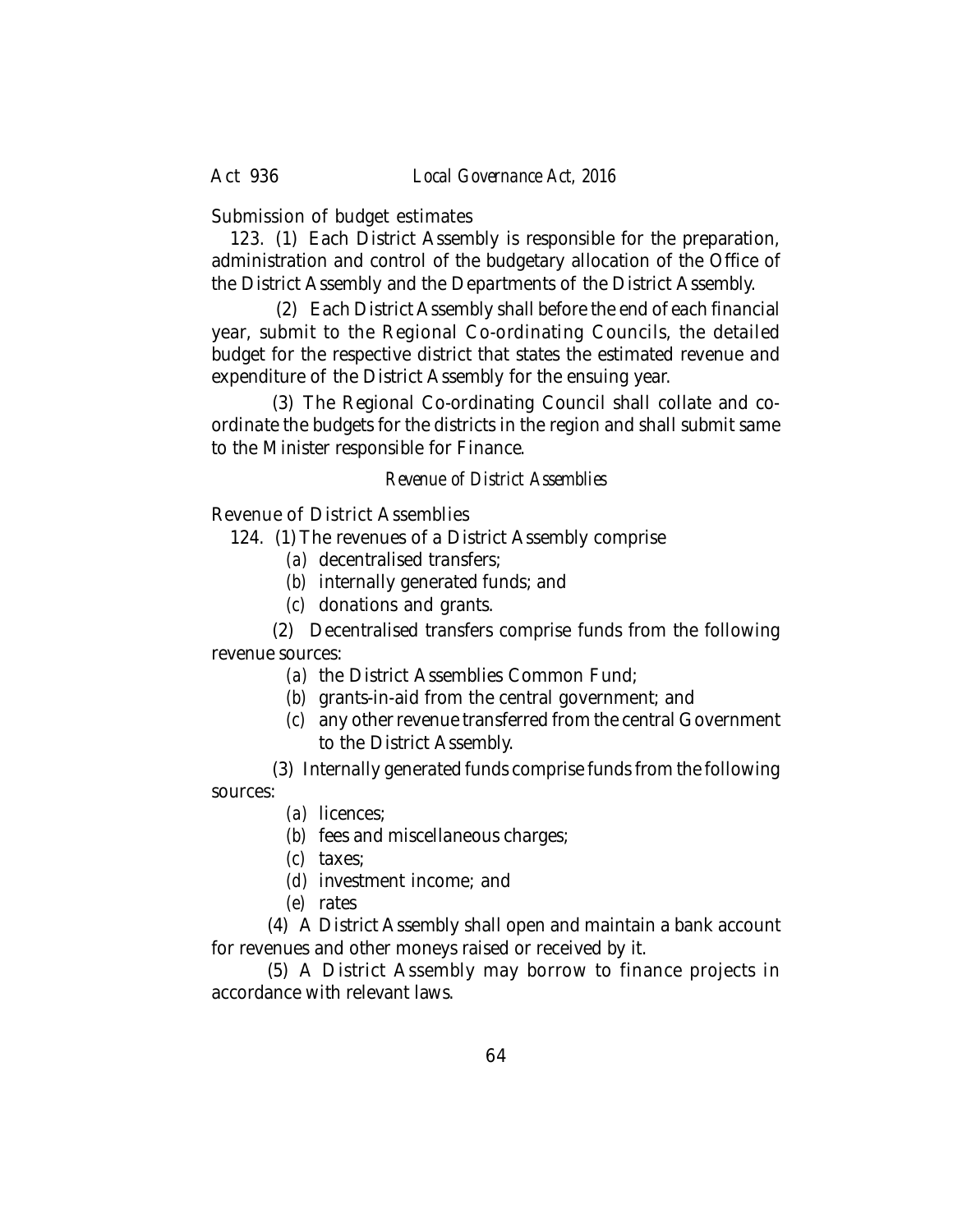(6) For the purposes of this section "grants" means donations being funds paid directly to a District Assembly by a development partner.

## *District Assemblies Common Fund*

Establishment of the District Assemblies Common Fund

125. (1) In accordance with Article 252 of the Constitution there shall be a Fund to be known as the District Assemblies Common Fund.

(2) The District Assemblies Common Fund consists of

- *(a)* moneys allocated by Parliament; and
- *(b)* any interests and dividends that accrue from the investments of moneys from the Common Fund.

(2) The allocation made by Parliament shall be paid into the Common Fund in quarterly instalments.

(3) The moneys that accrue to the Common Fund shall be distributed among the District Assemblies on the basis of a formula approved by Parliament.

(4) The Administrator of the Common Fund shall submit proposals for the formula to Parliament for consideration within three months after the end of each financial year.

Parliament to make allocations to District Assemblies for development

126. (1) Parliament shall annually allocate not less than five per cent of the total revenue of the country to the District Assemblies for development.

(2) The total revenues of the country includes the revenues collected by or accruing to the central Government other than foreign loans and foreign grants, non-tax revenue, petroleum revenue paid into the Petroleum Holding Fund under section 3 of the Petroleum Revenue Management Act, 2011 (Act 815) and revenues already collected by or for District Assemblies under any enactment.

(3) The Minister shall, in consultation with the Minister responsible for Finance, determine the category of expenditure of the approved development budget of District Assemblies that must in each year be met out of amounts received by the District Assemblies from the District Assemblies Common Fund.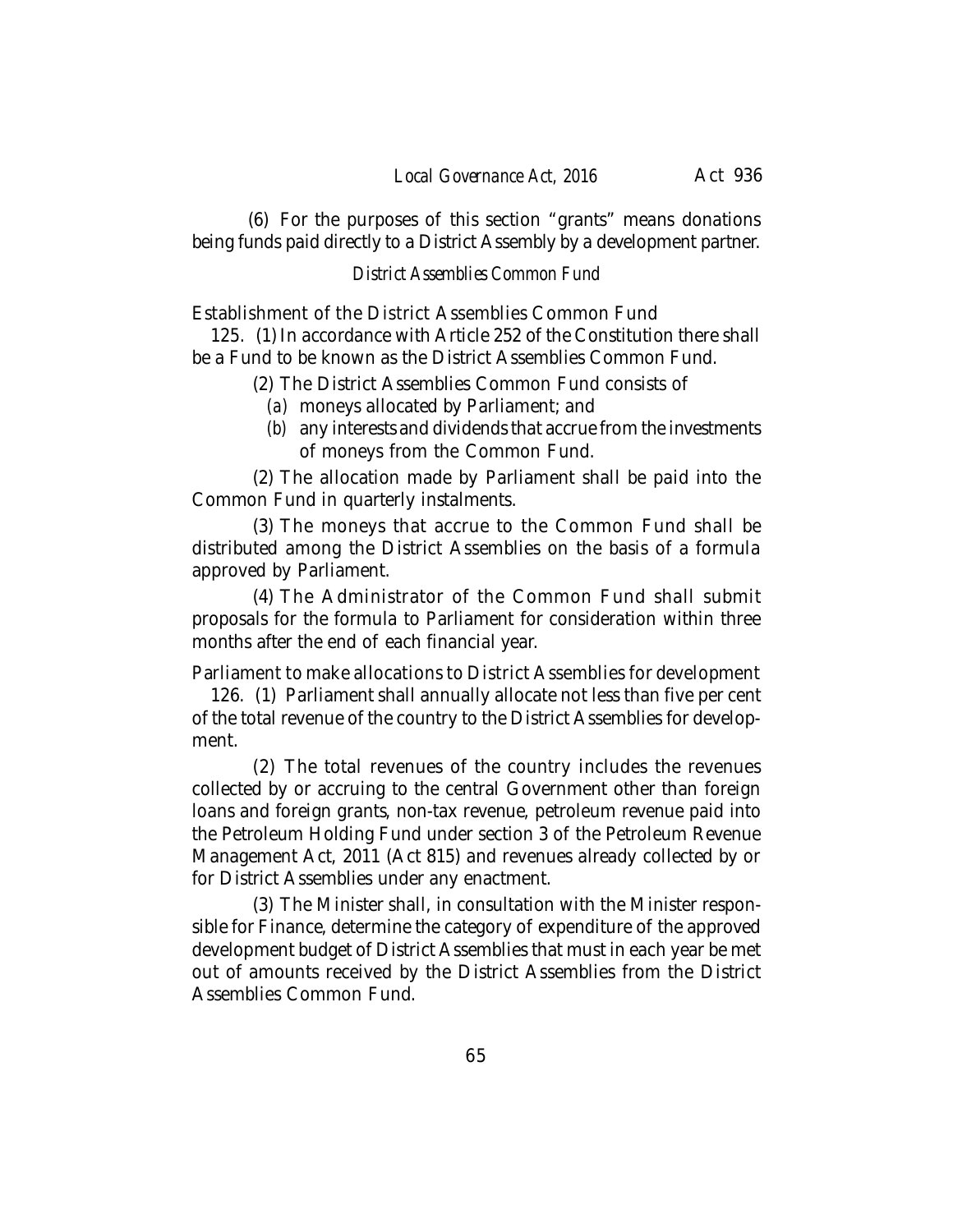Appointment of District Assemblies Common Fund Administrator

127. (1) The President shall, acting in consultation with the Council of State and with the approval of Parliament appoint a District Assemblies Common Fund Administrator.

(2) The Administrator shall hold office for four years and is eligible for re-appointment.

(3) The salary and allowances payable and the facilities and privileges available to the Administrator shall be determined by the President in accordance with clause (1) of article 71 of the Constitution.

Vacancy and removal of the Administrator

128. (1) The office of the Administrator becomes vacant where the Administrator

*(a)* resigns from office in writing addressed to the President;

- *(b)* is removed from office; or
- *(c)* dies.

(2) The President acting inconsultation with the Council of State may remove the Administrator from office for a just cause.

Functions of the Administrator

129. The Administrator shall

- *(a)* propose a formula annually for the distribution of the Common Fund for approval by Parliament;
- *(b)* administer and distribute moneys paid into the Common Fund among the District Assemblies in accordance with the formula approved by Parliament;
- *(c)* report in writing to Parliament on how allocations made from the Common Fund to the District Assemblies have been utilised by the District Assemblies; and
- *(d)* perform any other functions that may be directed by the President.

Investment of moneys in the Common Fund

130. (1) The Administrator may invest the moneys in the Common Fund in securities pending the distribution of moneys in the Common Fund.

(2) The Administrator shall report to Parliament on investment made under subsection (1).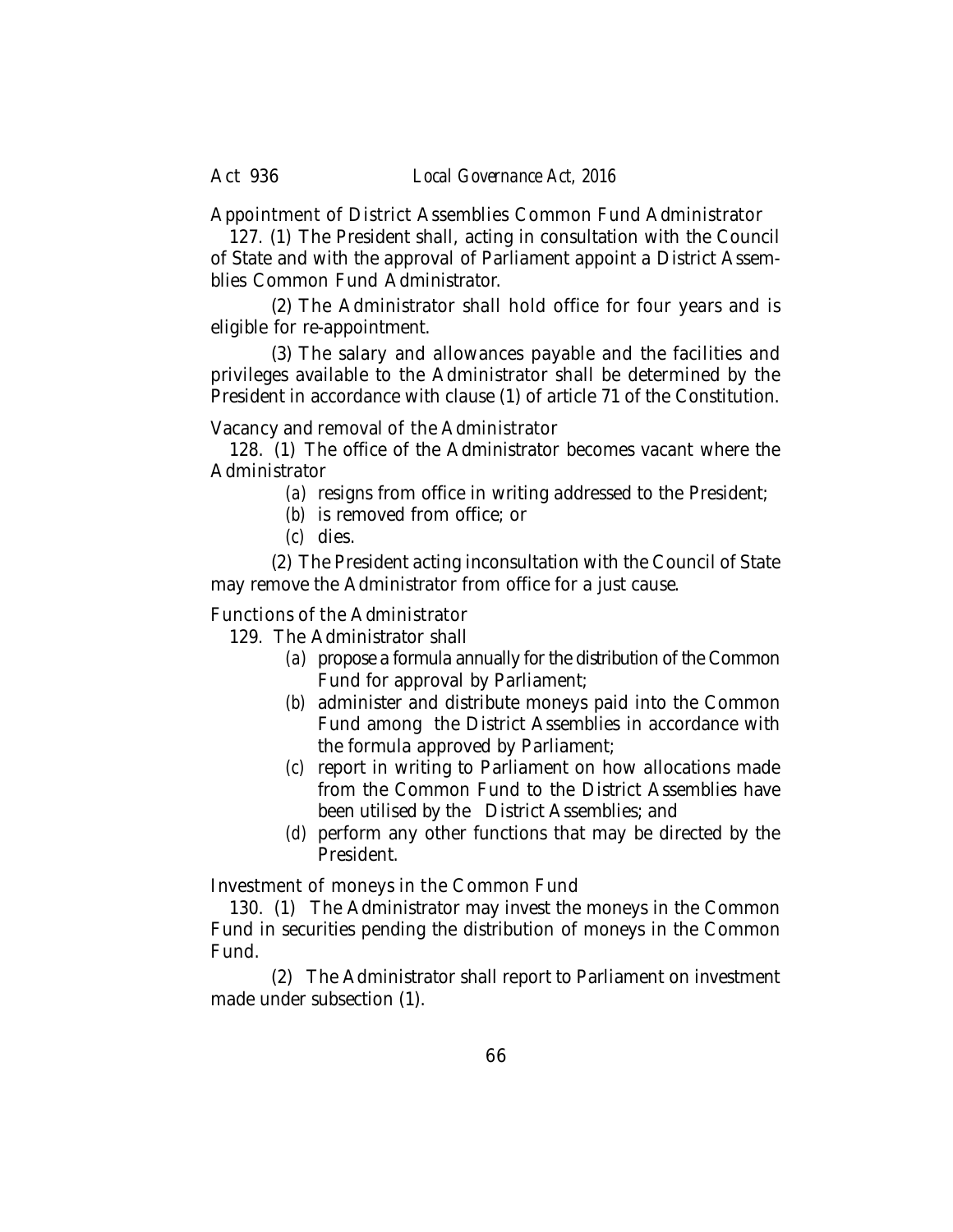Staff of the Common Fund

131. (1) There shall be appointed by the President for the Common Fund, such staff as may be required for the effective performance of the functions of the Office.

(2) The Staff of the Common Fund shall be public officers.

(3) The President may delegate his powers under this section to the Administrator.

## Expenses of the Common Fund

132. (1) The expenses incurred by the Common Fund shall be a charge on the Common Fund as approved by Parliament.

(2) Charges including bank charges on transfers and charges on interest shall be charged on the Common Fund.

(3) For the purposes of this section, "expenses" include salaries and allowances.

#### Accounts and audit

133. (1) The Administrator shall keep books of account and proper records in relation to the accounts of the Common Fund in the form approved by the Auditor-General.

(2) The Administrator shall submit the accounts of the Common Fund to the Auditor-General for audit within three months after the end of the financial year.

(3) The Auditor-General shall, not later than three months after the end of the financial year, audit the accounts and forward a copy of the audit report to Parliament.

#### Annual report

134. (1) The Administrator shall, within one month after the receipt of the audit report, submit an annual report to Parliament covering the activities and the operations of the Fund for the year to which the report relates.

(2) The annual report shall include the report of the Auditor-General and shall include the manner in which the Administrator has distributed the moneys lodged in the Common Fund.

#### **Complaints**

135. Any person or District Assembly dissatisfied with the performance of the functions of the Administrator may submit a complaint to the Commission on Human Rights and Administrative Justice.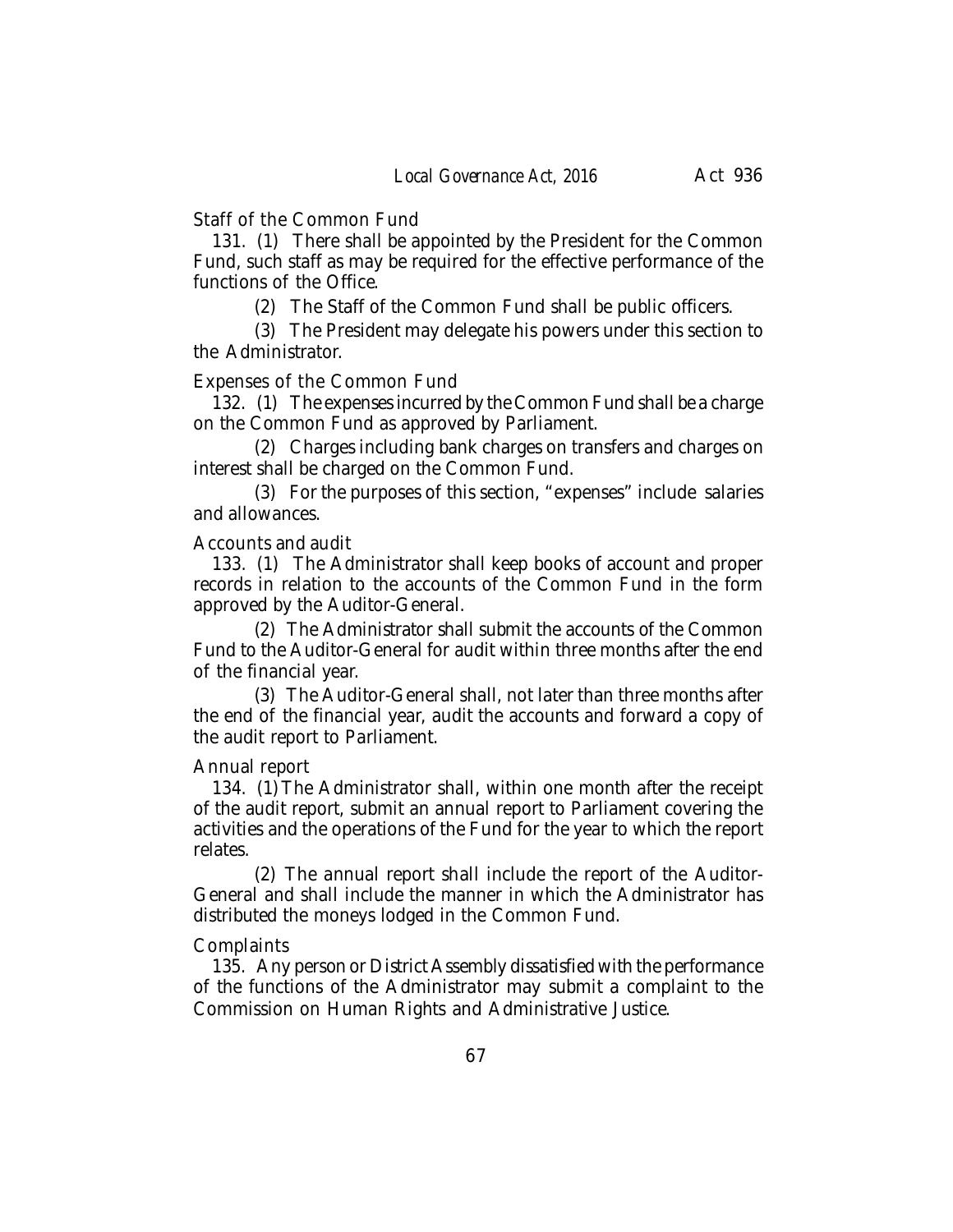Grants-in-aid and other decentralised transfers

136. Nothing shall prohibit the Government or any other body from making grants in-aid or transferring other resources to a District Assembly.

*Licences*

Charges for licences

137. (1) A District Assembly may charge fees for a licence issued by or on behalf of the District Assembly, subject to guidelines in respect of the charging of fees for licences, as may be prescribed by the Minister.

 (2) Despite the provisions of any enactment to the contrary, any revenue from licences issued to the economic operators listed in the Eighth Schedule shall be collected exclusively by or for a District Assembly.

Licensing of vehicles

138. (1) The owner or a person in possession of a vehicle of a type mentioned in the Ninth Schedule used within a district shall obtain a licence for the vehicle from the District Assembly and pay the fee required by the by-law.

 (2) A vehicle for which a licence is issued shall have affixed on it the number plate assigned to the vehicle by a District Assembly.

 (3) A licence shall not be issued by the District Assembly for a vehicle which the District Assembly is satisfied is in a condition that may endanger a person or property or cause unnecessary suffering to an animal drawing it.

 (4) The owner or person in charge of a vehicle who fails to affix or keep affixed a number plate issued by the District Assembly, commits an offence and is liable on summary conviction to a fine of not less than ten penalty units and not more than twenty-five penalty units and to a further fine of one penalty unit for each day that the offence continues.

#### Entertainment licences

139. A person shall not undertake or do any of the acts or things specified in the Tenth Schedule within a district unless the person has obtained a licence from the District Assembly for that purpose and paid the fee specified in the by-law.

#### Provisions as to licences generally

140. (1) A licence from a District Assembly may be issued subject to conditions specified in a by-law or, where there is no provision in a by- law, conditions that the District Assembly may consider fit.

 (2) Any condition stipulated in a by-law or by a District Assembly shall be endorsed in detail or by reference on the licence.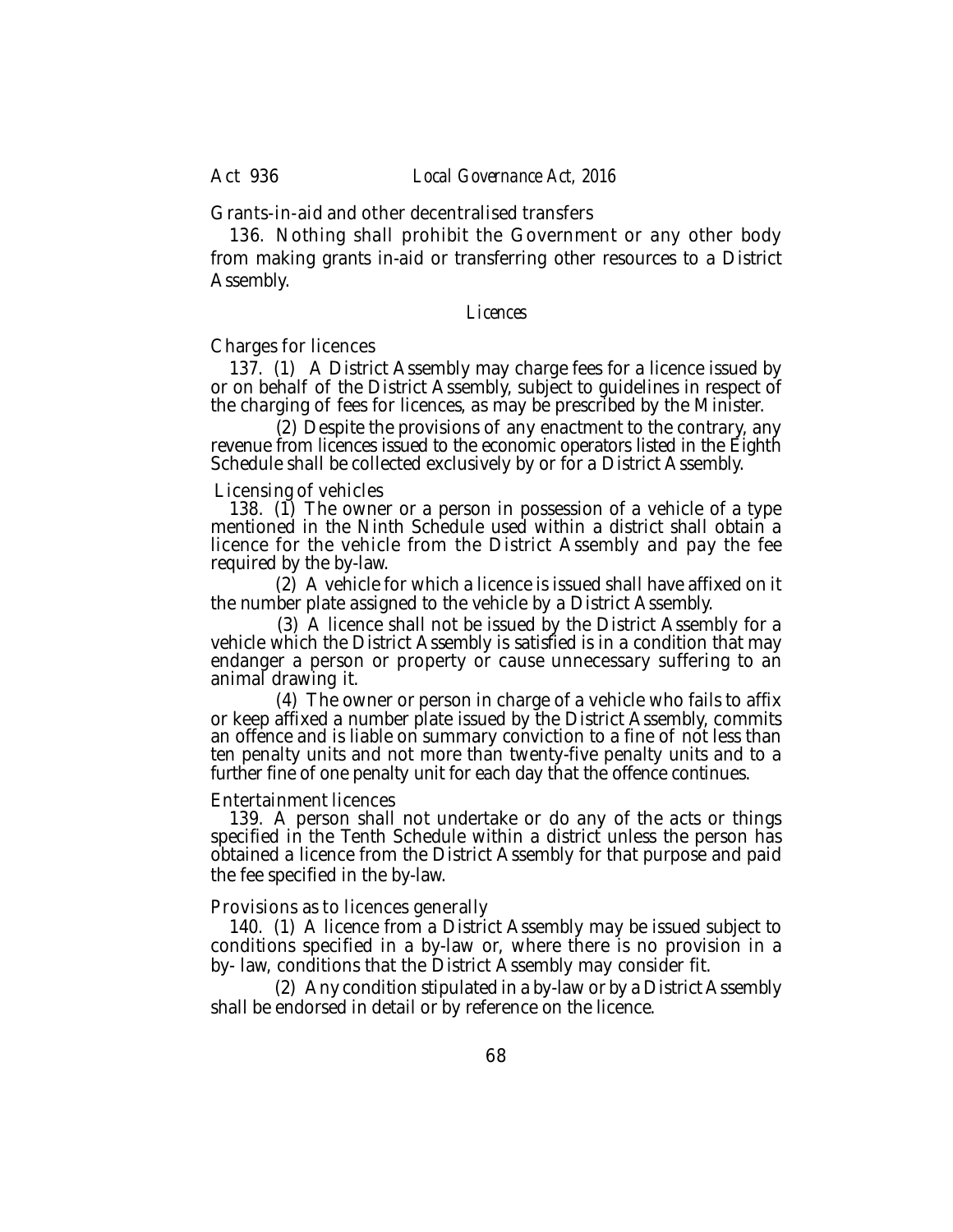(3) A person required to hold a licence referred to in subsection (1) who fails to produce the licence for inspection on reasonable demand by any police officer or an authorised officer, commits an offence and is liable on summary conviction to a fine of not less than fifty penalty units and not more than one hundred penalty units or to a term of imprisonment of not less than one month and not more than three months or to both the fine and term of imprisonment.

- (4) A person who
	- *(a)* does anything for which a licence is required; or
	- *(b)* being the holder of a licence from the District Assembly,

contravenes any of the conditions contained in the licence commits an offence and is liable on summary conviction to a fine of not less than one hundred penalty units and not more than two hundred penalty units or to a term of imprisonment of not less than three months and not more than six months or to both the fine and term of imprisonment.

(5) A person who lets out, hires, lends or borrows a licence or who does not hold a valid licence but produces, exhibits or uses a licence, commits an offence and is liable on summary conviction to a fine of not less than one hundred penalty units and not more than two hundred penalty units or to a term of imprisonment of not less than three months and not more than six months or to both the fine and term of imprisonment.

(6) A District Assembly may revoke a licence where a person

- *(a)* has been convicted of an offence for not having a licence when required;
- *(b)* contravenes the condition of a licence;
- *(c)* lends or borrows a licence; or
- *(d)* does not hold a licence but produces, exhibits or uses a licence.

#### *Fees and Miscellaneous Charges*

Power to charge fees

141. (1) A District Assembly may charge fees for any service or facility provided by that District Assembly or for any permit issued by or on behalf of the District Assembly subject to guidelines on fee charging prescribed by the Minister.

- (2) Despite the provisions of any enactment to the contrary
	- *(a)* non-tax revenue collected by a department of a District Assembly shall be retained by that District Assembly and be used for the performance of the functions of that department; and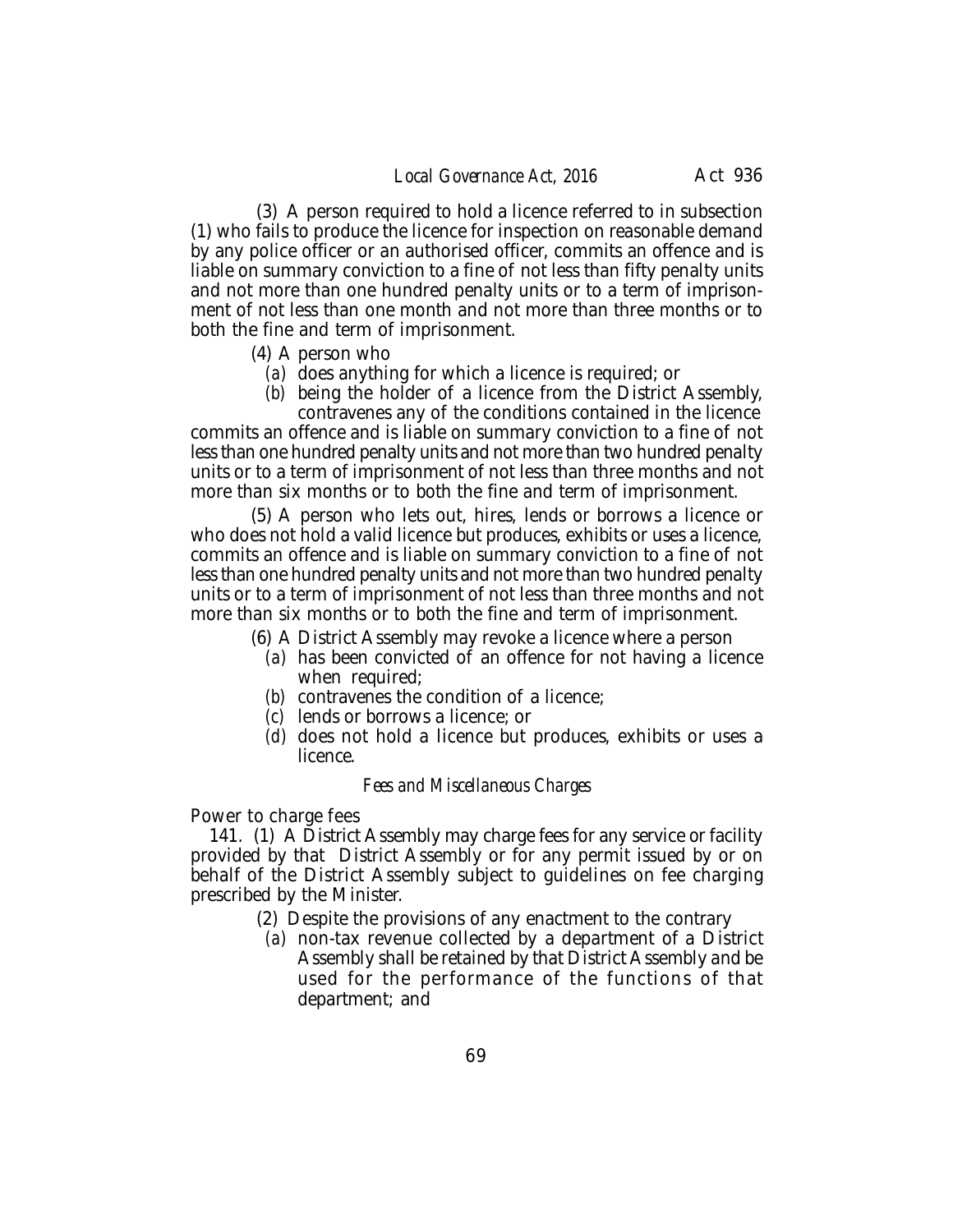#### Act 936 *Local Governance Act, 2016*

*(b)* revenue from levies and fees charged in respect of activities listed in the Eleventh Schedule shall be collected exclusively by or for the District Assembly.

#### *Taxes and other Revenues*

#### **Taxes**

142. (1) A District Assembly shall collect the taxes chargeable on the income of the income earners listed in the Twelfth Schedule.

 (2) The Minister may, in consultation with the Minister responsible for Finance and subject to the terms and conditions agreed upon with an appropriate public body, authorise that the public body collect taxes imposed on the income earners specified in the Twelfth Schedule on behalf of the District Assembly.

#### Investment income

143. (1) A District Assembly may in consultation with the Minister responsible for Finance invest any portion of moneys of the District Assembly in safe securities other than Government treasury bills.

(2) Income from the investment made under subsection (1) shall constitute part of the revenue of the Assembly.

#### *Rates*

#### Rating authority

144. A District Assembly shall be the only authority to levy rates for a district despite any customary law to the contrary.

#### Duty to levy sufficient rates

145. (1) A District Assembly shall levy sufficient rates to provide for the total estimated expenditure to be incurred by the District Assembly during the period in respect of which the rate is levied.

 (2) A District Assembly may levy rates for an additional amount required to cover expenditure previously incurred by the District Assembly to meet contingencies or to defray any expenditure which needs to be defrayed.

 (3) The additional rates may be made and levied before the date on which payment is received in respect of the immediate rates.

#### Method of rating

146. (1) A District Assembly shall levy general or special rates for the amount considered necessary to raise sufficient funds to meet expenditure.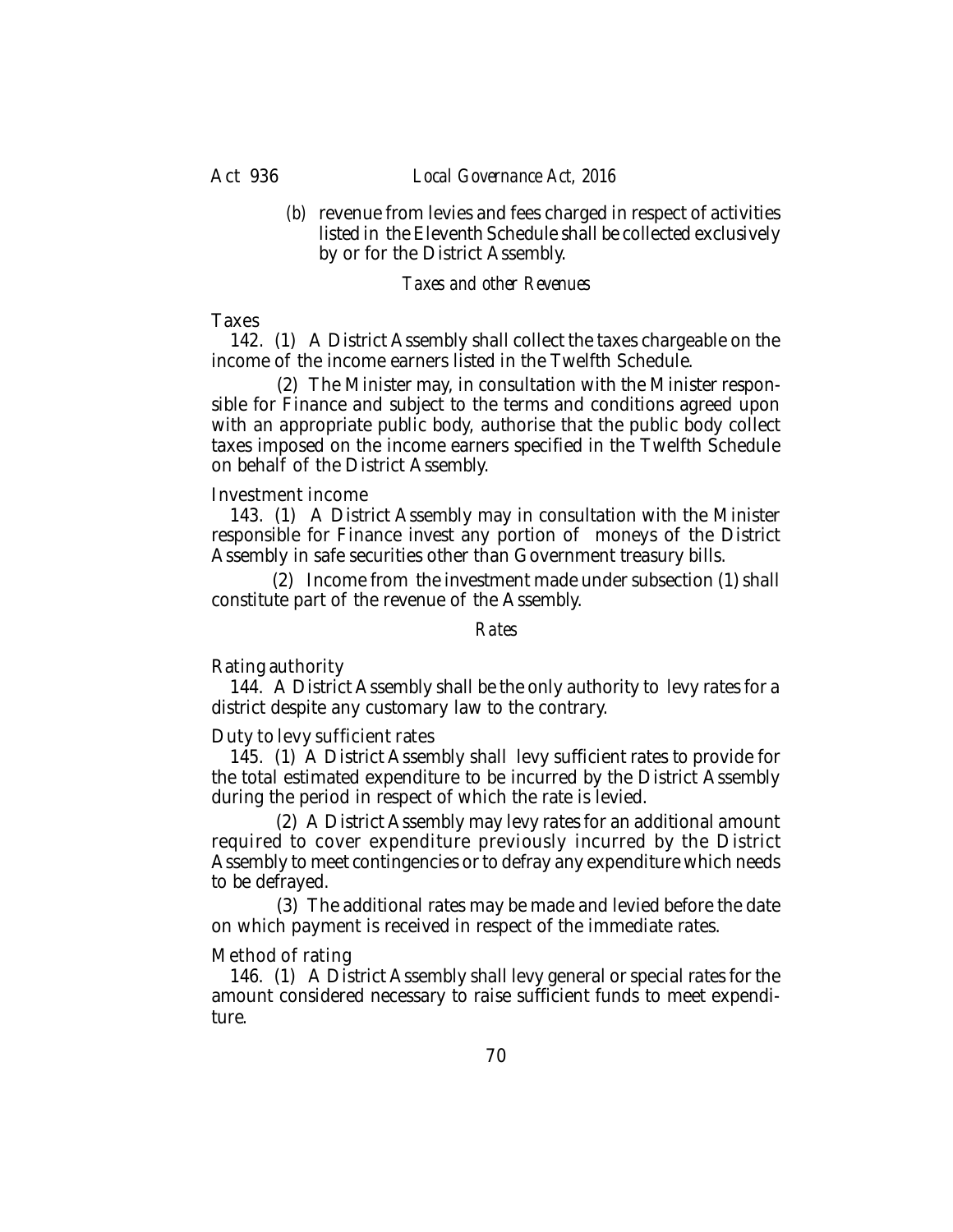- (2) A general rate may be
	- *(a)* a rate payable by the owner of premises within the district on the rateable value of the premises; or
	- *(b)* a rate assessed on the possessions or any category of possessions of persons who reside within the district.
- (3) A special rate may be
	- *(a)* a basic amount payable by any person of the age of eighteen years and above, but below the age of seventy years who resides within the area ;or
	- *(b)* an amount imposed on an owner of movable or immovable property in the area, but a District Assembly in fixing the basic rate, shall consult with district level stakeholders in the district.

(4) A basic rate shall be sufficient at least to cover the cost of collection.

(5) A person registered as a voter in a district may be required to pay rates imposed by the District Assembly for that district even if the person has not resided in the district.

(6) A general or special rate imposed on immovable property under this section shall be at a specified rate per Ghana Cedi on the rateable value of the property but the amount per Ghana Cedi shall vary as between specified areas of the district, except that within a mixed development area, the amount per Ghana Cedi on rateable value shall vary in respect of property used for different purposes.

(7) Subject to the exemptions from and remission of rates, rateable premises shall be premises that comprise buildings, structures or similar development.

(8) The Minister shall in consultation with the Minister responsible for valuation cause to be determined by the Lands Commission or by a valuer appointed by the Lands Commission, the rateable value of premises and may cause a valuation list to be prepared for each district.

(9) The rateable value of premises shall be the replacement cost of the buildings, structures and other structural development that comprises the premises after the deduction of the amount it would cost at the time of valuation to restore the premises to a condition in which they would be as serviceable as they were when new.

(10) The rateable value shall not be

*(a)* more than fifty per cent of the replacement cost for the premises that are owner-occupied; and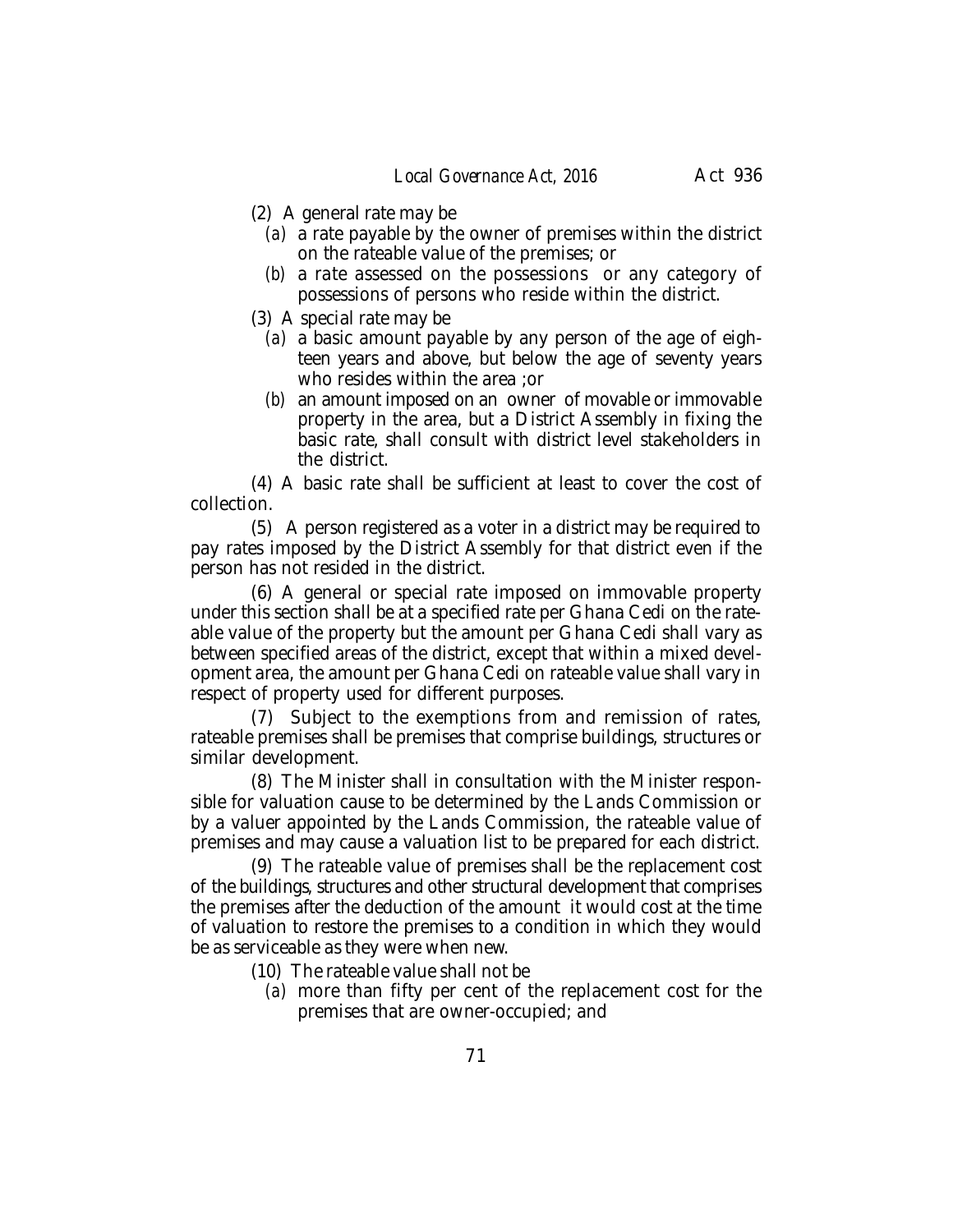*(b)* not be less than seventy-five per cent of the replacement cost in any other case.

(11) The Minister may, by legislative instrument, prescribe either generally or in respect of any particular district, a basis for the assessment of rateable value of premises.

(12) The rateable value prescribed by the Minister shall not apply where the Minister causes the Lands Commission to determine the rateable value and where the rateable value of the building is the replacement cost.

# Levying of rate

147. A rate shall be deemed to have been levied by the publication of a notice in the manner prescribed by Regulations made by a resolution of the rating authority.

Date and place of payment of rate

148. When a rating authority has given notice of a rate, a person liable to pay the rate, shall pay the amount to a rate collector or other person duly appointed or authorised by the District Assembly concerned to collect and receive the rate at the time and place specified by the rating authority.

Exemptions from and remission of rates

149. (1) The following tenements are exempted from assessment and rating:

- *(a)* premises appropriated exclusively for the purpose of public worship and registered with the District Assembly;
- *(b)* cemeteries and burial grounds registered by the District Assembly;
- *(c)* charitable or public educational institutions registered with the District Assembly;
- *(d)* premises used as public hospitals and clinics; and
- *(e)* premises owned by diplomatic missions approved by the Minister responsible for Foreign Affairs.

(2) The following persons are exempted from the payment of basic rate:

*(a)* persons who are in attendance at an educational institution who do not receive any remuneration or income during that period, other than an allowance, loan or other grant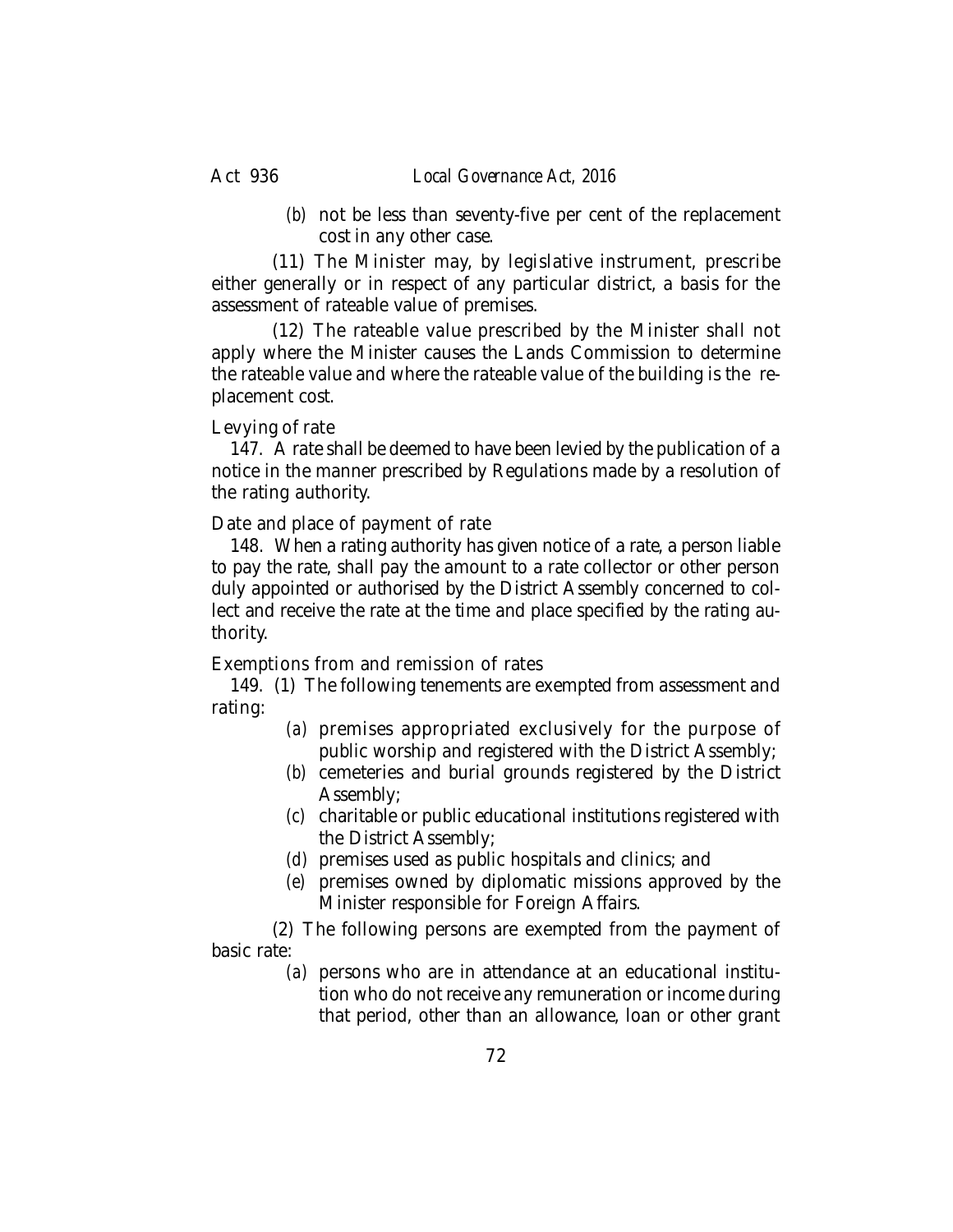provided for purposes of education including any sum received by a person in respect of temporary employment undertaken by the person during vacation from an educational institution; and

*(b)* persons who are more than seventy years old.

(3) The rating authority may reduce or remit payment of any rate on account of the poverty of a person liable to pay the rate.

(4) A person who has paid the amount of the rate payable in respect of premises that have been demolished or removed during any financial year, may apply to a rating authority to be refunded a proportion of the amount paid that the rating authority considers reasonable having regard to the circumstance except that where the demolition or removal is by order of the District Assembly or a court, a refund shall not be made unless the owner of the premises has given notice in writing to the District Chief Executive within fourteen days after the demolition or removal.

#### Minister to issue guidelines

150. The Minister may issue guidelines for the levying of rates.

### Claim for amount of rate

151. (1) A claim for the amount of any rate payable shall have priority over any other claim against the person liable to pay the rate, except claims by the Government, unless specifically provided in any other law.

 (2) A District Assembly concerned, may recover any rate payable together with appropriate penalties as a civil debt with costs or may prosecute a defaulting ratepayer for wilful default to pay rates together with appropriate penalties where a person fails to pay the rate due on or before the date on which it is payable.

 (3) In proceedings to recover a rate levied, the rate books and other records of the District Assembly concerned and any certified copies of entries purporting to be made in them signed by the District Chief Executive and sealed with the seal of the Ditrict Assembly shall be evidence at first instance of the rate and of the matters stated in them.

Rates on immovable property to be a charge on premises

152. The amount of a general or special rate due in respect of any premises shall, until paid, be a charge on the premises and that charge shall have priority over any other claims against the premises except claims of the Government.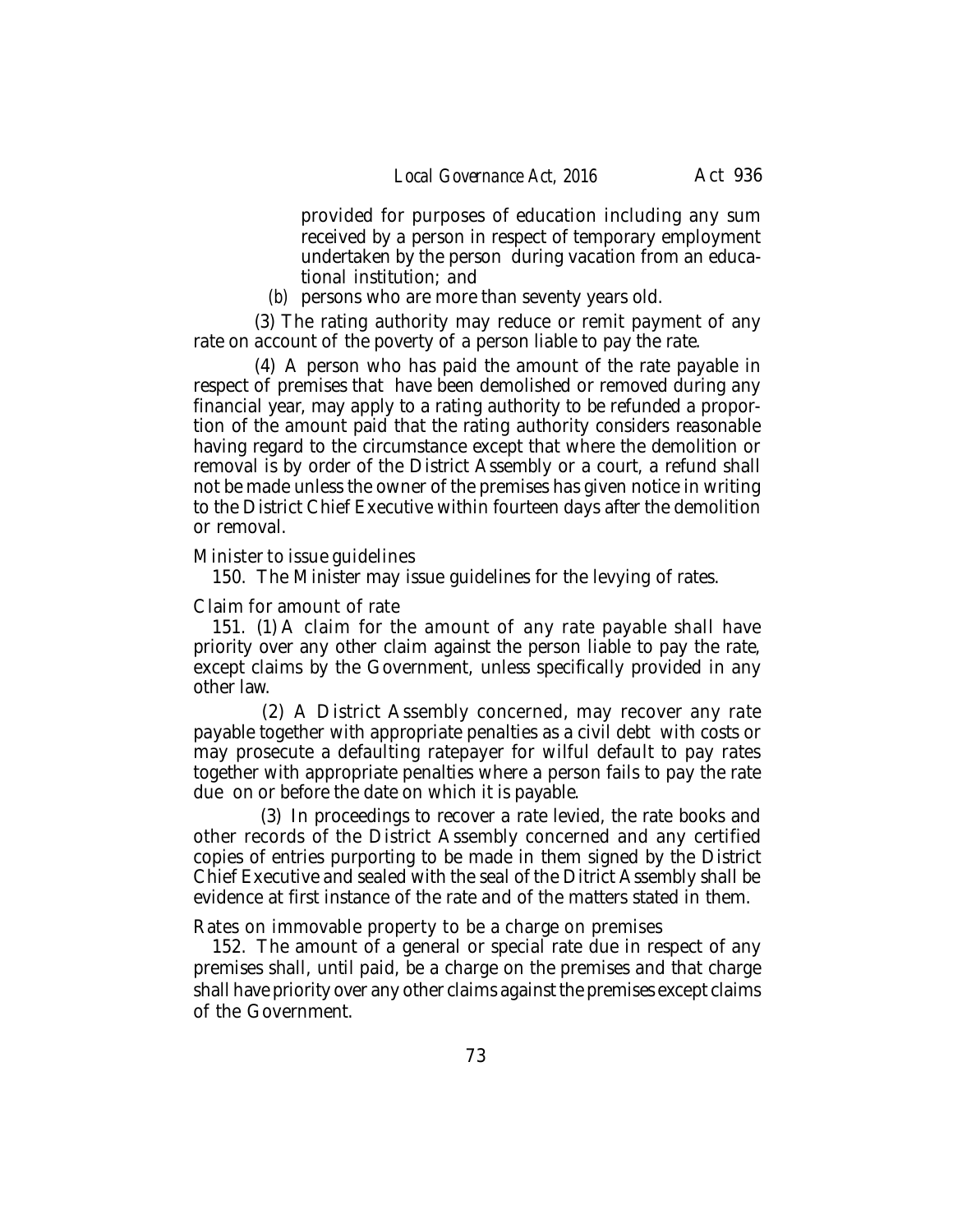Rate Assessment Committee

153. (1) There shall be a Rate Assessment Committee for each district appointed by the Regional Minister on the recommendation of the District Assembly concerned.

 (2) The Rate Assessment Committee shall consist of a chairperson and four other persons.

 (3) A person aggrieved by a valuation of the Lands Commission in respect of the rateable value of premises or by a rate imposed on the premises by a rating authority may apply for a review to the Rate Assessment Committee.

(4) The Rate Assessment Committee shall notify the rating authority of its decision.

(5) A person or rating authority aggrieved by a decision of a Rate Assessment Committee may appeal to the High Court.

Notice where general or special rate not paid

154. (1) A District Assembly shall cause to be affixed on a conspicuous part of the premises a notice to the effect that if the amount of general or special rate payable in respect of premises is not paid within forty-two days after the date of the notice, proceedings will be taken for the sale of the premises to defray the amount if the rate is not paid within ten days after the date it is due, except if the aggrieved person has applied to the Rate Assessment Committee or appealed its decision to the High Court.

 (2) Where a person who claims to be the owner of an assessed premises has given notice in writing to the District Assembly of the person's name and postal address, a notice shall not be affixed on the premises, until a written demand for payment of the rate due has been sent by registered letter by the District Assembly to the person and the person has defaulted for one month after the date of posting of the registered letter.

Notice of mortgage in respect of rateable premises

155. (1) Where a person who has a registered mortgage on assessed premises has given the District Assembly notice in writing of the mortgage, a notice shall not be affixed on the mortgaged premises in respect of default in the payment of a general or special rate until a written demand for payment of the rate due on the premises has been sent by registered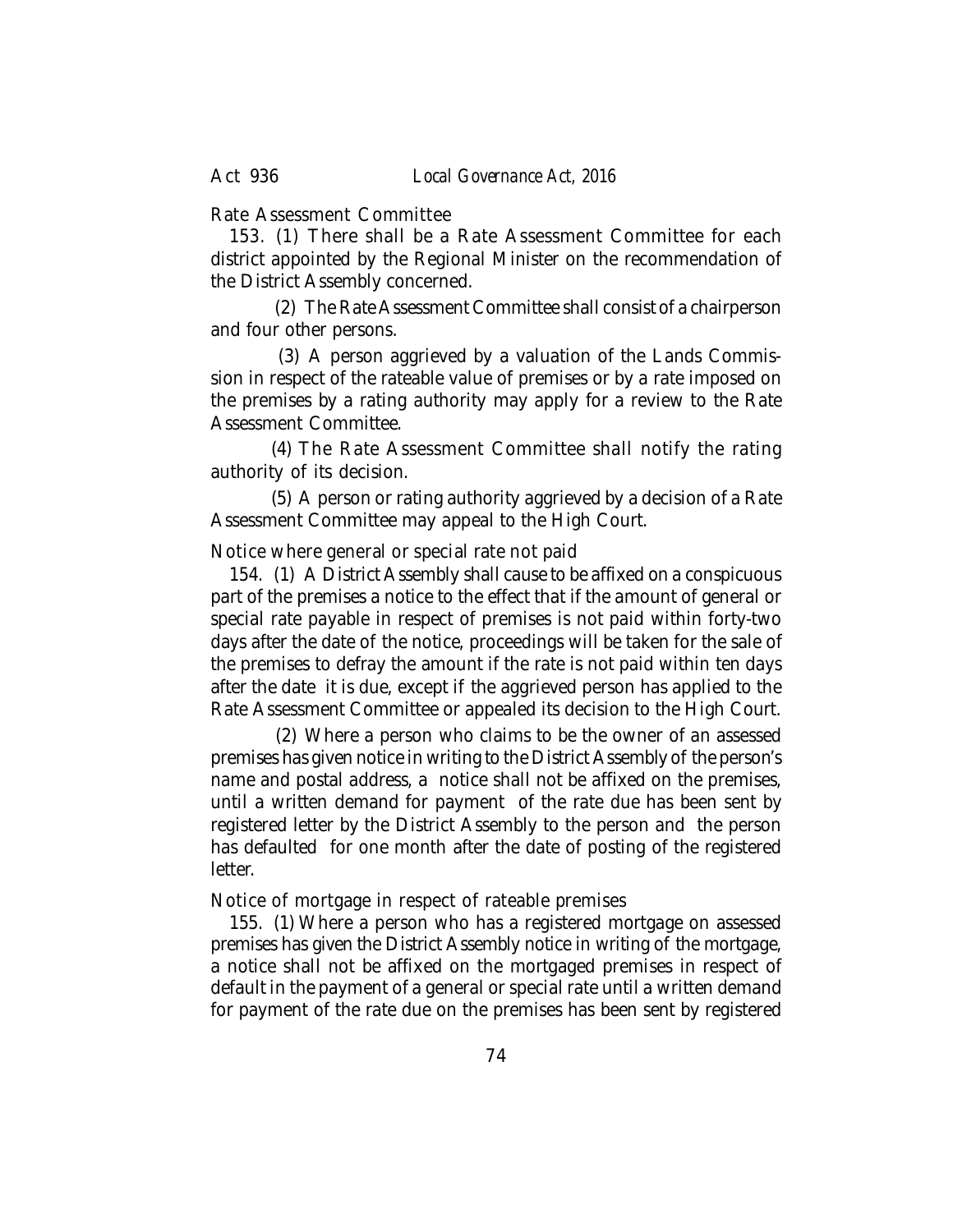letter by the District Assembly to the mortgagee and default has been made for one month after the date of posting of the registered letter.

(2) The notice by the District Assembly shall contain the particulars of the mortgaged premises that are necessary to identify the premises and shall state the date and place of registration, the volume and page of the Land Register Book in which the mortgage is registered and the postal address of the mortgagee.

Proceedings in case of non-payment of rates

156. (1) If the amount of the general or special rate due in respect of any premises is not paid within a period of forty-two days, the District Assembly may apply to a court for an order for the sale of the premises.

(2) The court shall order the premises to be sold to defray the amount of the rate due if satisfied that the notice for the amount payable has not been complied with and that the amount of the rate due in respect of the premises has not been paid.

(3) The court shall make this determination after hearing a representative of the District Assembly and any other person and considering any evidence produced.

(4) Premises ordered to be sold to defray the amount of the rate due shall be sold under the direction of the person authorised by the court.

(5) If at any time during proceedings but before the sale of the premises, payment of expenses properly incurred and the amount of the rate due is made, further proceedings shall cease.

(6) The court shall grant a certificate to the purchaser confirming the sale if the defaulter does not pay the rates and the premises are sold.

Agreement between landlord and tenant

157. An agreement between a landlord and tenant shall not derogate from any obligation with respect to the enforcement of rate by a District Assembly.

Penalty for refusal to pay rates and wilful misrepresentation

158. (1) A person who without lawful justification or excuse, the proof of which lies on that person, refuses or wilfully neglects to pay any basic rate payable by that person on or after the date on which the rate is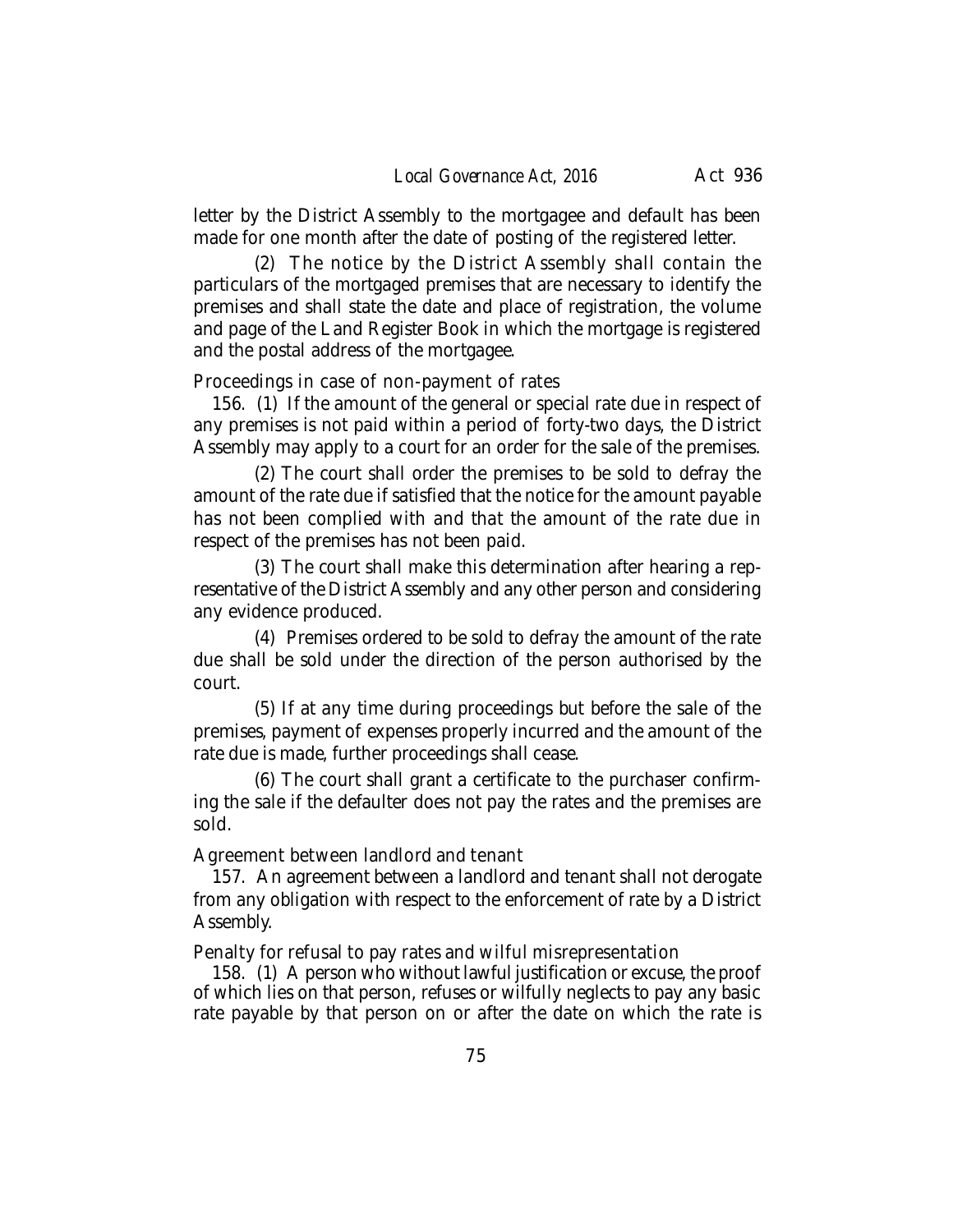payable, commits an offence and is liable on summary conviction to a fine of not more than twenty-five penalty units or to a term of imprisonment of not more than one month or to both the fine and term of imprisonment.

 (2) A person who makes a false statement as regards the liability of that person, to pay rates, commits an offence and is liable on summary conviction to a fine of not more than twenty-five penalty units or to a term of imprisonment of not more than one month or to both the fine and term of imprisonment.

Penalty for inciting a person not to pay rates

159. A person who incites any other person to refuse to pay any rate payable by that person or who assists a person to make a false statement as to the liability of the person to pay rates without lawful justification or excuse, the proof of which shall be on that person, commits an offence and is liable on summary conviction to a fine of not more than twenty five penalty units or to a term of imprisonment of not more than one month or to both the fine and term of imprisonment.

Penalty for unauthorised collection of rates

160. A person who has not been authorised by a District Assembly and who collects or attempts to collect any rate commits an offence and is liable on summary conviction to a fine of not less than one hundred and twenty-five penalty units and not more than two hundred and fifty penalty units or to a term of imprisonment of not less than six months and not more than twelve months or to both the fine and term of imprisonment.

Rate payers and rate collectors

161. (1) Each District Assembly shall prepare and maintain proper records of rateable persons and tenements in its district.

(2) A District Assembly may, in writing, authorise any suitable person, to be a rate collector in respect of a specified area of a district.

(3) A rate collector shall

- *(a)* furnish the District Assembly concerned with a written nominal roll of every rateable person in the area in respect of which the rate collector has been authorised to collect rates;
- *(b)* collect and receive rates payable from each person liable for the payment of rates in the area;
- *(c)* pay the amounts collected to the District Assembly concerned; and

76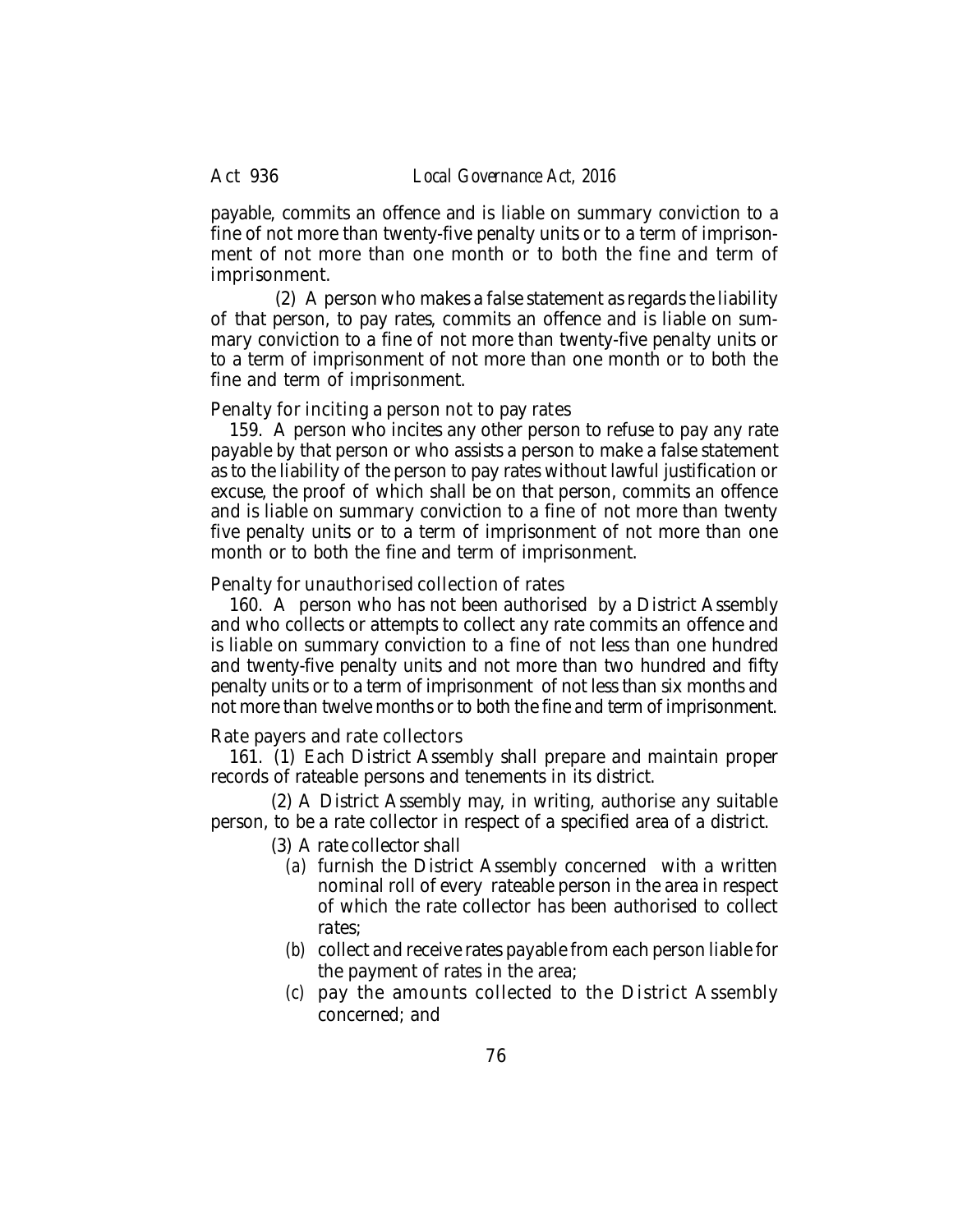*(d)* report any person who has failed to pay the amount due to the District Assembly concerned.

Penalty in respect of offences by rate collectors

162. A rate collector who

- *(a)* fails to deposit with the District Assembly concerned any sum of money collected as rates,
- *(b)* knowingly demands from any person an amount in excess of the duly assessed rates,
- *(b)* renders false returns, whether orally or in writing, or

*(c)* wilfully fails to carry out a duty imposed as a rate collector commits an offence and is liable on summary conviction to a fine of not less than one hundred and twenty-five penalty units and not more than two hundred and fifty penalty units or to a term of imprisonment of not less than six months and not more than twelve months or to both the fine and term of imprisonment without limiting liability for civil action by the District Assembly to recover what is due from the rate collector.

## Proceedings for rates

163. Proceedings to enforce the payment of rates or for the imposition of penalties for non payment of rate shall not limit the right of any other person or authority to institute criminal proceedings taken by the District Assembly responsible for the collection of the rates.

Payment of rates by public boards and institutions and Government

164. (1) Every public agency is liable to pay rates in respect of immovable property owned by it unless exempted from assessment and rating by law.

 (2) Where the Government would have been liable to pay rates to a rating authority in respect of premises it owns if it were a private person, the Government shall pay to the Minister, instead of the rates, the sums that may be agreed between the Government and the Minister.

 (3) The Minister shall distribute the amount paid to the rating authority in proportion to the value of government properties in the district.

Employers to deduct rates from employees' remuneration

165. (1) Every employer shall deduct a general or special rate imposed by a rating authority from the remuneration of each employee employed in the district of the rating authority and it shall be the duty of the employee to notify or remind the employer in writing when the deductions become due.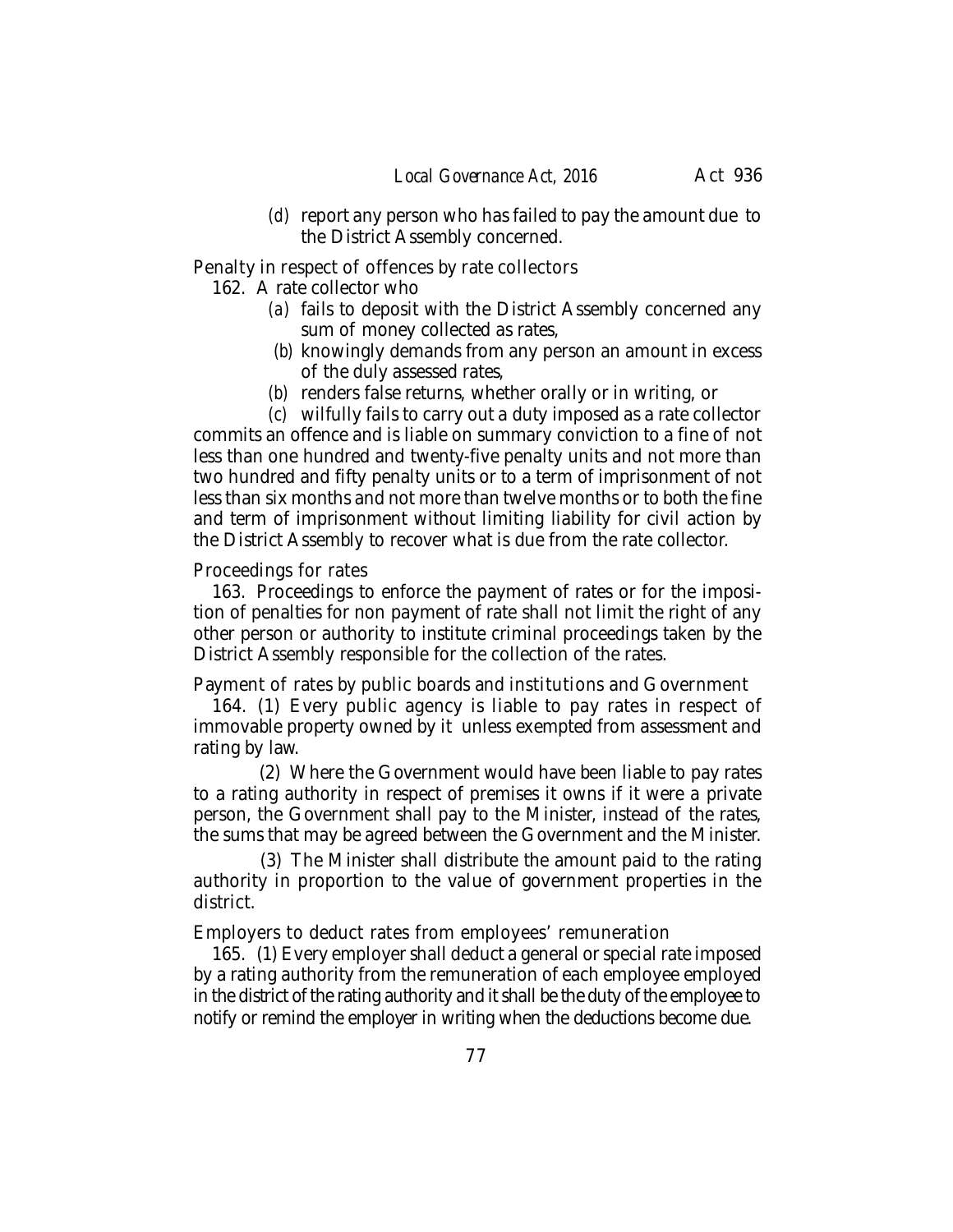- (2) The deductions shall be made from
	- *(a)* the first instalment of the remuneration due to be paid to the employee after the publication of the notice of the rate;
	- *(b)* any subsequent instalment as the Minister may direct; or
	- *(c)* the instalments as may be prescribed by the Regulations.

(3) Any sums deducted from the remuneration of an employee shall be held by the employer on behalf of the rating authority and shall be paid by the employer to that rating authority within thirty days after the deduction is made.

- (4) This section applies to
	- *(a)* an employee who resides in the district;
	- *(b)* an employee who to the knowledge of the employer, owns immovable property situated within the area to which the rate relates;
	- *(c)* an employee in respect of whom a rating authority has notified the employer in writing in connection with any rate imposed by that authority
		- (i) that the employee resides in the district;
		- (ii) that the employee owns immovable property within the area to which the rate relates; or
		- (iii) that the employee is a person required to pay by virtue of being a registered voter in that district despite the fact that the person does not reside in the district.

(5) An employer who fails to pay the amount of general or special rate deducted from the remuneration of an employee to the rating authority within the time stipulated, commits an offence and is liable on summary conviction to a fine of not less than one hundred penalty units and not more than two hundred penalty units or to a term of imprisonment of not less than three months and not more than six months or to both the fine and term of imprisonment.

Rating authority to appoint agent for collection of rates

166. (1) Subject to section 161 on rate collectors, a rating authority may appoint a person by notice in writing to be the agent for the rating authority for the collection of specified basic rate payable by a person or persons of a class.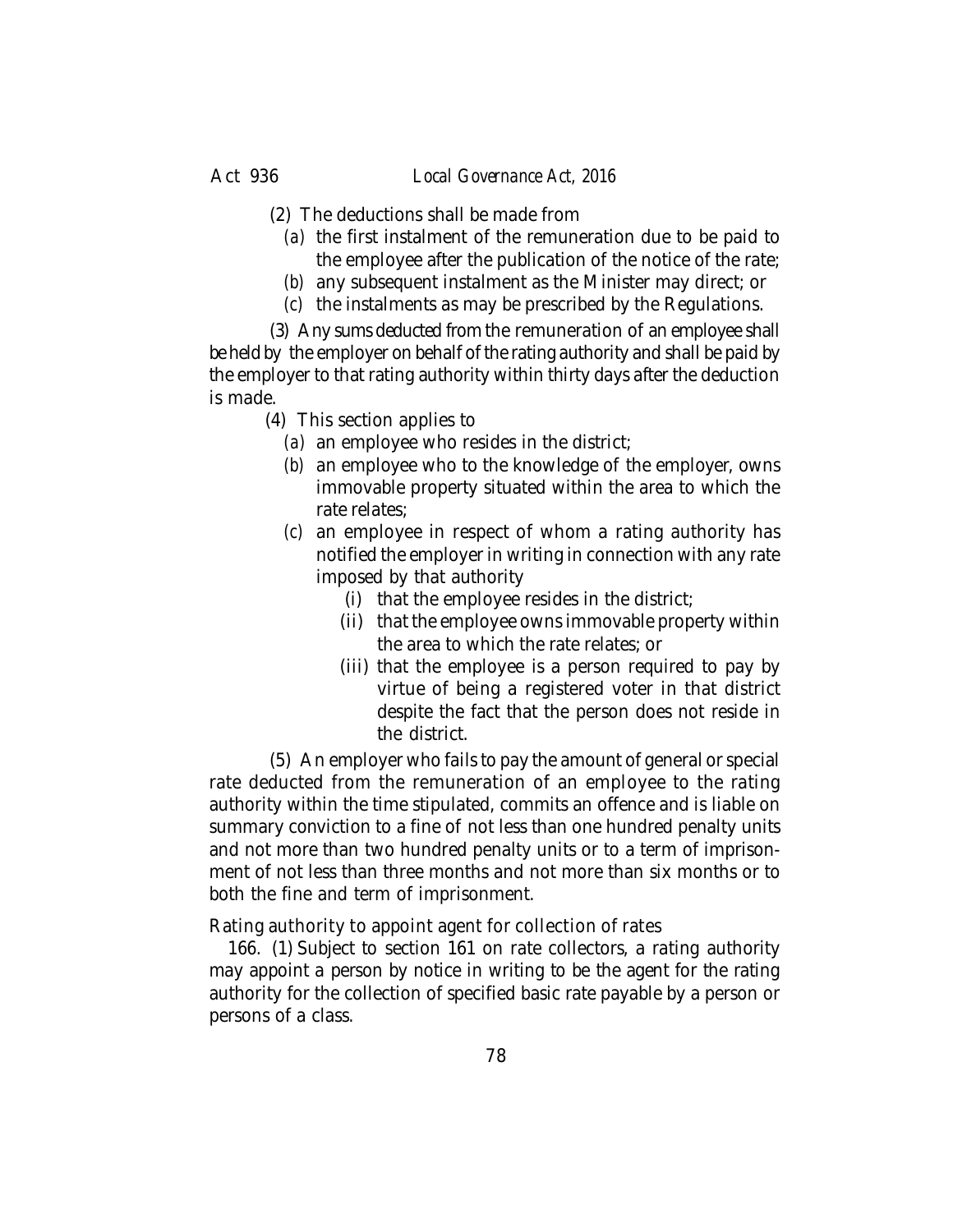- (2) The appointed person shall
	- *(a)* deduct the rate specified in the notice; and
	- *(b)* hold the sums deducted on behalf of the rating authority and pay the moneys to the rating authority within fifteen days after the day on which the agent was appointed by notice from the day on which the notice was served on that person.

### Set-off and refund

167. A person is entitled to set off or refund for any sum paid as rates by that person to a rating authority in respect of a deduction from remuneration by an employer or paid to an agent of a rating authority.

#### **Penalty**

168. (1) A person who contravenes section 165 or section 166 commits an offence and is liable on summary conviction to a fine of not less than one hundred penalty units and not more than two hundred penalty units or to a term of imprisonment of not less than three months and not more than six months or to both the fine and term of imprisonment.

 (2) A rating authority may proceed against an employer required to deduct and pay any rate to a rating authority or a person appointed as agent for the collection of any rates for an amount of rate as if the person was originally liable to pay the rate.

 (3) The employer or agent shall be indemnified in respect of any act done in accordance with section 165 or section 166.

Duty to give information and inspection of premises in respect of rates

169. (1) A rating authority, rate collector, Rate Assessment Committee or any person authorised in writing by the rating authority, may request information from any person that may be reasonably required for the assessment or collection of rates.

 (2) A person authorised in writing by a rating authority may on the production of written authority from a rating authority to enter any premises and request the production of books in the premises for inspection and may interview any person present on the premises that may be reasonably necessary at any reasonable time,

- *(a)* verify the accuracy of any information supplied; or
- *(b)* ensure that an employer has been deducting rates from the remuneration of employees.

(3) A person who

*(a)* fails to supply information requested without reasonable excuse the proof of which shall be on that person,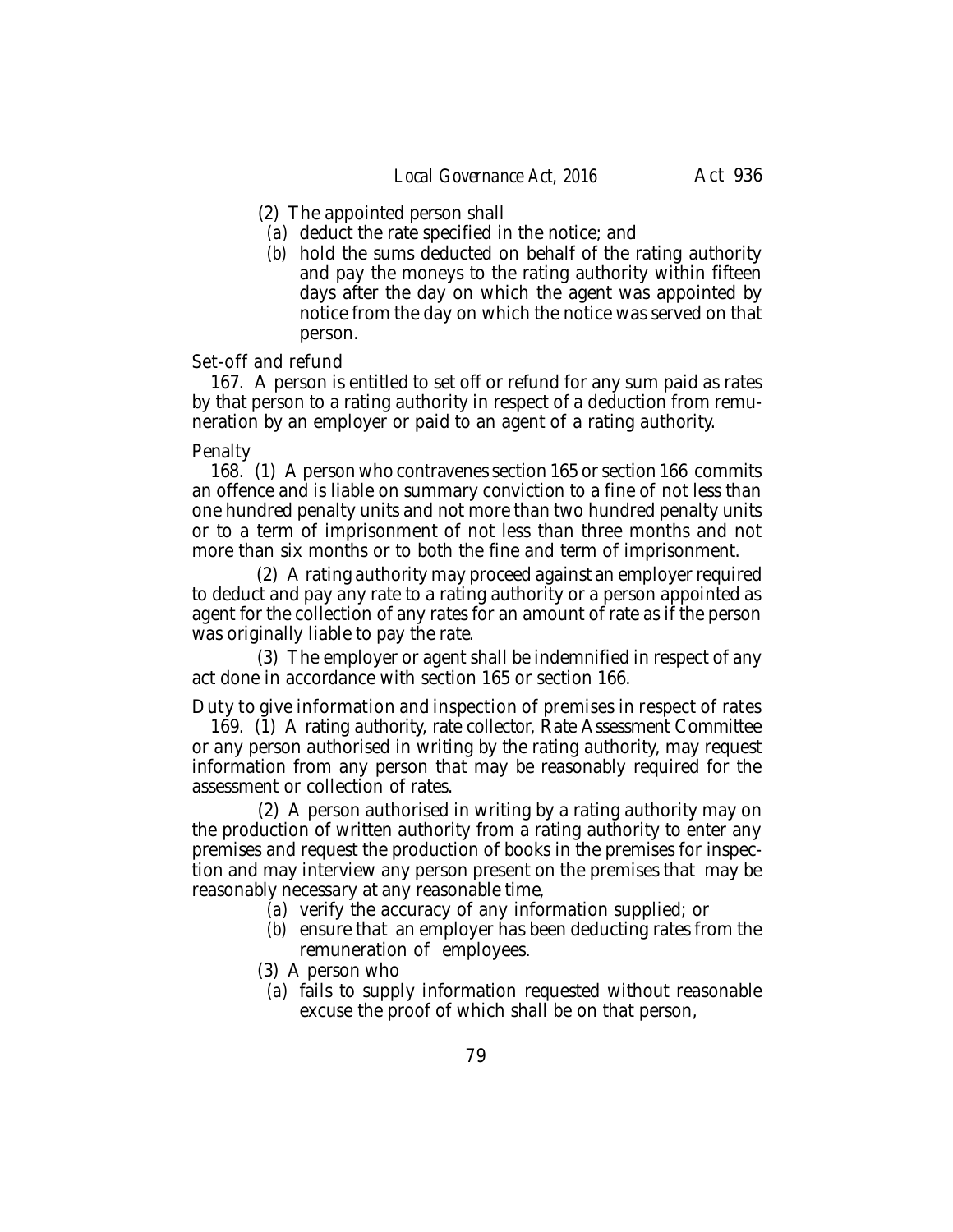### Act 936 *Local Governance Act, 2016*

- *(b)* supplies information on request that that person knows to be false or which the person has no reasonable grounds to believe to be true, or
- *(c)* wilfully obstructs any authorised person in the performance of functions under this section

commits an offence and is liable on summary conviction to a fine of not less than one hundred and not more than two hundred penalty units or to a term of imprisonment for a term of not less than two months and not more than six months or to both the fine and term of imprisonment.

## *Expenditure of District Assemblies*

## Expenditure

170. (1) A District Assembly may incur any expenditure necessary for or incidental to the carrying out of a function conferred on the District Assembly under this Act, or by the Instrument which established that District Assembly, but the expenditure shall be included in the approved budget for the District Assembly for the relevant year.

(2) For the avoidance of doubt, any moneys received by a District Assembly from the Common Fund shall be expended only on projects that form part of the approved development plan for the district.

## Writing off of irrecoverable arrears of revenue

171. (1) A District Assembly may write off any sum due and payable to that District Assembly from or by any person for sufficient cause which shall be an irrecoverable debt in any one year, but this shall not exceed an amount to be determined each year by the Minister.

(2) A District Assembly shall inform the Minister in writing of the total sum written off and the reasons for doing so.

### *Other Financial Matters*

Keeping of accounts and publication of annual statement of accounts

172. (1) Each District Assembly shall keep accounts and proper records in relation to the accounts and shall prepare immediately after the end of each financial year, a statement of its accounts in the form that the Auditor-General may direct.

(2) Each District Assembly shall publish at its own office including sub-district offices and in any other manner directed by the Minister,

- *(a)* the annual statement of its accounts; and
- *(c)* the report on the accounts and statements made by the Auditor-General,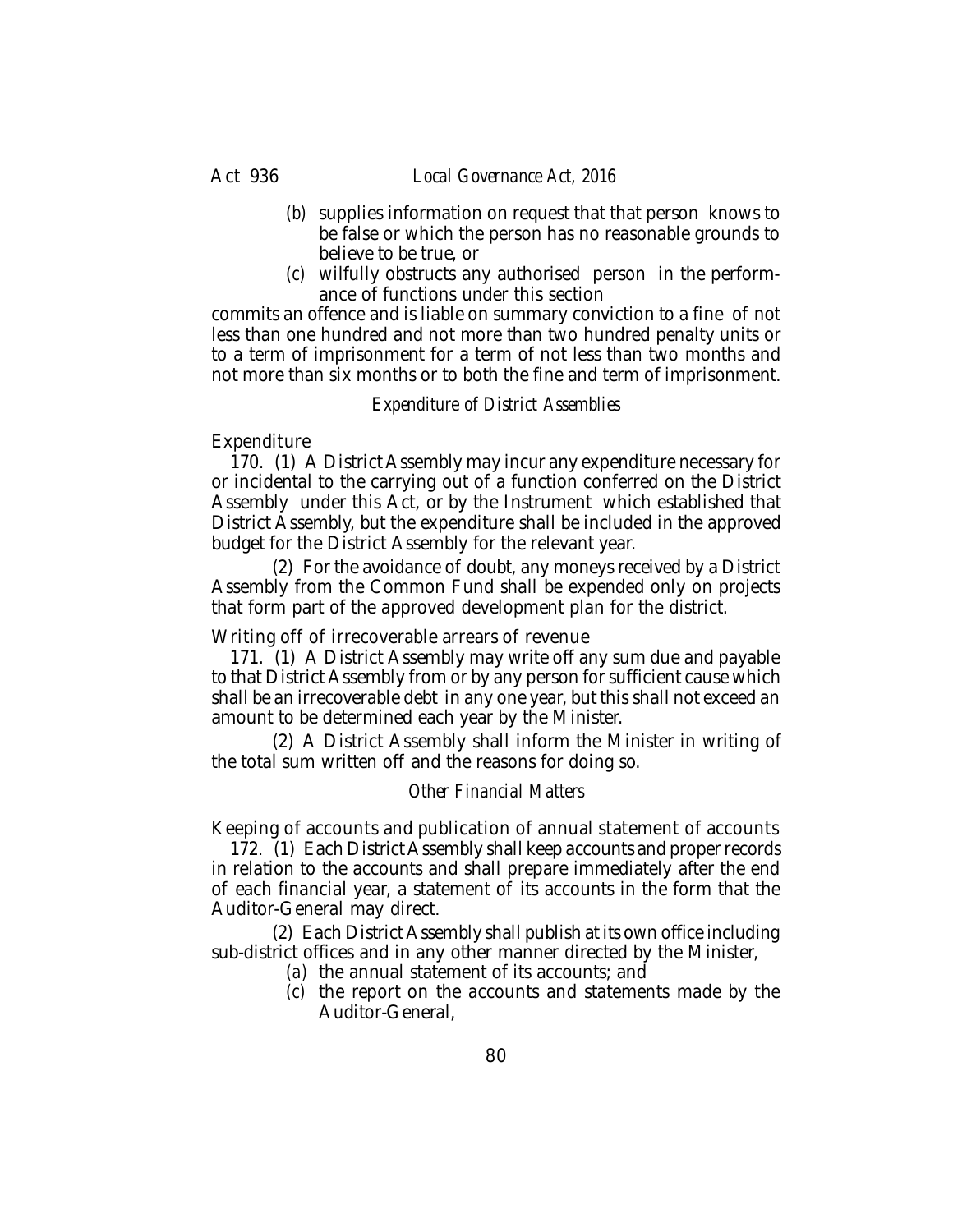three months after the end of the financial year to which the accounts relate or the receipt of the Auditor-General's report.

Power of Minister to give financial instructions

173. (1) The Minister may issue written instructions for the improved control and efficient management of the finances of District Assemblies after consultation with the Minister responsible for Finance.

 (2) The instructions may be issued either generally or with respect to a particular District Assembly and shall be complied with by District Assemblies generally or the District Assembly concerned.

Access to records of District Assemblies

174. (1) A person authorised in writing by a sector Minister or the Regional Co-ordinating Council concerned shall, have access to and is entitled to inspect the books, accounts and records of a District Assembly related to the sector at any reasonable time.

 (2) The person authorised in subsection (1) may advise the District Assembly on the books, account and records and submit reports on them to the Minister responsible for the sector and the Regional Co-ordinating Council.

 (3) A person who wilfully obstructs an authorised person in the discharge of duties, commits an offence and is liable on summary conviction to a fine of not less than one hundred penalty units and not more than two hundred penalty units or to a term of imprisonment of not less than one month and not more than three months or to both the fine and term of imprisonment and in the case of a continuing offence to a further fine of one penalty unit for each day on which the offence continues after written notice has been served on the offender.

# PART SIX – AUDIT

### *Internal Audit*

Internal audit

175. (1) Each District Assembly shall have an Internal Audit Unit.

(2) The staff of the Internal Audit Unit are members of the Local Government Service.

(3) The Head of the Local Government Service in appointing the staff of the Internal Audit Units of the District Assemblies shall have regard to the standards and procedures determined by the Internal Audit Agency established under the Internal Audit Agency Act, 2003 (Act 658).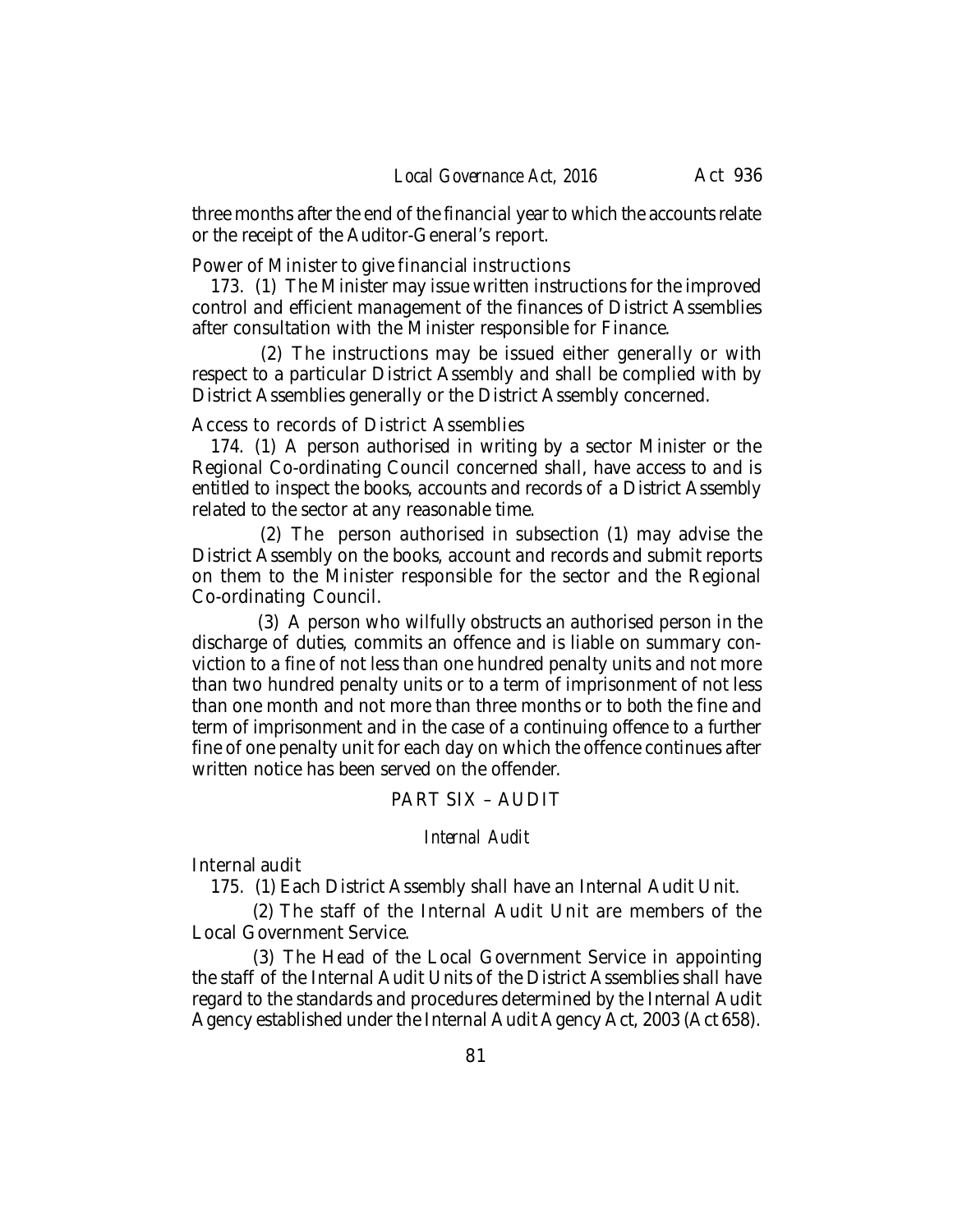- (4) The Head of the Internal Audit Unit of the District Assembly
	- *(a)* is responsible to the District Assembly;
	- *(b)* shall, at intervals of three months, prepare a report on the internal audit work carried out by the Unit during the three month period immediately preceding the preparation of the report and submit the report to the Presiding Member of the District Assembly;
	- *(c)* shall make observations necessary as to the conduct of the financial affairs of the District Assembly during the period to which the report relates; and
	- *(d)* shall forward a copy of each report prepared by the Unit to the District Chief Executive, the Minister, the Internal Audit Agency, the Regional Co-ordinating Council and the Office of the Head of the Local Government Service.

 (5) The Audit Report Implementation Committee of a District Assembly is responsible for the implementation of the recommendations of the internal audit reports.

## *External Audit*

Auditor-General to audit accounts of District Assemblies

176. (1) The Auditor-General or an auditor appointed by the Auditor-General shall, each year, audit the accounts of each District Assembly, together with the books, records, returns and other documents relevant to the accounts and the financial satetment.

(2) The Auditor-General shall, each year, submit a report to the Minister, Parliament and the relevant District Assembly on the accounts of the District Assembly, together with the books, records, returns and other documents relevant to the accounts and the annual statement of the accounts.

(3) The Auditor-General shall, in the report submitted under subsection (2), draw attention to any irregularities in the accounts audited.

(4) The provisions on audit in a District Assembly shall be subject to any other enactment in relation to the audit of public accounts and the functions of the Auditor-General.

(5) The District Assembly shall take the Auditor-General's report into consideration at its next ordinary meeting or as soon as practicable after that.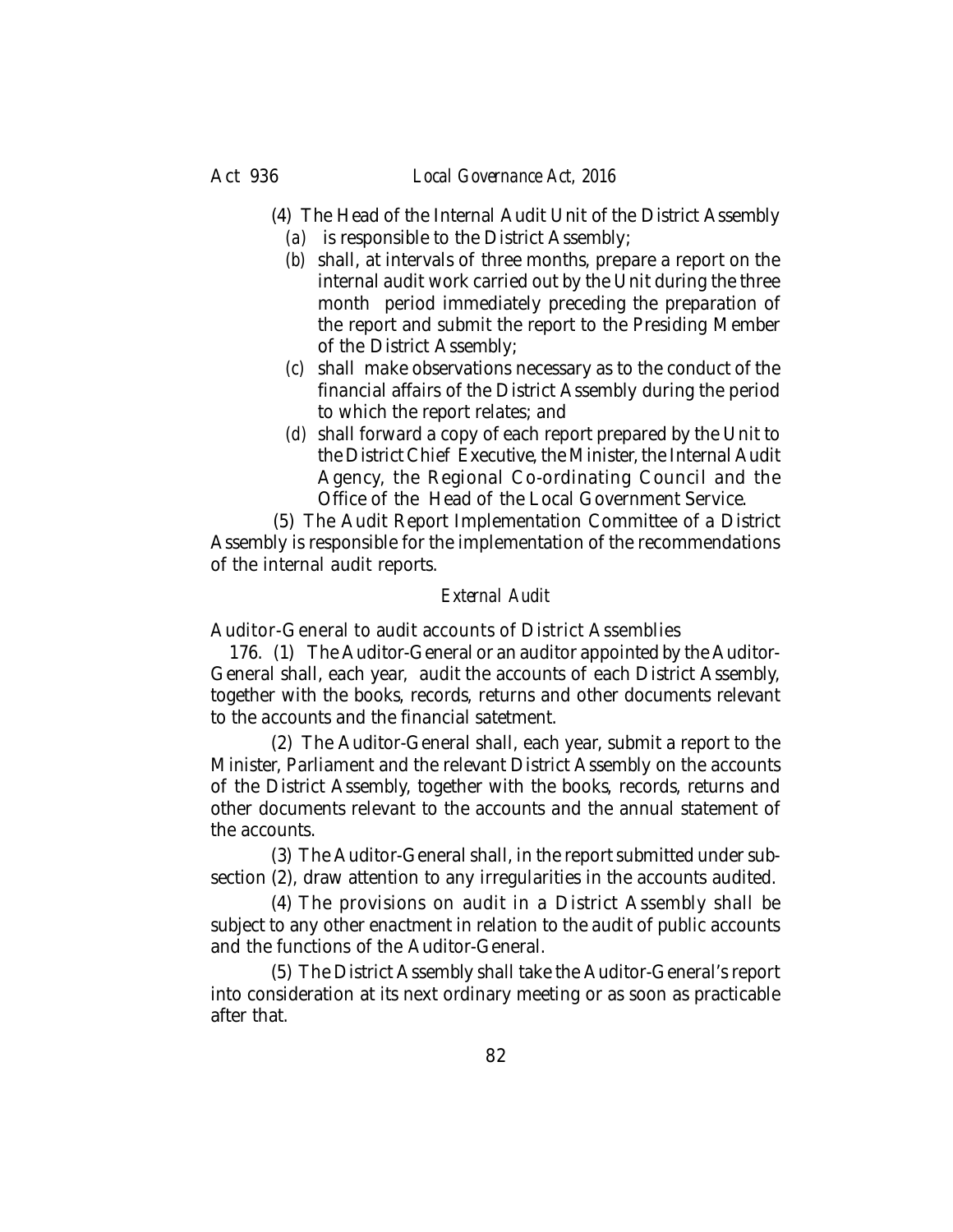(6) The Audit Report Implementation Committee of a District Assembly is responsible for the implementation of the recommendations of the Auditor-General.

Auditor-General may disallow or surcharge

177. (1) The Auditor-General may disallow any item of expenditure which is contrary to this Act and surcharge

- *(a)* the amount of any expenditure disallowed on the person responsible for incurring or authorising that expenditure;
- *(b)* any sum that has not been duly brought into account on the person by whom the sum ought to have been brought into account; or
- *(c)* the amount of any loss or deficiency upon any person by whose negligence or misconduct the loss or deficiency has been incurred.

(2) A person aggrieved by a disallowance or surcharge made by the Auditor-General may appeal to the High Court not later than thirty days after the Auditor-General has given notice of the disallowance or surcharge.

(3) A sum certified by the Auditor-General to be due from any person shall be paid by that person to the District Assembly or other body concerned within thirty days after it has been certified or, if an appeal with respect to that sum has been made within thirty days, after the appeal is finally disposed of or abandoned or fails by reason of non-prosecution.

Recovery of sums certified to be due

178. (1) A sum which is certified by the Auditor-General to be due and which has become payable shall be recoverable as a civil debt.

 (2) A certificate signed by the Auditor-General in a proceeding for the recovery of a sum shall be conclusive evidence that the sum certified to be due has been paid and a certificate signed by the designated officer of the District Assembly that the sum certified to be due has been paid after the certificate of the Auditor-General, shall be conclusive evidence of the facts in the certificate.

(3) Where proceedings to appeal against the decision of the Auditor-General have commenced, the certificate signed by the Auditor-General shall not be evidence of the facts stated in the certificate unless the decision is confirmed on appeal.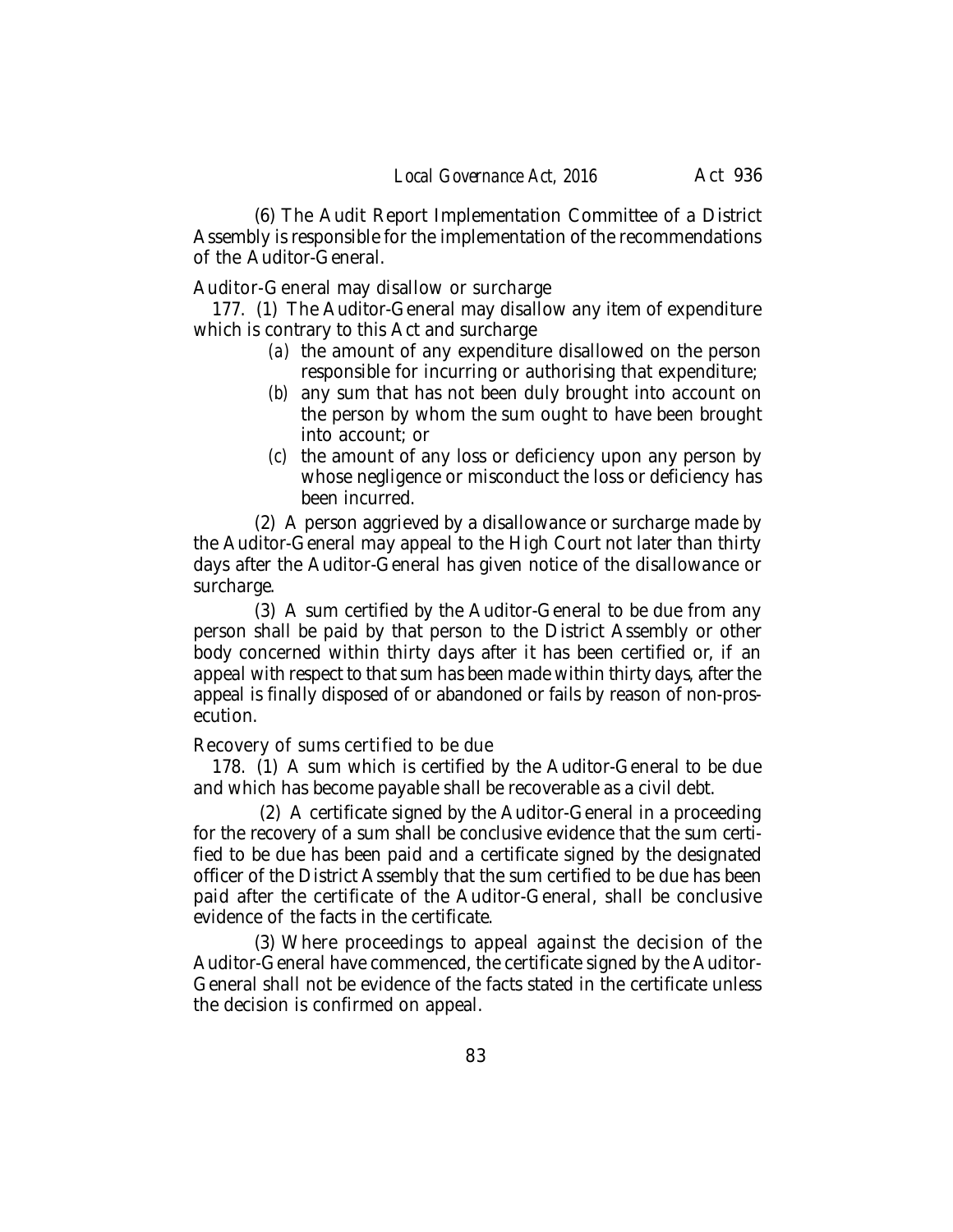#### Act 936 *Local Governance Act, 2016*

(4) A certified copy of the finding of the court shall be conclusive evidence of the matter contained in the copy where the decision is varied by the court.

(5) A certificate purporting to be signed by the Auditor-General or by the designated officer of the District Assembly concerned shall be deemed to have been signed by the Auditor-General or by the officer, unless the contrary is proved.

## Suspension pending appeal

179. (1) Where the appellant is a member of the District Assembly, an appeal against a disallowance or surcharge arising out of an audit shall operate as a suspension of the member from attending any meeting of the District Assembly or any committee of the District Assembly.

 (2) The member shall not take part in the affairs of the District Assembly from the date of the surcharge or disallowance and any person who contravenes this provision commits an offence and is liable on summary conviction to a fine of not less than two hundred and fifty penalty units and not more than five hundred penalty units.

(3) Prosecution under this section shall not be commenced without the consent in writing of the Attorney-General.

Application of provisions on audit

180. The provisions on audit shall be applicable in so far as the context admits.

## PART SEVEN - BY-LAWS

## *By-Laws and Model By-Laws*

District Assembly to make by-laws

181. (1) A District Assembly may make by-laws for the purpose of any function conferred on that District Assembly by this Act or any other enactment.

(2) A District Assembly may

*(a)* specify as penalty for contravention of a by-law, a fine of not less than one hundred penalty units and not more than two hundred and fifty penalty units or a term of imprisonment of not less than six months and not more than twelve months or to both the fine and imprisonment;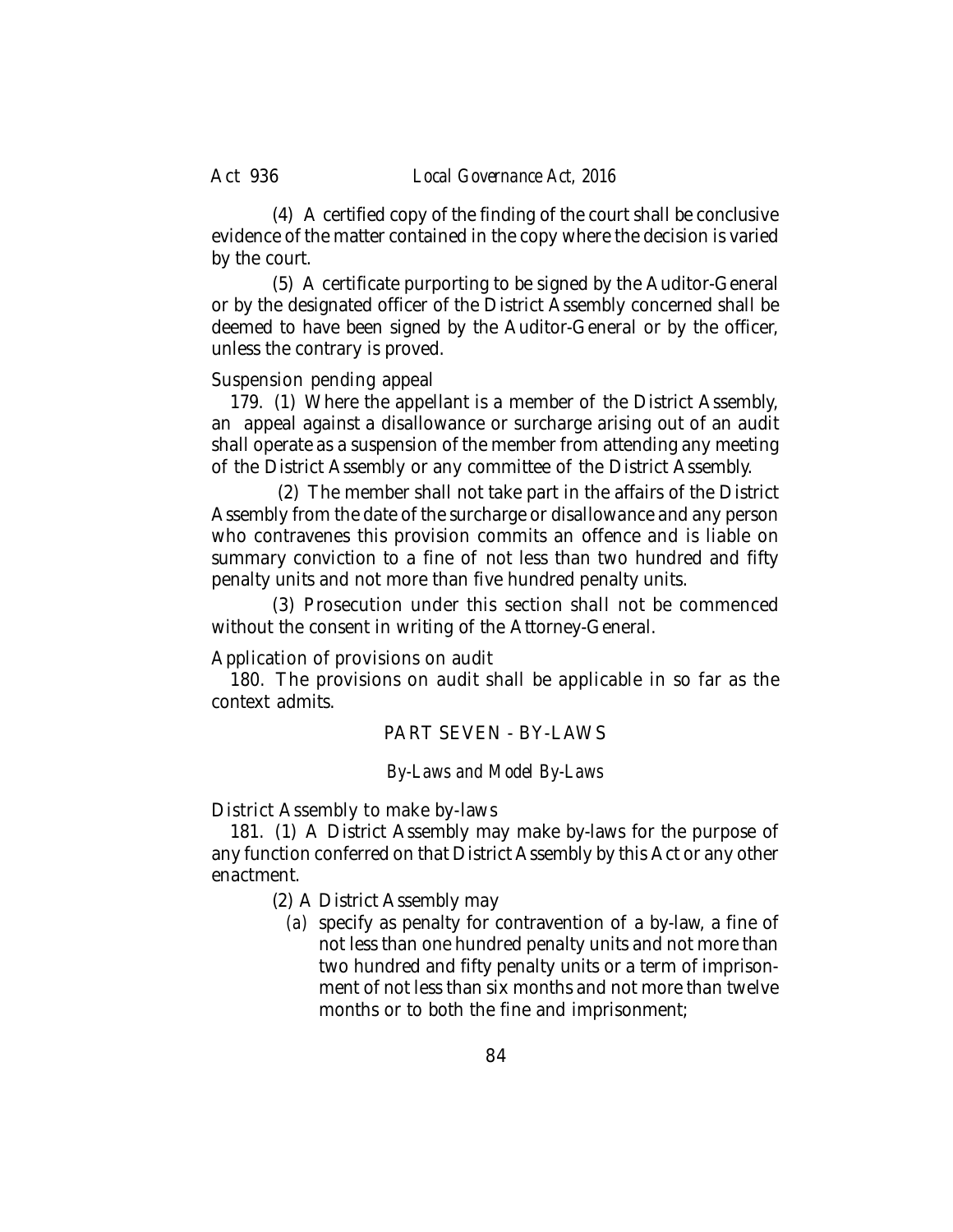- *(b)* specify a further penalty of not more than one penalty unit in the case of a continuing offence for each day on which the offence is continued after written notice of the offence has been served on the offender; and
- *(c)* make provision for the payment of such fees or charges as the District Assembly may consider fit in the by-laws.

(3) A by-law made by a District Assembly shall be read and construed subject to this Act and any other enactment.

Validity of by-laws

182. (1) Every by-law made by a District Assembly shall be submitted to the Regional Co-ordinating Council.

(2) The Regional Co-ordinating Council shall ensure that the by-law is consistent with this Act or any other enactment.

- (3) Where the Regional Co-ordinating Council
	- *(a)* rejects the by-law, the Regional Co-ordinating Council shall notify the District Assembly giving reasons for the rejection; or
	- *(b)* approves the by-law, the Regional Co-ordinating Council shall cause the by-law to be published.
- (4) A by-law shall not have effect until the by-law has been
	- *(a)* posted on the premises of the District Assembly concerned and in at least one other public place within the district, and
	- *(b)* published in a daily newspaper of national circulation or in the *Gazette.*

(5) By-laws may be sold to the public at a price to be determined by the District Assembly.

Model by-laws

183. (1) Where the Minister is of the opinion that uniform provision may reasonably be made in respect of a matter for which by-laws may be made, the Minister may, by legislative instrument, make model by-laws in respect of that matter.

(2) Where a model by-law is not expressed to apply throughout the country, that model by-law shall

- *(a)* apply within the area of authority of the District Assembly that the Minister may specify in the model by-law; and
- *(b)* be subject to the modifications or omissions that the Minister may consider expedient.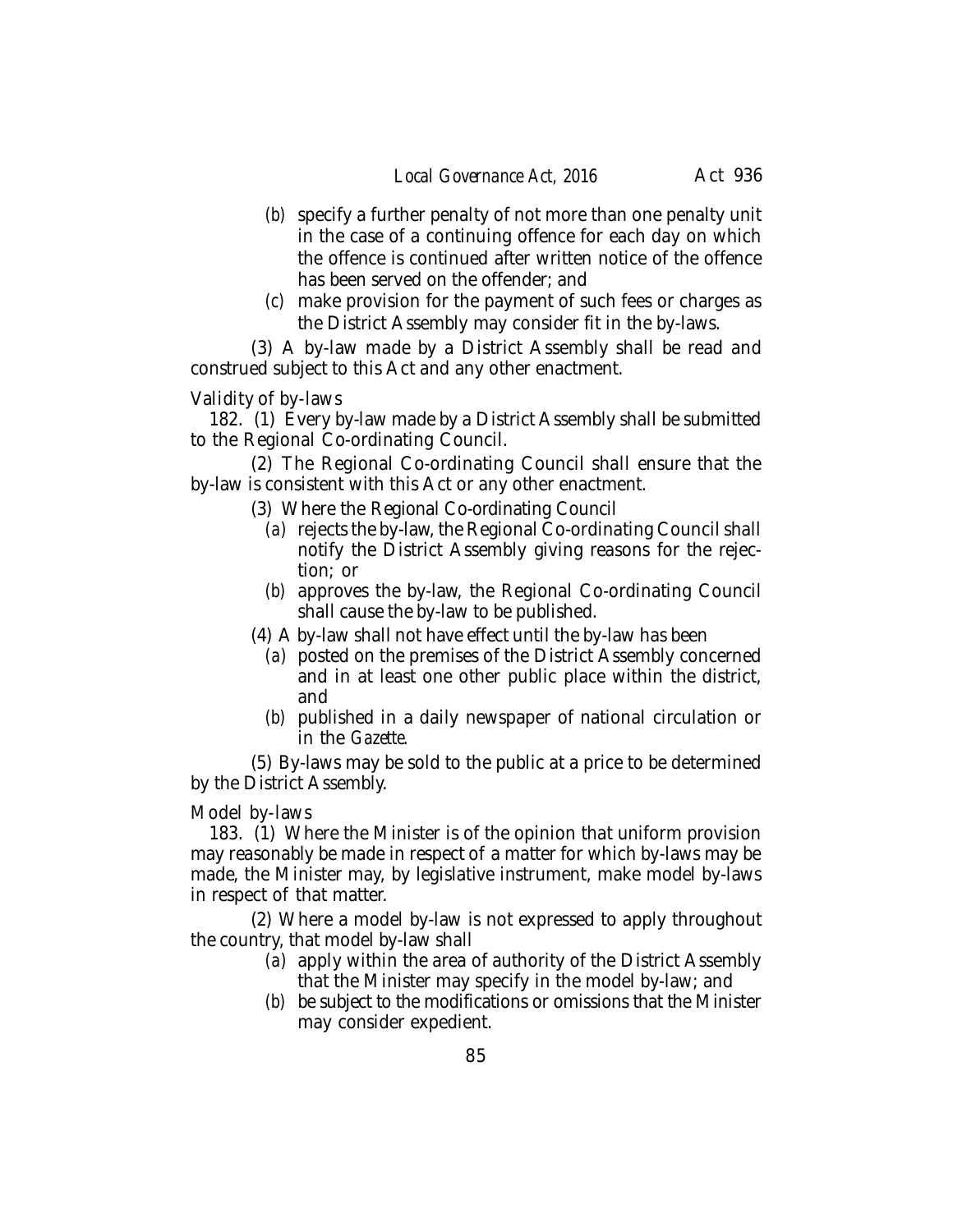(3) Where prior to the enactment of a model by-law, a by-law exists in relation to the subject-matter of the model by-law, that by-law shall to the extent of the provisions of the model by-law, cease to have effect within the area.

Copy of by-laws to be deposited at District Assembly Offices

- 184. A copy of every by-law made by a District Assembly
	- *(a)* shall be deposited at the office of the District Assembly; and
	- *(b)* shall, at reasonable times, be open to public inspection without the payment of any fee.

Evidence of by-laws

185. (1) A copy of the by-law purporting to be made by a District Assembly shall be evidence in any court as to the making and the content of the by-law if the by-law is

- *(a)* endorsed with a certificate which is signed by the Presiding Member and the Secretary to the District Assembly; and
- *(b)* sealed with the seal of the District Assembly.

(2) An endorsement in subsection (1) shall be to the effect that the by-law is a true copy of the by-law.

# PART EIGHT – DECENTRALISATION AT THE REGIONAL LEVEL

## *Regional Co-ordinating Councils*

Establishment of Regional Co-ordinating Councils

186. There is established for each region a Regional Co-ordinating Council in accordance with Article 255 of the Constitution.

Composition of Regional Co-ordinating Councils

187. (1) A Regional Co-ordinating Council consists of

- *(a)* the Regional Minister and the Deputy or Deputies;
- *(b)* the Presiding Member of each District Assembly in the region and the District Chief Executive of each district in the region;
- *(c)* two chiefs from the Regional House of Chiefs; and
- *(d)* the regional heads of the decentralised Ministries in the region as members without the right to vote.

(2) The Regional Minister is the chairperson of the Regional Co-ordinating Council.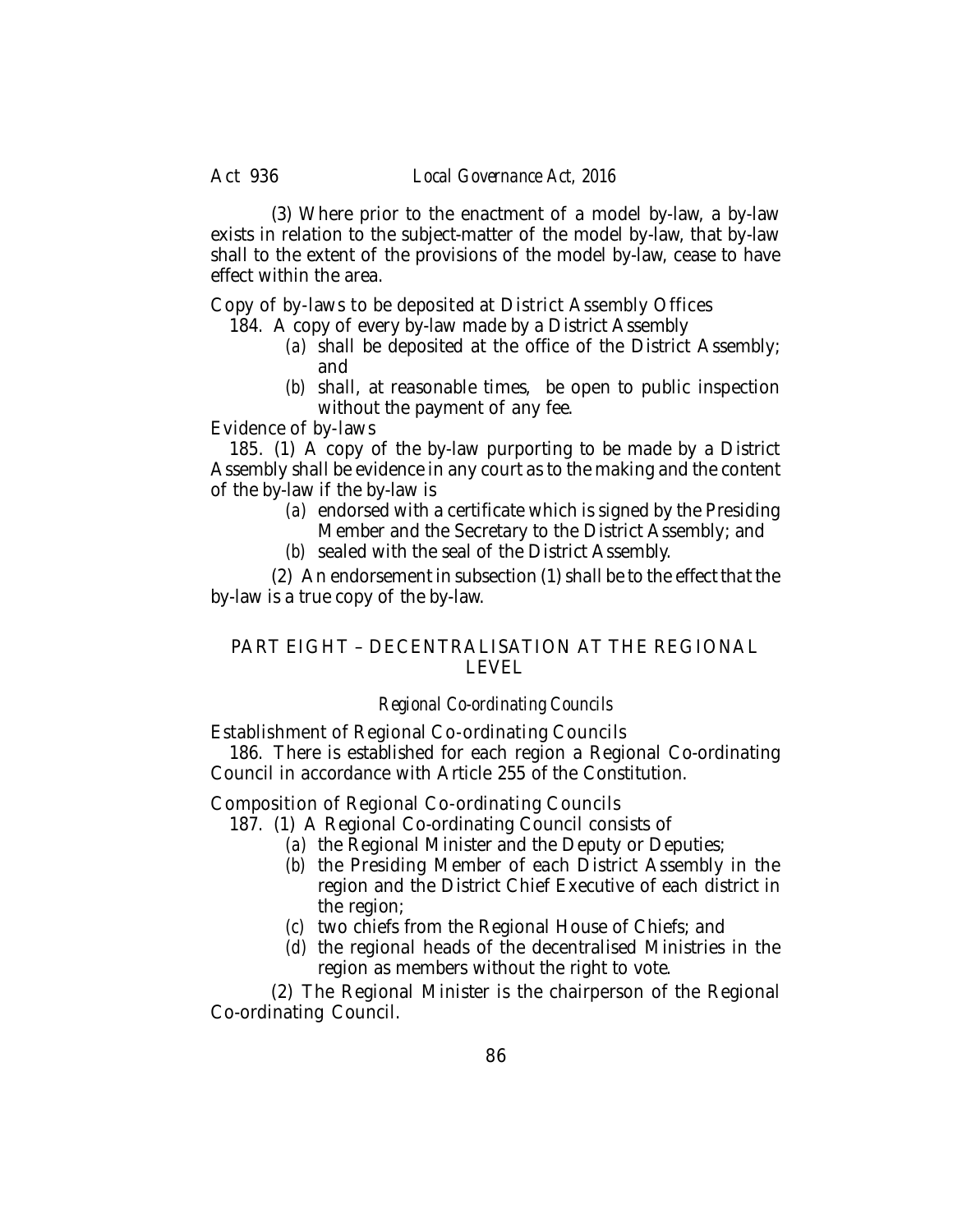(3) The Regional Co-ordinating Director is the secretary to the Regional Co-ordinating Council.

Functions of Regional Co-ordinating Councils

- 188. (1) A Regional Co-ordinating Council shall
	- *(a)* monitor, co-ordinate and evaluate the performance of the District Assemblies in the region;
	- *(b)* monitor the use of moneys
		- (i) mobilised by the District Assemblies; or
		- (ii) allocated and released to the District Assemblies by any agency of central Government; and
	- *(c)* review and co-ordinate public services generally in the region.

(2) The Regional Co-ordinating Council is responsible for the following functions:

- *(a)* the approval of the by-laws of the District Assemblies in the region subject to their consistency with national legislation,
- *(b)* the provision of back-stopping support for the performance of any function assigned to the District Assemblies in the region in respect of which a particular District Assembly is deficient in terms of skills and workforce;
- *(c)* the resolution of any conflicts between a District Assembly in the region and any agency of the central Government, public corporation, statutory body, non-governmental organisation or individual;
- *(d)* the oversight responsibility for second-cycle educational institutions and regional hospitals in the region on behalf of the Ministries of Education and Health; and
- *(e)* the performance of any other functions assigned to it by or under an enactment.

Development Planning functions of Regional Co-ordinating Councils 189. (1) A Regional Co-ordinating Council shall

- *(a)* provide a District Planning Authority with the information and data necessary to assist the Authority in the formulation of a district development plan;
- *(b)* co-ordinate the plans and programmes of District Planning Authorities and harmonise the plans and programmes with national development policies and priorities for consideration and approval by the Commission;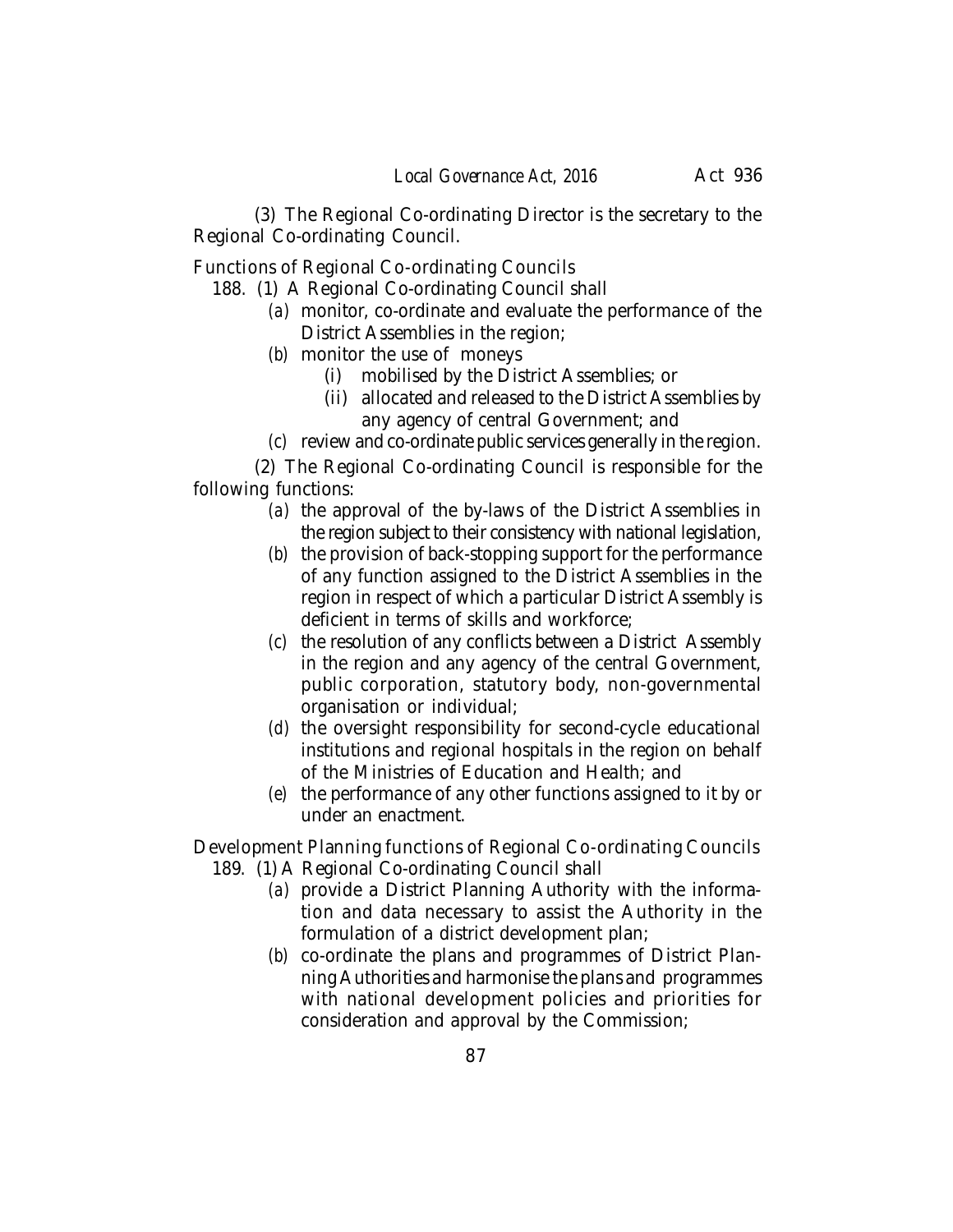### Act 936 *Local Governance Act, 2016*

- *(c)* monitor and evaluate the implementation of the programmes and projects of the District Planning Authorities within the region;
- *(d)* act on behalf of the Commission with respect to the national programmes and projects in the region as the Commission may direct; and
- *(e)* perform any other planning functions that may be assigned by the Commission.

Planning functions of Regional Planning Co-ordinating Unit

190. (1) A Regional Planning Co-ordinating Unit shall be established to perform the planning functions of a Regional Co-ordinating Council.

(2) A Regional Planning Co-ordinating Unit shall comprise the Heads of Regional Departments.

(3) The Regional Planning Co-ordinating Unit shall

- *(a)* advise the Regional Co-ordinating Council on
	- (i) the co-ordination, monitoring and evaluation of district development plans; and
	- (ii) matters related to development planning in the region, including spatial and sectoral policies; and
- *(b)* provide a secretariat for the Regional Co-ordinating Council to perform its planning functions.

(4) The Regional Planning Officer shall be the convenor of the Regional Planning Co-ordinating Unit.

Meetings of Regional Co-ordinating Councils

191. (1) A Regional Co-ordinating Council shall meet at least twice a year and shall hold any other meetings that the Council considers necessary at the times and in the places determined by the chairperson.

(2) The Regional Minister shall convene the meetings of the Regional Co-ordinating Council.

(3) The Regional Minister may, by notice to the members of the Regional Co-ordinating Council, convene a special meeting of the Regional Co-ordinating Council for a specified purpose.

(4) The special meeting shall be held at the time and place specified in the notice convening the meeting.

(5) The Regional Minister shall preside at the meetings of the Regional Co-ordinating Council and in the absence of the Regional Minister, a Deputy Regional Minister shall preside.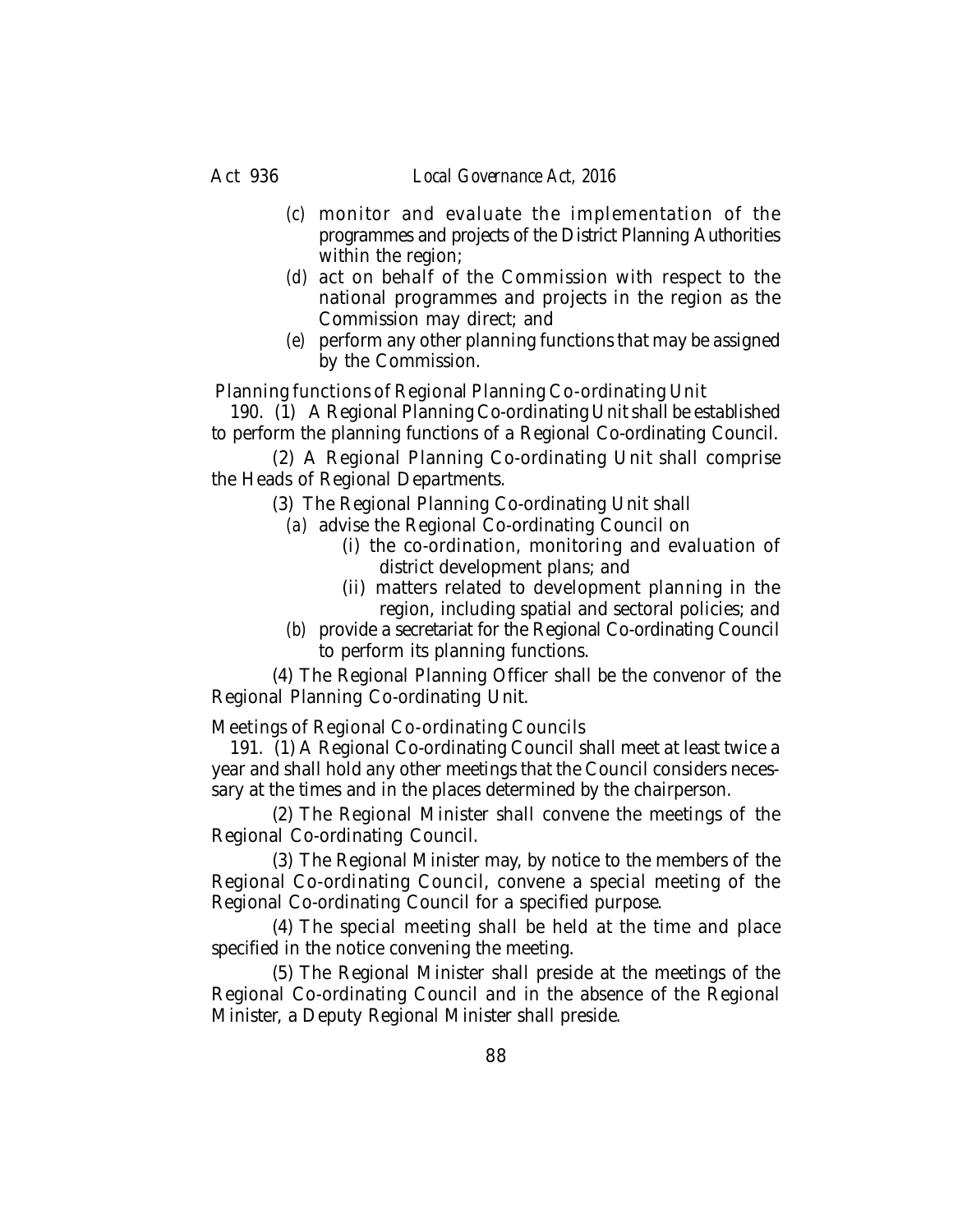(6) Matters at a meeting of a Regional Co-ordinating Council shall be decided by a simple majority of the members present and voting and where there is equality of votes, the person presiding shall have a casting vote.

(7) The quorum at a meeting of the Regional Co-ordinating Council is one-third of the membership of the Regional Co-ordinating Council, excluding the heads of the Regional Departments.

(8) The validity of the proceedings of a Regional Co-ordinating Council shall not be affected by a vacancy among its members or by a defect in the appointment or qualification of a member.

(9) Except as otherwise provided, the Regional Co-ordinating Council shall regulate the procedure for its meetings.

Office of the Regional Co-ordinating Council

192. (1) There shall be an Office of the Regional Co-ordinating Council in each region of the country.

(2) The Offices of the Regional Co-ordinating Councils in existence immediately before the commencement of this Act are continued in existence.

(3) A person seconded from any public office to the Office of the Regional Co-ordinating Council shall be an officer of the Regional Co-ordinating Council.

Functions of the Office of the Regional Co-ordinating Council

193. The Office of the Regional Co-ordinating Council is responsible for assisting the Regional Co-ordinating Council in the performance of its functions.

Regional Co-ordinating Director

194. (1) There shall be a Regional Co-ordinating Director for each Regional Co-ordinating Council.

 (2) The President may in accordance with Article 195 (1) of the Constitution, appoint a Regional Co-ordinating Director for each Regional Co-ordinating Council.

 (3) The President may, delegate the power of appointment under subsection (2) to the Head of the Local Government Service Council.

- (4) The Regional Co-ordinating Director
- *(a)* is the administrative head of the Office of the Regional Co-ordinating Council;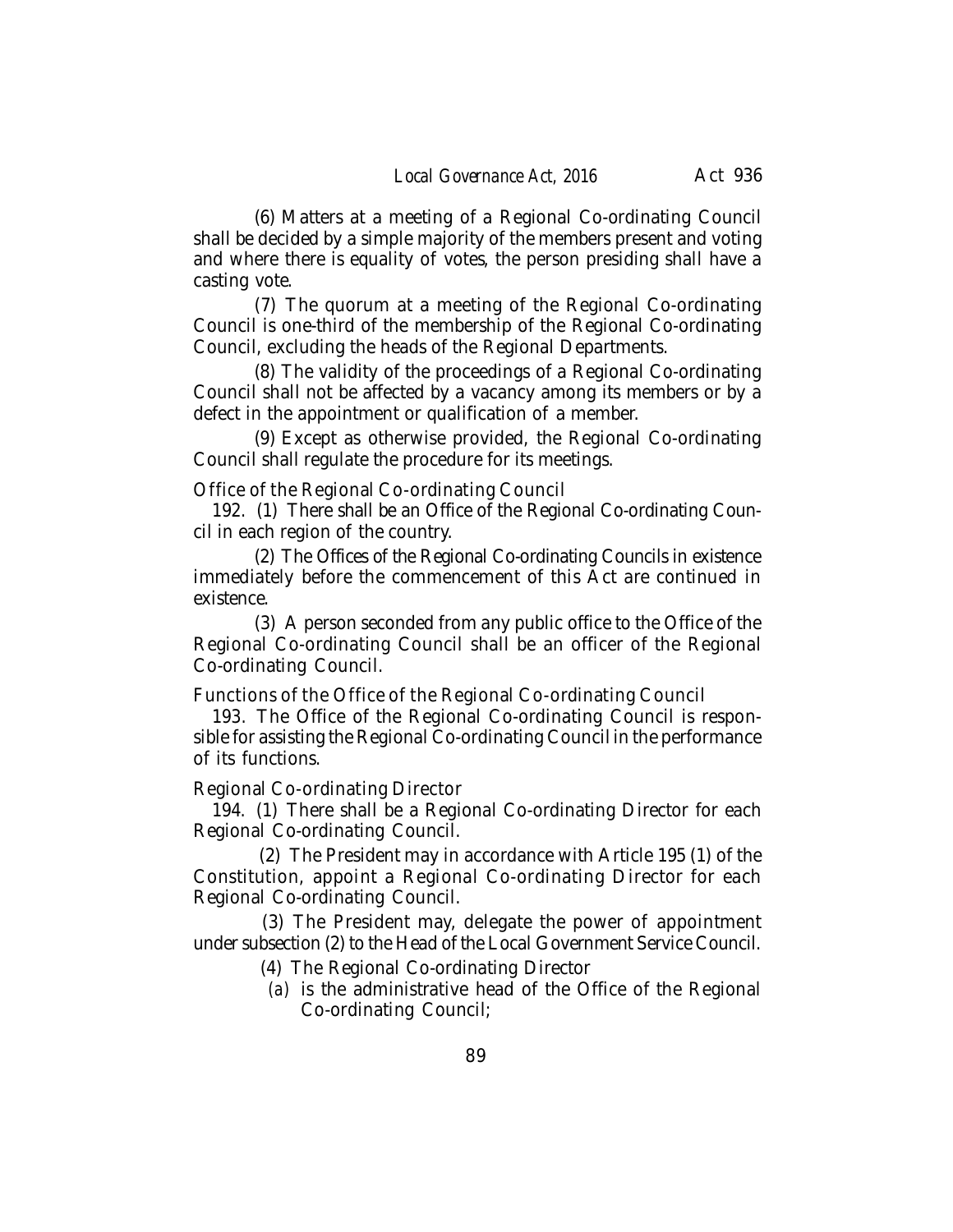- *(b)* is responsible for the co-ordination of the activities of the Departments of the Regional Co-ordinating Council; and
- *(c)* has the status and rank of a Chief Director in the Civil Service.

 (5) The Regional Co-ordinating Director is responsible to the Regional Minister in the performance of the functions of the office.

(6) The Regional Co-ordinating Director is a member of the Local Government Service.

(7) The Regional Co-ordinating Director shall ensure that the functions and responsibilities of the Office of the Regional Co-ordinating Council are effectively and efficiently carried out.

Staff of the Office of the Regional Co-ordinating Council

195. (1) The Office of the Regional Co-ordinating Council shall have the staff that may be necessary for the proper and effective performance of the functions of the office.

 (2) The President may, in accordance with Article 195 (1) of the Constitution, appoint the staff of the Regional Co-ordinating Council.

(3) The President may delegate the appointment under subsection (2) to the Head of the Local Government Service Council.

(4) The staff of the Office of the Regional Co-ordinating Council shall perform the functions assigned to them under this or any other enactment.

Departments of the Regional Co-ordinating Council

196. (1) The Departments specified in the Thirteenth Schedule are established as Departments of the Regional Co-ordinating Council.

 (2) The Departments of the Regional Co-ordinating Councils shall be headed by Regional Heads of Departments who are responsible for the proper and effective performance of their functions.

 (3) The Regional Heads of Departments of the Regional Co-ordinating Councils are responsible to the Regional Minister through the Regional Co-ordinating Director.

 (4) The Head of the Local Government Service shall issue Administrative Instructions to specify

- *(a)* how Departments of the Regional Co-ordinating Councils are to be established; and
- *(b)* the details of the reporting relationship between the Regional Heads of Departments of the Regional Co-ordinating Council, the Regional Co-ordinating Director and the Regional Minister.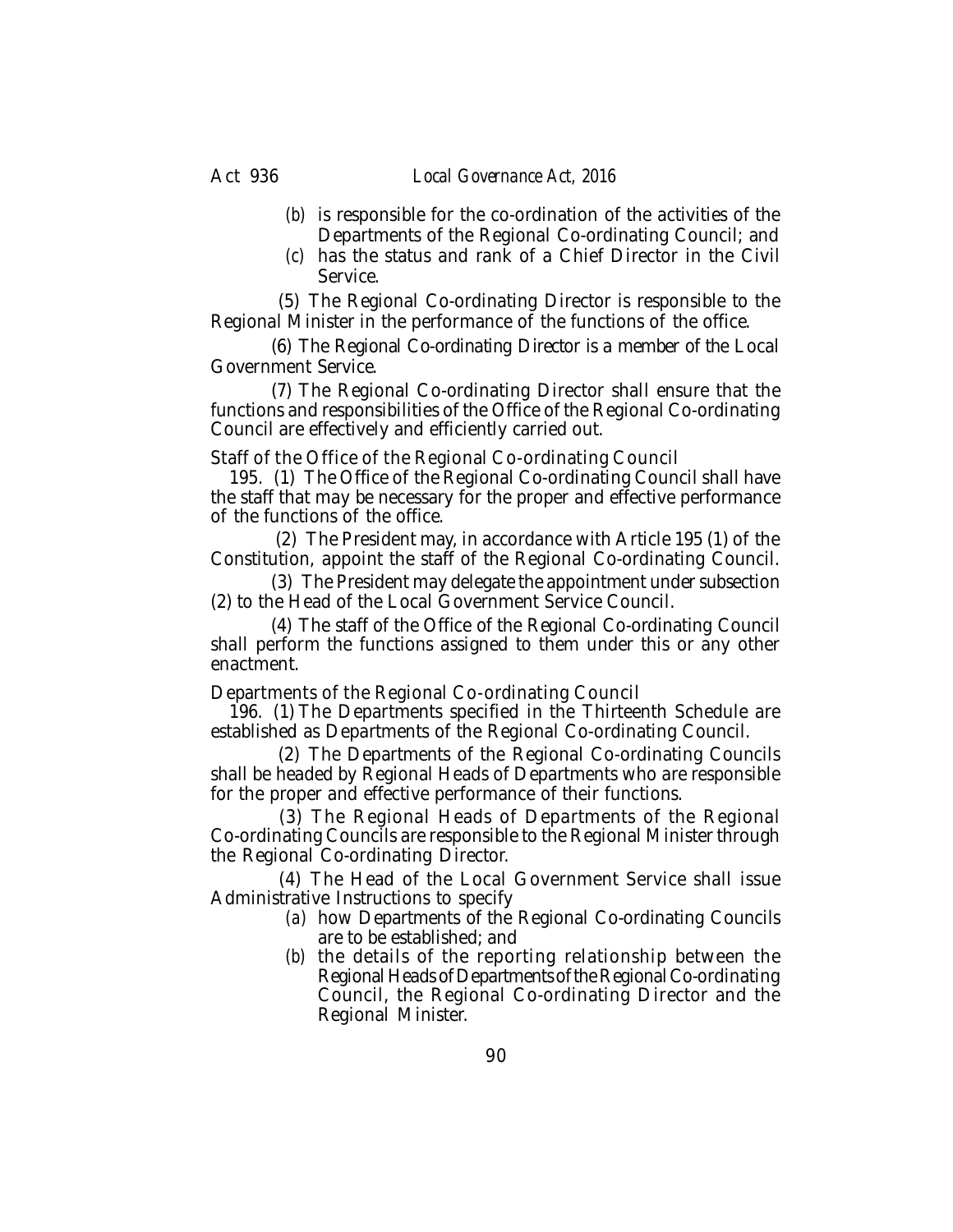Functions of the Departments of the Regional Co-ordinating Council 197. The Departments of the Regional Co-ordinating Council

- *(a)* shall co-ordinate, harmonise, monitor and evaluate the performance of the functions of the relevant Departments of the District Assemblies in the region;
- *(b)* are responsible for the implementation of the decisions of the Regional Co-ordinating Council as they affect the Departments; and
- *(c)* shall provide quarterly reports on their co-ordination, harmonisation, monitoring and evaluation activities and on their implementation of the decisions of the Regional Co-ordinating Councils to the Regional Co-ordinating Council through the Regional Co-ordinating Director.

Regional level inter-service and inter-sectoral collaboration and co-operation

198. (1) The Departments of a Regional Co-ordinating Council shall collaborate and co-operate with the other sectors of the public service

- *(a)* in order to ensure a co-ordinated approach to the monitoring and evaluation of the performance of the District Assemblies in the region, and
- *(b)* in the monitoring of the use of moneys allocated and released to the District Assemblies by agencies of the central government, and in the review and co-ordination of public services generally in the region.

(2) The Regional Minister shall facilitate the collaboration and co-operation with the other sectors of the public service.

(3) The Regional Heads of Department of the other sectors of the public service shall attend meetings and participate in the deliberations of the Regional Planning Co-ordinating Unit and the Regional Co-ordinating Council to which they are invited and the meetings shall be referred to as the expanded Regional Planning Co-ordinating Unit and the expanded Regional Co-ordinating Council meetings respectively.

(4) The expanded Regional Planning Co-ordinating Unit and the expanded Regional Co-ordinating Council shall oversee the effective merger and amalgamation of the Departments of the District Assemblies referred to in the Second and Fourth Schedules and shall resolve any disputes and misunderstandings arising from the merger and amalgamation.

(5) The Regional Heads of Departments of the other sectors of the public service shall provide information on any matter affecting their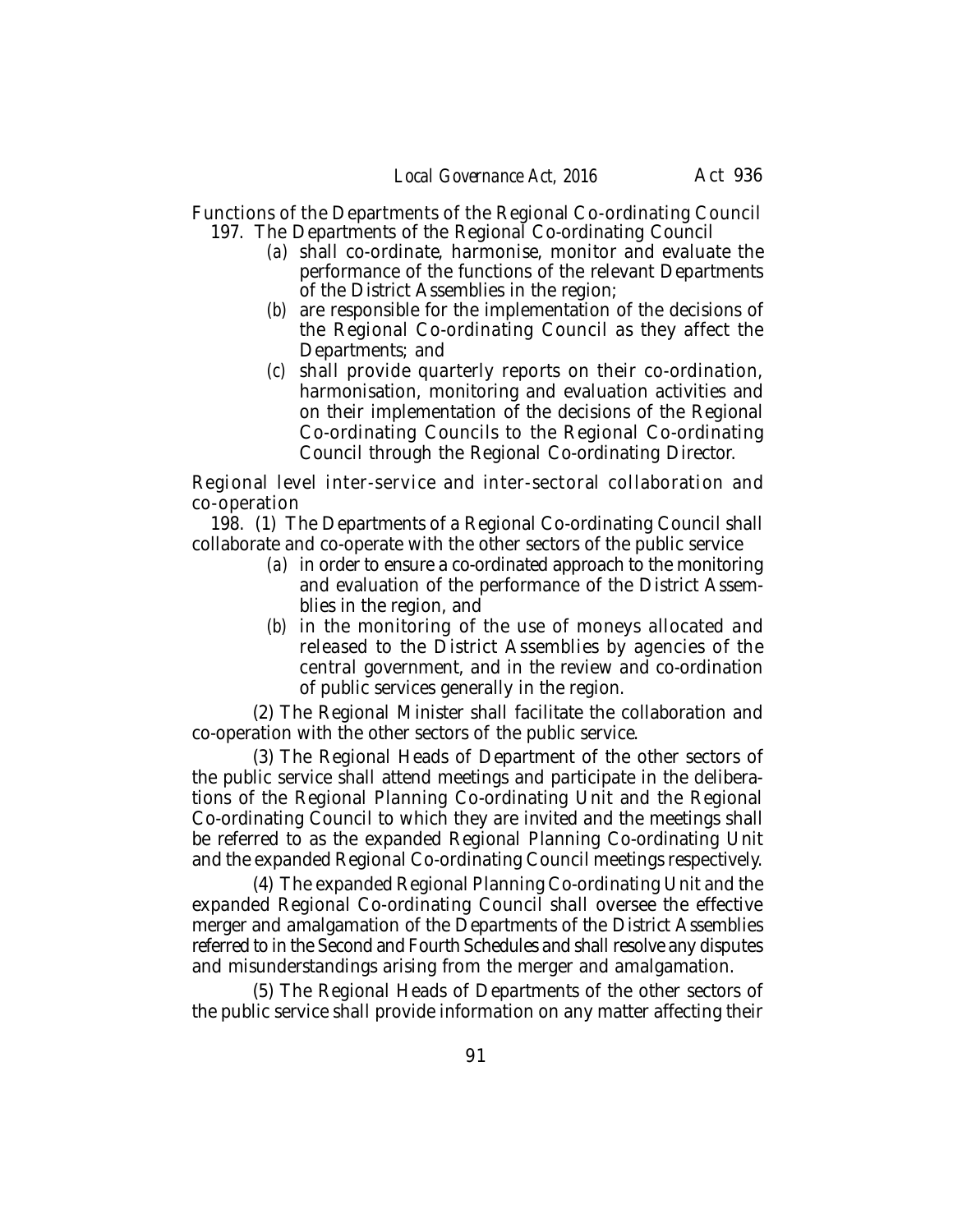sectors upon reasonable request by the Regional Minister, the Regional Co-ordinating Director or a Head of Department of the Regional Co-ordinating Council.

(6) The Regional Co-ordinating Council shall hold at least one joint annual meeting with the Heads of the Departments of the Regional Co-ordinating Council and the Heads of the other sectors of the public service to review the performance of the regional level of governance.

## Funds of the Regional Co-ordinating Council

199. (1) The Regional Co-ordinating Council shall receive funds from the following sources to be used exclusively for the functions of the Regional Co-ordinating Council, its planning functions and the planning functions of the Regional Co-ordinating Unit;

- *(a)* a percentage of the Common Fund determined by Parliament; and
- *(b)* grants and other donations made to the Regional Co-ordinating Council.

(2) These funds shall be in addition to the budgetary allocations made annually to the Regional Coordinating Council in the national budget.

## Regional budget

200. (1) Each Regional Co-ordinating Council is responsible for the preparation, administration and control of budgetary allocations to the Regional Co-ordinating Council.

(2) Every Regional Co-ordinating Council shall, before the end of each financial year, submit a regional integrated budget to the Minister for Finance for approval by Parliament.

(3) The regional integrated budget shall cover the budgets of the Office of the Regional Co-ordinating Council and include the aggregate revenue and expenditure of the departments and organisations under the Regional Co-ordinating Council, including the annual monitoring and evaluation plans and programmes of the Office of the Regional Co-ordinating Council and the departments and organisations under the Regional Co-ordinating Council.

(4) The Minister responsible for Finance shall create a budget line in the national budget appropriation for the regional integrated budget.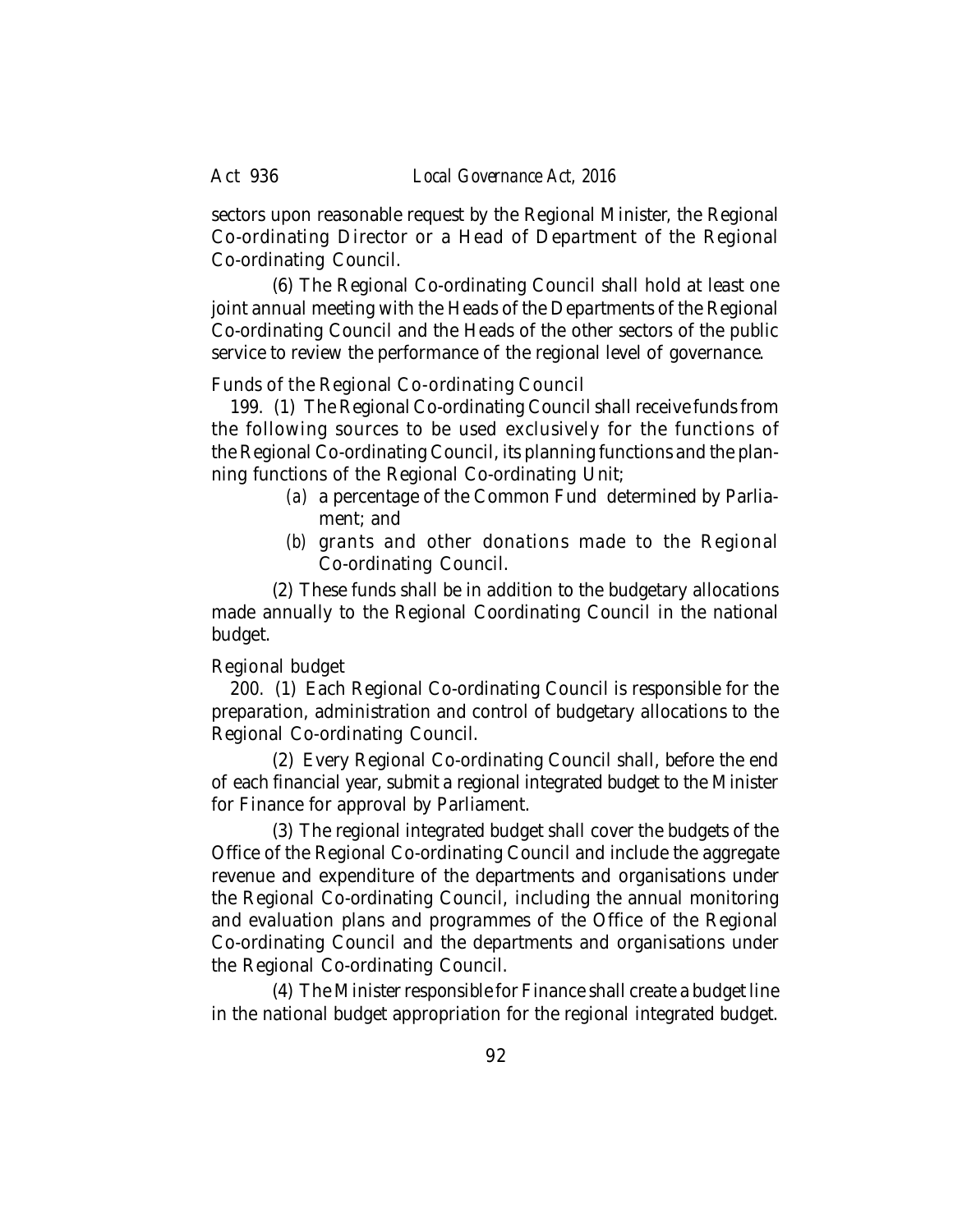Regional Minister

201. (1) The President shall, in accordance with Article 256 of the Constitution, appoint for each region, a Minister of State who shall be known as the Regional Minister for that region.

(2) A Regional Minister shall

- *(a)* represent the President in the region;
- *(b)* be responsible for the co-ordination and direction of the administrative machinery in the region; and
- *(c)* perform any other functions delegated by the President.

 (3) The President may, in consultation with the Minister of State for a region and with the prior approval of Parliament, appoint for the region, a Deputy Minister or Deputy Ministers to perform functions as the President may determine.

Relationship between the Regional Minister and the District Chief **Executive** 

- 202. (1) The Regional Minister
	- *(a)* is on behalf of the President, responsible for supervising the work of the District Chief Executives of the districts in the region;
	- *(b)* is responsible for monitoring and evaluating the District Chief Executives in the region in the performance of their functions; and
	- *(c)* is responsible for submitting to the President, periodic and annual assessment reports on the performance of the District Chief Executives in the region.

(2) District Chief Executives in the region shall inform the Regional Minister of any new fees, taxes and rates imposed by their District Assemblies and the infrastructure and development projects undertaken or programmed to be undertaken by their District Assemblies.

## Regional management

203. (1)The Office of the Regional Co-ordinating Council established under section 192 shall co-ordinate and monitor the programmes of government departments at the regional level and keep the Regional Co-ordinating Council informed of their performance.

(2) The Regional Co-ordinating Director shall, within three months after the end of each financial year, prepare an annual report of the work of the Regional Co-ordinating Council in that year and submit the report to the President through the Regional Minister after approval by the Regional Co-ordinating Council.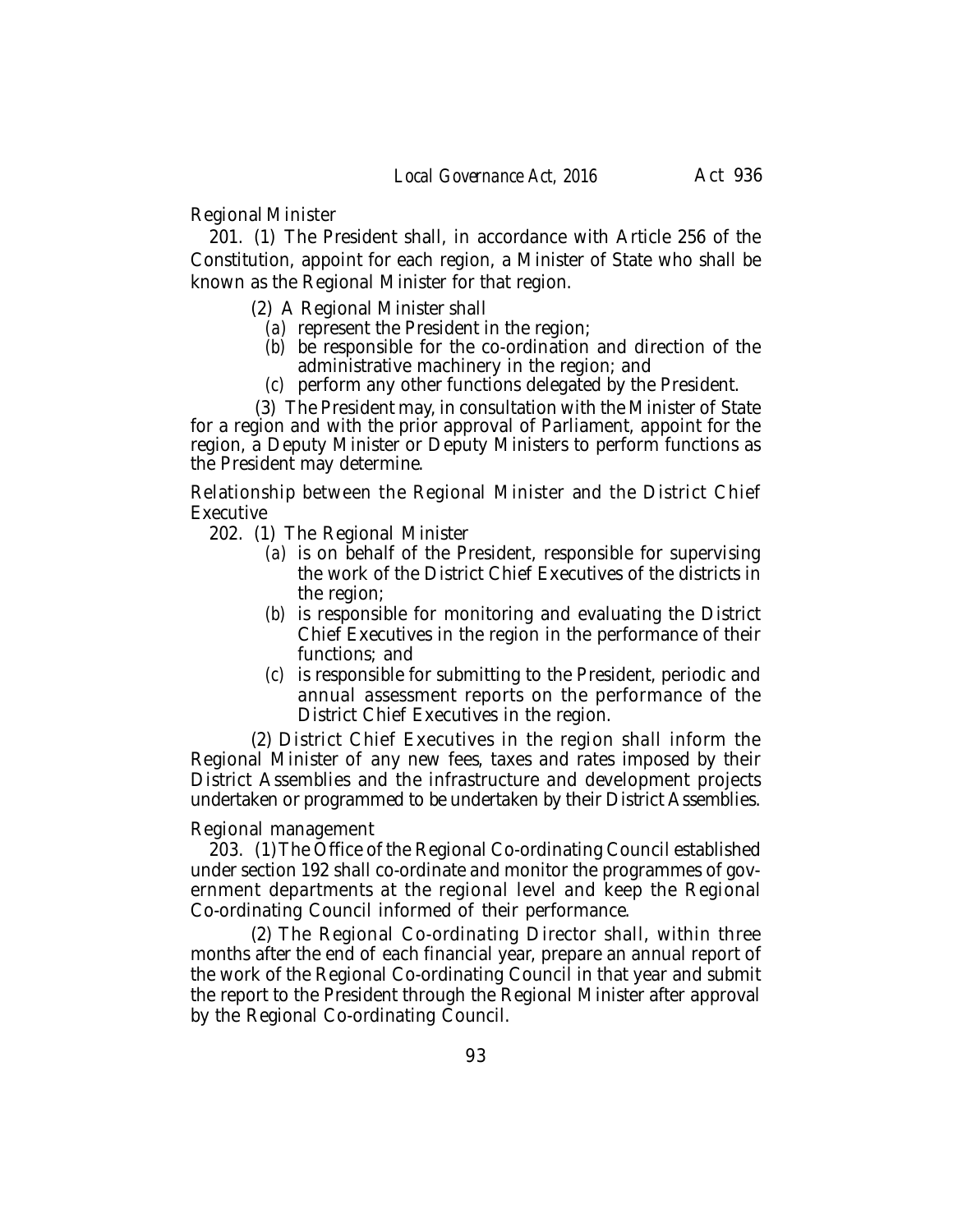Act 936 *Local Governance Act, 2016*

 (3)The relationship of the Regional Co-ordinating Director to the Regional Minister shall be that of a Chief Director to the Minister.

## PART NINE - INTER-MINISTERIAL CO-ORDINATING COMMITTEE ON DECENTRALISATION

## *Establishment and Functions of the Inter-Ministerial Co-ordinating Committee on Decentralisation*

Establishment of Inter-Ministerial Co-ordinating Committee on **Decentralisation** 

204. (1) There is established by this Act, an Inter-Ministerial Co-ordinating Committee on Decentralisation, referred to in this Act as the Inter-Ministerial Co-ordinating Committee.

(2) The Inter-Ministerial Co-ordinating Committee is the key national institutional mechanism for the inter-sectoral policy coordination of decentralisation and for the decentralised local governance system.

- (3) The Inter-Ministerial Co-ordinating Committee shall comprise:
	- *(a)* the President or a designated representative as chairperson;
	- *(b)* the Minister for Local Government;
	- *(c)* the Minister for Finance;
	- *(d)* the Minister for Education;
	- *(e)* the Minister for Health;
	- *(f)* the Minister for Food and Agriculture;
	- *(g)* the Minister responsible for Gender, Children and Social Protection;
	- *(h)* the Attorney-General and Minister for Justice;
	- *(i)* the Head of the Local Government Service;
	- *(j)* the Head of the Civil Service; and
	- *(k)* the Chairperson of the National Development Planning Commission.

(4) The Inter-Ministerial Co-ordinating Committee may appoint sub-committees and task forces to assist in the performance of functions.

(5) The Inter-Ministerial Co-ordinating Committee may require a Minister or public officer to attend its meetings or provide information required for the performance of its functions.

(6) The Inter-Ministerial Co-ordinating Committee may co-opt a person or engage the services of experts and consultants for the effective discharge of its functions.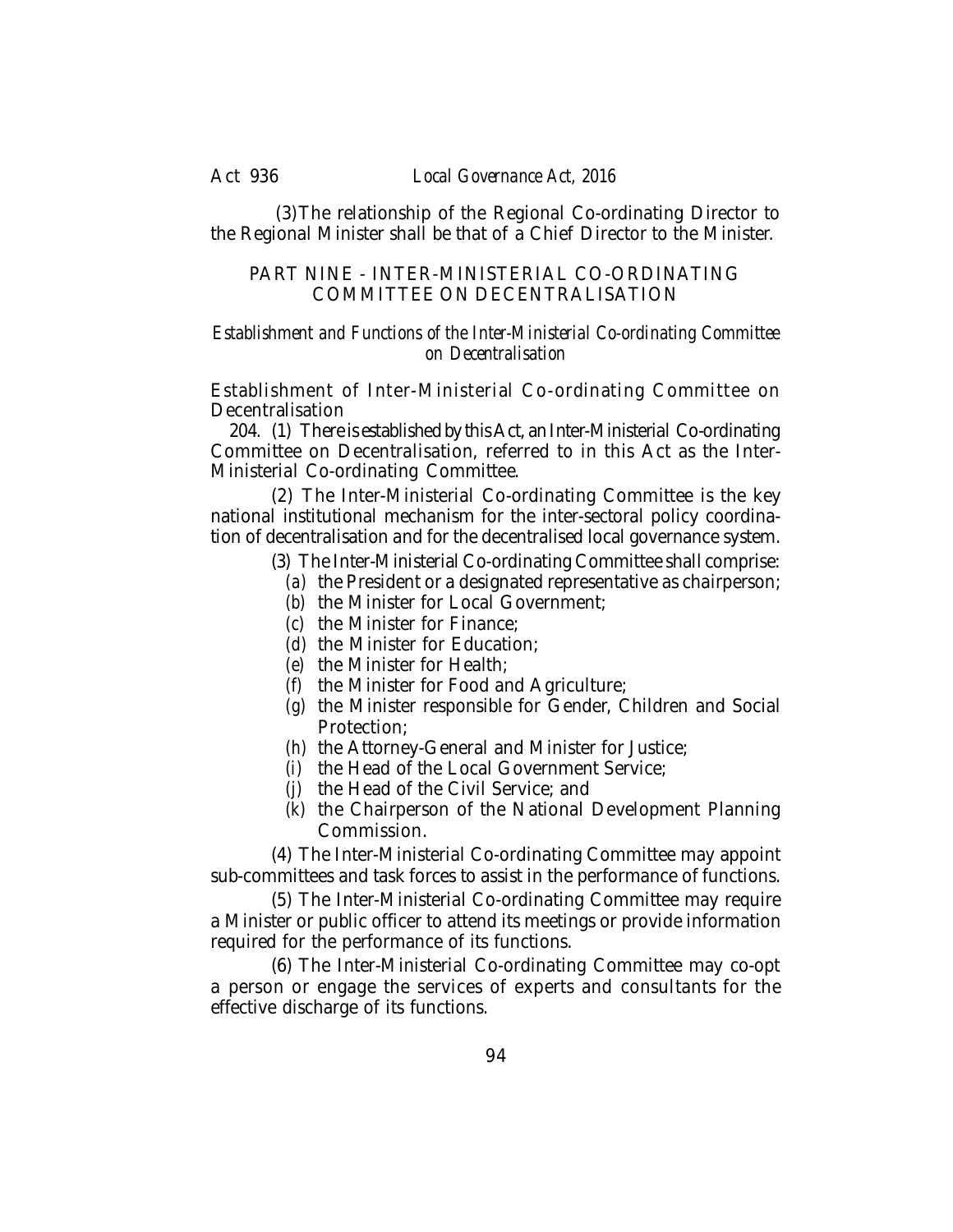(7) The Inter-Ministerial Co-ordinating Committee may meet at the times and in the places determined by the chairperson and shall regulate its own procedure.

Functions of the Inter-Ministerial Co-ordinating Committee

205. The Inter-Ministerial Co-ordinating Committee is responsible for the inter-sectoral policy coordination of decentralisation and for the decentralised local governance system.

Technical Committee of the Inter-Ministerial Co-ordinating Committee

206. (1) There shall be established a Technical Committee of the Inter-Ministerial Co-ordinating Committee consisting of

- *(a)* a chairperson appointed by the Inter-Ministerial Co-ordinating Committee,
- *(b)* the Chief Director of the Ministry of Local Government,
- *(c)* the Chief Director of the Ministry of Finance,
- *(d)* the Chief Director of the Ministry of Education,
- *(e)* the Chief Director of the Ministry of Health,
- *(f)* the Chief Director of the Ministry of Food and Agriculture,
- *(g)* the Chief Director of the Ministry of Gender, Children and Social Protection,
- *(h)* the Director of Legislative Drafting, Attorney General's Department of the Ministry of Justice,
- *(i)* the Chief Director of the Office of the Head of Local Government Service,
- *(j)* the Chief Director of Office of the Head of Civil Service, and
- *(k)* the Director-General, National Development Planning Commission.

(2) The Technical Committee shall meet at the times and places that the chairperson may determine but shall meet before each meeting of the Inter-Ministerial Co-ordinating Committee to discuss the items for consideration and prepare policy options for the consideration of the meeting.

Secretariat of the Inter-Ministerial Co-ordinating Committee

207. (1) The Inter-Ministerial Co-ordinating Committee shall have a Secretariat headed by an Executive Secretary.

(2) The Secretariat shall ensure the effective implementation of the decisions of the Inter-Ministerial Co-ordinating Committee.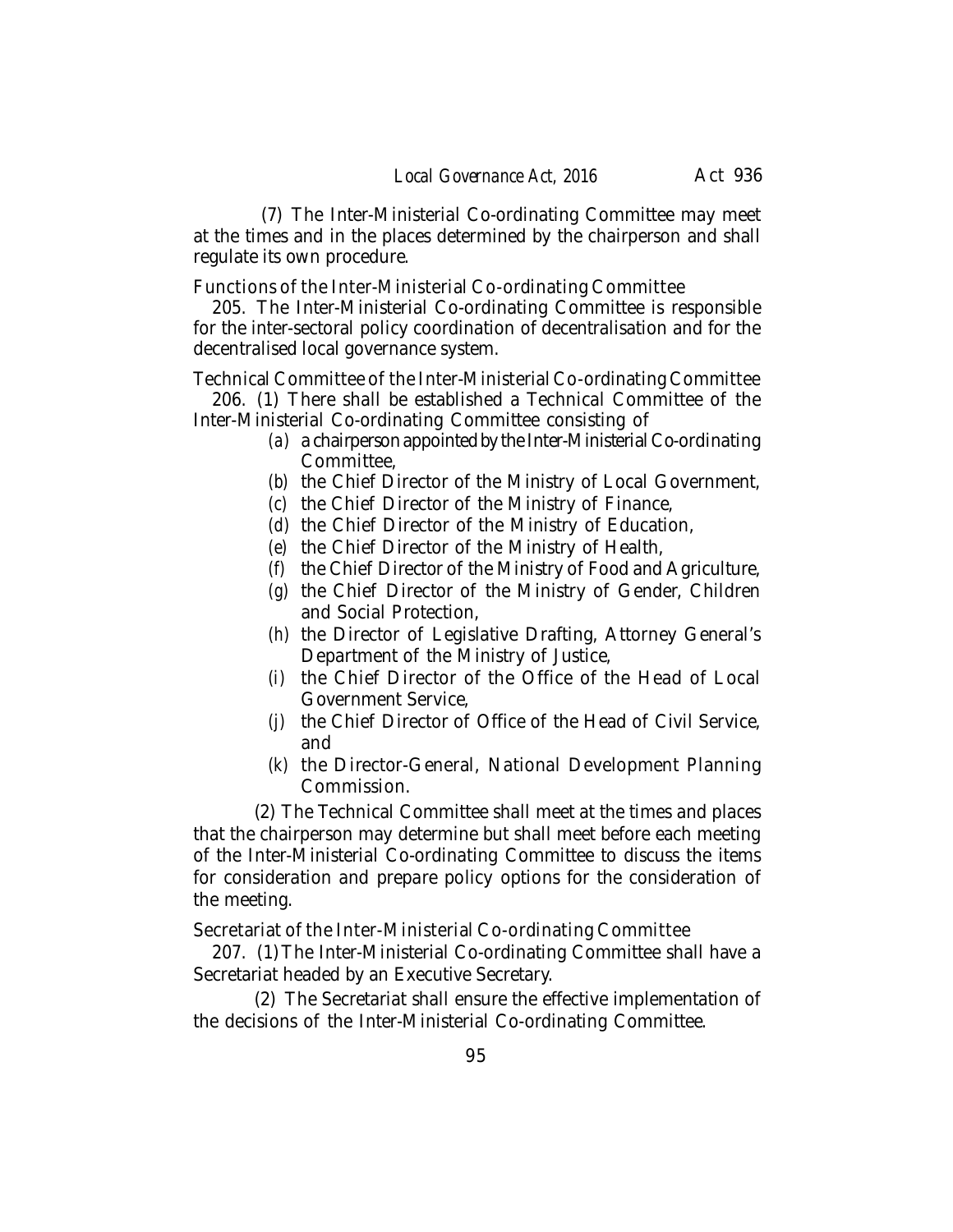Act 936 *Local Governance Act, 2016*

(3) The Inter-Ministerial Co-ordinating Committee on Decentralisation shall be under the Office of the President.

## PART TEN – MISCEL LANEOUS MATTERS

## *Acquisition of Immovable Property*

Power of District Assembly to acquire land

208. (1) A District Assembly, in furtherance of its incorporation, may acquire land or buildings in the district or outside the district as it considers necessary to perform any function conferred on it.

(2) A District Assembly may, in the best interest of the District Assembly, purchase land, service the land and re-allocate the land to a prospective public or private developer for development.

Development charges on serviced land

209. (1) A District Assembly shall impose a reasonable development charge on a prospective developer when allocating acquired and serviced land to a prospective developer and may impose other terms that may appear to the District Assembly to be expedient for the development of the district.

(2) The proceeds from a development charge shall be paid into a separately established fund maintained solely for the purpose of further acquisition and servicing of land acquired.

## *Legal Proceedings and Notices*

Notice of suit to be served on District Assembly

210. (1) A suit shall not be commenced against a District Assembly until at least one month after a written notice of intention to commence the suit has been served on the District Assembly by the intending plaintiff or an agent of the plaintiff.

(2) The notice shall state the cause of action, the names and place of abode of the intending plaintiff and the relief which the plaintiff claims.

(3) An action shall not lie against a District Assembly unless the action is commenced within twelve months after the act, neglect or default complained of, or in the case of continuing damage or injury, within twelve months after the date of cessation.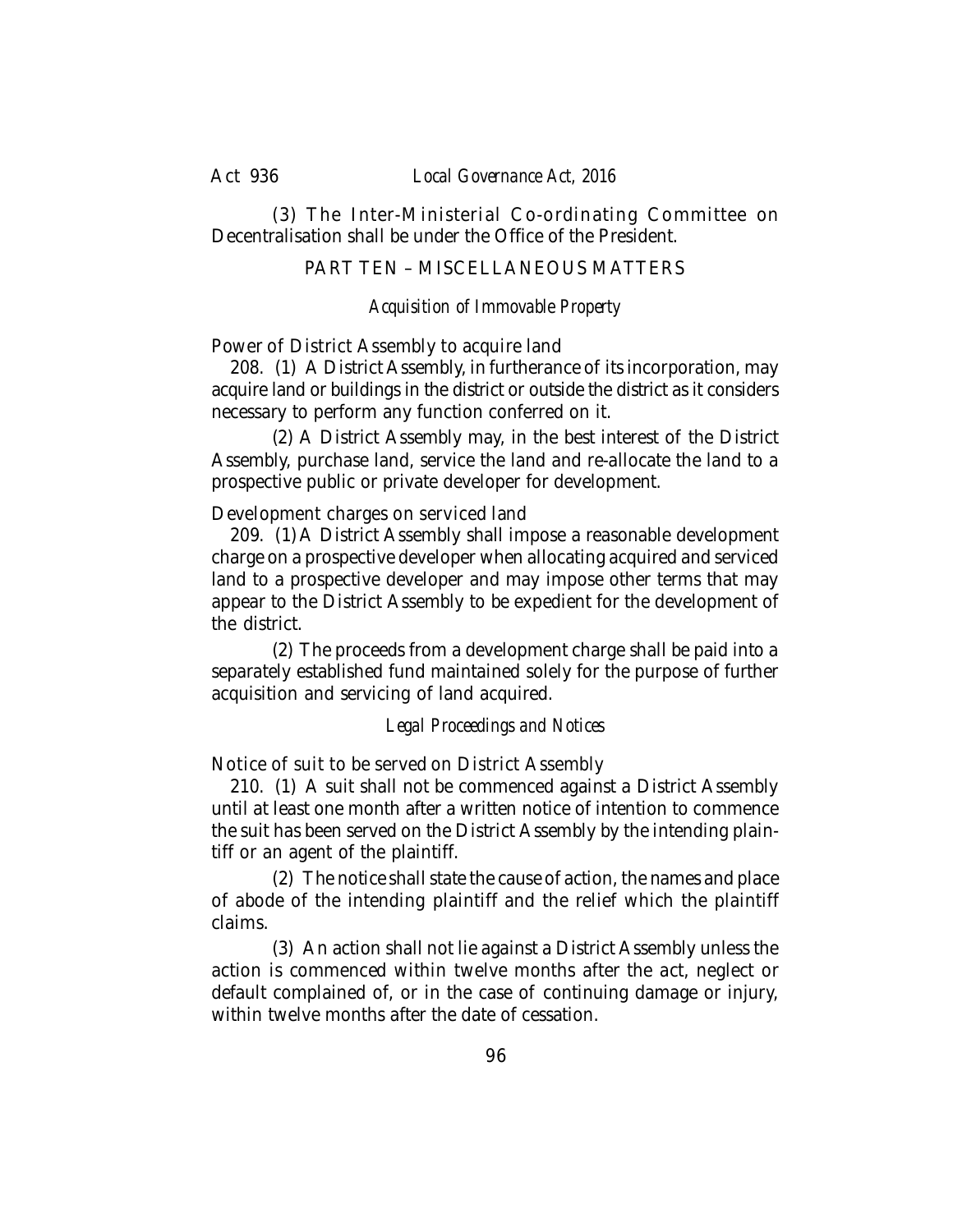Mode of service on District Assembly

211. (1) Any summons, notice or other document required or authorised to be served on a District Assembly shall be served by delivering or sending the summons, notice or other document by registered post addressed to the District Chief Executive.

(2) A court may, in a particular suit or as regards a particular document, order service on the District Assembly to be effected in another manner and in that case, service shall be effected in accordance with the terms of the court order.

### Description of property

212. Where in any criminal proceeding it is necessary to refer to the ownership or description of property belonging to or under the management of a District Assembly, the property may be described as the property of the District Assembly.

## Power of entry

213. (1) A person authorised in writing by a District Assembly may enter onto any land, building or premises, within the area of authority of the District Assembly to carry out an inspection, inquiry or the execution of works under any by-law made by the District Assembly.

(2) A person authorised by a District Assembly to exercise a power of entry, shall not enter a place known as a sacred grove within the area of authority of the District Assembly.

## Publication of notices

214. The publication of a notice or any other document required by this Act to be published shall be deemed to be duly published if the notice or document is fixed

*(a)* in a conspicuous place on or near the outer door of the office of the District Assembly during office hours, or

*(b)* in some other conspicuous place within the District for a reasonable time.

Occupier to provide specified particulars

215. (1) A District Assembly may, by notice in writing, require the occupier of premises to state the name and address of the owner of the premises to enable a document to be served on the owner of the premises.

(2) If the occupier refuses within fourteen days after the notice has been served to provide the name and address of the owner of the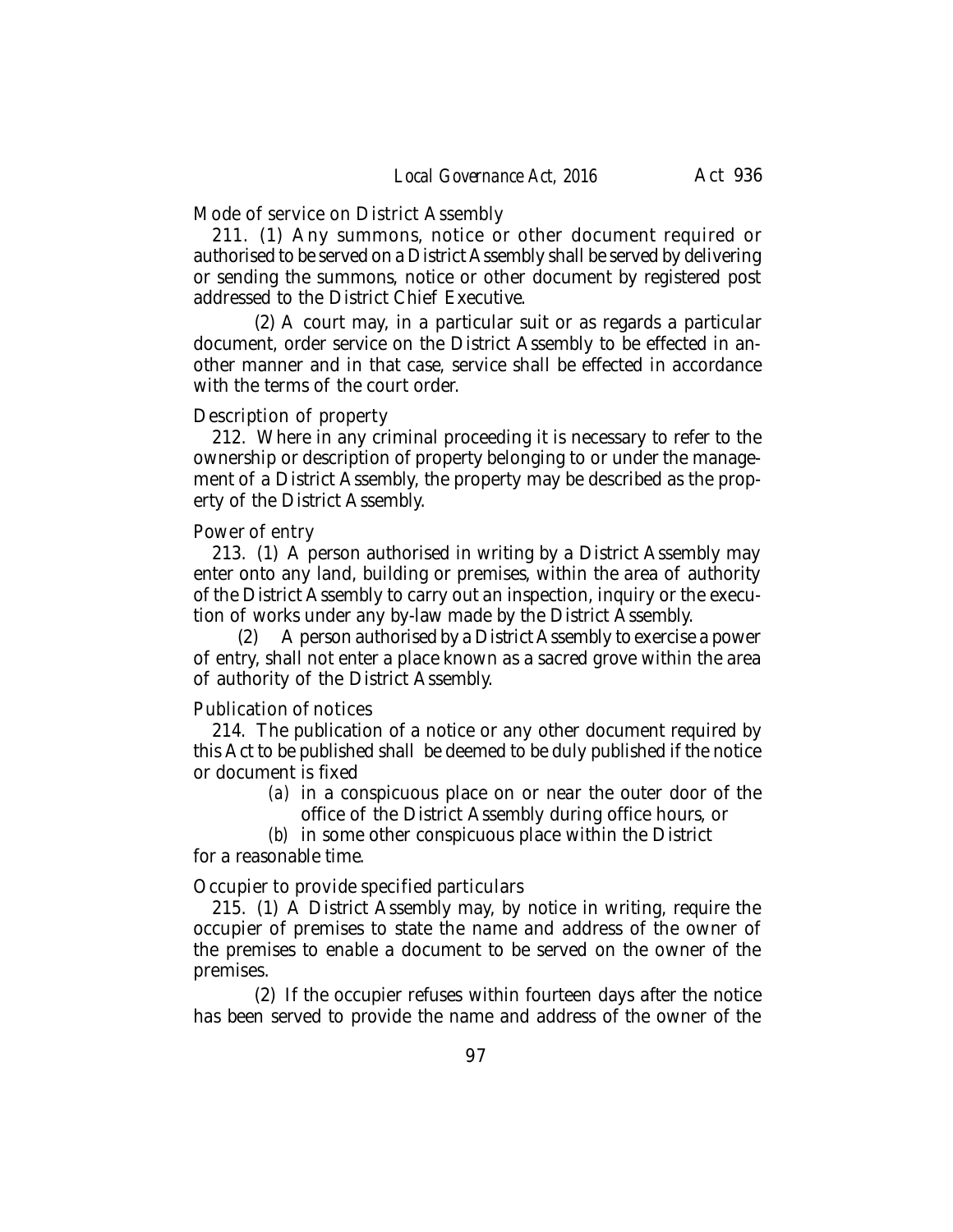premises, or wilfully misstates the name and address of the owner, the occupier commits an offence and is liable on summary conviction in respect of each offence to a fine of not less than twelve penalty units and not more than twenty five penalty units or to a term of imprisonment of not more than one month or to both the fine and term of imprisonment and in the case of a continuing offence, to a further fine of one penalty unit for each day on which the offence continues, unless cause is shown to the satisfaction of the court why the occupier is unable to provide the details of the owner.

## *Privileges and Immunities*

Freedom of speech and proceedings in District Assembly

216. There shall be freedom of speech, debate and proceedings in every District Assembly and the freedom shall not be impeached or questioned in any court or place.

Immunity from proceedings for acts in District Assembly

217. (1) Civil or criminal proceedings shall not be instituted against a member of a District Assembly or officer of the District Assembly in any court because of anything said by that person in the District Assembly or any matter or thing brought by that person in or before the District Assembly by petition, motion or otherwise.

(2) Where in the opinion of the Presiding Member of a District Assembly, a statement made by a member of the District Assembly is defamatory of any person in the first instance, the Presiding Member shall refer the matter for inquiry to the Public Relations and Complaints Committee of the District Assembly which shall report its findings to the District Assembly not later than fourteen days after the matter was referred.

(3) Where the Committee reports to the District Assembly that the statement made by the member is defamatory of any person, the member who made the statement shall, at the next sitting of the District Assembly, render an apology at the bar of the District Assembly, the terms of which shall be approved by the Committee and communicated to the person who has been defamed.

(4) Where a member refuses to render an apology, the Presiding Member shall suspend that member for the duration of two consecutive meetings of the District Assembly.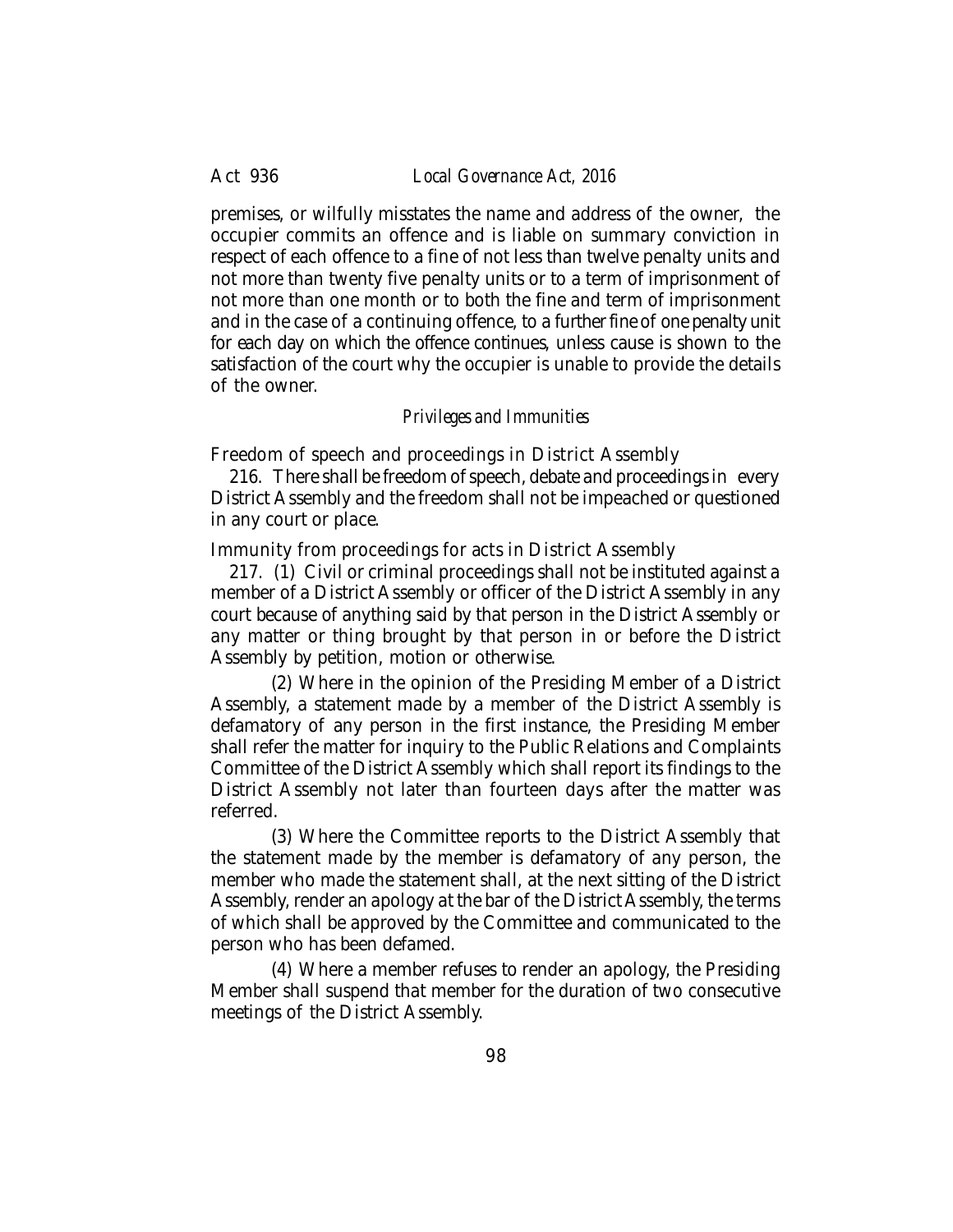(5) A member of the District Assembly who has been suspended shall lose the privileges, immunities and allowances in respect of membership of the District Assembly and the privileges, immunities and allowances shall be forfeited until an apology is rendered.

### Immunity from Service as Juror

218. A member of the District Assembly shall not be required to serve on a jury in any court or as a member of any tribunal.

### Immunity from service of process and arrest

219. (1) Civil or criminal process from a court shall not be served on or executed in relation to any member of the District Assembly or officer of the District Assembly while the member is on the way to attend or returning from a meeting of the District Assembly.

(2) A certificate of the Presiding Member of the District Assembly to the effect that a member was on the way to, attending or returning from a meeting of the District Assembly shall be conclusive evidence of attendance at the District Assembly.

Immunity from publication of proceedings

220. A person shall not be under a civil or criminal liability in respect of the publication of

- *(a)* the text or a summary of a report, paper, minutes, note or proceedings of a District Assembly; or
- *(b)* a contemporaneous report of a meeting of the District Assembly,

unless it is shown that the publication was made with malice or otherwise in want of good faith.

### Privileges of witnesses

221. (1) A person summoned to attend and give evidence or to produce any paper, book, record or other document before a District Assembly is entitled to the same privileges as if that person were appearing before a court to give evidence.

 (2) A public officer shall not be required to produce any document before a District Assembly if the Presiding Member of the District Assembly certifies that

- *(a)* the document belongs to a class of documents that would be injurious to public interest to produce; or
- *(b)* the disclosure of the contents of the document will be prejudicial to the security of the State.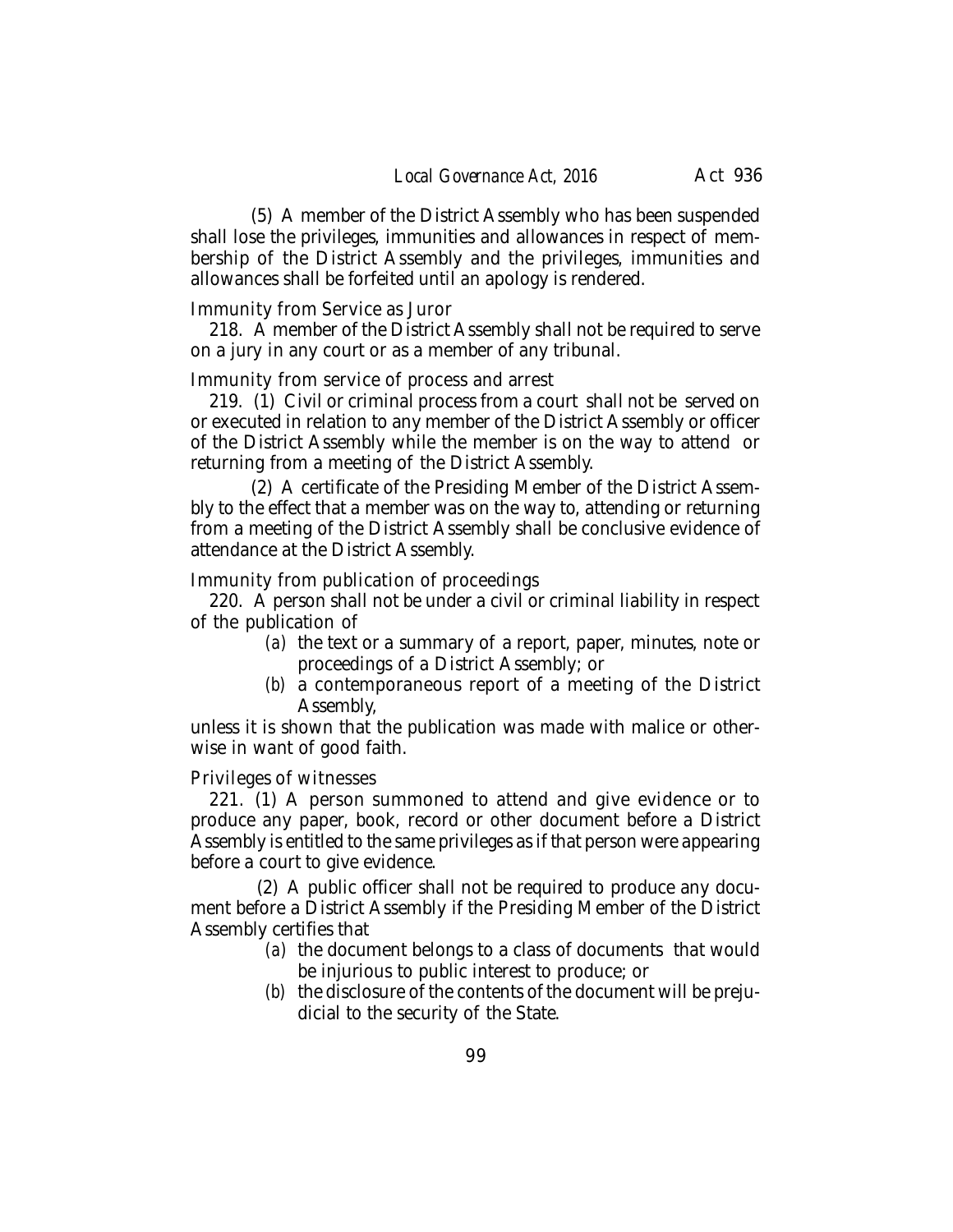(3) Where there is a doubt as to whether the production of a document is injurious to public interest or prejudicial to the security of the State, the Presiding Member of the District Assembly shall refer the matter to the High Court to determine whether the production or disclosure of the contents of the document will be injurious to the public interest or prejudicial to the security of the State.

(4) An answer by a person to a question put by a District Assembly shall not be admissible in evidence against that person in any civil or criminal proceedings out of the District Assembly, except proceedings for perjury brought under the criminal law.

Contempt of District Assembly

- 222. (1) An act which
	- *(a)* obstructs or impedes a District Assembly in the performance of its functions,
	- *(b)* obstructs or impedes a member or officer of the District Assembly in the discharge of official duties,
	- *(c)* affronts the dignity of the District Assembly, or
	- *(d)* tends either directly or indirectly to produce a result specified in paragraphs *(a), (b)* or (*c),*

shall be contempt of the District Assembly.

(2) Where an act which constitutes contempt of a District Assembly is an offence under the criminal law, the exercise by the District Assembly of the power to punish for contempt shall not limit the institution of proceedings under the criminal law.

*Obstruction of the Authority of a District Assembly*

Obstruction of officers

223. (1) A person who

- *(a)* wilfully obstructs a member of a District Assembly in the execution of the duties of the member, or
- *(b)* being the occupier of premises, prevents the owner of the premises from complying with any requirements of the District Assembly,

commits an offence and is liable on summary conviction to a fine of not less than twelve penalty units and not more than twenty five penalty units or to a term of imprisonment of not more than one month or to both the fine and the term of imprisonment and in the case of a continuing offence to a further fine of one penalty unit for each day that the offence continues.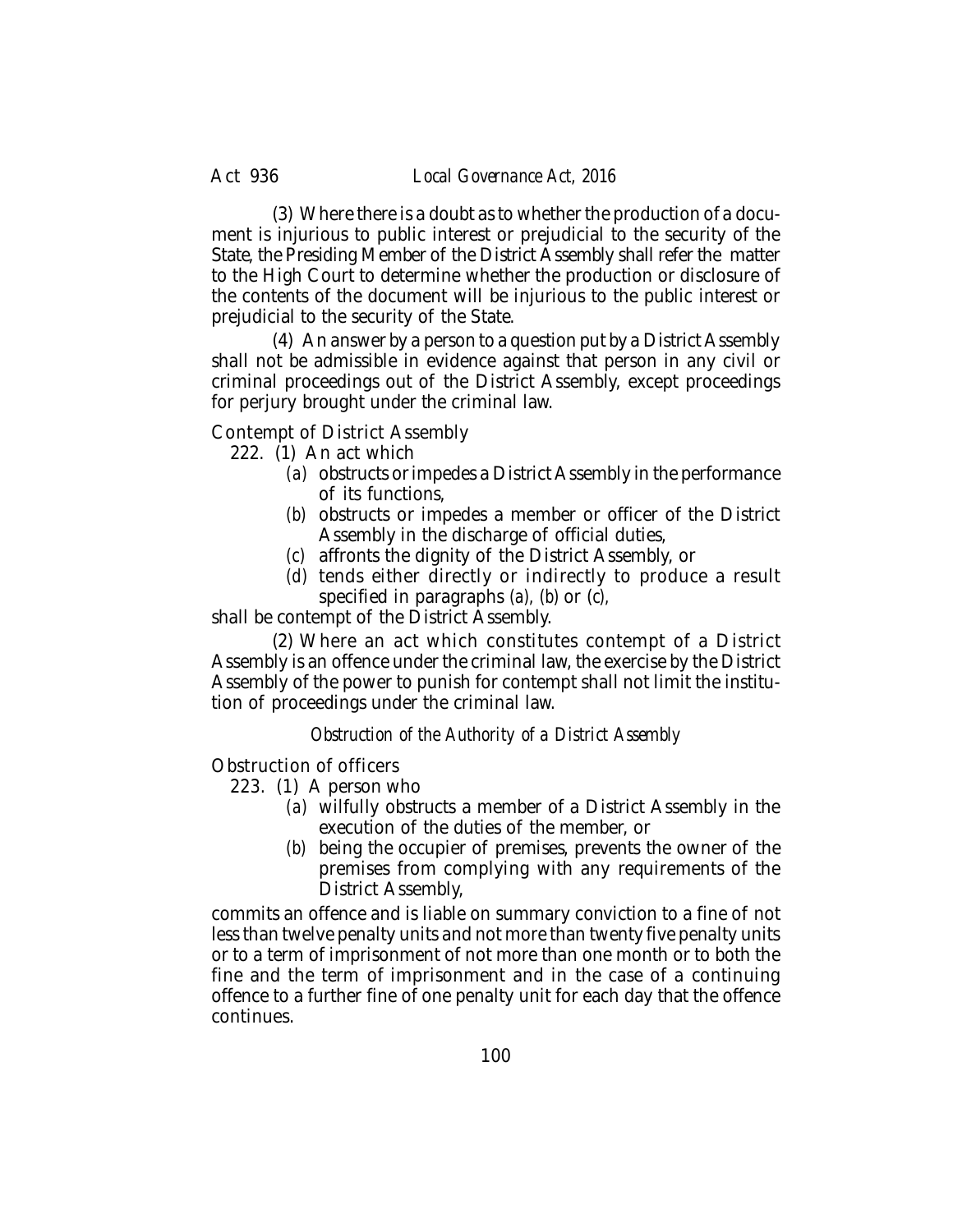## *Offence of Unauthorised Sitting and Voting*

Penalty for unqualified person sitting or voting in District Assembly 224. A person who

- *(a)* is elected or appointed as a member of a District Assembly while that person is not qualified to be elected or appointed and sits or votes in the District Assembly,
- *(b)* sits or votes in a District Assembly after the seat in the District Assembly has become vacant knowing or having reasonable grounds for knowing that the seat has become vacant, or
- *(c)* sits or votes in a District Assembly after that person has become disqualified from sitting or voting in the District Assembly, knowing or having reasonable grounds for knowing that that person is disqualified,

commits an offence and is liable on summary conviction to a fine of not less than one hundred penalty units and not more than two hundred penalty units or to a term of imprisonment of not less than three months and not more than six months or to both the fine and the imprisonment.

### *Executive Authority and Local Government*

Delegation of powers of President or Minister

225. The President or the Minister, with the prior approval of the Cabinet, may by Executive Instrument, delegate any of the functions of the President or Minister under this Act other than the functions of the Minister under section 3, to a public officer subject to the conditions specified in the Instrument.

Provision of information to the President or Minister

226. Each District Assembly and every member or officer of the District Assembly shall furnish the President or the Minister with the information that the President or Minister may require in relation to the functions of the District Assembly.

*Provisions on Staff of District Assembly*

Staff of District Assembly to give account of moneys and properties in their charge

227. (1) A member of staff of a District Assembly during the continuance of office, or within three months after ceasing to hold office and in a manner that the District Assembly or the Auditor-General may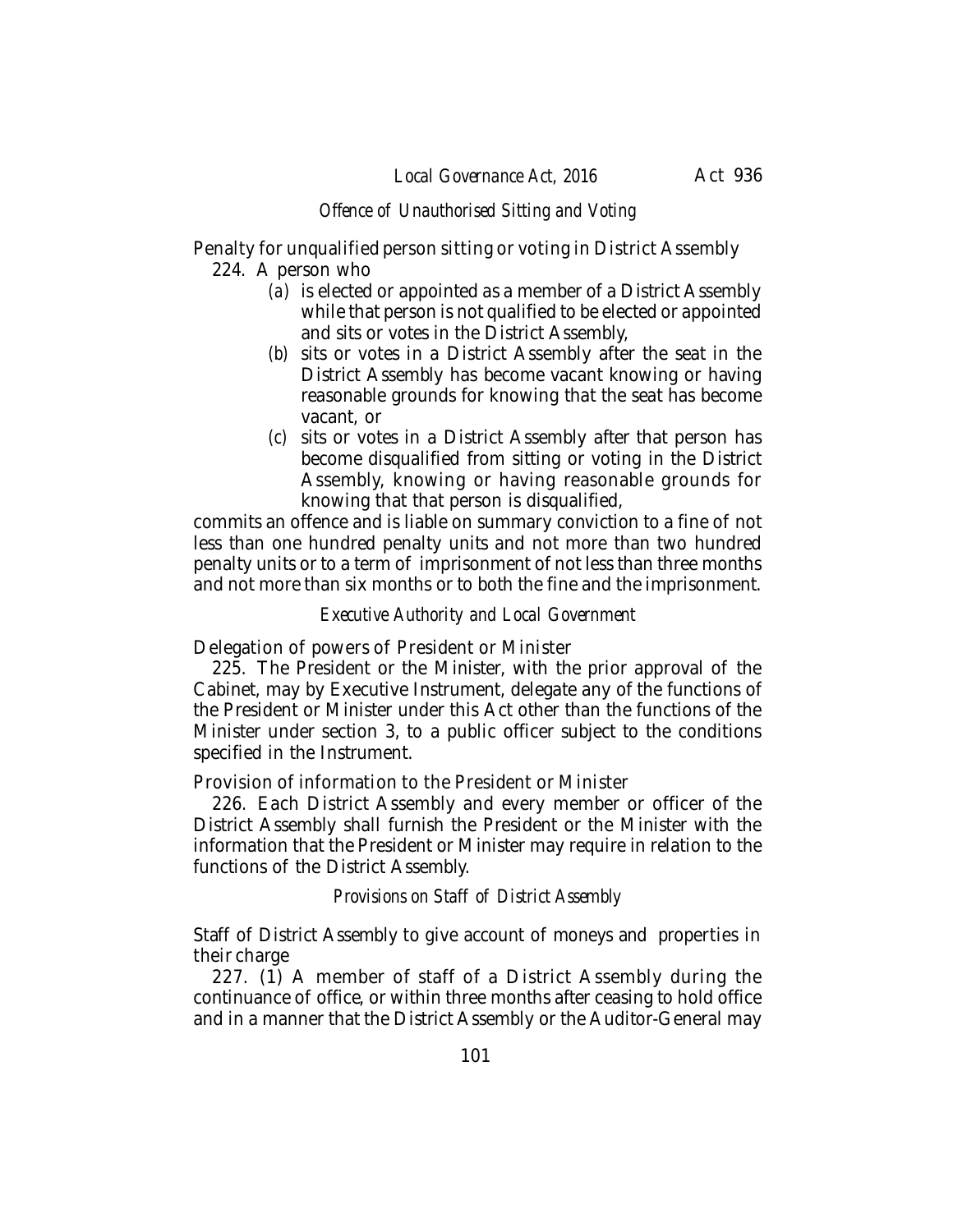direct, shall prepare and deliver to the District Assembly or as the Auditor-General may direct, a true account in writing of the moneys and property entrusted to that member of staff and the receipts and payments, with vouchers and other documents and records supporting the entries, list of persons from whom or to whom money is due in connection with the office, showing the amount from or to each.

(2) The member of staff shall pay moneys due from that member of staff to the District Assembly or otherwise as the District Assembly or the Auditor-General may direct.

- (3) If a person refuses to
	- *(a)* make a payment required to be made, or
	- *(b)* deliver to the District Assembly or as the Auditor-General may direct, an account or list required to be made under this section or delivered after three days' notice signed by
		- (i) the Presiding Member of the District Assembly,
		- (ii) three members of the District Assembly, or
		- (iii) the Auditor-General, and delivered to the usual or last known place of residence of the person, or
	- *(c)* make a voucher or other document of record relating to a voucher or to give a satisfactory response in respect of a voucher to the District Assembly or as the Auditor-General may direct,

an officer of the District Assembly may file a complaint to the court which may order or require the person to make the payment or deliver the document to the District Assembly or as the Auditor-General may direct.

(4) A person who wilfully neglects to comply with the order of the court commits an offence and is liable on summary conviction to a fine of not less than one hundred penalty units and not more than two hundred penalty units or to a term of imprisonment of six months or to both the fine and the term of imprisonment and in the case of a continuing offence to a further fine of not more than one penalty unit for each day on which the offence continues.

(5) Nothing in this section shall affect any remedy by action against a person or the surety of that person, except that the member of staff shall not be sued by action and proceeded against under this section for the same cause.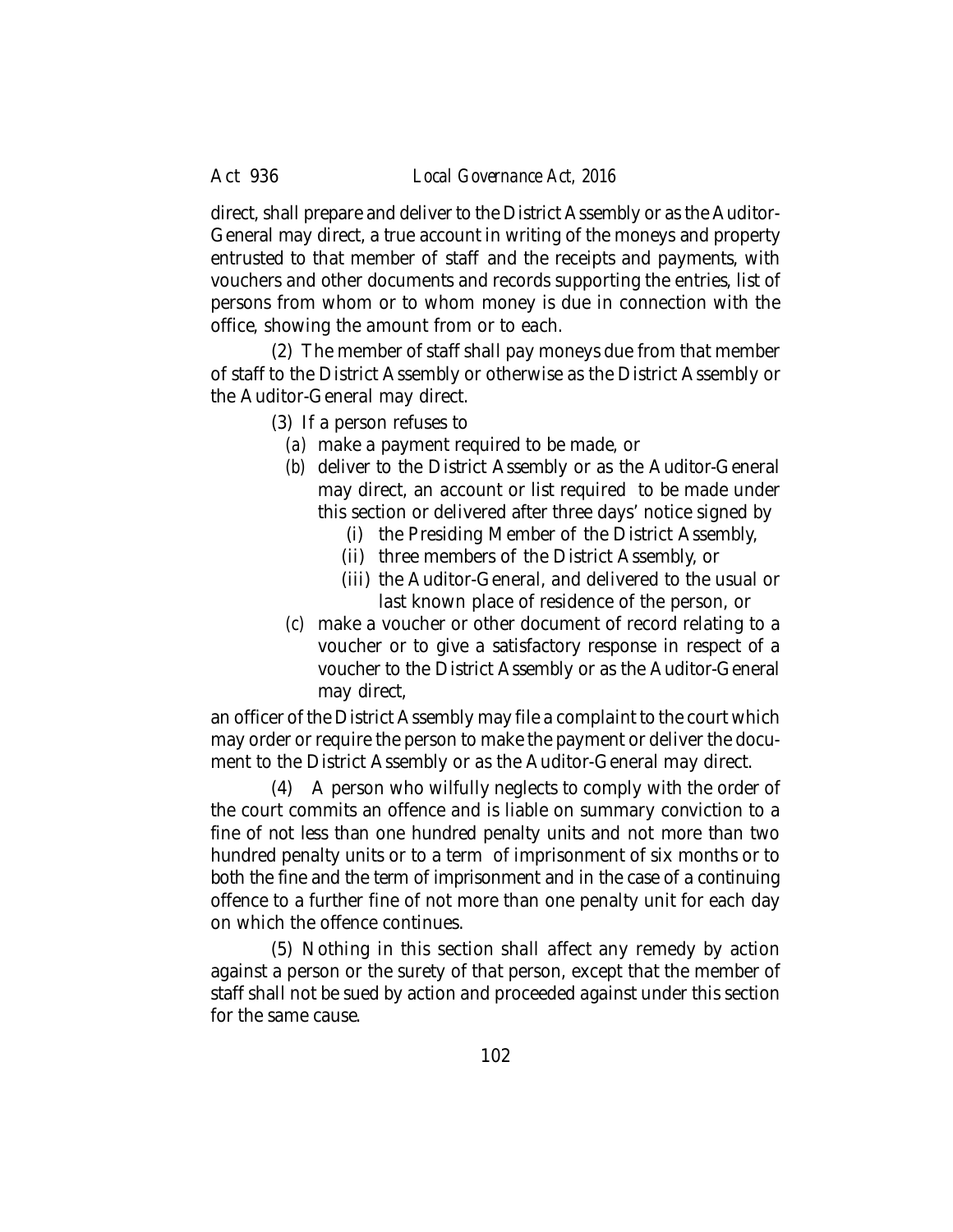Protection of members and staff

228. Subject to the Constitution, a member of a District Assembly or a member of staff of a District Assembly or any person acting under the direction of the District Assembly is not personally liable for any act done in good faith in the performance of a function or the execution of a duty under this Act.

#### Recovery of moneys due by way of deduction

229. (1) Despite any provision in this Act, where a person is indebted to a District Assembly in any specific sum of money, the District Chief Executive, after consultation with the Attorney-General, may authorise the retention by way of deduction or set-off of the amount of the indebtedness out of any sum of money that may be due or payable by the District Assembly to that person.

(2) A debt owed by a member of staff of the District Assembly may however be recovered by way of deductions from the emoluments of that person if the Presiding Member of the District Assembly directs in writing and the Controller and Accountant-General or any other person authorised by the Controller and Accountant-General shall carry out the request made if the request is reasonable.

Payment of allowances to District Assembly members and staff

230. Model Standing Orders made by the Minister under subsection (6) of section 18 may provide for the payment of transport and other allowances to members of the District Assembly and to persons invited to attend any of the meetings of the District Assembly.

### *Authority of District Assembly*

Proof of acts of authority

231. Any authorisation, notice or other document purporting to be granted, given or made and any act purporting to be done by a District Assembly or under an instrument, shall be taken to be duly granted, given, made or done by the District Assembly without further evidence unless the contrary is proved.

#### *Final Provisions*

#### Regulations

232. (1) The Minister may, by legislative instrument, make Regulations for carrying into effect the provisions of this Act and in particular

- *(a)* for the procedure to secure a permit;
- *(b)* for the provision of notices;
- *(c)* to prescribe activities that may be carried out without a permit; and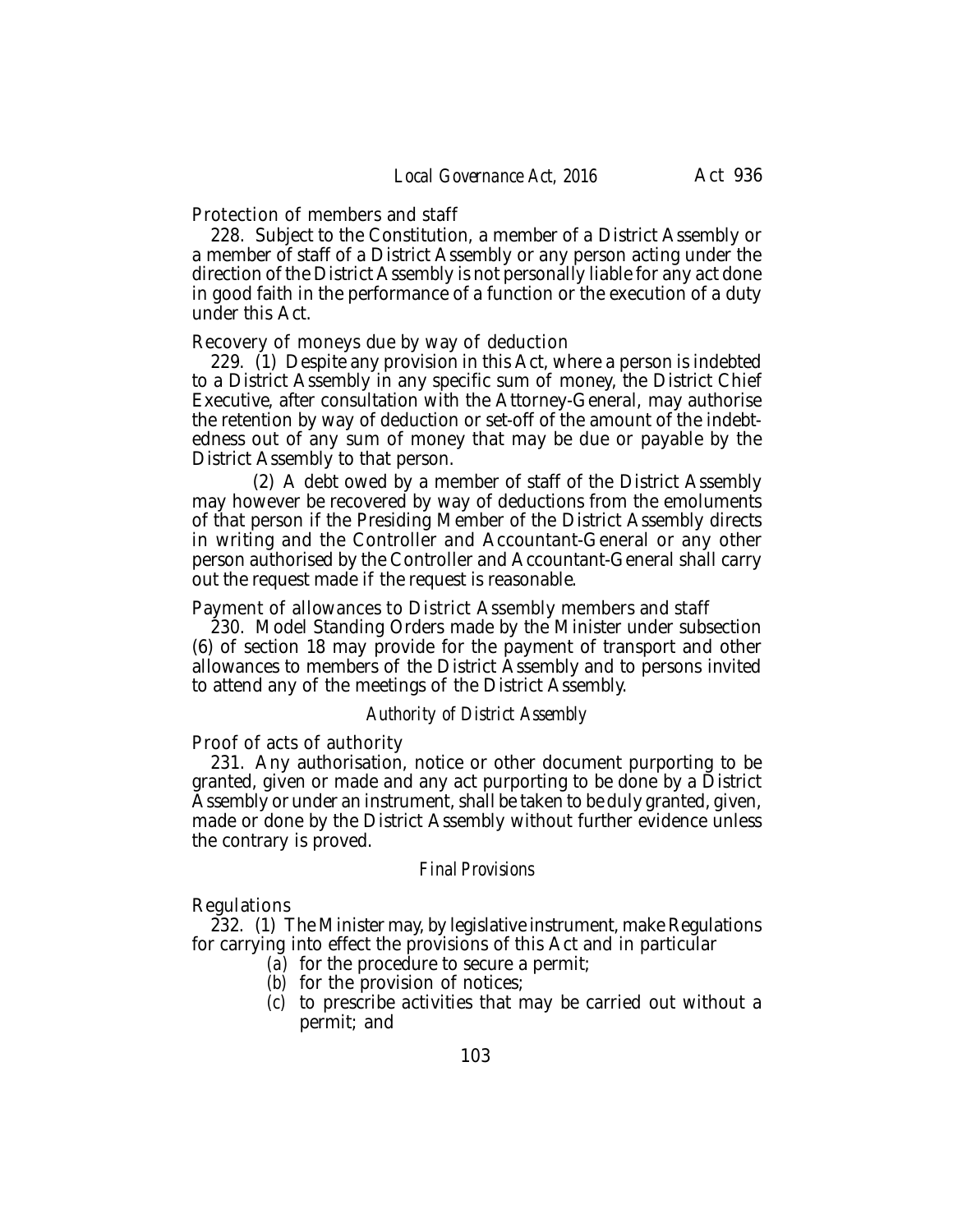*(d)* for consultations between the District Planning Authority and public agencies and local communities.

(2) The Minister may, on the advice of the Local Government Service Council given in consultation with the Public Services Commission, make Regulations for

- *(a)* institutional co-operation between the Local Government Service and other branches of the public service, and
- *(b)* a matter that falls within the scope of the functions of the Local Government Service.

(3) The Minister may, by legislative instrument, amend with the prior approval of Cabinet a provision of the Schedules except the Fourteenth Schedule.

Consequential amendments

233. The enactments specified in the first column of the Fourteenth Schedule are amended or otherwise affected to the extent specified in the second column of that Schedule.

Interpretation

- 234. In this Act, unless the context otherwise requires,
	- "Administrator" means the head of the District Assemblies Common Fund;
	- "Association" means the National Association of Local Authorities of Ghana;
	- "audit" includes an annual, interim or any audit but shall not include an internal audit;
	- "Audit Report Implementation Committee" means the Committee established under section 86 of the Public Financial Management Act, 2016 (Act 921);
	- "Auditor-General" includes any auditor or public officer authorised by the Auditor-General in writing to act in the name of the officer or on behalf of the Auditor-General;
	- "basic rate" means an amount imposed by the District Assembly payable by a person of or above the age of eighteen years and below the age of seventy years who resides within a district;
	- "betterment charge" means the determinable percentage of money charged on the increase in value of a property arising out of public works carried out by a District Assembly;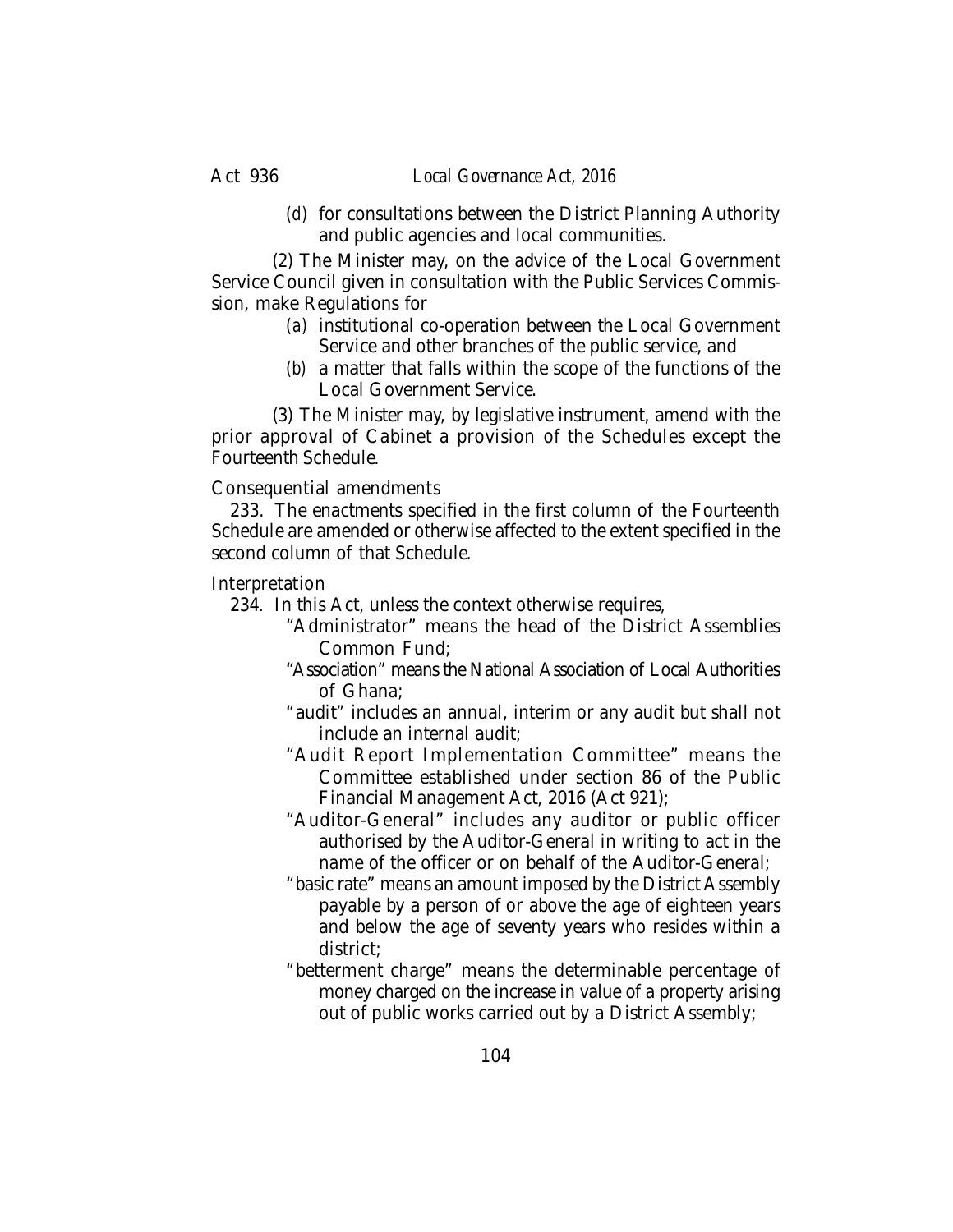- "buildings and structures" include references to plant and machinery which are attached to and form an integral part of any building or structure;
- "central Government" means the Government of the Republic of Ghana other than local government;
- "civil society organisation" includes a community-based organisation, faith-based organisation, non-governmental organisation, professional or vocational association or similar organisation;
- "Commission" means the National Development Planning Commission established under the National Development Planning Act, 1994 (Act 479);
- "Common Fund" means the Fund established under section  $125:$
- "community right of space" means a road, street, foot path, pavement, passenger terminal, parking area, any public right of way, school ground, hospital ground, open space, cemetery, playing field, square, durbar ground, market place, public place of assembly, or any space or ground or area for public or community use that exists or is so designated in an approved settlement plan or under the provision of any law;

"court" means court of competent jurisdiction;

- "designated agencies" means the Organisations, Departments and Services referred to in the Seventh Schedule;
- "development" within the context of the District Assemblies Common Fund, means programmes and projects of the District Assembly that have the effect of achieving a long and healthy life, access to knowledge, a decent standard of living and the general well-being of the people of the district;
- "District Co-ordinating Director" includes a Municipal Co-ordinating Director and a Metropolitan Co-ordinating Director;
- "District Assembly" includes a Metropolitan and Municipal Assembly;
- "District Chief Executive" includes Municipal Chief Executive and Metropolitan Chief Executive;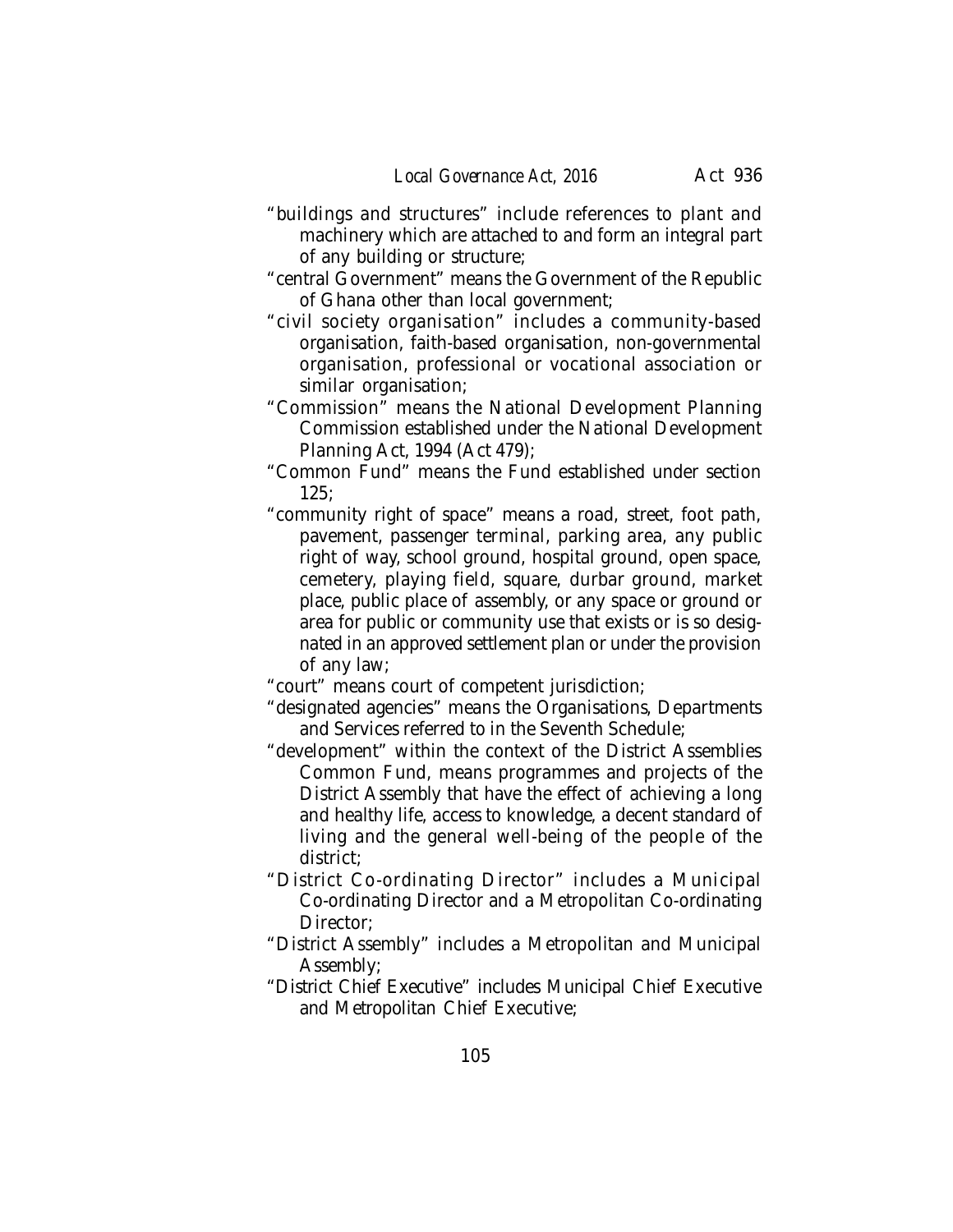- "district level stakeholders" includes chiefs and traditional authorities, opinion leaders, community leaders and civil society organisations;
- "District Planning Authority" means the District Assembly;
- "electoral area" means a local government electoral area specified in the Schedule to the Constitutional Instrument issued by the Electoral Commission for that purpose;
- "general rate" means a rate levied over the whole district for the general purposes of the district;
- "Inter-Ministerial Co-ordinating Committee" means the Inter-Ministerial Co-ordinating Committee on Decentralisation established under section 204;
- "Minister" means the Minister responsible for Local Government;
- "mixed development area" means a use-zoning area where residential, commercial, light industrial or heavy industrial uses have been permitted or may be permitted, together or in any combination thereof, by a District Planning Authority as specified in a Rate Notice;
- "nuisance" means any activity, operation, works, action, neglect or any effect of it on, in, under or over land which is offensive, injurious or prejudicial to amenity, public health, public safety, public peace, public convenience or the local or national economy;
- "other sectors" include non-decentralised departments, stateowned enterprises and public corporations operating in the district ;
- "physical development" means the carrying out of building, engineering, mining or other operations on, in, under or over land, or the material change in the existing use of land or a building and includes the sub-division of land, the disposal of waste on land including the discharge of effluent into a body of still or running water and the erection of advertisement or other hoarding;
- "prescribed" means by Regulations made under this Act;
- "rating authority" means the District Assembly for the District concerned;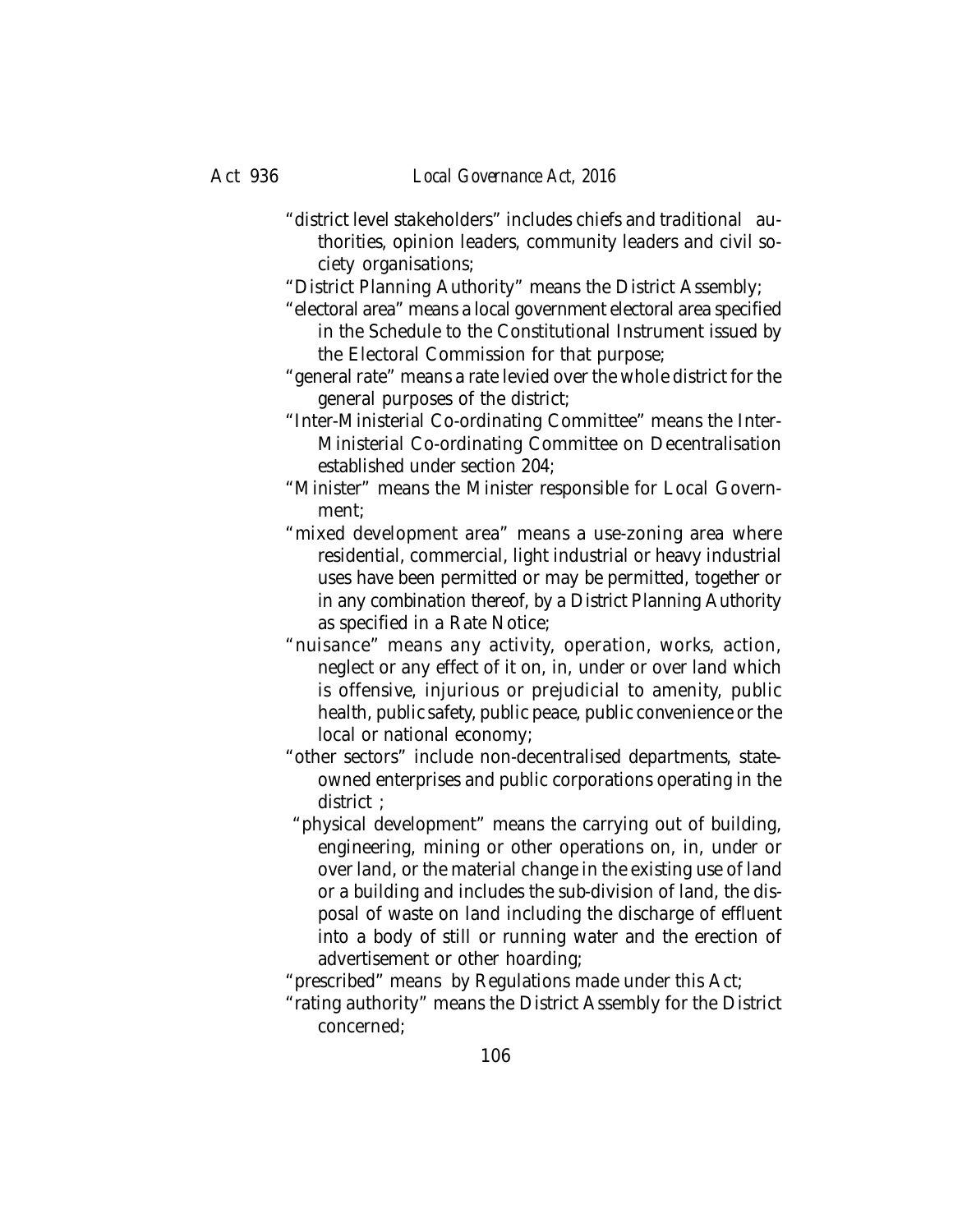"Regulations" means the Regulations made under this Act;

- "replacement cost" with respect to buildings, structures and other development means the amount it would cost to provide the buildings, structures and other developments as if they were new on an undeveloped site at the time the premises are being valued;
- "safe securities" include treasury bills and government bonds and any other security approved by the Minister responsible for Finance;
- "serviced land" means land on which infrastructural services including a road, drainage system, water and other utilities have been provided;
- "session" means a series of meetings of a District Assembly within a period of twelve months;
- "special rate" means a rate made and levied over a specified area in the district for the purpose of a specified project approved by the District Assembly for that area;
- "structural development" includes any kind of work or improvement carried out on or in any land and in particular foundations, excavations, drainage systems, pathways, aprons and other prepared surfaces;
- "sub-district structure" includes the sub-metropolitan district councils, urban councils, zonal councils, town councils, area councils and unit committees of District Assemblies;
- "total revenue" means the entire revenue collected by or accruing to the central government other than foreign loans, grants, non-tax revenue and revenues already collected by or for a District Assembly under an enactment;

"Town Council" includes a Zonal Council;

- "traditional authority" means a House of Chiefs or any council or body established or recognised as such under customary law and includes the "tindanas" of the Northern Region and the "wulomei" of the Greater Accra Region; and
- "use-zoning" means the division by a District Planning Authority of a community or township into zones or districts according to present or potential use of immovable properties for the purposes of controlling or directing the use and development of those properties or for the purposes of rating or conserving the value of those properties.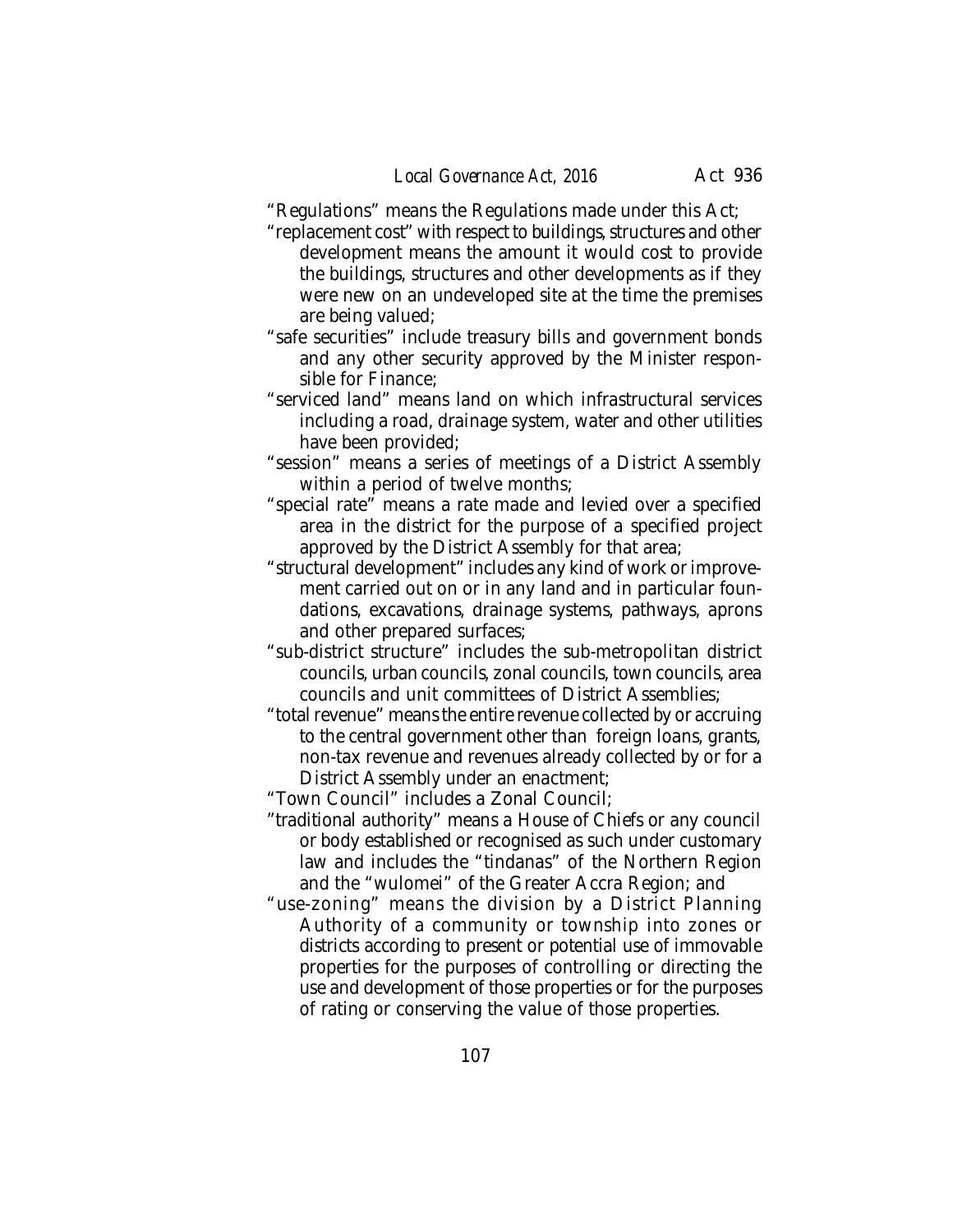Repeals and savings

235. (1)The following enactments are repealed:

- *(a)* District Assemblies Common Fund Act, 1993 (Act 455);
- *(b)* Local Government Act, 1993 (Act 462); and
- *(c)* Local Government Service Act, 2003 (Act 656).

(2) Despite the repeal of the enactments specified under subsection (1), any statutory instruments made or continued in existence under any of the repealed enactments and in force immediately before the coming into force of this Act, shall continue in force as if made under a corresponding provision.

(3) Any by-law or instrument, including building regulations, or any other act made or done by a local authority or other body charged with the performance of local government functions in the area of a District Assembly or any part of it and in force immediately before the coming into force of this Act shall continue in force in that district or part of it as if made or done under this Act.

(4) Despite the repeal of the enactments specified under subsection (1), the District Assemblies in existence immediately before the coming into force of this Act, shall continue in existence until the election and appointment of new members of the District Assemblies.

# Transitional provisions

236. (1) Staff of the Inspectorate Division of the Ministry of Local Government in existence before the coming into force of this Act shall, on the coming into force of this Act, be absorbed into the Internal Audit Unit of the District Assemblies.

(2) A person absorbed into the Internal Audit Unit of a District Assembly shall be deemed to have been duly employed by the Internal Audit Unit of the District Assembly established by this Act on terms and conditions which are not less in aggregate to terms and conditions attached to the post held by that person before the coming into force of this Act.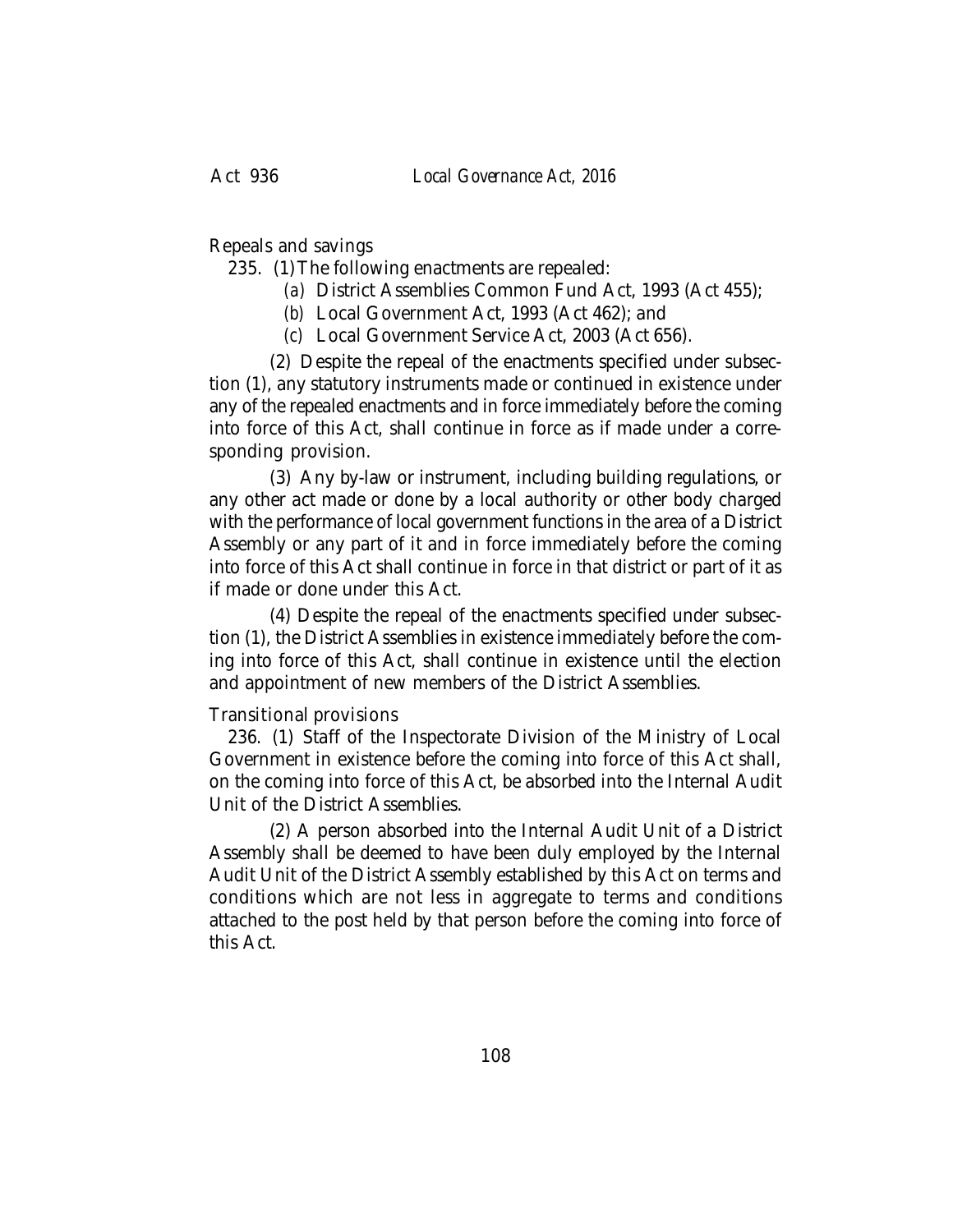# FIRST SCHEDULE *(Section 77)*

#### *Decentralised Public Service Sectors*

- 1. Agriculture
- 2. Births and Deaths Registry
- 3. Community Development
- 4. Cooperatives
- 5. Education
- 6. Finance
- 7. Health
- 8. Horticulture and Landscape Designing
- 9. Housing
- 10. Industry
- 11. Public Works
- 12. Roads
- 13. Social Welfare
- 14. Sports
- 15. Statistics
- 16. Town and Country Planning
- 17. Trade
- 18. Youth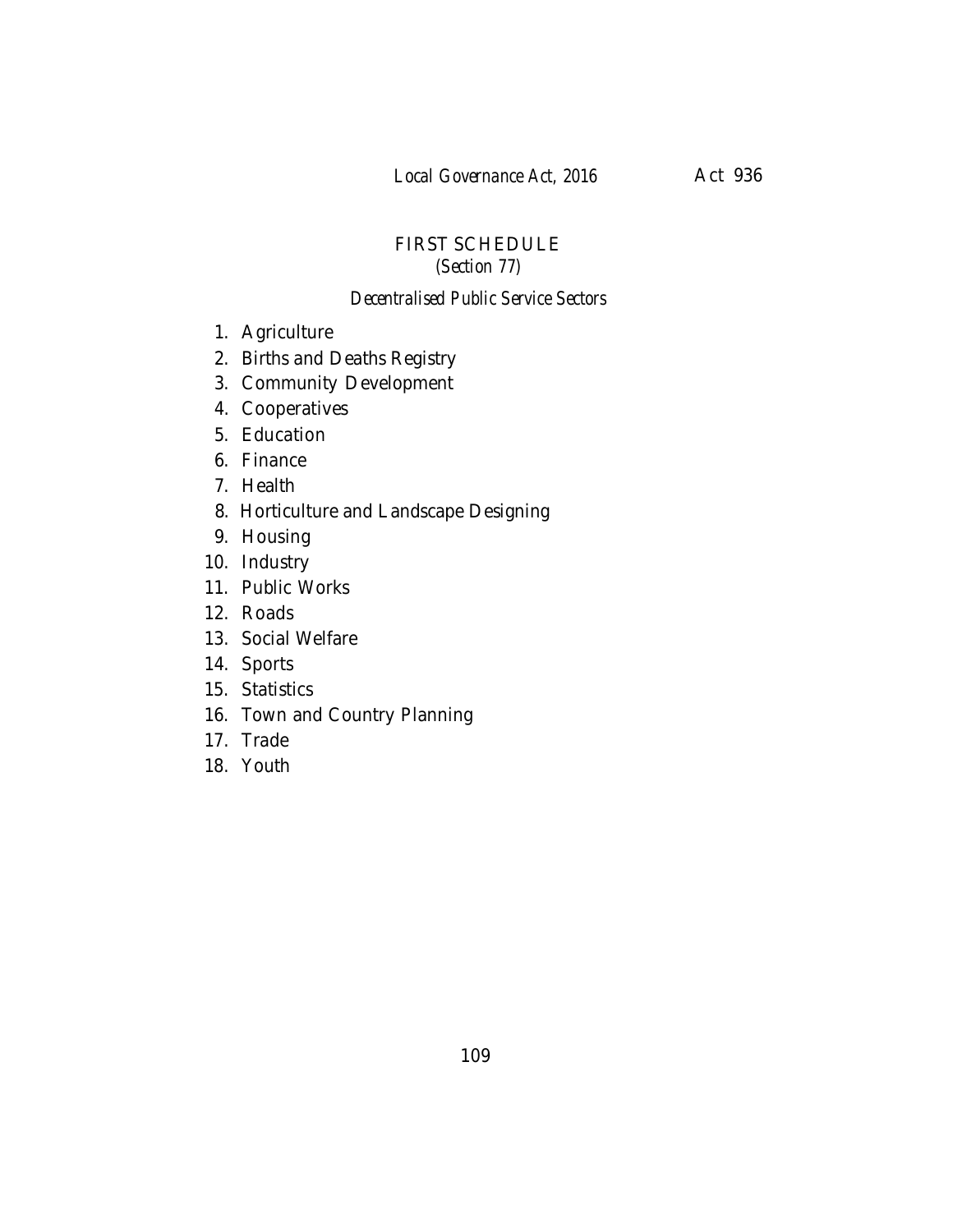### SECOND SCHEDULE  *(Sections 78 (1), (4) and 198 (4))*

# *Existing Departments under District, Municipal and Metropolitan Assemblies*

| Metropolitan Assembly                                                                  | Municipal Assembly                                                                               | District Assembly                                                                      |
|----------------------------------------------------------------------------------------|--------------------------------------------------------------------------------------------------|----------------------------------------------------------------------------------------|
| Central Administration                                                                 | $1_{-}$                                                                                          | $1_{\ldots}$                                                                           |
| $1_{-}$                                                                                | Central Administration                                                                           | Central Administration                                                                 |
| Department                                                                             | Department                                                                                       | Department                                                                             |
| Finance Department                                                                     | 2.                                                                                               | 2.                                                                                     |
| 2.                                                                                     | Finance Department                                                                               | Finance Department                                                                     |
| Education, Youth and                                                                   | Education, Youth and                                                                             | Education, Youth and                                                                   |
| 3.                                                                                     | 3.                                                                                               | 3.                                                                                     |
| Sports Department                                                                      | Sports Department                                                                                | Sports Department                                                                      |
| 4.                                                                                     | Municipal Health                                                                                 | <b>District Health</b>                                                                 |
| Metropolitan Health                                                                    | 4.                                                                                               | 4.                                                                                     |
| Department                                                                             | Department                                                                                       | Department                                                                             |
| 5.                                                                                     | Agriculture Department                                                                           | Agriculture Department                                                                 |
| Agriculture Department                                                                 | 5.                                                                                               | 5.                                                                                     |
| 6.                                                                                     | 6.                                                                                               | 6.                                                                                     |
| Physical Planning                                                                      | Physical Planning                                                                                | Physical Planning                                                                      |
| Department                                                                             | Department                                                                                       | Department                                                                             |
| Social Welfare and                                                                     | Social Protection and                                                                            | Social Welfare and                                                                     |
| 7.                                                                                     | 7 <sup>1</sup>                                                                                   | 7 <sup>1</sup>                                                                         |
| <b>Community Development</b>                                                           | <b>Community Development</b>                                                                     | <b>Community Development</b>                                                           |
| Department                                                                             | Department                                                                                       | Department                                                                             |
| 8.                                                                                     | 8.                                                                                               | 8.                                                                                     |
| Works Department                                                                       | Works Department                                                                                 | Works Department                                                                       |
| 9.                                                                                     | Trade and Industry                                                                               | 9.                                                                                     |
| Trade and Industry                                                                     | 9.                                                                                               | Trade and Industry                                                                     |
| Department                                                                             | Department                                                                                       | Department                                                                             |
| 10. Natural Resources<br>Conservation, Forestry<br>and Game and Wildlife<br>Department | 10.<br><b>Natural Resources</b><br>Conservation, Forestry<br>and Game and Wildlife<br>Department | 10. Natural Resources<br>Conservation, Forestry<br>and Game and Wildlife<br>Department |
| 11. Disaster Prevention                                                                | 11. Disaster Prevention                                                                          | 11. Disaster Prevention                                                                |
| Department                                                                             | Department                                                                                       | Department                                                                             |
| 12. Roads Department                                                                   | 12. Roads Department                                                                             |                                                                                        |
| 13. Transport Department                                                               | 13. Transport Department                                                                         |                                                                                        |
| 14. Waste Management<br>Department                                                     | ä,                                                                                               | $\sim$                                                                                 |
| 15. Budget and Rating<br>Department                                                    |                                                                                                  |                                                                                        |
| 16. Legal Department                                                                   |                                                                                                  |                                                                                        |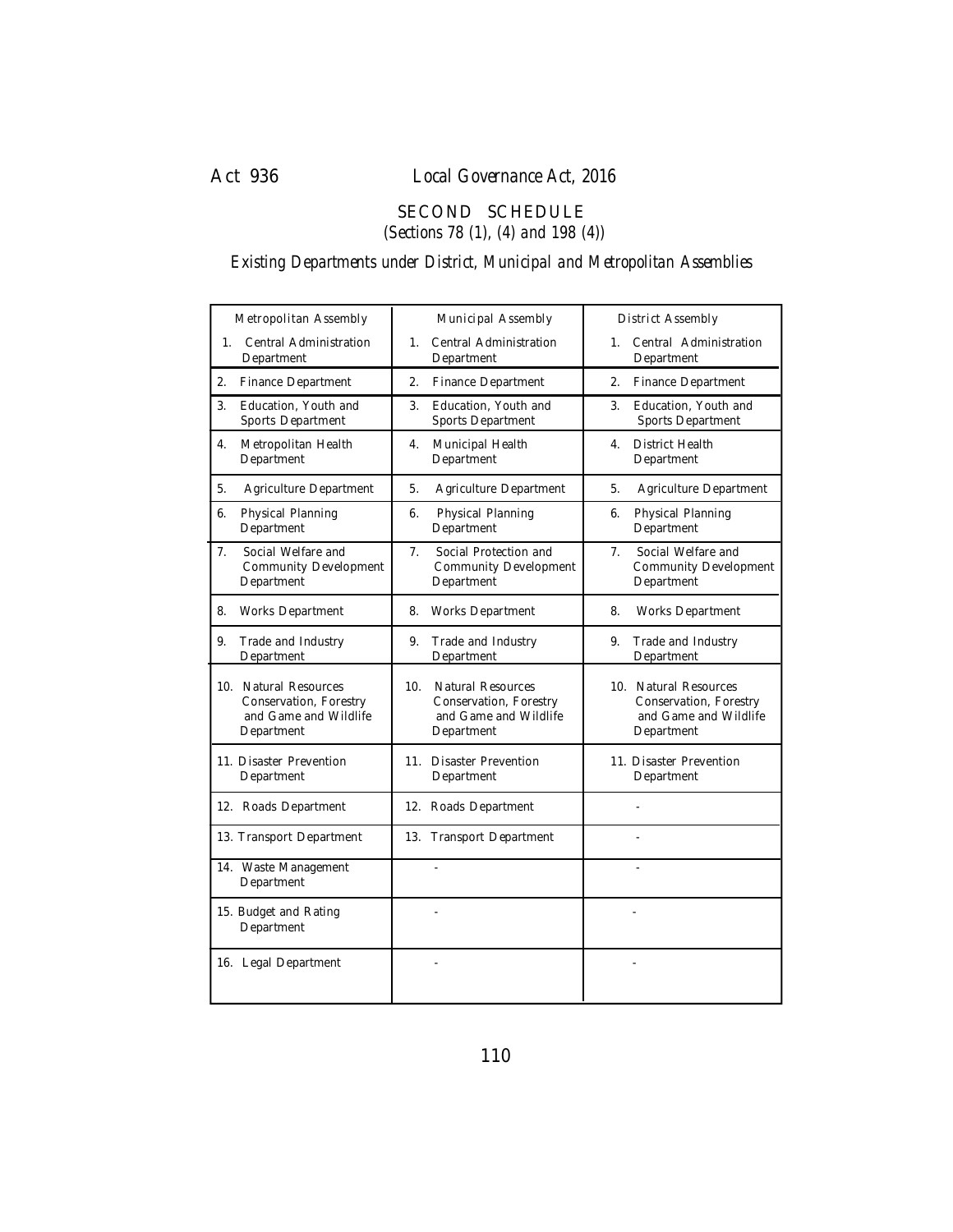# THIRD SCHEDULE  *(Section 78 (2))*

# *Departments Ceasing to Exist in their Present Form*

| Present Form of Department                                              | New Form of Department at District Level        |
|-------------------------------------------------------------------------|-------------------------------------------------|
| 1. Education Service                                                    | Department of Education, Youth and Sports<br>1. |
| 2. Health Service                                                       | <b>Health Department</b><br>2.                  |
| <b>Fisheries Department</b><br>1.<br>Veterinary Services Division<br>2. | <b>Agriculture Department</b><br>3.             |
| 3 <sub>1</sub><br>National Board for Small-Scale<br>Industries          | Department of Trade and Industry<br>4.          |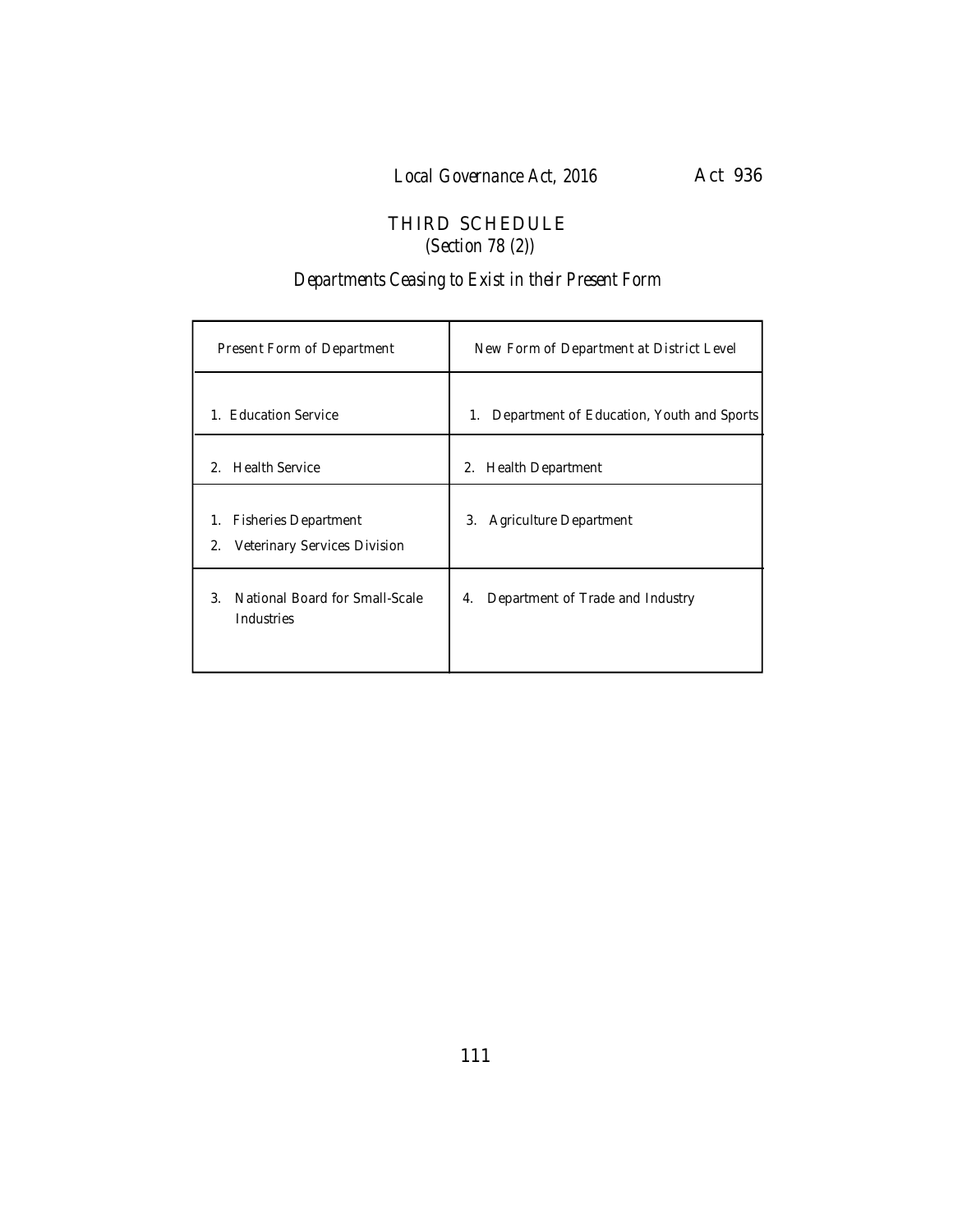# FOURTH SCHEDULE  *(Sections 78 (3) and 198(4))*

# *Departments to be established by District Assemblies*

| Additional Departments to be established | Departments ceasing to exist in their present<br>form |
|------------------------------------------|-------------------------------------------------------|
| Department of Housing                    | Department of Rural Housing                           |
| Department of Statistics                 | Ghana Statistical Service                             |
| Department of Births and Deaths          | Department of Human Resources                         |
|                                          | Births and Deaths Registry                            |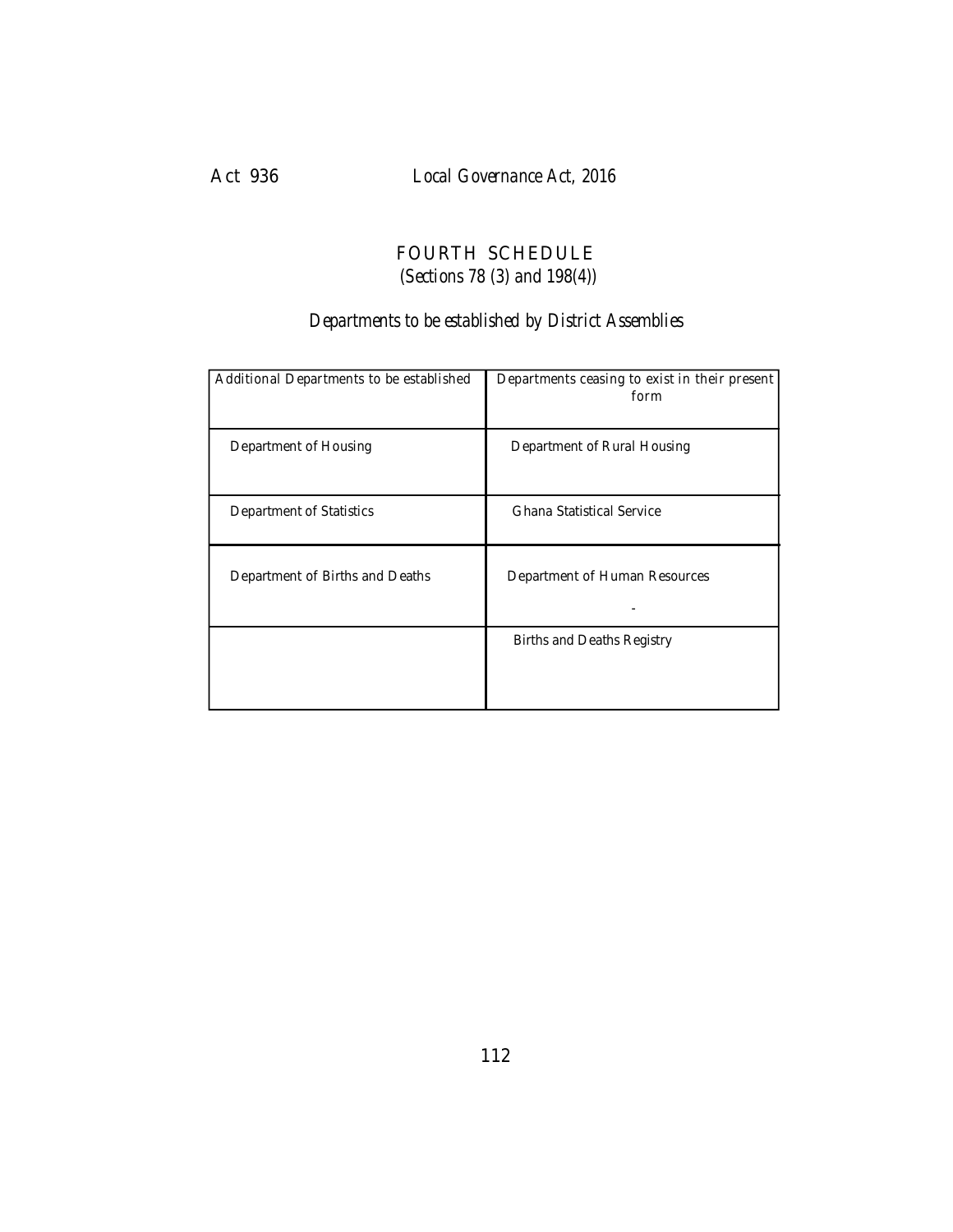# FIFTH SCHEDULE *(Section 104 (1) (e)) Matters for Building By-Laws*

- 1. The making and maintenance of streets for the purpose of giving access to premises.
- 2. The amount of space surrounding new buildings and buildings which are to be extended or altered, so as to ensure free circulation of air.
- 3. Building lines and the layout of buildings.
- 4. The level of the ground floor of buildings.
- 5. The lighting and ventilation of buildings, the height of buildings and the dimensions of rooms and corridors.
- 6. Reducing the risk of fire in buildings and ensuring sufficient means of exit from new buildings in the event of fire.
- 7. Preventing the construction of buildings and other structures which would be a disfigurement to the town or neighbourhood or which would not be in keeping with the architectural character of the neighbourhood and the execution of any work which would tend to make existing buildings and structures a disfigurement to the town or neighbourhood or which would not be in keeping with the architectural character of the neighbourhood.
- 8. The repair and renovation of buildings and other structures, and compelling necessary repairs and renovations to buildings and other structures, to be carried out.
- 9. The certification of dwelling houses as having been constructed in accordance with requirements of by-laws made under section 104 as a condition precedent to the habitation of the houses.
- 10. The construction of hoardings and similar structures and buildings.
- 11. The use of proper building scaffolding, hoardings, machinery and appliances in connection with the construction, extension, alteration, repair and renovation of buildings and other structures.
- 12. The conditions to be satisfied by a site for any building or for any class of buildings.
- 13. Sanitary arrangements and conveniences of, or in connection with new buildings.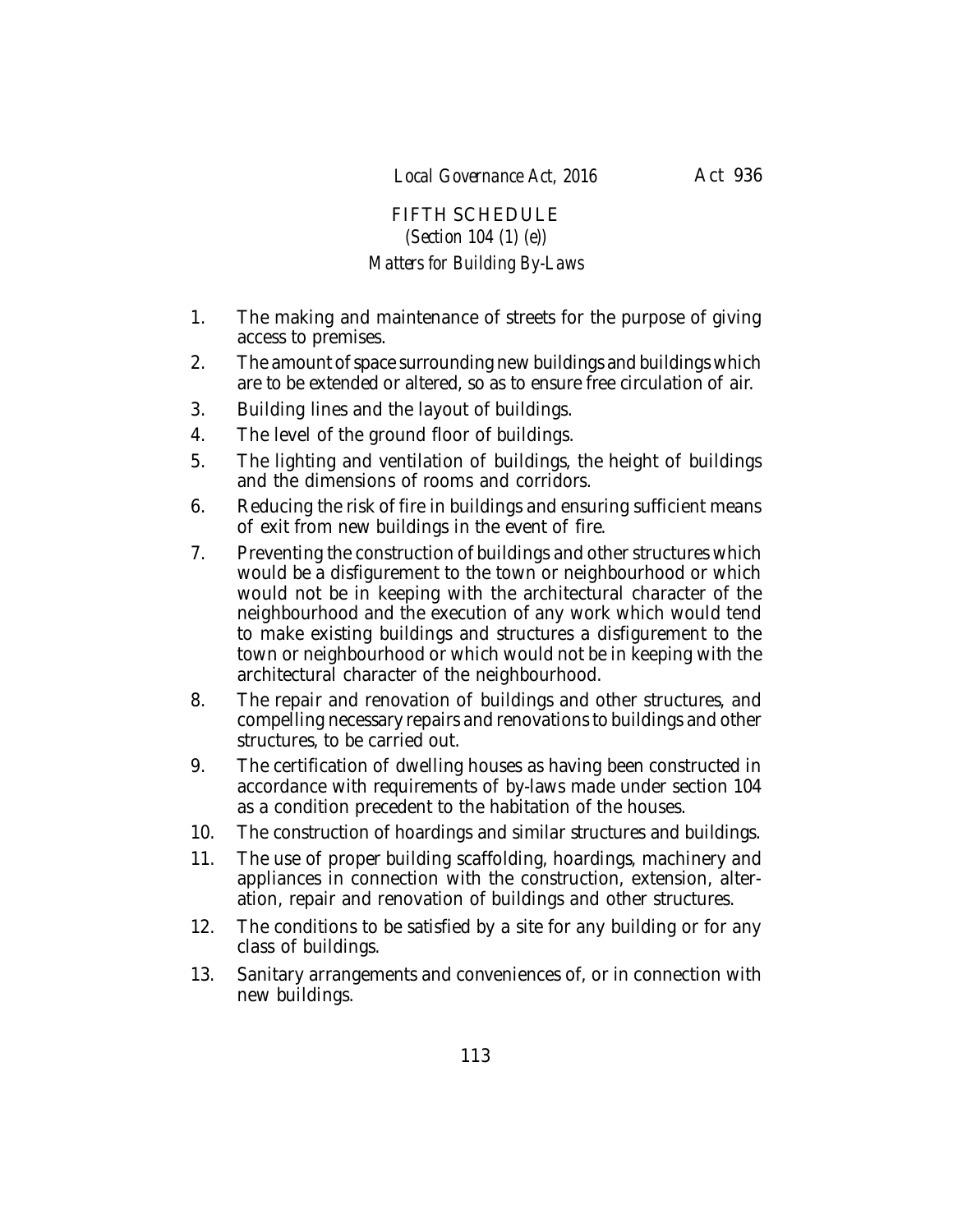#### Act 936 *Local Governance Act, 2016*

- 14. Cutting into, laying and pulling down any work suspected to have been executed in contravention of any by-laws made under section 104 or any permit granted under the by-laws.
- 15. The designation of streets as shopping streets or business streets, and prescribing special requirements to be satisfied in respect of buildings constructed in them.
- 16. The drainage of streets, lands, compounds and new buildings.
- 17. The levels, width and construction of streets.
- 18. The construction of wells.
- 19. The preservation of trees and other natural amenities, the taking of steps to enhance the scenic beauty of the neighbourhood, the regulation of gardening and the care and conservation of open spaces.
- 20. The period of duration of any permit provided for under any bylaws and the extension of such period, and for the revocation of such permit if the construction of or the execution of the work to which it relates is not begun within a time specified in such permit.
- 21. The refusal of a permit to any applicant who has not completed a building or any work under a permit previously granted to the applicant.
- 22. Prescribing the forms to be used.
- 23. Prescribing the fees to be paid in respect of any matter or thing prescribed by by-laws.
- 24. The removal or alteration of any obstruction or projection likely to cause danger or inconvenience to persons using any street.
- 25. The giving of notices.
- 26. The deposit of plans, sections and specifications and other particulars by persons intending to lay out streets or to construct, extend, repair or renovate buildings.
- 27. Inspection by such officers as may be specified, and for the maintenance of building agents on the sites of works, and the keeping of proper plans of the sites.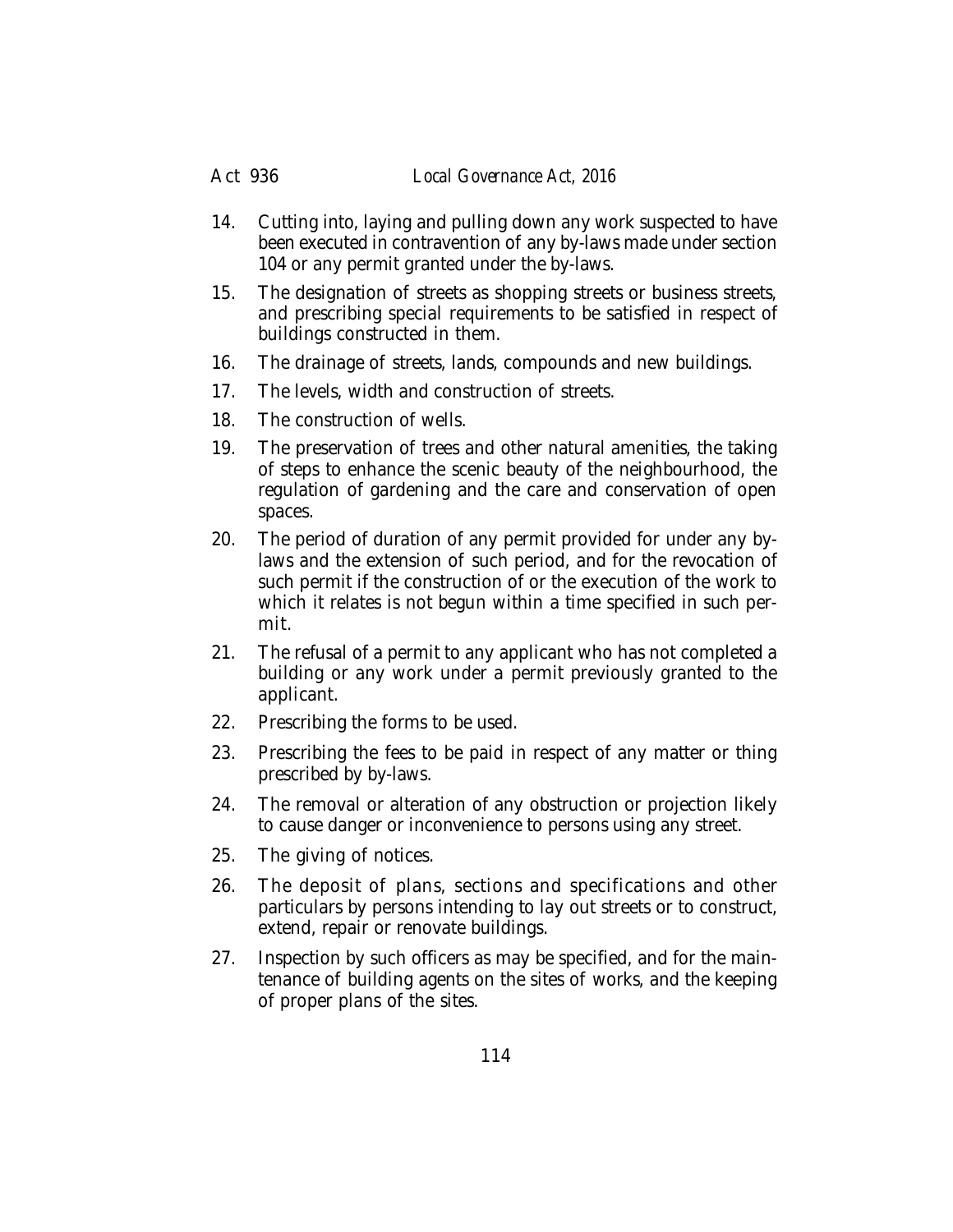# SIXTH SCHEDULE *(Section 106 (3))*

*Notice*

To……………………….......................…………………………………..................... TAKE NOTICE THAT you are hereby required on or before the………………day of………………..to submit a statement in writing under your hand or the hand of some person duly authorised by you for that purpose and served upon the District Chief Executive to show cause why ................ …………………………...........................………………………………............ which has been constructed/executed in contravention of …………………… ……………………should not be……………………….....…........................... …………………..............……………………………………............................ Dated this……......……day of………………….....................…….20…….….

> .…………………………………………............ District Chief Executive or authorised officer

*Note:*

- 1. Give adequate particulars of offending building, structure or work.
- 2. Specify the by-law or condition of permit contravened.
- 3. State whether building, structure or work is to be removed, altered or pulled down, and in the case of alteration give adequate particulars of alteration required to be made.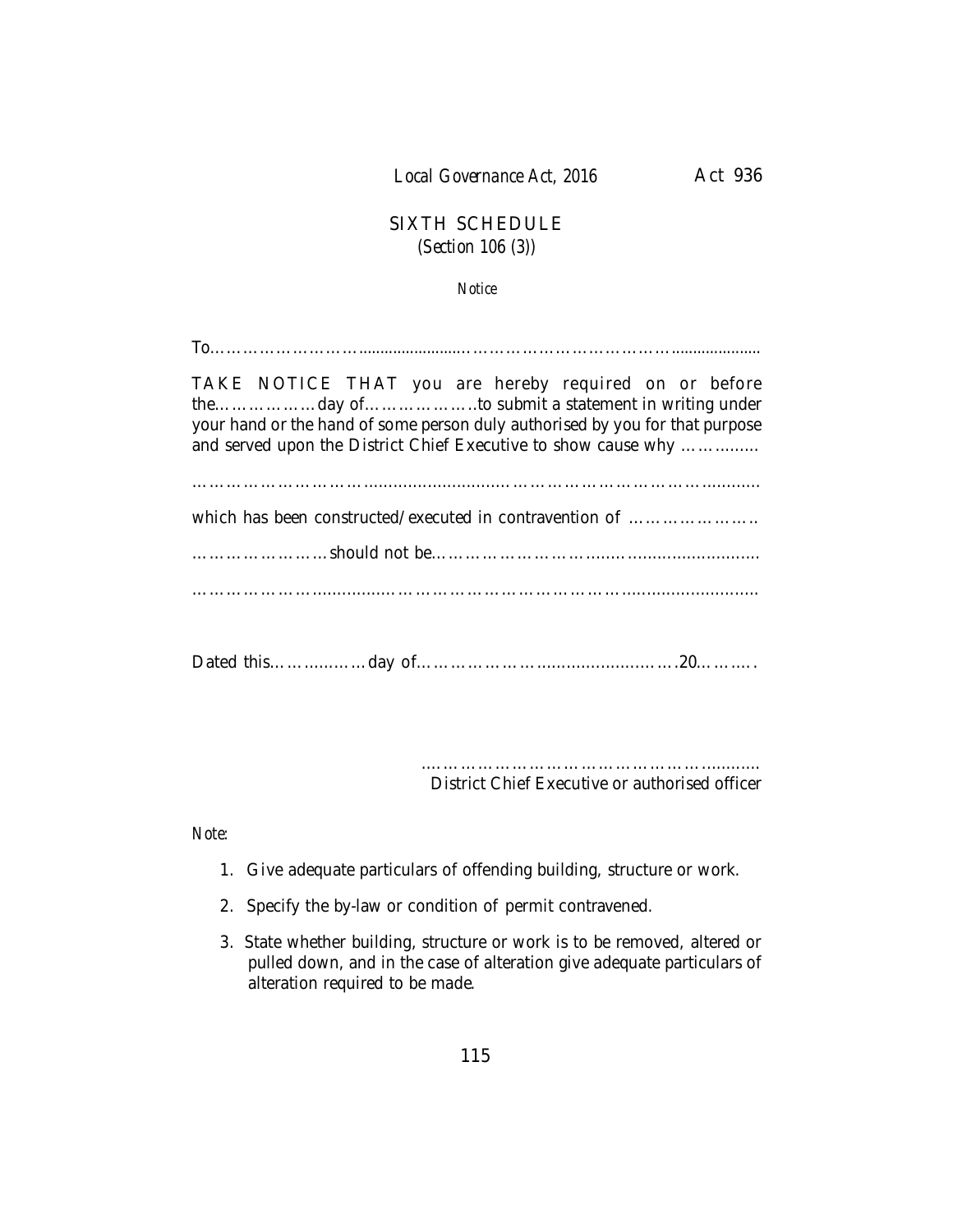Act 936 *Local Governance Act, 2016*

# SEVENTH SCHEDULE *(Section 114)*

### *Services, Organisations and Departments to Implement Response Plan and By-Laws*

- 1. Ghana National Fire Service
- 2. Ghana Police Service
- 3. National Disaster Management Organisation
- 4. Department of Social Welfare and Community Development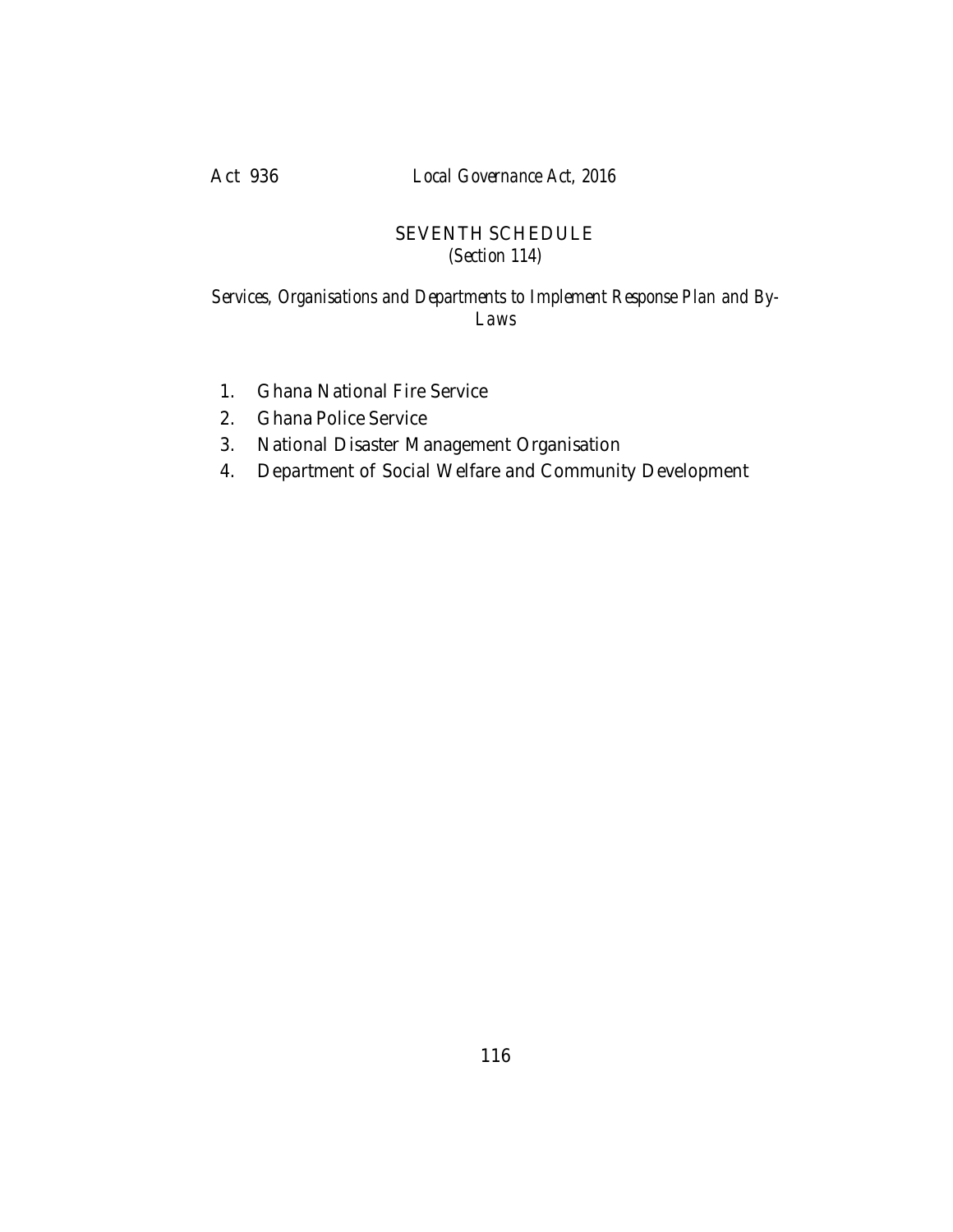## EIGHTH SCHEDULE *(Section 137 (2))*

#### *Licences*

- 1. Dog licences
- 2. Hawkers licence
- 3. Extension of Hours licence
- 4. Hotels and Restaurants licences
- 5. Beer and Wine Sellers licences
- 6. Petroleum Installations licences
- 7. Palm-wine Sellers licences
- 8. Akpeteshie Distillers or Sellers licences
- 9. Herbalists licences
- 10. Taxi Cabs licences
- 11. Lorry Park Overseers licences
- 12. Taxi Drivers licences
- 13. Self-employed Artisans licences
- 14. Fishing Tolls licences
- 15. Births and Deaths licences
- 16. Electronic Communication Servers and Providers licences
- 17. Licence for any other locally brewed beverage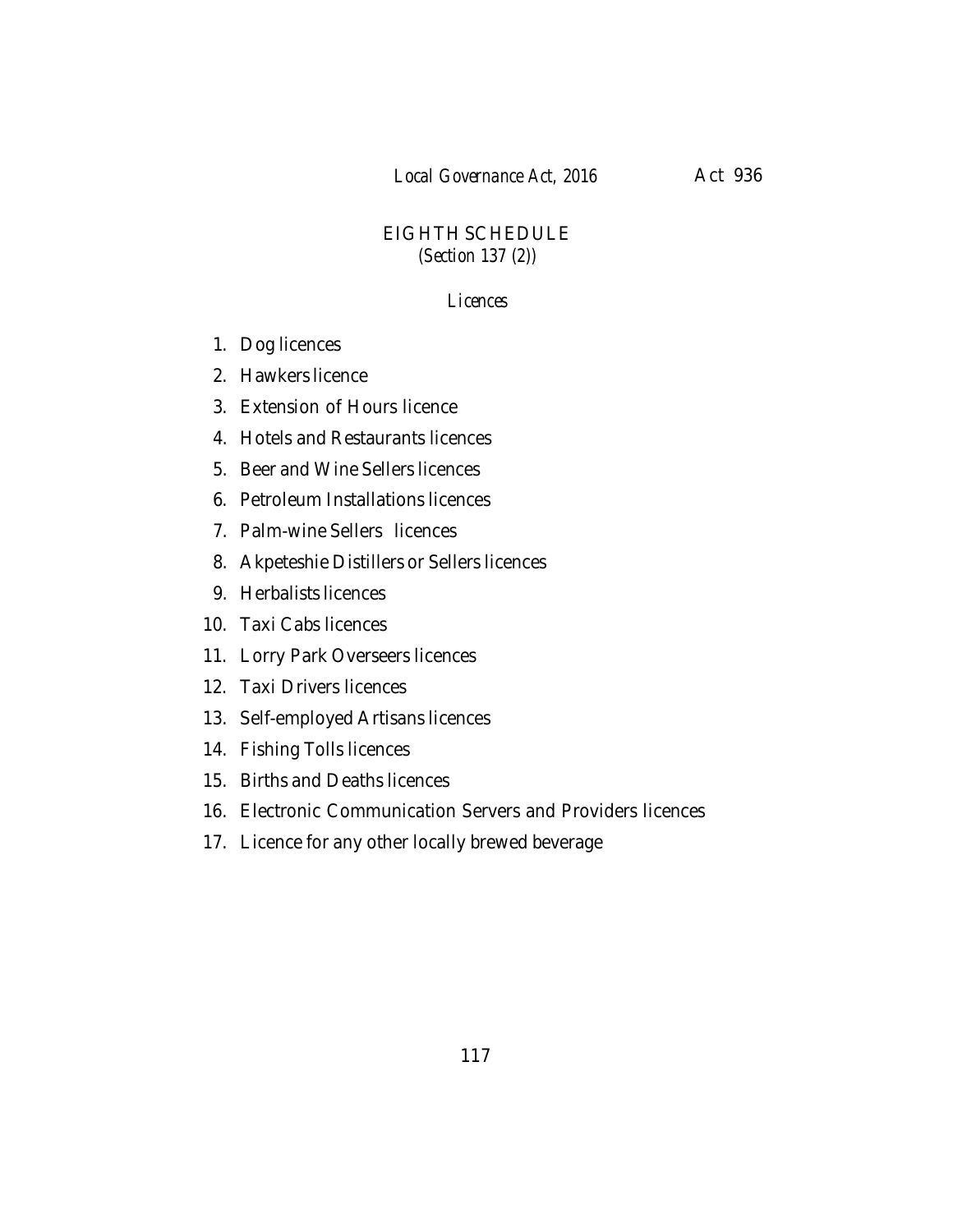### NINTH SCHEDULE *(Section 138 (1))*

### *Vehicle Licences - Description of Vehicle*

- 1. Every cart, truck or wagon, not propelled by mechanical power and used primarily for the conveyance of goods and provision of other services except a wagon, truck or carriage used on Government railway.
- 2. Every bicycle other than a bicycle belonging to an establishment or Government Department or the Prison Service, Armed Forces or Police Service or other bicycle not propelled by mechanical power.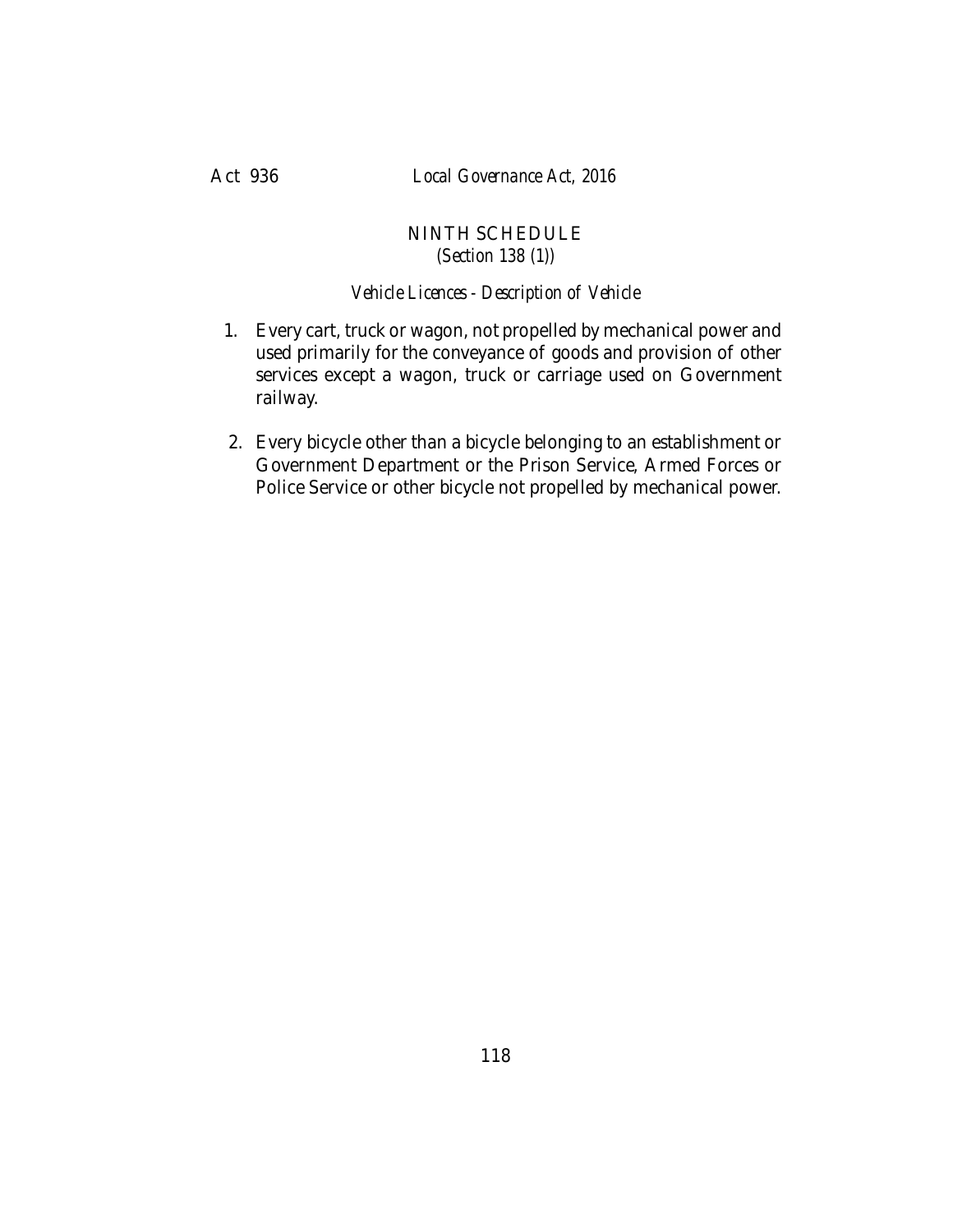## TENTH SCHEDULE *(Section 139)*

#### *Entertainment Licences*

- 1. Concerts, musical or theatrical performances
- 2. Video shows
- 3. Cinemas
- 4. Fairs
- 5. Circuses
- 6. Discotheques
- 7. Clubs
- 8. Other entertainments to which admission is to be obtained on payment of money or reward, except where the whole proceeds are being devoted to charity.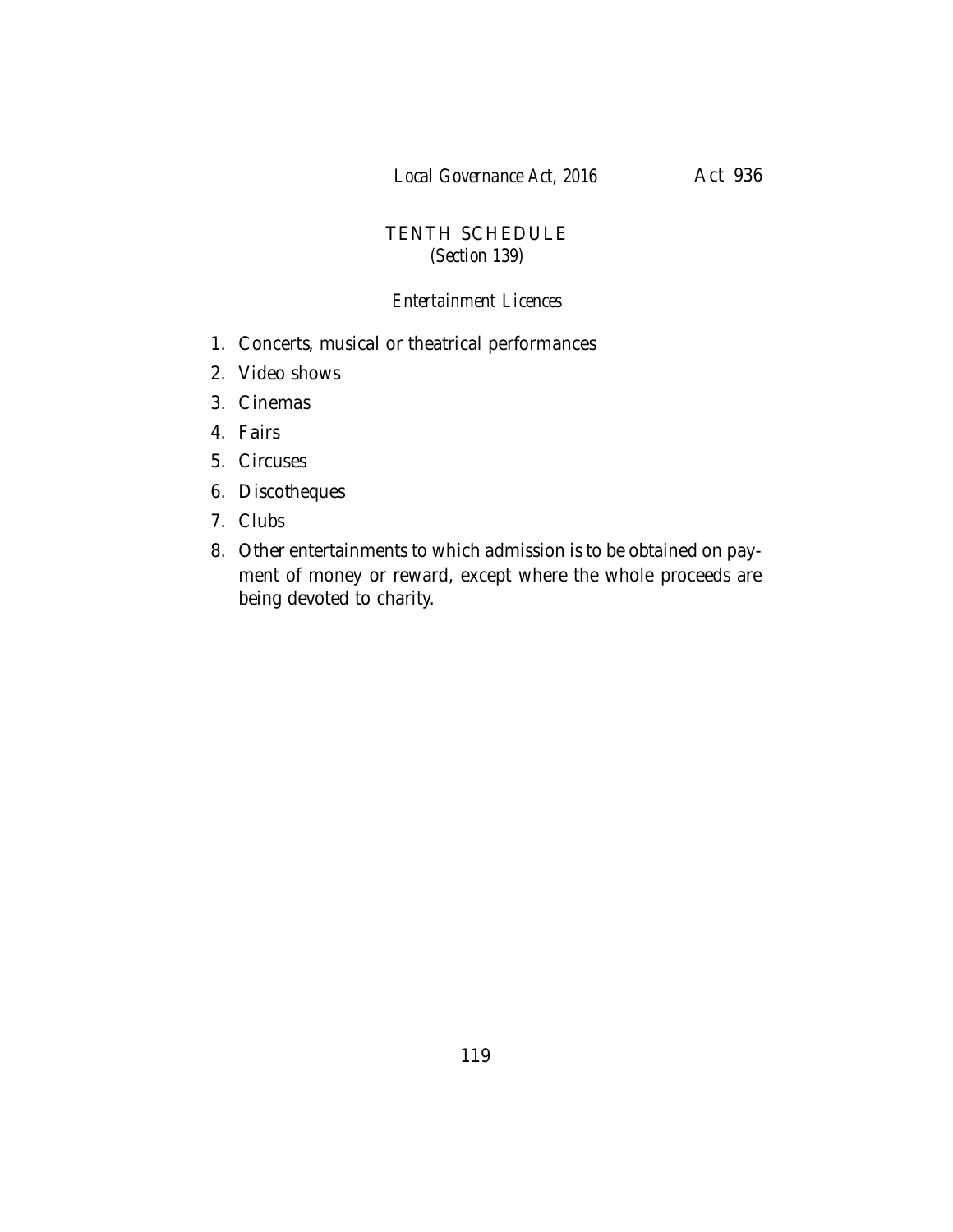# Act 936 *Local Governance Act, 2016*

# ELEVENTH SCHEDULE *(Section 141 (2) (b))*

# Fees and Miscellaneous Charges

| No. | Fees                                          | Miscellaneous Charges |
|-----|-----------------------------------------------|-----------------------|
| 1.  | Cattle pounds                                 |                       |
| 2.  | Conservancy                                   |                       |
| 3.  | Slaughter House                               |                       |
| 4.  | Market Dues                                   |                       |
| 5.  | Market Stalls and Stores                      |                       |
| 6.  | Lorry Park Dues                               |                       |
| 7.  | Advertisements                                |                       |
| 8.  | <b>Trading Kiosks</b>                         |                       |
| 9.  | Restoration of<br>Conservancy Services        |                       |
| 10. | Public Cemetries and<br><b>Burial Grounds</b> |                       |
| 11. | <b>Bread Confectioneries</b>                  |                       |
| 12. | Chop Bars                                     |                       |
| 13. | Corn Mills                                    |                       |
| 14. | <b>Dressing Stations</b>                      |                       |
|     |                                               |                       |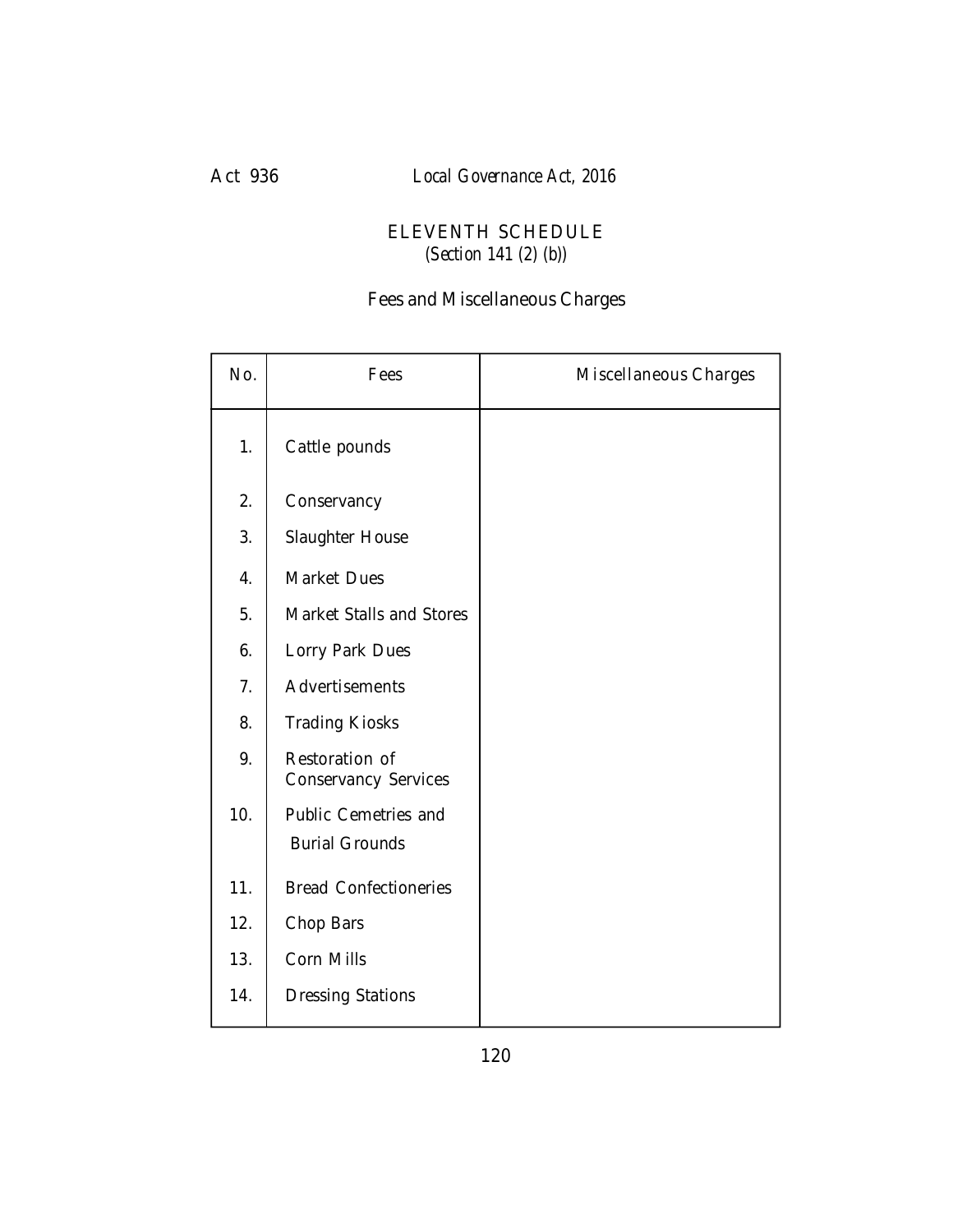# TWELFTH SCHEDULE *(Section 142)*

### *Taxes on Income*

- 1. Spare parts dealers
- 2. Chemical sellers
- 3. Tailors and dressmakers
- 4. Sandcrete block manufacturers
- 5. Musical spinners
- 6. Radio and television repairers
- 7. Gold and silver smiths
- 8. Drinking bar operators
- 9. Professional photographers
- 10. Chop bar keepers and cooked food sellers
- 11. Butchers
- 12. Refrigeration and air-conditioning workshop owners
- 13. Hairdressers
- 14. Garage owners
- 15. Video operators
- 16. Cornmill owners
- 17. Co-operative distillers
- 18. Scrap dealers
- 19. Livestock breeders and traders
- 20. Traders
- 21. Liquor sellers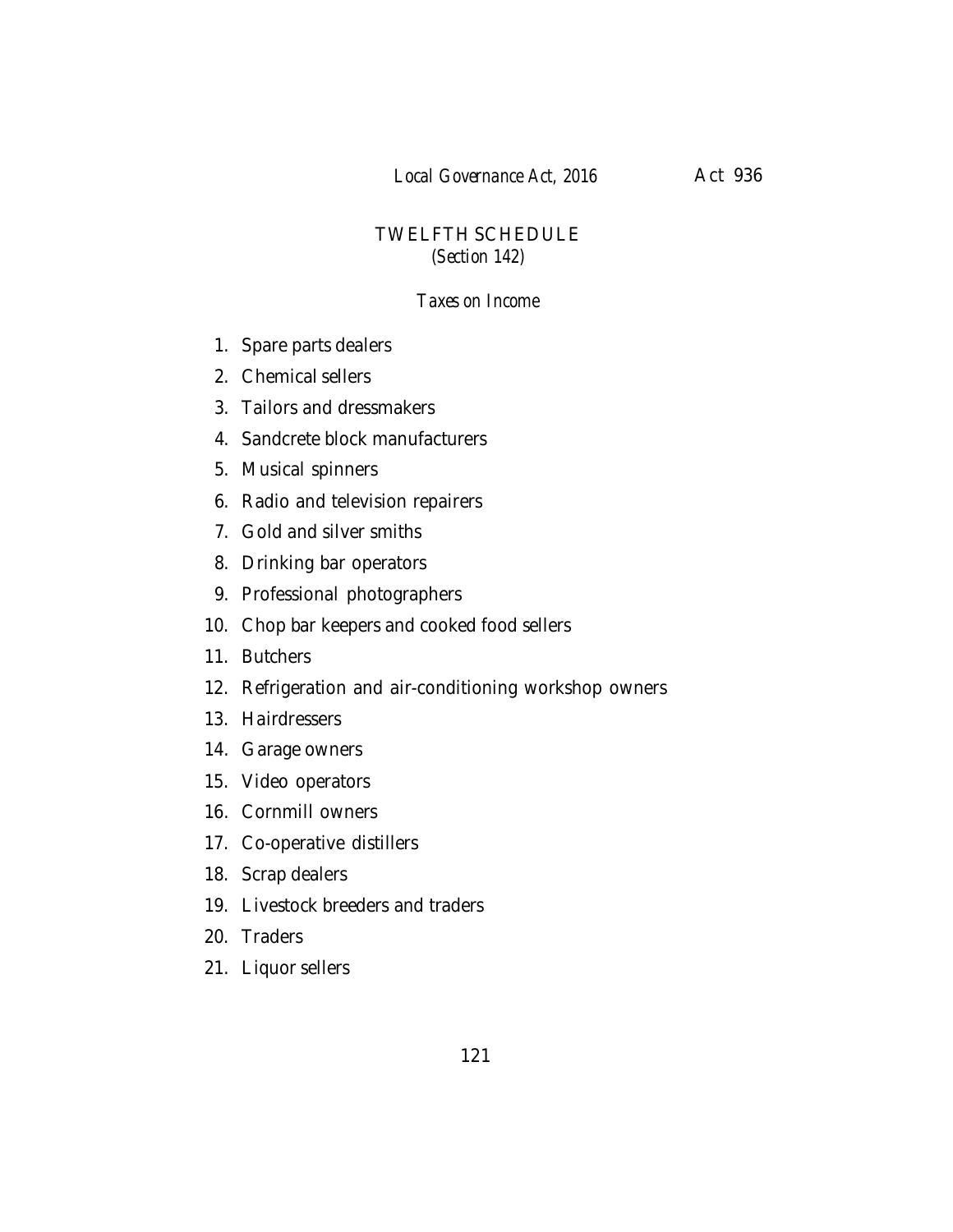### THIRTEENTH SCHEDULE

#### *(Section 196)*

#### *Departments of the Regional Co-ordinating Council*

- 1. Department of Social Protection
- 2. Department of Community Development
- 3. Department of Town and Country Planning
- 4. Public Works Department
- 5. Department of Parks and Gardens
- 6. Department of Housing
- 7. National Board for Small-Scale Industries
- 8. Registry of Births and Deaths
- 9. Controller and Accountant-General's Department
- 10. Department of Feeder Roads
- 11. Department of Urban Roads
- 12. Veterinary Services Department
- 13. Department of Agriculture
- 14. Department of Agricultural Engineering
- 15. National Sports Authority
- 16. National Youth Authority
- 17. Education Service
- 18. Ghana Library Authority
- 19. Health Service
- 20. Statistical Service
- 21. Department of Children
- 22. Department of Women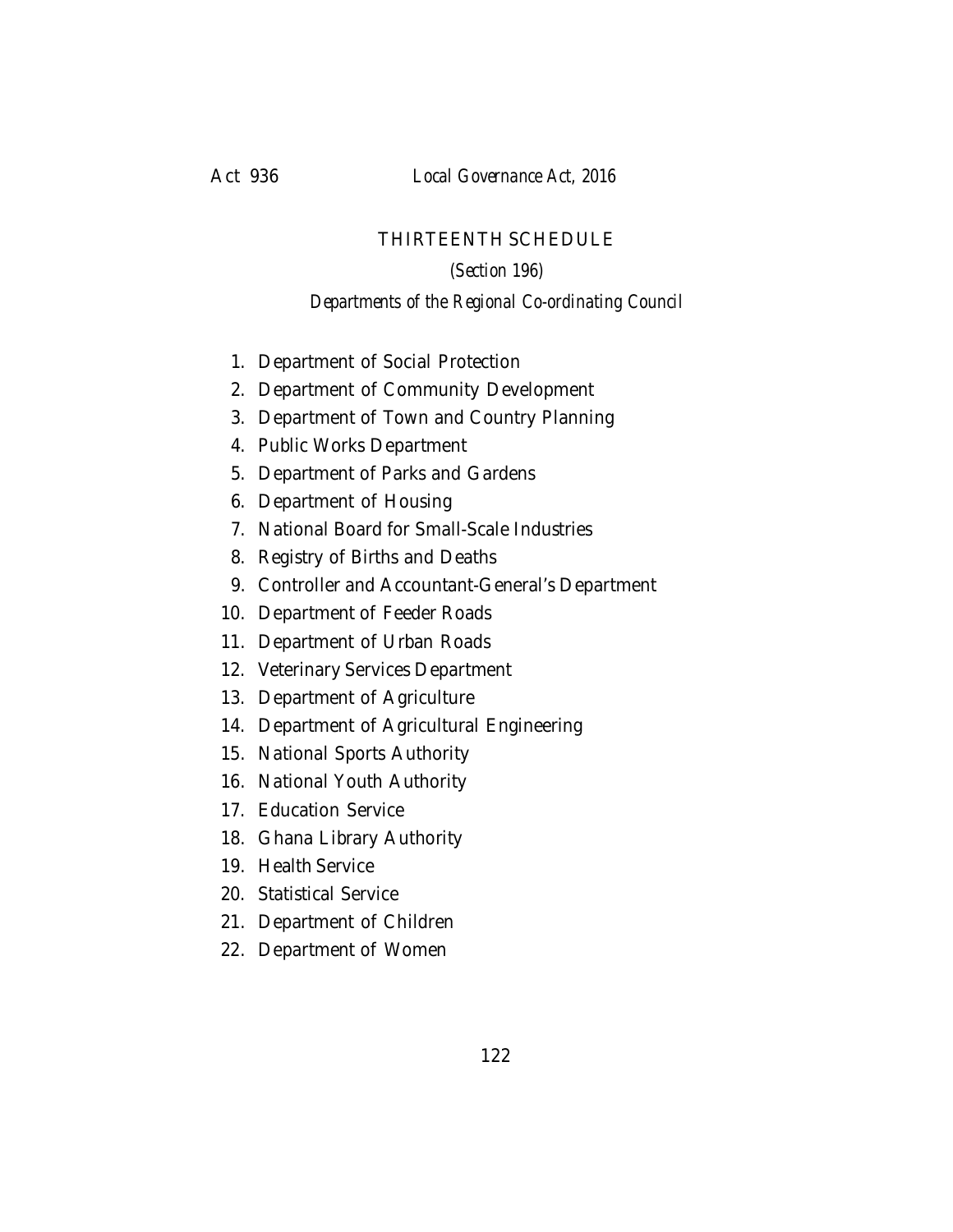# FOURTEENTH SCHEDULE

*(Section 233)*

Consequential Amendments

Ť

л

| Column 1(Enactment)                                                 | Column 2 (How affected)                                                                                                                                                                                                                                                                                                                                                                                                                                                                                                                                                                                                                                                                                                                                                                                                                                                                                                                                                                                                |
|---------------------------------------------------------------------|------------------------------------------------------------------------------------------------------------------------------------------------------------------------------------------------------------------------------------------------------------------------------------------------------------------------------------------------------------------------------------------------------------------------------------------------------------------------------------------------------------------------------------------------------------------------------------------------------------------------------------------------------------------------------------------------------------------------------------------------------------------------------------------------------------------------------------------------------------------------------------------------------------------------------------------------------------------------------------------------------------------------|
| 1. National Development<br>Planning (System) Act,<br>1994 (Act 480) | Act 480 is amended by the repeal of sections 2 to<br>9 and section 20.                                                                                                                                                                                                                                                                                                                                                                                                                                                                                                                                                                                                                                                                                                                                                                                                                                                                                                                                                 |
| 2. Internal Audit Agency Act,<br>2003 (Act 658)                     | Act 658 is amended<br>by the repeal of subsections (6) and<br>(a)<br>(7) of section 16; and<br>by the deletion of "and MMDAs" in<br>(b)<br>subsection (3) of section 20.                                                                                                                                                                                                                                                                                                                                                                                                                                                                                                                                                                                                                                                                                                                                                                                                                                               |
| 3. Electronic Communications<br>Act, 2008 (Act 755)                 | Act 755 is amended by the repeal of subsection<br>$(1)$ of section 95.                                                                                                                                                                                                                                                                                                                                                                                                                                                                                                                                                                                                                                                                                                                                                                                                                                                                                                                                                 |
| 4. Registration of Births<br>and Deaths Act, 1965<br>(Act 301)      | Act 301 is amended<br>(a)<br>in section 41 by the substitution for the<br>definition for<br>"district" of ""district" includes the<br>(i)<br>area of authority of a District<br>Assembly;";<br>(ii) "Registrar" of ""Registrar" includes<br>the Registrar of births and deaths,<br>an assistant registrar, registration<br>officers, district registrars, assistant<br>district registrars, an officer of the<br>District Assembly designated for the<br>purpose by the District Chief Executive;";<br>and<br>by the substitution for section 44 of<br>(b)<br>"Application of Act 44. This Act, so far as it<br>relates to the registration of births, foetal<br>deaths and deaths, shall apply to<br>(a) the districts that the Minister may,<br>by legislative instrument, specify;<br>and<br>(b)<br>the area of authority of every<br>District Assembly which shall for<br>the purpose of this Act be<br>deemed to have been specified<br>by the Minister by legislative instru-<br>ment made under this section.". |